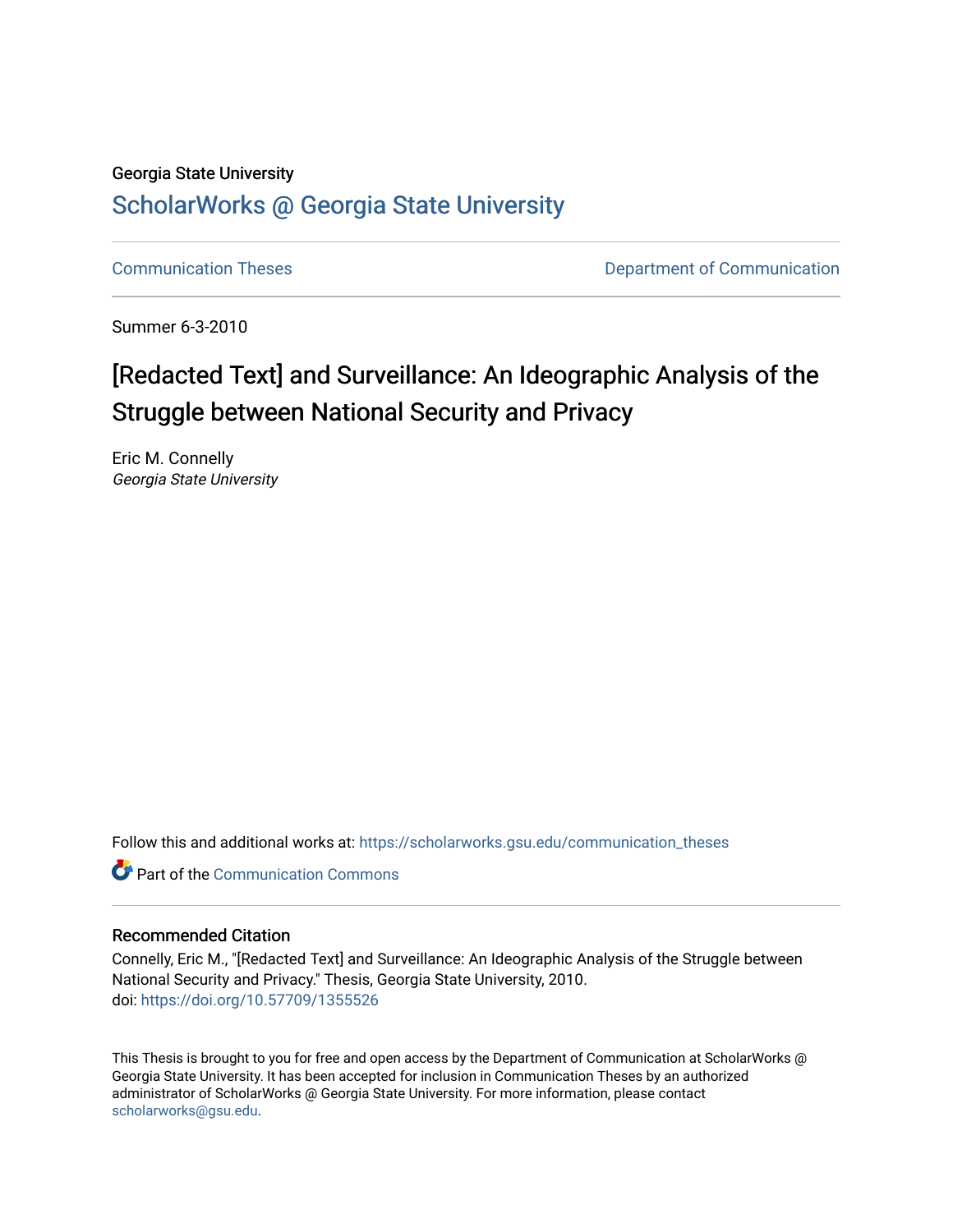# [REDACTED
TEXT]
AND
SURVEILLANCE:
AN
IDEOGRAPHIC
ANALYSIS
OF
THE STRUGGLE
BETWEEN
PRIVACY
AND
NATIONAL
SECURITY

by

#### ERIC
CONNELLY

## ABSRACT

In the aftermath of the events of 9/11, the U.S. executive branch has repeatedly maintained that its need for action to secure the nation requires a revised interpretation of individual liberties. This study will explore the tensions between the positive ideographs <privacy> and <parational security> in response to the negative ideograph <terrorism> in a contemporary United States court ruling. Using Burke's pentad, and cluster analysis, as well as Brummett's notion of strategic silence,
the
study
examines
how
the
FISCR
substantially
changed
the interrelationship between the two ideographs. The study concludes that the FISCR situated strengthening national security as the purpose of the case it ruled on, which privileged national security over privacy. Throughout the expansion of  $\leq$ national security, > the court used silence to justify its decision. This analysis both adds to our understanding
of
the
synchronic
relationship
between
ideographs,
and
examines how the courts utilize such interplays to reconstitute community.

INDEX
WORDS:
Ideograph,
Privacy,
National
security,
Synchronic
relationships, Constitution, Silence, Cluster analysis, Pentadic analysis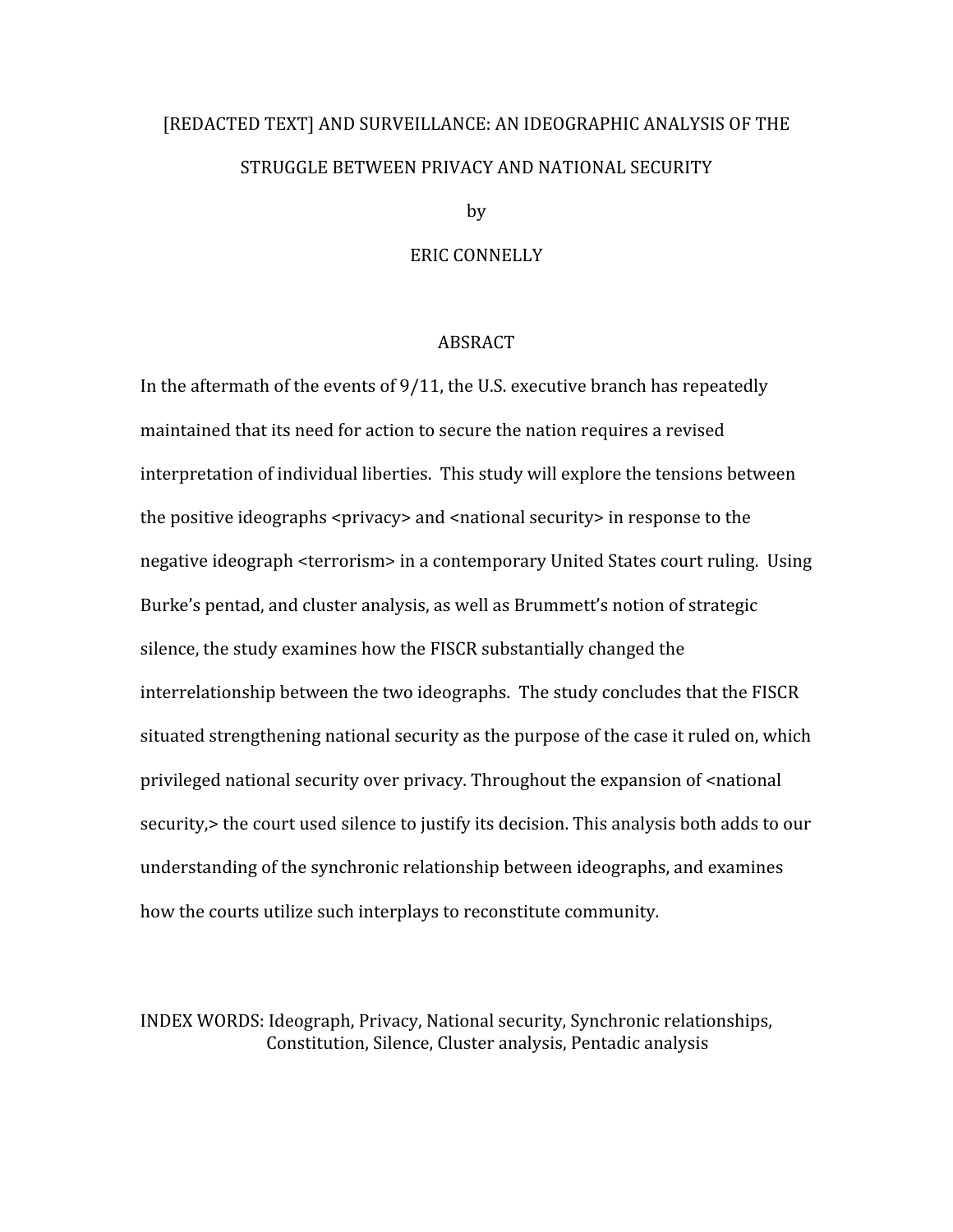# [REDACTED TEXT] AND SURVEILLANCE: AN IDEOGRAPHIC ANALYSIS OF THE STRUGGLE BETWEEN PRIVACY AND NATIONAL SECURITY

by

ERIC
CONNELLY

A
Thesis
Submitted
in
Partial
Fulfillment
of
the
Requirements
for
the
Degree
of

Master
of
Arts

in
the
College
of
Arts
and
Sciences

Georgia
State
University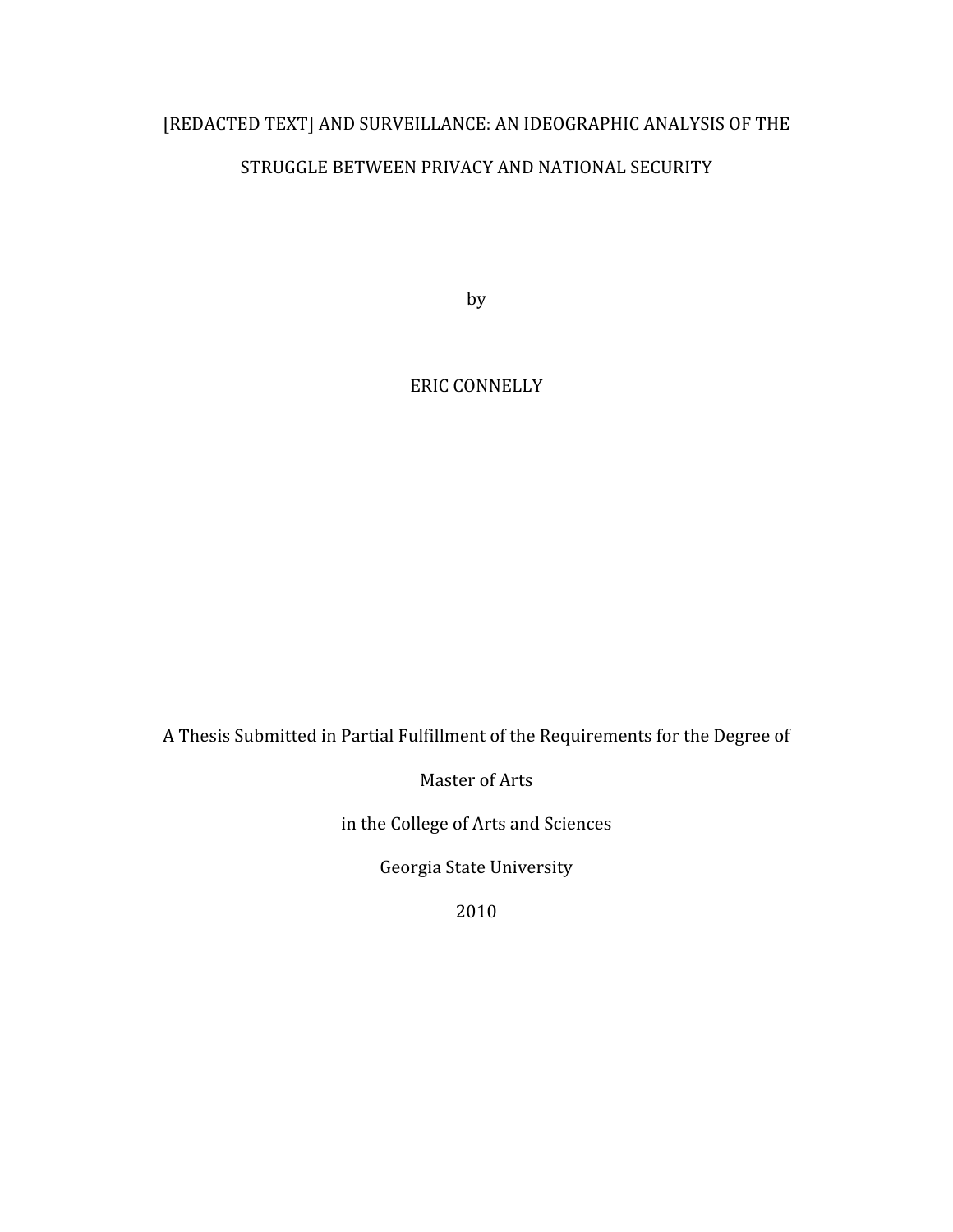Copyright
by

Eric
Morgan
Connelly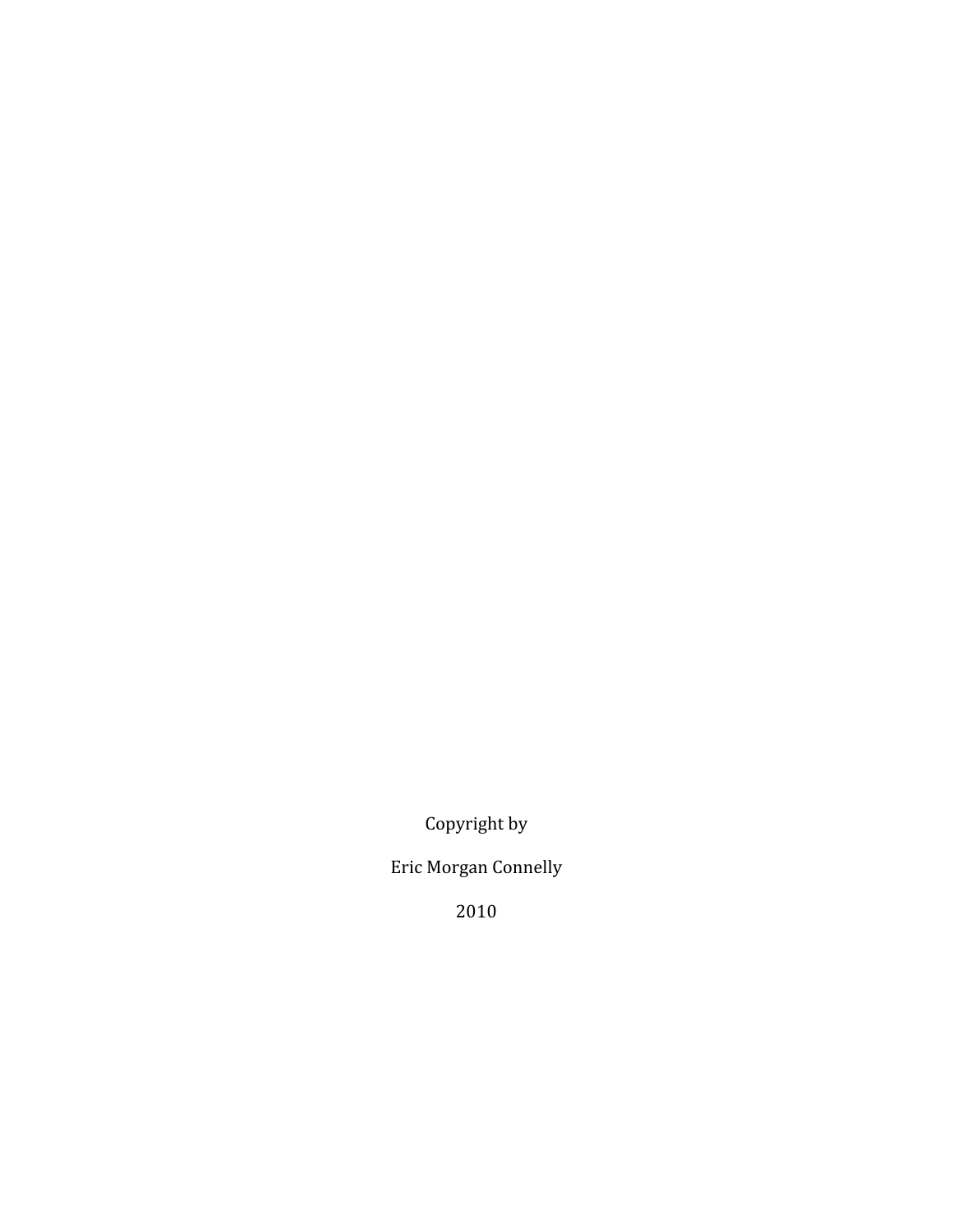# [REDACTED TEXT] AND SURVEILLANCE: AN IDEOGRAPHIC ANALYSIS OF THE STRUGGLE
BETWEEN
PRIVACY
AND
NATIONAL
SECURITY

by

# ERIC
CONNELLY

Committee
Chair: Carol
Winkler

Committee: David
Cheshier

Greg
Lisby

Electronic
Version
Approved:

Office
of
Graduate
Studies

College
of
Arts
and
Sciences

Georgia
State
University

August
2010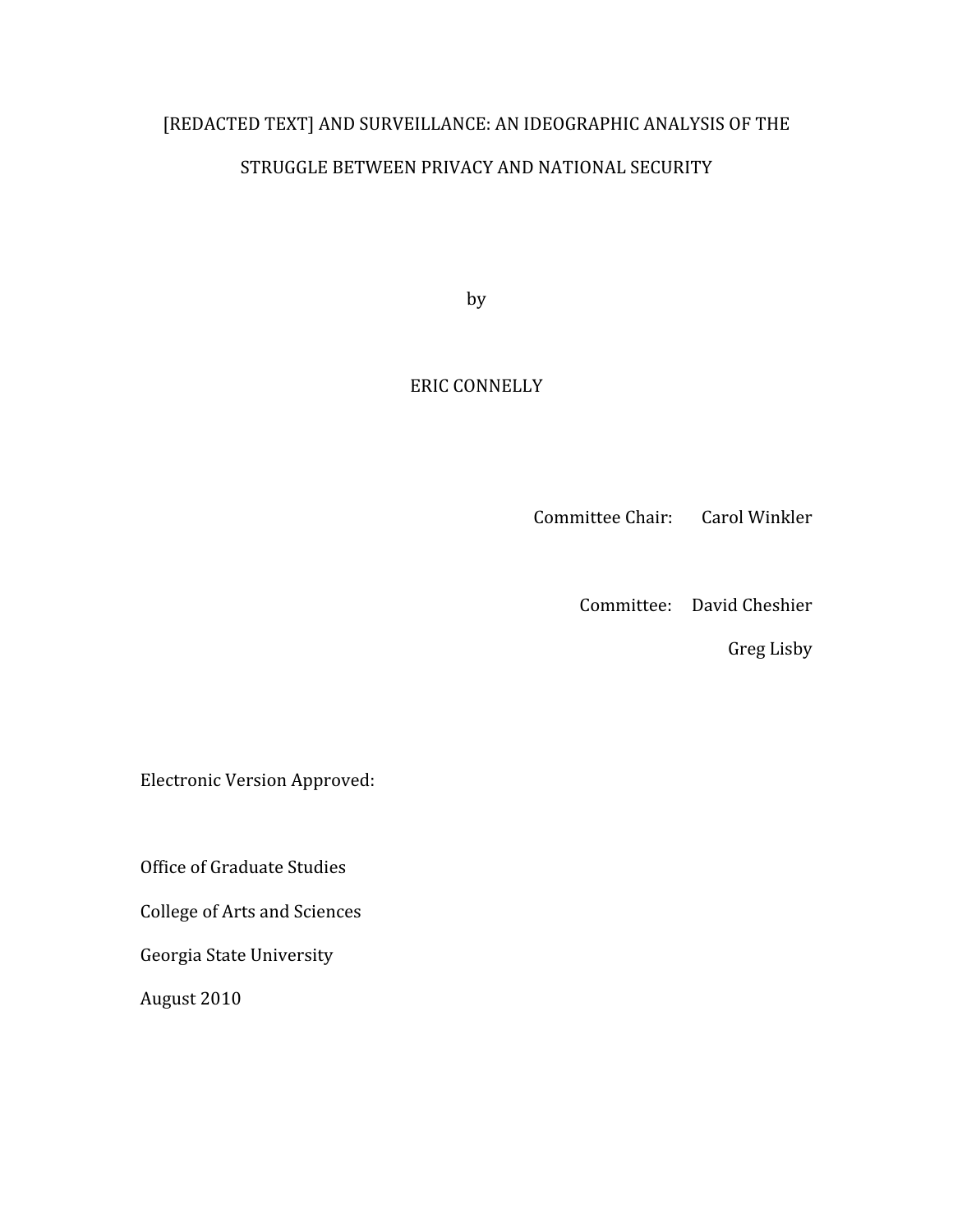# ACKNOWLEDGEMENTS

I
would
like
to
thank
my
endlessly
supportive
wife,
Lauren,
for
all
of
her encouragement during the process of this research, as well as her patience through all
the
late
nights
and
weekends.

Dr.
Greg
Lisby
and
Dr.
David
Cheshier's
insight significantly
strengthened
this
study,
and
I
cannot
imagine
a
more
flexible, dedicated
committee.

Dr.
Carol
Winkler
endured
many
hours
talking
about
national security and reading about privacy. I could not ask for more in an adviser. I appreciate
all
of
the
contributions—I
could
not
have
completed
this
project
without these
people.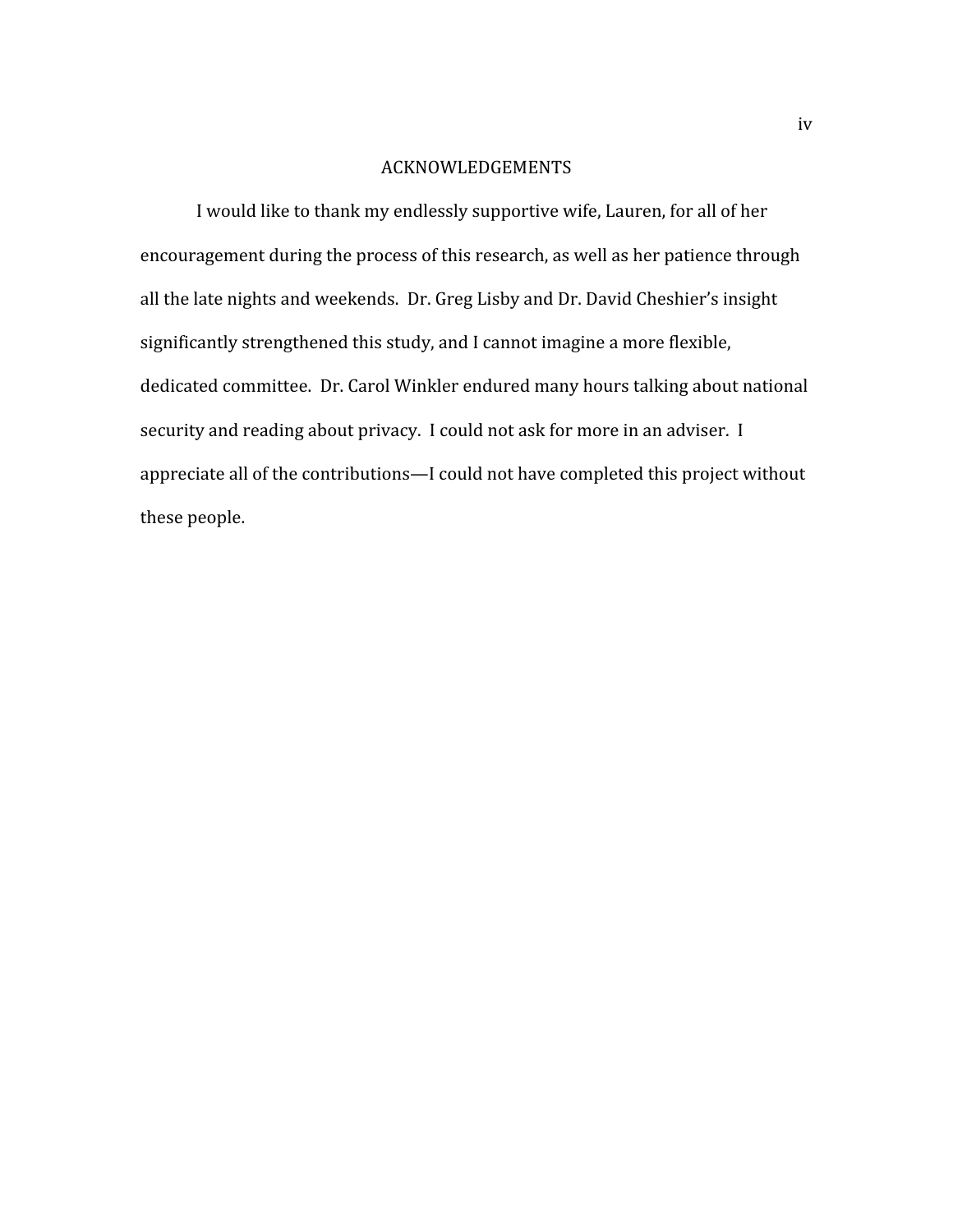# TABLE
OF
CONTENTS

| <b>ACKNOWLEDGEMENTS</b>                             | iv           |
|-----------------------------------------------------|--------------|
| 1 INTRODUCTION                                      | $\mathbf{1}$ |
| 1.1 Ideographs                                      | 5            |
| 1.2 Privacy as an Ideograph                         | 9            |
| 1.3 National Security as an Ideograph               | 12           |
| 1.4 Analyzing Ideographs within Legal Discourse     | 17           |
| 1.5 Method                                          | 23           |
| 1.6 Chapter Outline                                 | 25           |
| 2 CONSTITUTION AND EXCEPTION                        | 27           |
| 2.1 Pentadic Analysis of the FISCR Opinion          | 31           |
| 2.3 Agent                                           | 31           |
| 2.4 Act                                             | 32           |
| 2.5 Scene                                           | 33           |
| 2.6 Agency                                          | 38           |
| 2.7 Purpose                                         | 40           |
| <b>2.8 Conclusions</b>                              | 41           |
| 3 STATE SECRETS, REDACTION, SILENCE                 | 45           |
| 3.1 The Scholarship on Silence                      | 46           |
| 3.2 Judicial Justification for Silence              | 48           |
| 3.3 Executive/Legislative Justification for Silence | 52           |
| 3.4 The FISCR Opinion                               | 55           |

v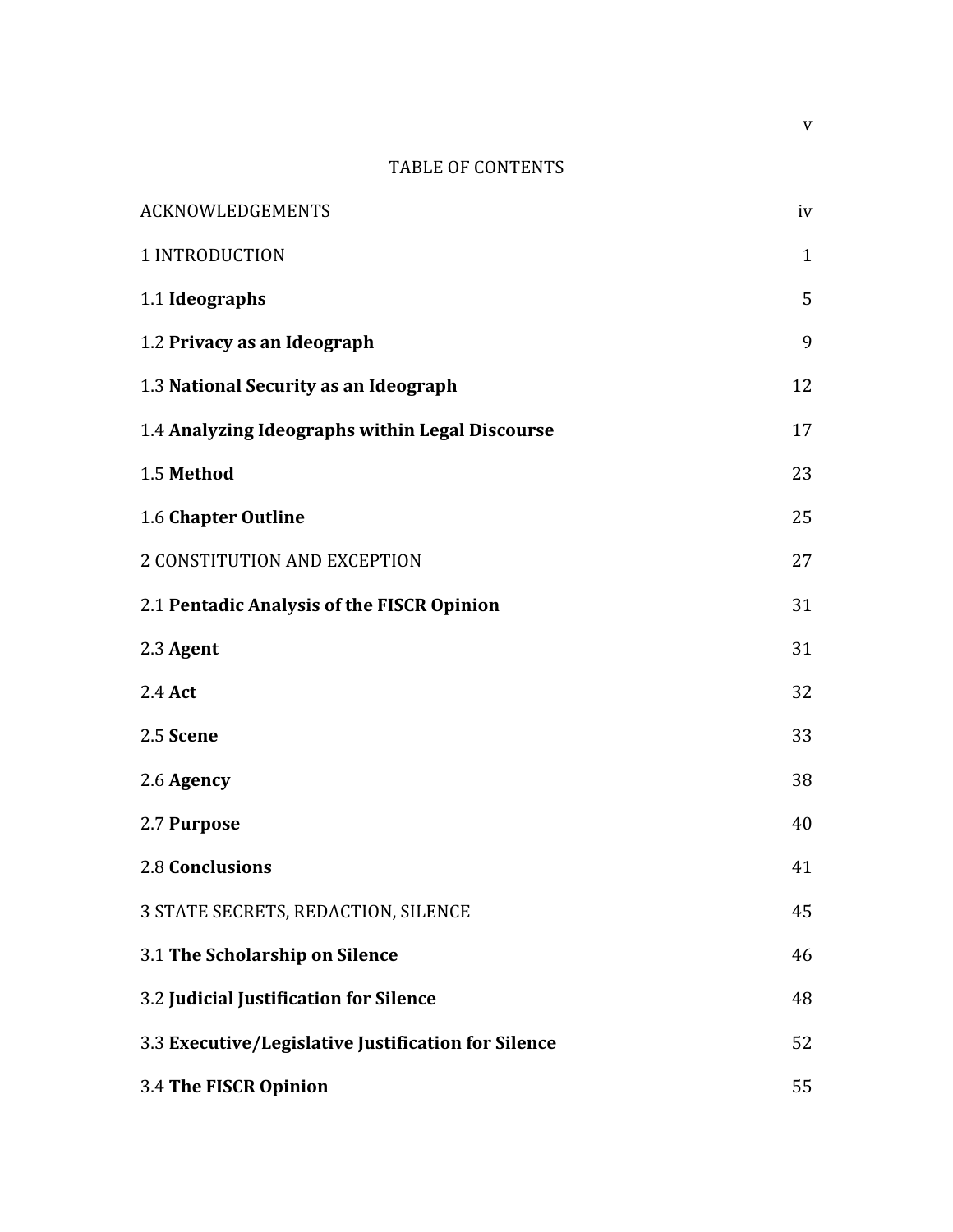| 3.5 The Petitioner                                    | 56 |
|-------------------------------------------------------|----|
| <b>3.6 The Customers</b>                              | 57 |
| 3.7 The Chronology                                    | 59 |
| <b>3.8 The Surveillance Procedures</b>                | 60 |
| 3.9 Criticisms of the PAA Surveillance                | 62 |
| 3.10 Conclusions                                      | 65 |
| <b>4 CONCLUSIONS</b>                                  | 68 |
| 4.1 Ideographs, Constitution, and Silence             | 69 |
| 4.2 Contributions to Ideographic Theory               | 75 |
| <b>4.3 Limitations and Future Avenues of Research</b> | 76 |
| <b>BIBLIOGRAPHY</b>                                   | 78 |
| <b>ENDNOTES</b>                                       | 84 |

vi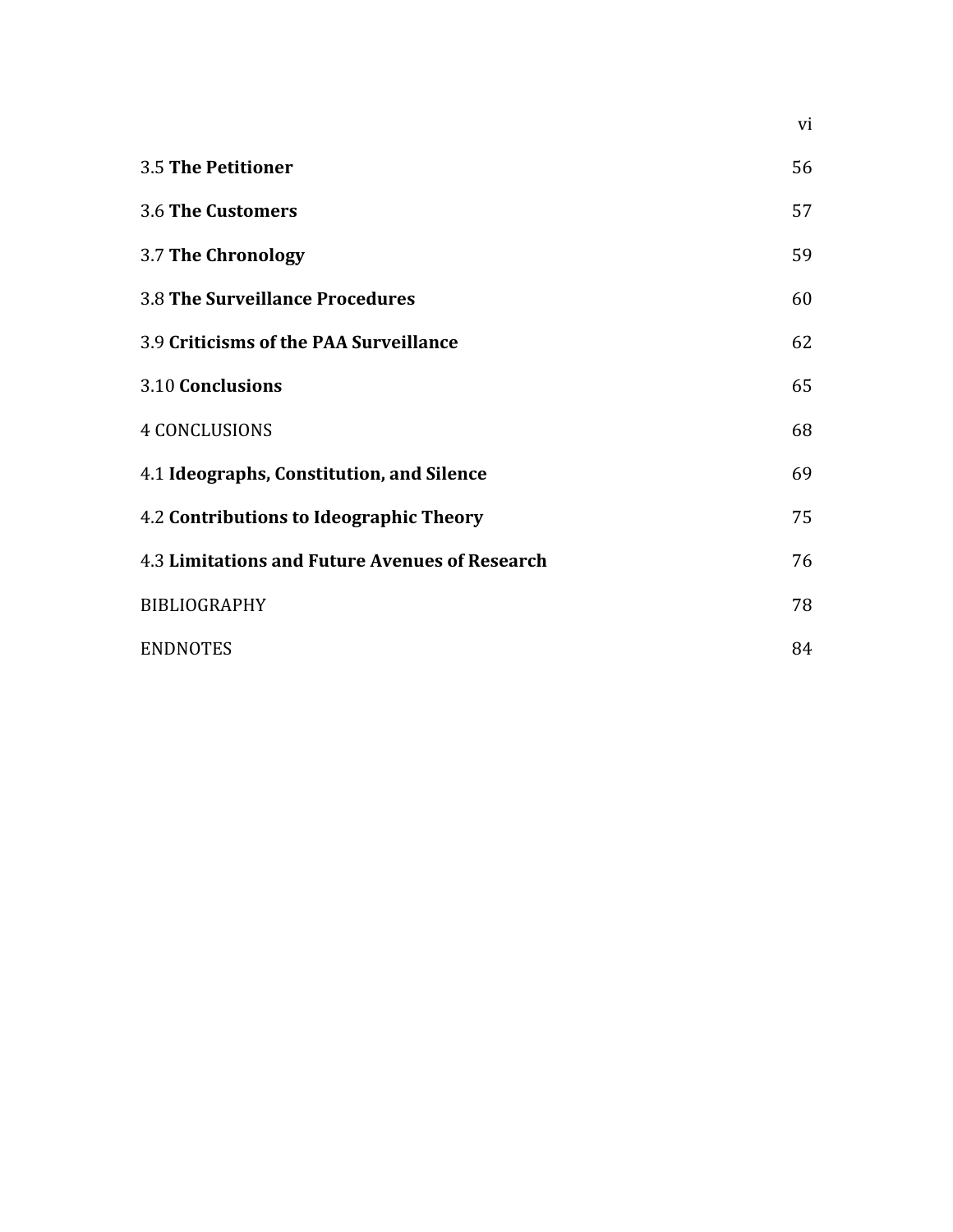#### CHAPTER
1.

## INTRODUCTION

In August 2008, the Foreign Intelligence Surveillance Court of Review (FISCR)
issued
a
rare
public
judicial
opinion
on
a
case
petitioning
a
warrantless directive to turn over information on customers, even U.S. citizens, considered to be outside
the
United
States.

The
service
provider
argued
that
the
directive
issued under the Protect America Act violated its customers' Fourth Amendment rights, and
that
the
surveillance
mandated
by
the
directive
was
unreasonable.

The
FISCR disagreed, saying that safeguards to prevent unnecessary invasions of privacy were in
place,
and
that
the
courts
should
not
frustrate
government
attempts
to
protect
its  $citizens.<sup>1</sup>$  This opinion is an important, contemporary example of the longstanding confrontation between national security and civil liberties in U.S. history.

Since
the
earliest
days
of
the
United
States,
political
leaders
have
used national security as a warrant to curtail civil liberties in times of crisis. The Alien and
Sedition
Acts
of
1798
restricted
free
speech
during
a
quasi‐conflict
with
France, and during World War I, the Espionage Act of 1917 was similarly exercised. Abraham
Lincoln
suspended
the
writ
of
habeas
corpus
during
the
Civil
War,
and Franklin Roosevelt trampled due process by rounding up and holding Japanese citizens
during
World
War
II.

In
a
December
1940
Fireside
chat
entitled
"On National Security," Roosevelt said, "This is not a fireside chat on war. It is a talk on national security; because the nub of the whole purpose of your President is to keep you now, and your children later, and your grandchildren much later, out of a lastditch war for the preservation of American independence, and all of the things that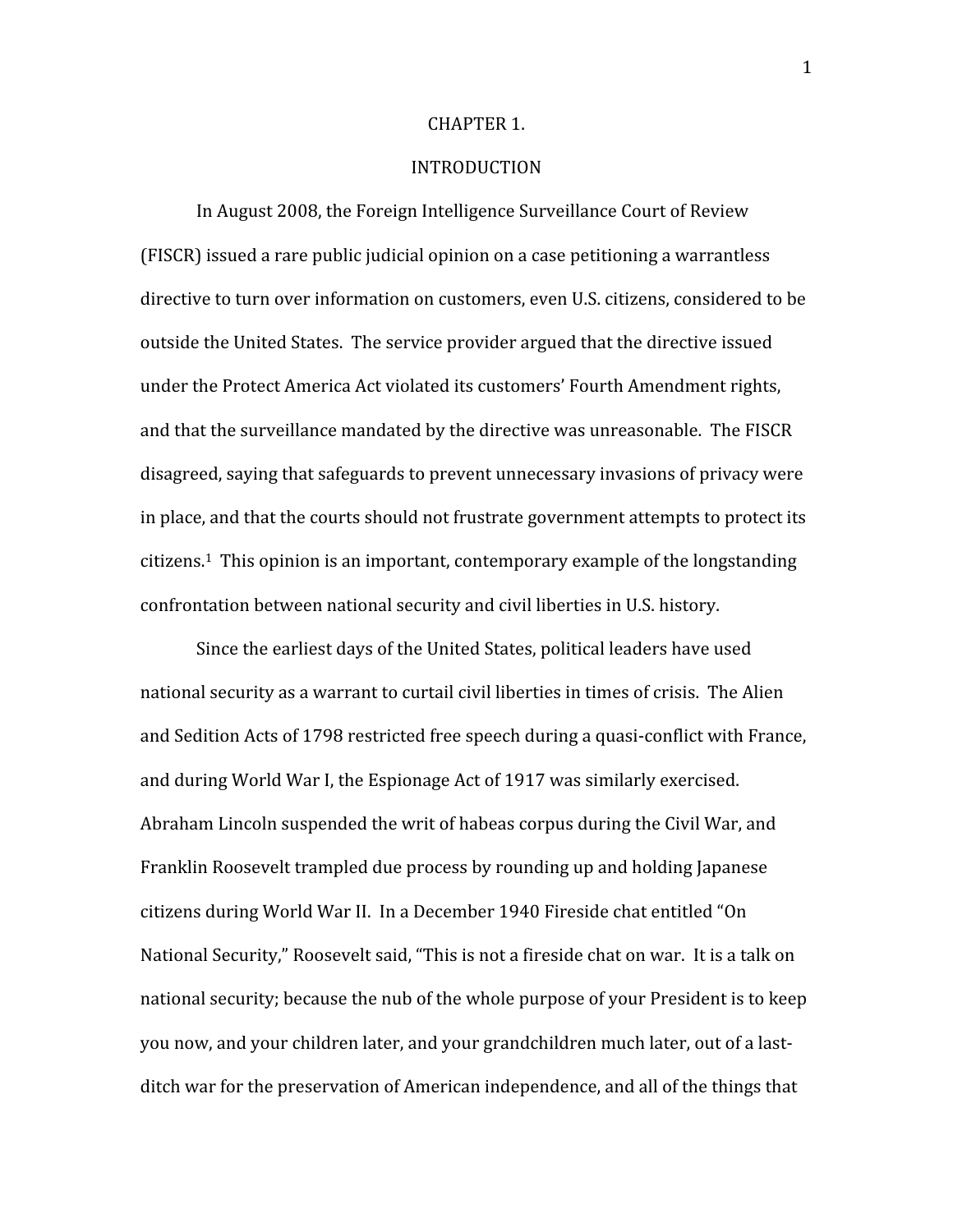American independence means to you and to me and to ours."<sup>2</sup> In a speech to United
States
newspaper
editors,
John
F.
Kennedy
cited
the
First
Amendment's
need to
bend
before
necessities
of
national
security
in
times
of
duress
and
beseeched editors to ask, "Is this in the interests of national security?" before printing a story.<sup>3</sup> These are just a handful of examples of national security in dissonance with civil liberties
throughout
United
States
history.

Due to the development of privacy as a civil liberty within the context of technological
advancements,
national
security
and
privacy
more
often
begin
to intersect
in
elite
discourse
in
the
1950s.

Samuel
Warren
and
Louis
Brandeis introduced
the
notion
of
privacy
in
U.S.
law
in
1890
in
response
to
an
increasingly invasive media. The article garnered support for privacy as a right, but an informal one.

The
development
of
telephones
and
surveillance
equipment
proved
to
be
the step
that
brought
security
and
privacy
into
conflict.

Because
communications technology linked people, the government could encroach on privacy through surveillance. By the 1960s, privacy had gained traction as a popular term. However, fearing
communists,
Joseph
McCarthy
and
Richard
Nixon
justified
surveillance programs
that
invaded
privacy
on
national
security
grounds.

In
response
to
civil unrest related to unhappiness over Vietnam and the fear of communists, "The NSA, the
CIA,
and
the
FBI
deployed
conventional
investigative
techniques
against
a variety of domestic critics and political opponents, but engaged as well in break-ins, mail openings, and warrantless wiretaps."4 In addition, Nixon attempted to use the IRS
and
the
Defense
Intelligence
Agency
to
stop
internal
threats,
which
included
the use of extra-constitutional searches and seizures.<sup>5</sup>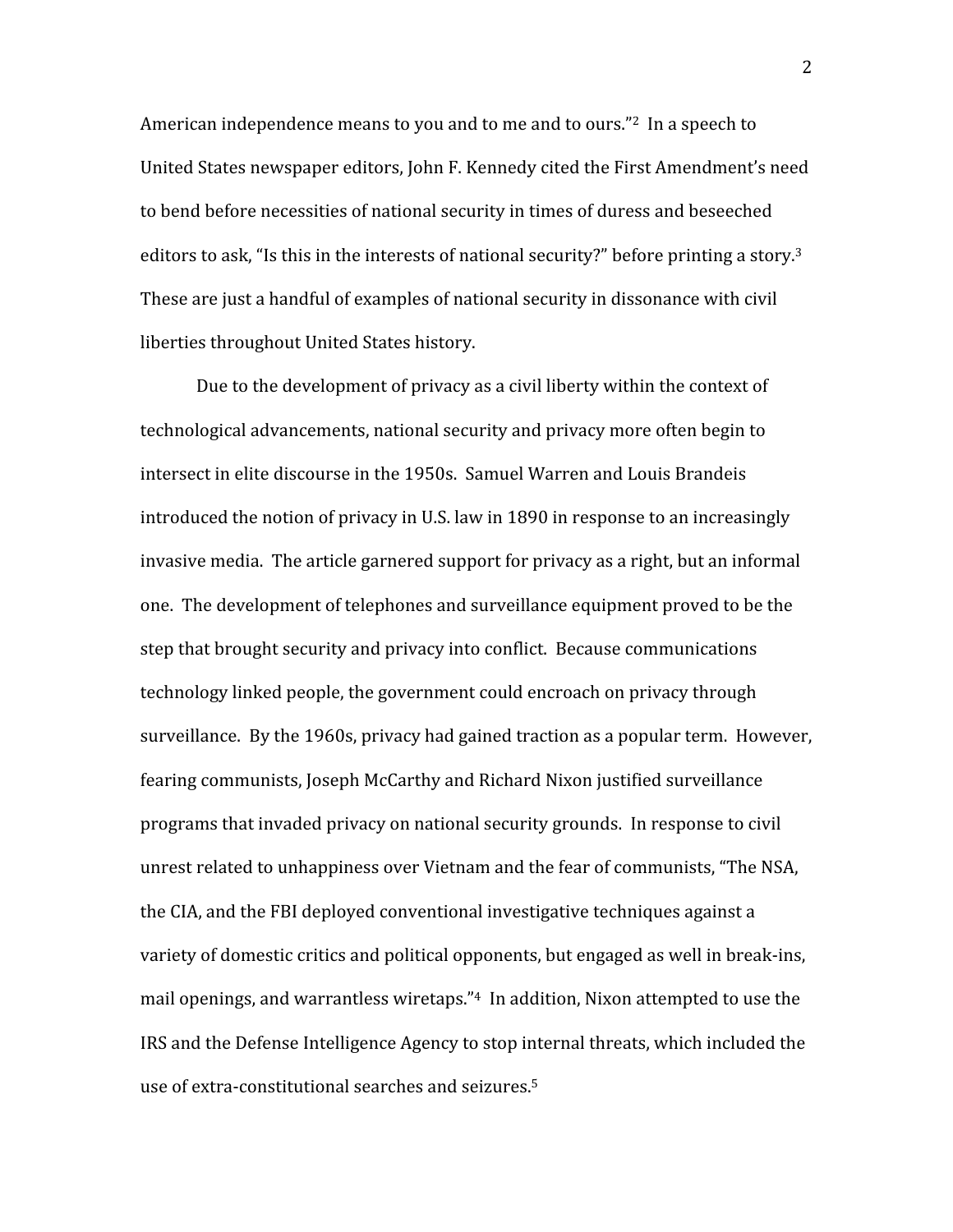During
the
1950s,
1960s,
and
1970s,
interests
of
national
security
and privacy
increasingly
collided,
and
courts
more
frequently
allowed
the
government to invoke the state secrets privilege. In case law, United States v. Reynolds set an early
precedent
for
state
privilege
to
restrict
information,
and *Halkin
v.
Helms*  reinforced the state secrets doctrine.<sup>6</sup> In these cases of suspected privacy violations, plaintiffs
were
unable
to
prove
any
kind
of
damage
had
been
done
because
the government
argued
that
releasing
information
that
might
have
built
such
cases would ieopardize national security. *Laird v. Tatum* and *United States v. United States* District Court are two surveillance cases from the early 1970s that further illustrate this synchronic relationship between privacy and national security.<sup>7</sup> In Laird, the plaintiff
alleged
the
U.S.
Army
encroached
on
his
privacy,
but
the
court
ruled
that
the danger of damage was too speculative. United States v. United States District Court, also
known
as
the
Keith
case,
directly
led
to
the
development
of
Foreign
Intelligence Surveillance Act (FISA) and its court (FISC) for the approval of wiretaps.

The
growing
problem
of
terrorism
furthered
the
competition
between privacy
and
national
security.
During
the
Reagan
administration,
in
particular, surveillance in the guise of counterterrorism increasingly pitted the two terms against one another. During Reagan's tenure, the FBI used surveillance to gather information
on
more
than
100
groups
highlighted
by
the
Committee
in
Solidarity with the People of El Salvador. In addition, the FBI arrested a group of Middle Easterners, who became known as the L.A. 8, for supporting terrorists.<sup>8</sup> Despite 10,000‐pages
of
evidence
amassed
by
the
government,
the
judge
dismissed
the
case because
it
lacked
merit.

The
judge
accused
the
government
of
overreaching
by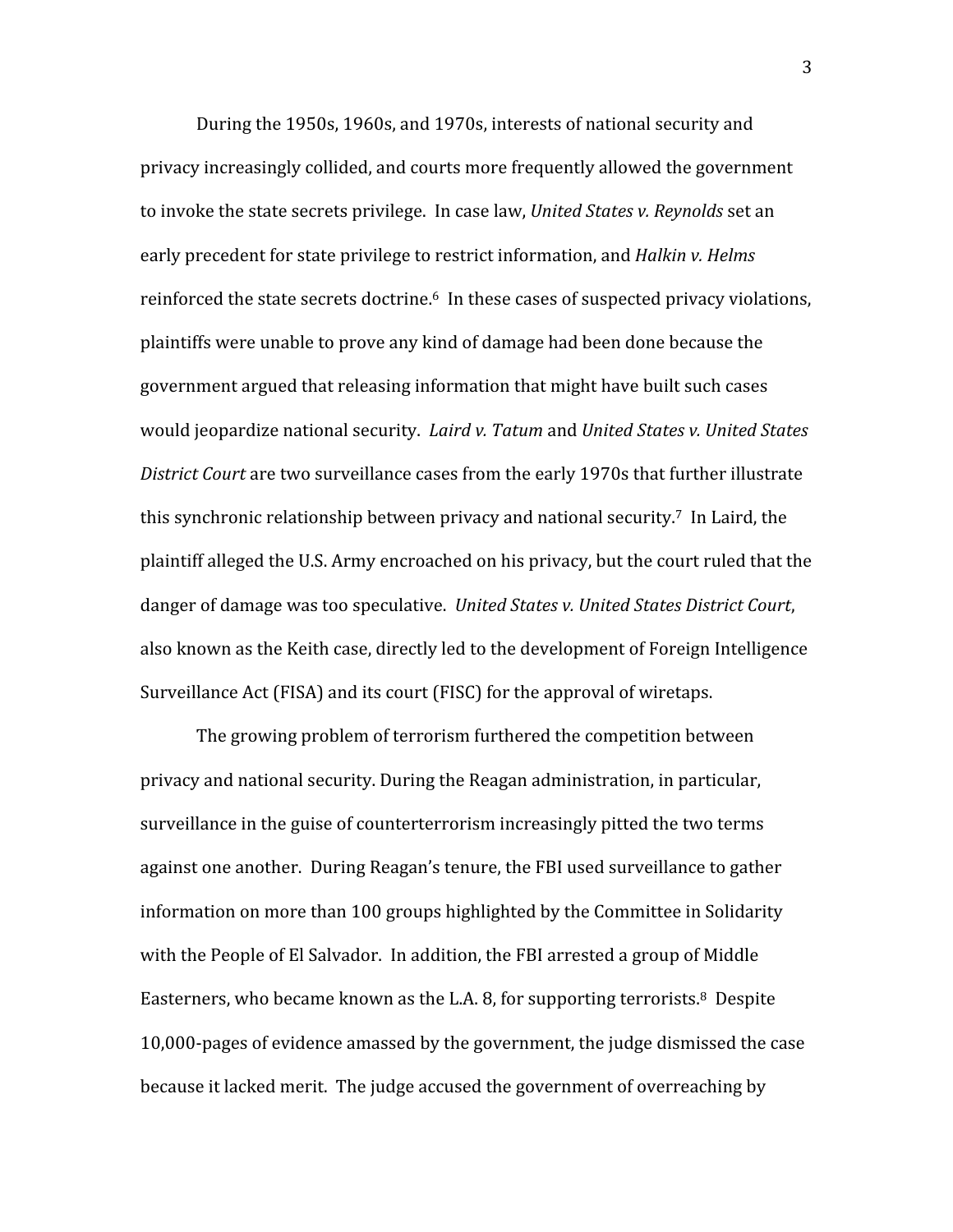acting solely in the name of national security and said it was quite disturbing "to hear from the government its justification for its conduct in a case where the plaintiffs
have
made
a
preliminary
showing
that
the
government
in
effect
treated them as if it could do whatever it wants."<sup>9</sup> In short, the 1980s shifted the public context
for
tensions
between
privacy
and
national
security
from
communism
to terrorism.

Since
the
September
11,
2001
terrorist
attacks,
national
security
and
privacy have clashed more frequently than any time since the 1980s. Privacy advocates argue
that
the
FBI
has
suffered
an
egregious
breakdown
in
oversight,
as
it
can
look at portions of emails through extended pen registers.<sup>10</sup> The Patriot Act made it easier to receive a warrant for wiretapping, and it extended the period that wiretaps could be active. Civil liberties leaders have blasted "sneak and peak" warrants that allow
for
secret
searches
and
the
blurring
of
the
"the
wall"
between
intelligence
and enforcement agencies.<sup>11</sup> Linda Fisher notes that in the wake of these changes, it is much easier to target groups and individuals based on political tendencies and guilt by association rather than actual illegal activity.<sup>12</sup> Brenton Hund points out that minorities, immigrant and aliens will likely suffer the most.<sup>13</sup> The passage of the Patriot Act and the initiation of the Terrorist Surveillance Project provide a rich example
of
the
conflict
between
privacy
and
national
security,
as
demonstrated
by the FISCR decision. In the weeks following 9/11, the terms were evoked in memory of
the
tragedy,
leading
to
a
rushed
passage
of
the
bill that sacrificed
some conventional
privacy
expectations due
to
national
security
claims.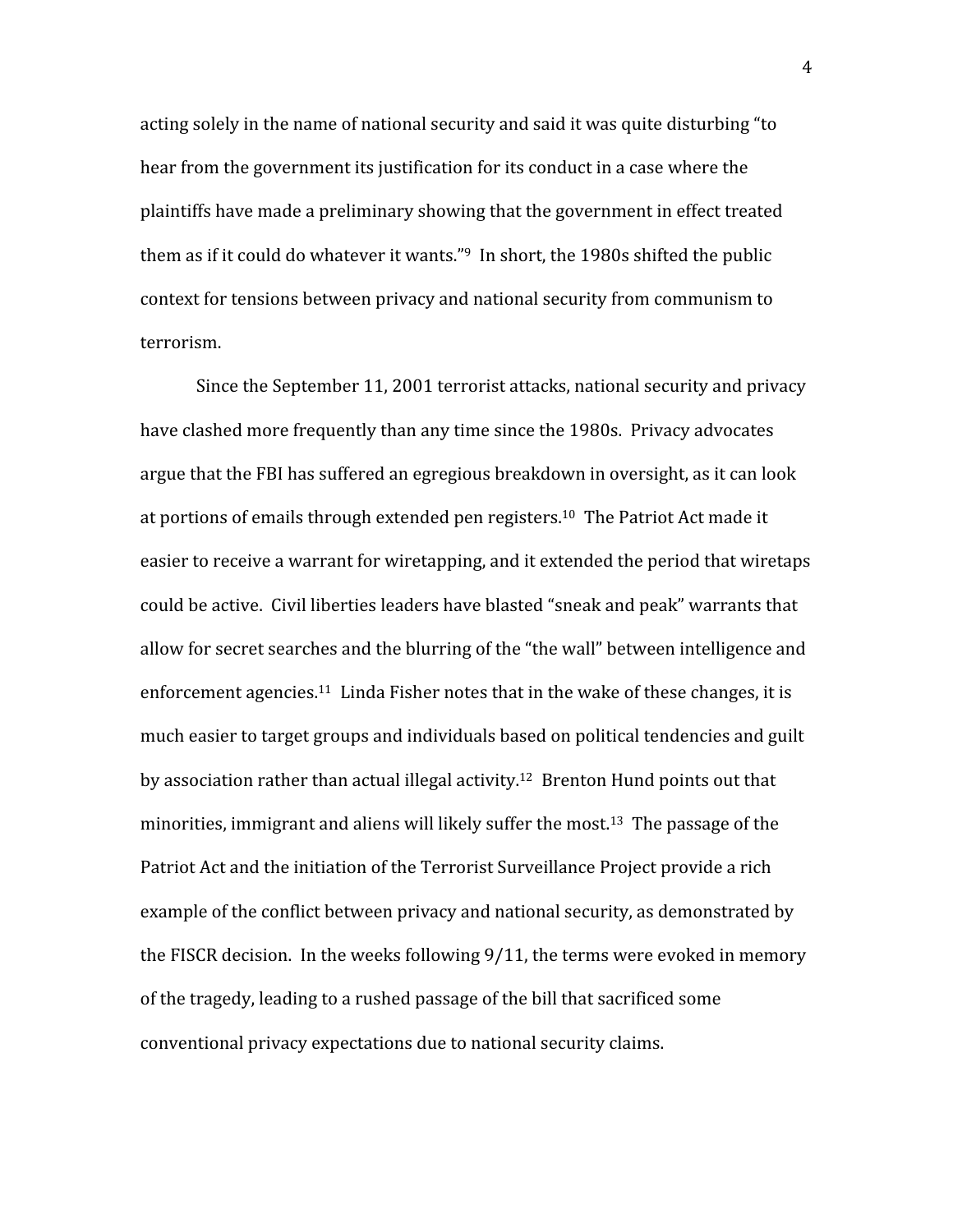Based on the usage of these terms to unify the culture around the passage of the
Patriot
Act
and
the
Terrorist
Surveillance
Project,
the
following
will
review
the literature
on
what
Michael
McGee
termed
ideographs and
demonstrate
how
the terms "privacy" and "national security" now qualify as ideographs for the American culture.

Particularly
in
times
of
crisis,
the
phrase "national
security"
gains prominence in political and popular rhetoric. I will argue that national security functions as what Michael Calvin McGee calls an ideograph, which is a culturespecific linkage between rhetoric and ideology that prompts collective commitment.14 Then
I
will
discuss
how
legal
discourse
should
be
viewed
as appropriate
texts
for
analyzing
ideographs
because
such
decisions
can
constitute and
reconstitute
imagined
communities.

Last,
I
will
describe
a
method
of
analysis appropriate
for
understanding
how
the
two
ideographs
interrelate.

### **Ideographs**

McGee views ideographs as the basic unit for constituting community. According
to
McGee,
ideographs,
when
analyzed
closely,
are
not
difficult
to
identify. The
slogan‐like
terms
often
masquerade
as
technical
political
terms,
and
what
is unifying about ideographs is that they enter everyday discourse as articulations of personal
motives.

They
become
one‐sum
orientations,
a
heuristic
symbolizing
an entire
line
of
ideological
argumentation.15

McGee is clear that elites, like members of the general public, are susceptible to ideological appeals because they are culturally learned. Rhetorical resources in general
and ideographs
in
particular
influence
those
exercising
power: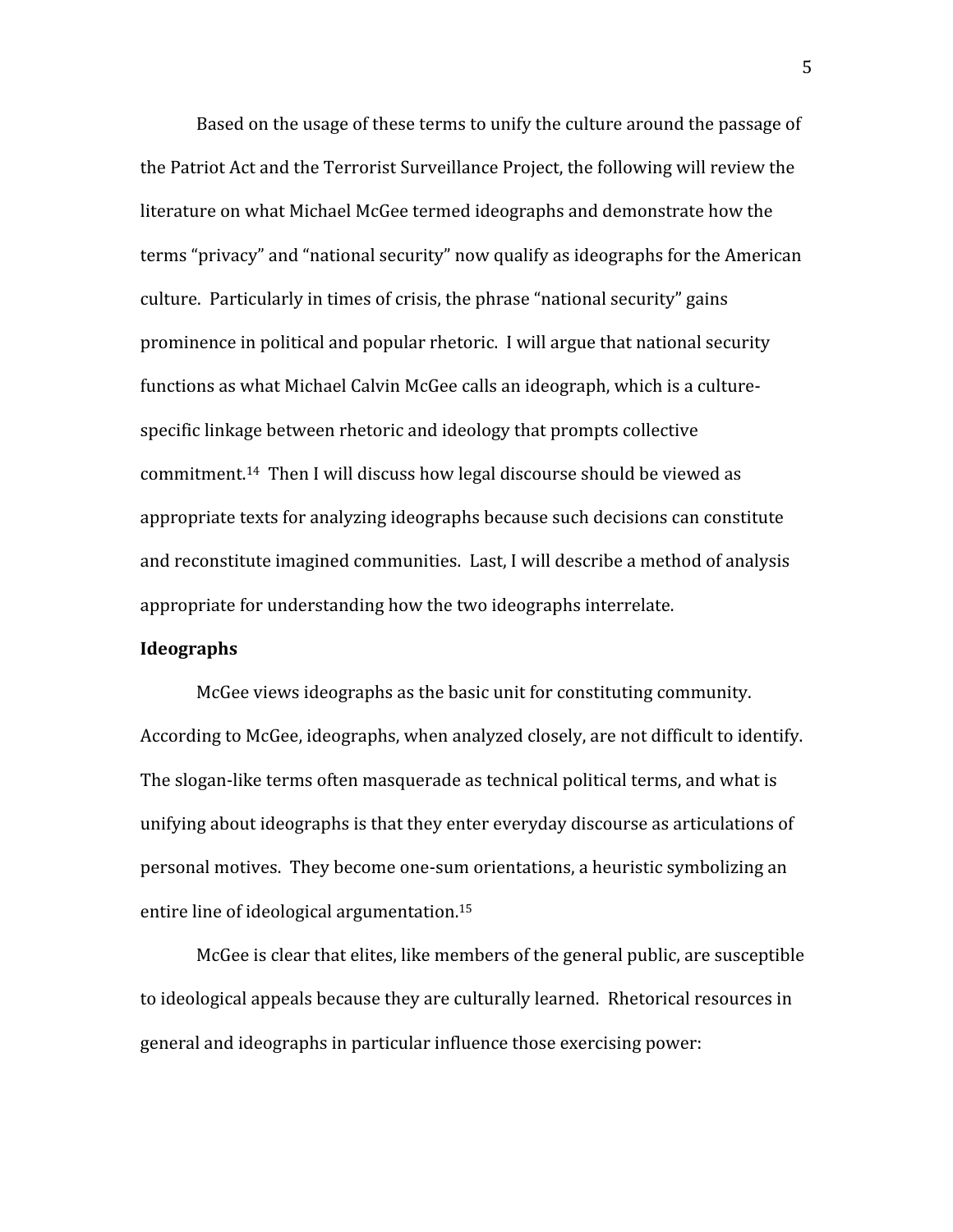By learning the meaning of ideographs...everyone in society, even the 'freest' of
us,
those
who
control
the
state,
seem
predisposed
to
structured
mass responses. Such terms as 'liberty' constitute by our very use of them in political
discourse
an
ideology
that
governs
or
'dominates'
our consciousness.
In
practice,
ideology
is
a
political
language
composed
of slogan-like terms signifying collective commitment.<sup>16</sup>

In this way, McGee connects rhetoric to ideology through the ideograph. Thus, how the ideograph is deployed rhetorically allows, limits, or changes access to ideology. reflecting
normative
collective
commitment.

McGee outlined four defining characteristics of ideographs. These include: 1)
they
are
ordinary
language
terms
in
political
discourse;
2)
they
are
high‐order abstractions
representing
collective
commitment;
3)
they
warrant
the
use
of
power, guiding
inappropriate
behavior
into
acceptable
channels;
and
4)
they
are
culture‐ bound.<sup>17</sup> For McGee, a negative ideograph, like slavery, represents an unacceptable action in a community, while a positive ideograph, like liberty, represents an ideal.<sup>18</sup>

But,
most
importantly,
the
ideograph
is
distinguishable
from
other
rhetorical tropes because of persuasive power. Ideographs have more persuasiveness than other
tropes
because
of
the
socialization
process
that
trains
the
mind
to
accept
and invoke
culturally
imbedded
ideologies.

Ideographs
are
central
to
the
structure
of the
culture
they
constitute,
and,
thus,
can
sometimes
change
the
perception
of
a rhetorical
situation
when
invoked.

A
number
of
scholars
have
employed
McGee's
concept
of
the
ideograph
in their
examinations
of
U.S.
culture.

In *Crafting
Equality,* Celeste
Condit
and
John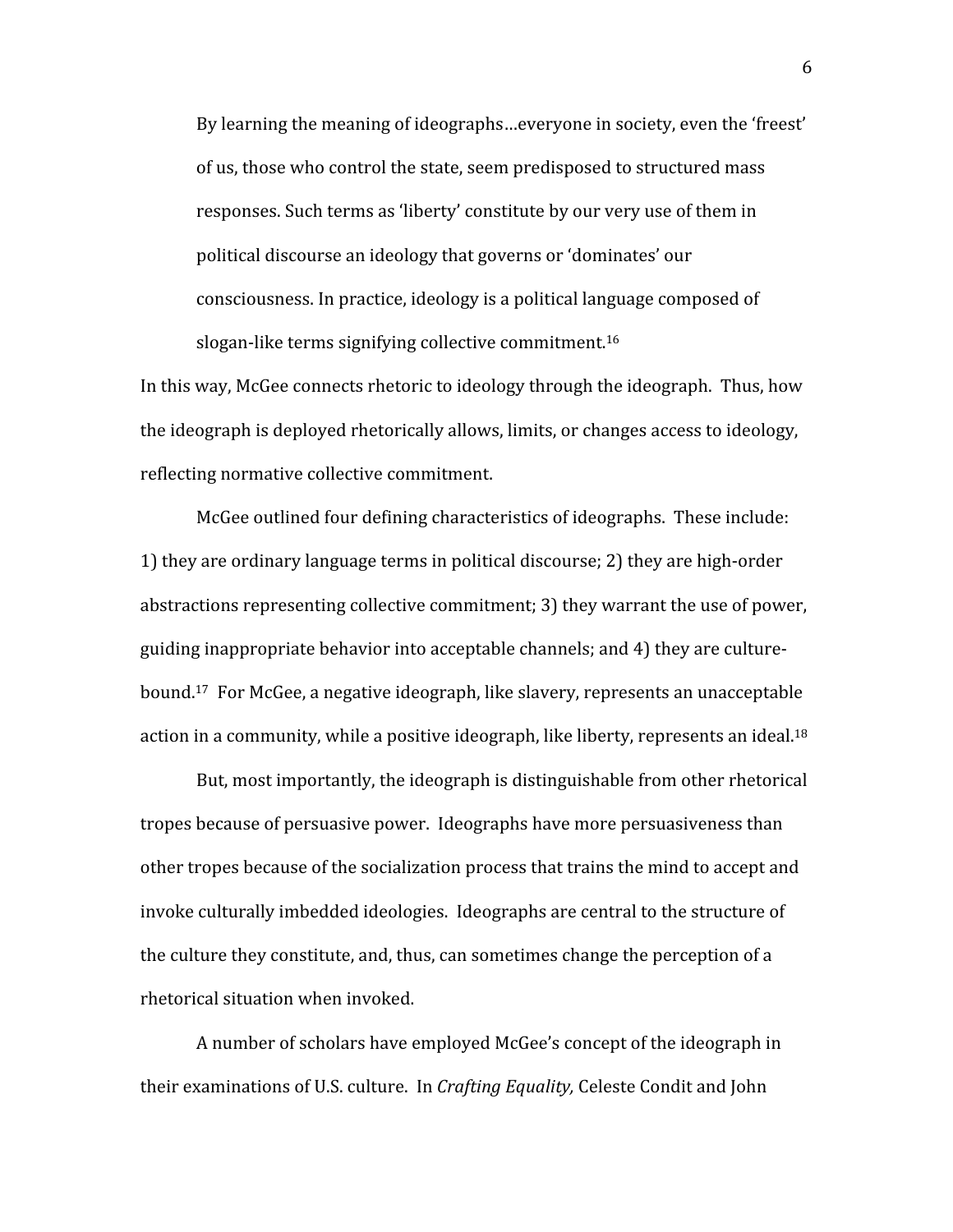Lucaites conducted an extensive diachronic analysis of the term <equality> beginning
at
the
early
period
of
U.S.
history.

Condit
and
Lucaites
examined
the negotiated meaning of <equality> and its development as an ideograph. They looked at its flexibility as it articulated with other ideographs, such as <property> and <liberty>, by analyzing speeches, newspapers, and other culture-bound popular discourses.

While scholars tend to agree that ideographs exert power within cultures, disagreement
exists
about
who
defines
their
meaning.

In
her
work
on
the
ideograph <clash
of
civilizations>,
Dana
Cloud
argues,
in contrast
to
McGee
and
Condit's conceptualization
of
the
ideograph,
that
a
hegemonic
elite
always
frames
the
term <clash
of
civilizations>,
with
the
result
that
the
phrase lacks
the
flexibility
of <equality>
and
other
ideographs.

She
writes
that
the
ideologies
and
exigencies exercised
with
the
term
are
"so
similar
in
each
war…the
phrase's
meaning
echoes the reified interpretation of the past."<sup>19</sup> Carol Winkler also advocates that elites can control
the
meaning
of
ideographs
when
she
argues
that
the
executive
branch frames the meaning of terrorism due to its control of information about the threat.<sup>20</sup>

A point of agreement in the literature on ideographs is that positive and negative
ideographs
frequently
form
an
oppositional
relationship
to
one
another. Carol Winkler argues that the negative ideograph <terrorism> functions as the most "pejorative, emotive" ideological marker of American culture.<sup>21</sup> She details its use in presidential
discourse
in
opposition
to
the
positive
ideographs
<freedom>
and <democracy>,
contending
that
<terrorism>
demarcates
what
is
acceptable
in American culture verses what is not. Winkler notes that the terms "barbarism,"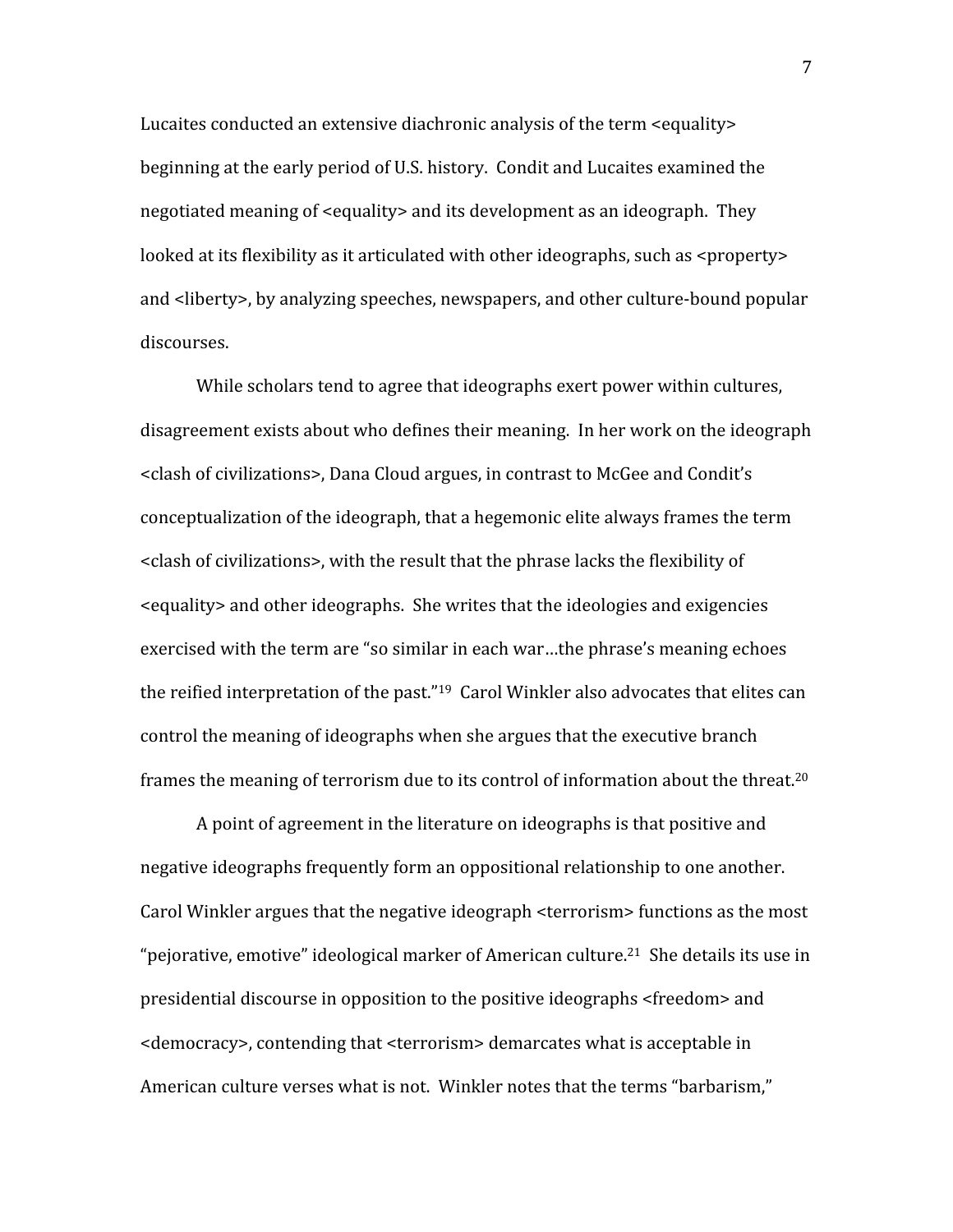"Communism," and "tyranny" have all contributed to the meaning of the ideograph, as
well
as
narratives
of
war
and
crime.22

Winkler
examines
negative
and
positive ideographs in opposition to each other, but analyzing how positive ideographs are in
conflict
with other
positive
ideographs is
not
a
focus
of
her
project.

Few scholars, however, have examined how a negative ideograph can change the
synchronic
relationship
between
two
positive
ideographs. Trevor
Parry‐Giles examination of Margaret Thatcher's use of the negative ideograph <terrorism> in relation to positive ideographs like <rule of law> and <freedom of speech> is a notable exception. He determines that Thatcher's rhetorical use of <terrorism> forces a specific construction of <freedom> and <rule of law> that allowed her to restrict
<freedom
of
speech>.23

My study examines how <terrorism> functions to change the synchronic relationship between the two ideographs, <privacy> and <national security>. It adds
to
the
insights
of
Parry‐Giles
by
demonstrating
how
tools
other
than
the cluster
analysis
expand
our
understanding
of
how
the
meaning
of
positive ideographs shifts in the context of both competing ideals and threatening, unacceptable behaviors. As a result, future critics will be able to better examine the synchronic relationship between positive and negative ideographs. Specifically, this study asks, "How do the positive ideographs <national security> and <privacy> function in response to the negative ideograph <terrorism>?"

As
well
as
potentially
adding
to
ideographic
theory,
this
study
will
consider the
implications
for
the
United
States'
community
based
on
the
intersection
of
the terms <privacy> and <national security>. Detailing the interactions between the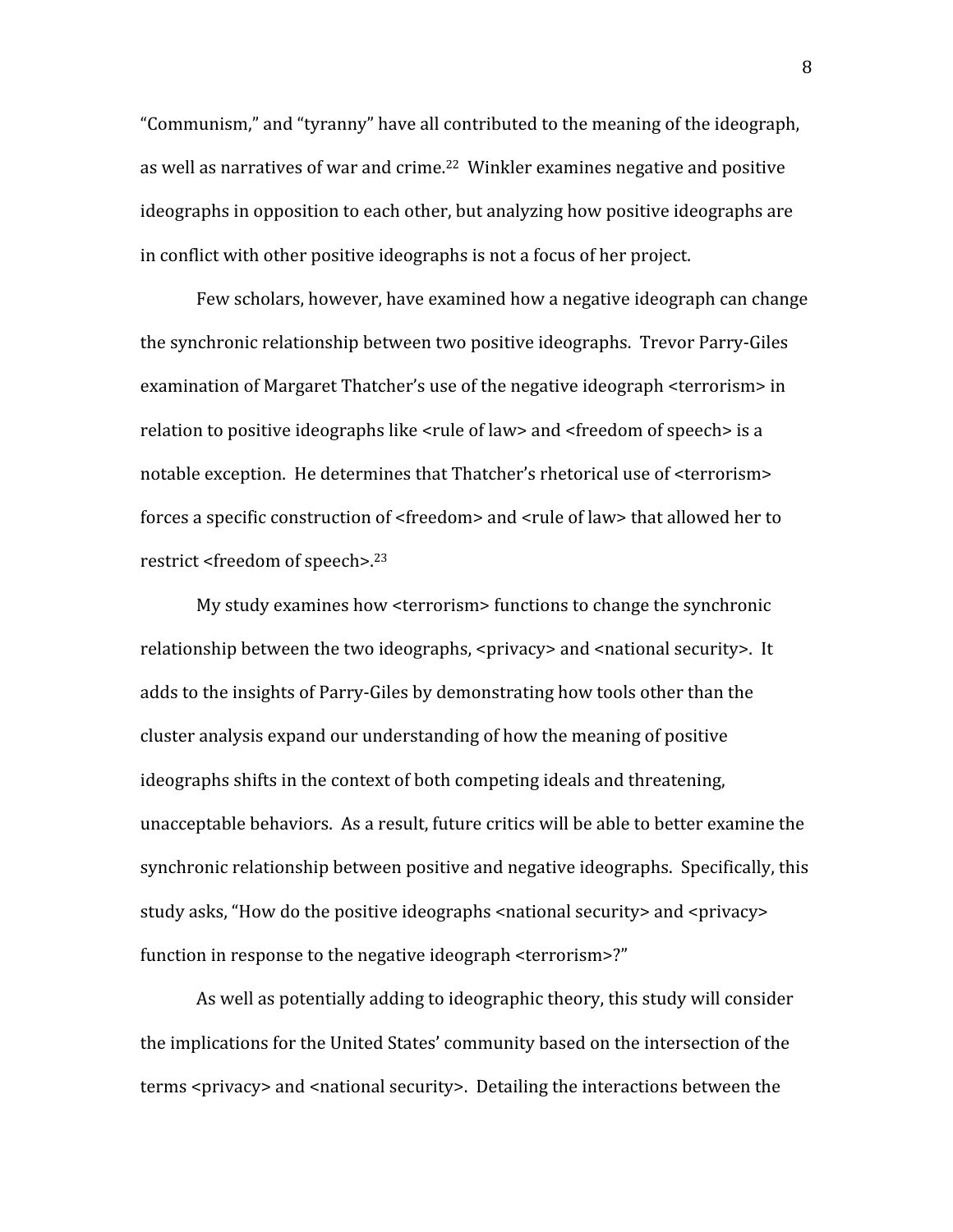two terms could illuminate collective commitment of the United States community through
our
usage
of
the
ideographs.

Agreement,
tension,
and
privilege
between these
terms
represent
cultural
commitments
that
can
have
an
impact
on
many members of the population. As noted above, a number of United States minorities can
suffer
if
the
terms
align
in
a
way
that
subordinates
the
interests
of
privacy
to those
of
national
security.

#### **Privacy
as
an
Ideograph**

Privacy
qualifies
as
an
appropriate
term
to
analyze
in
this
study
because
it meets all four characteristics of an ideograph. First, McGee argues that ideographs are
"ordinary
terms
in
political
discourse."24 Marouf
Hasian
catalogues
the prevalence of the term <privacy> in popular 1960s discourse. Articles highlighting privacy
appeared
in
the
New
York
Times,
Redbook,
Atlantic
Monthly,
and
several other
publications.

Almost
universally,
popular
discourse
demonstrated
a
"vibrant rhetorical culture" that applauded "liberal conceptions of privacy."<sup>25</sup>

Second,
McGee
argues
that
an
ideograph
is
an
abstraction
that
represents commitment
to
an
"equivocal
but
ill‐defined
normative
goal."26

According
to Winkler and Edwards, this ambiguity allows subgroups to remain committed to a larger community despite difference in interpretation.<sup>27</sup> The abstract nature of privacy
can
be
seen
in
the
Constitution.

Privacy
is
not
mentioned
explicitly anywhere in the Constitution, but it is protected implicitly by the First, Third, Fourth, Fifth, Ninth, and Fourteenth Amendments. The variety of different Amendments
applicable
to
the
protection
of
privacy
demonstrates
the
flexible application
of
the
term.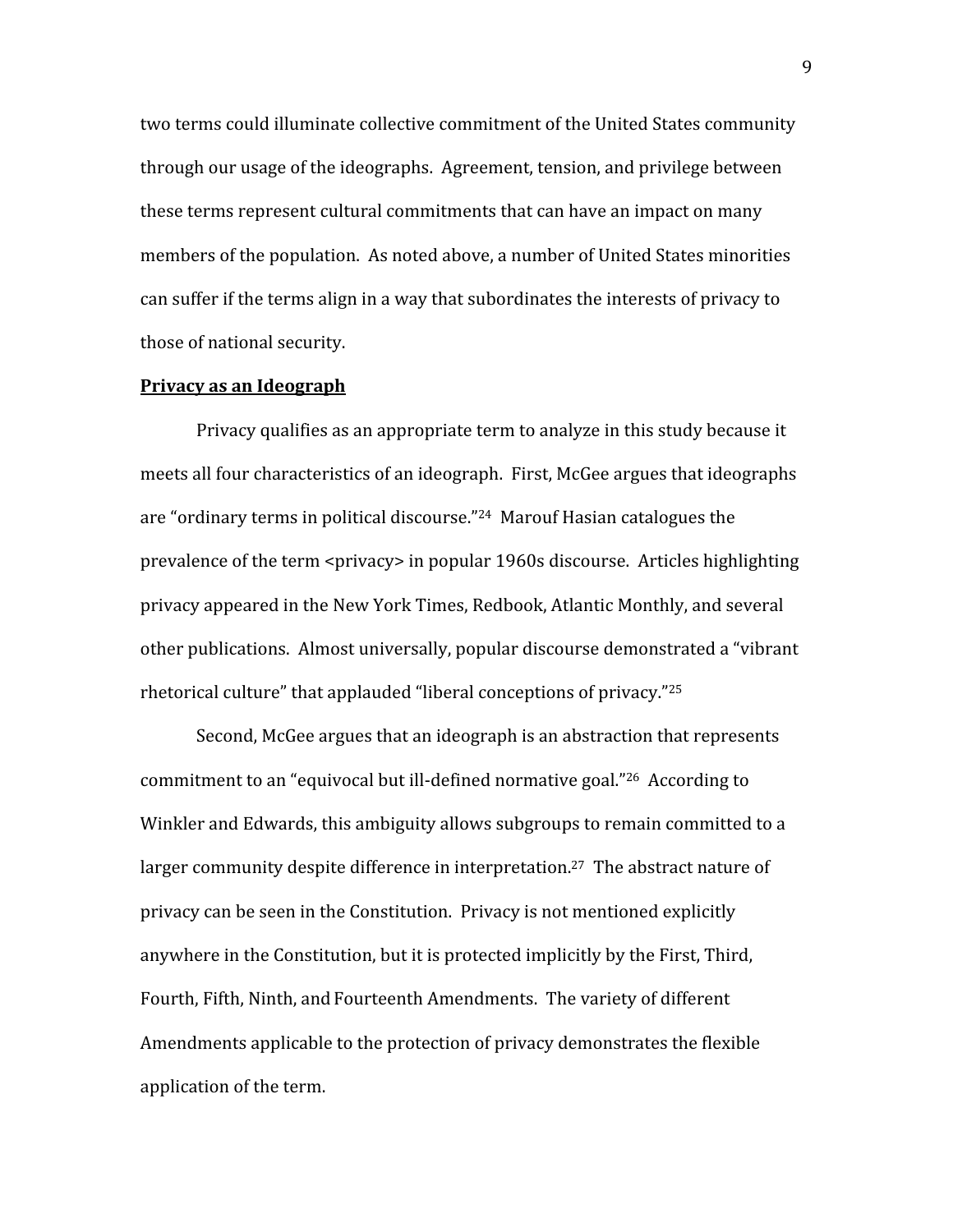Another venue for examining the vagueness of privacy is the legal debate over the nature of the term. William Prosser drives the legal discourse by pitting a reductionist approach to privacy against a protective one. Prosser argues that privacy is not a single identifiable right, but an amalgam of other rights.<sup>28</sup> Edward Bloustein
and
Jefferey
Rieman
challenge
Prosser's
analysis,
arguing
that
privacy
is actually related to the human condition much more fundamentally than property. Rieman
contends
that
privacy
was
a
necessary
condition
for
the
formation
of intimate
relationships.29

Bloustein
argues
that
privacy
was
an
essential
component of
human
dignity.30

According
to
Hasian,
popular
discourse
not
only
mirrors
the arguments
Rieman
and
Bloustein
were
making,
but
co‐created
a
narrative
of <privacy>.
He
quotes
a *Time* magazine
author
who
claims
that,
"For
only
in
the healing and sometimes illuminating moments of privacy can a man make himself truly fit to live with others."<sup>31</sup> Hasian cites the *New York Times'* observation that right to privacy was becoming "more and more firmly established."<sup>32</sup> The competing
conceptions
of
privacy
demonstrate
a
flexible,
abstract
quality
necessary to
serve
as
an
ideograph.

Third,
McGee
contends
that
an
ideograph
"warrants
uses
of
power"
and "guides
behavior
and
belief
into
channels
easily
recognized
by
a
community
as acceptable and laudable."<sup>33</sup> In *Katz v. United States*, privacy warrants a citizen's right to talk on the phone without being wiretapped, even when they were doing something illegal, such as gambling.<sup>34</sup> Abortion activists argue that the right to privacy covers a woman's decision whether to terminate a pregnancy. In Griswold v. Connecticut, the judiciary justifies a couple's right to purchase and use birth control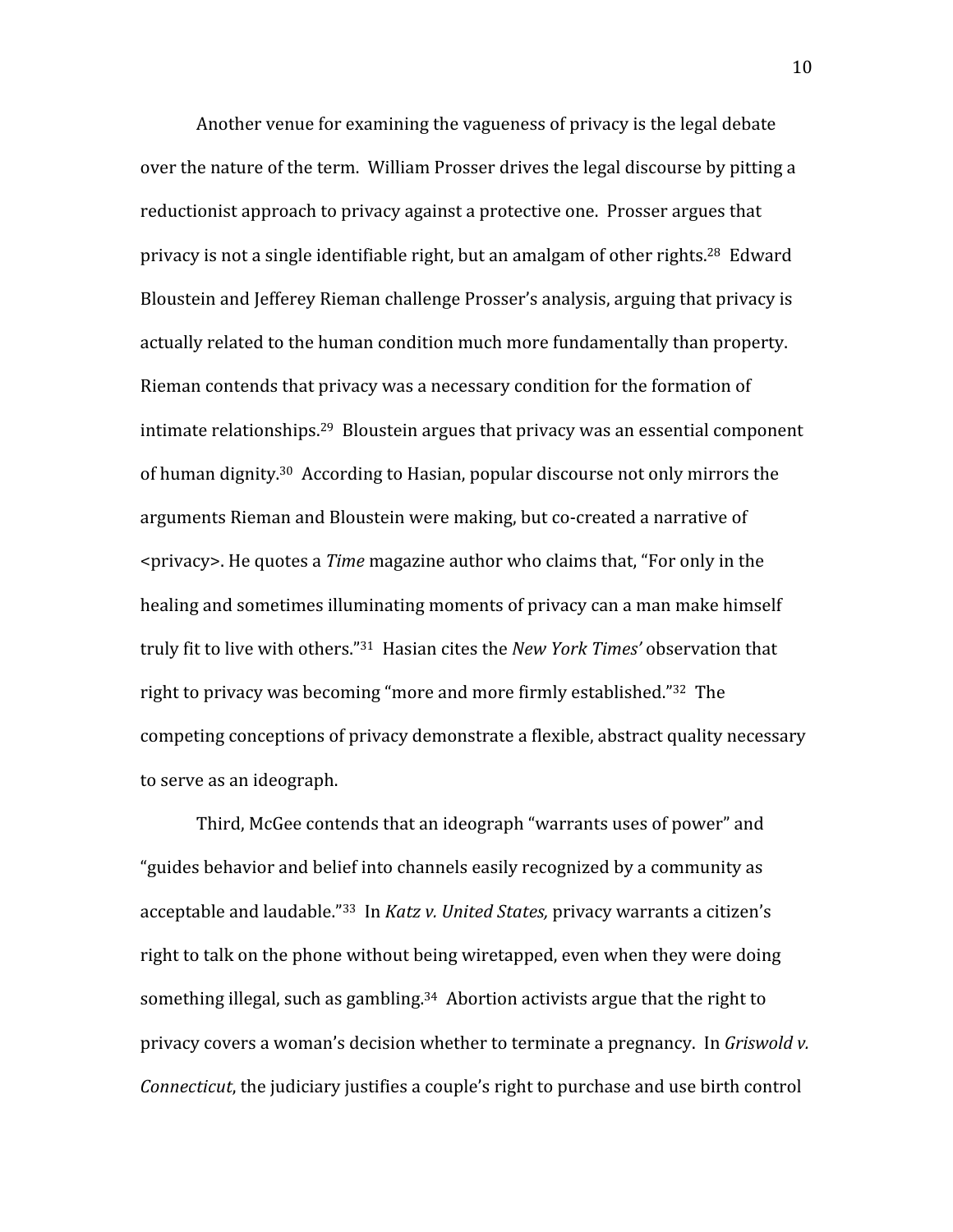as
a
matter
of
privacy.

Despite
reservation
by
some
gay
marriage
activists,
the
right to privacy is often invoked to defend same-sex unions, and for more than a decade, the
"Don't
Ask,
Don't
Tell"
policy
has
been
applied
to
homosexuals
in
the
armed forces. Additionally, the ACLU defends a citizen's right to smoke marijuana in their home based on an expectation of privacy. Whether relating to issues of intrusion, search and seizure, or other facets of privacy, the term warrants the individual's power
to
reject
interference
of
another
party.

Last. McGee asserts that ideographs are culture-bound. He claims that groups
of
the
public
who
do
not
respond
appropriately
to
ideographic
interaction will suffer societal penalties.<sup>35</sup> According to Alan Westin, moments of natural function such as birth, death, illness, excretion, and sex are taboo and require a degree of privacy in the United States as well as many other societies.<sup>36</sup> However, he lists several cultures that defy these expectations of privacy. He notes Margaret Mead's study of Samoan's who wear little to no clothing, bathe in the sea, and use beaches as a bathroom without seeking solitude.<sup>37</sup> Westin points out several cultures in the South Pacific as well as the Siriono Indians in Bolivia that seek a low degree
of
privacy
for
sex.

Because
of
tight
living
quarters
they
often
have intercourse in the bushes, but "do not seem to mind the presence of other persons that come onto the scene."38

A
key
characteristic
that
lends
privacy
its
persuasive
power
is
its
connection to ideology. The "right to be let alone," as Judge Thomas M. Cooley put it, is a powerful
sentiment
stemming
from
the
classical
liberalism
on
which
the
Declaration of
Independence
was
based.39

Although
privacy
was
never
articulated
in
early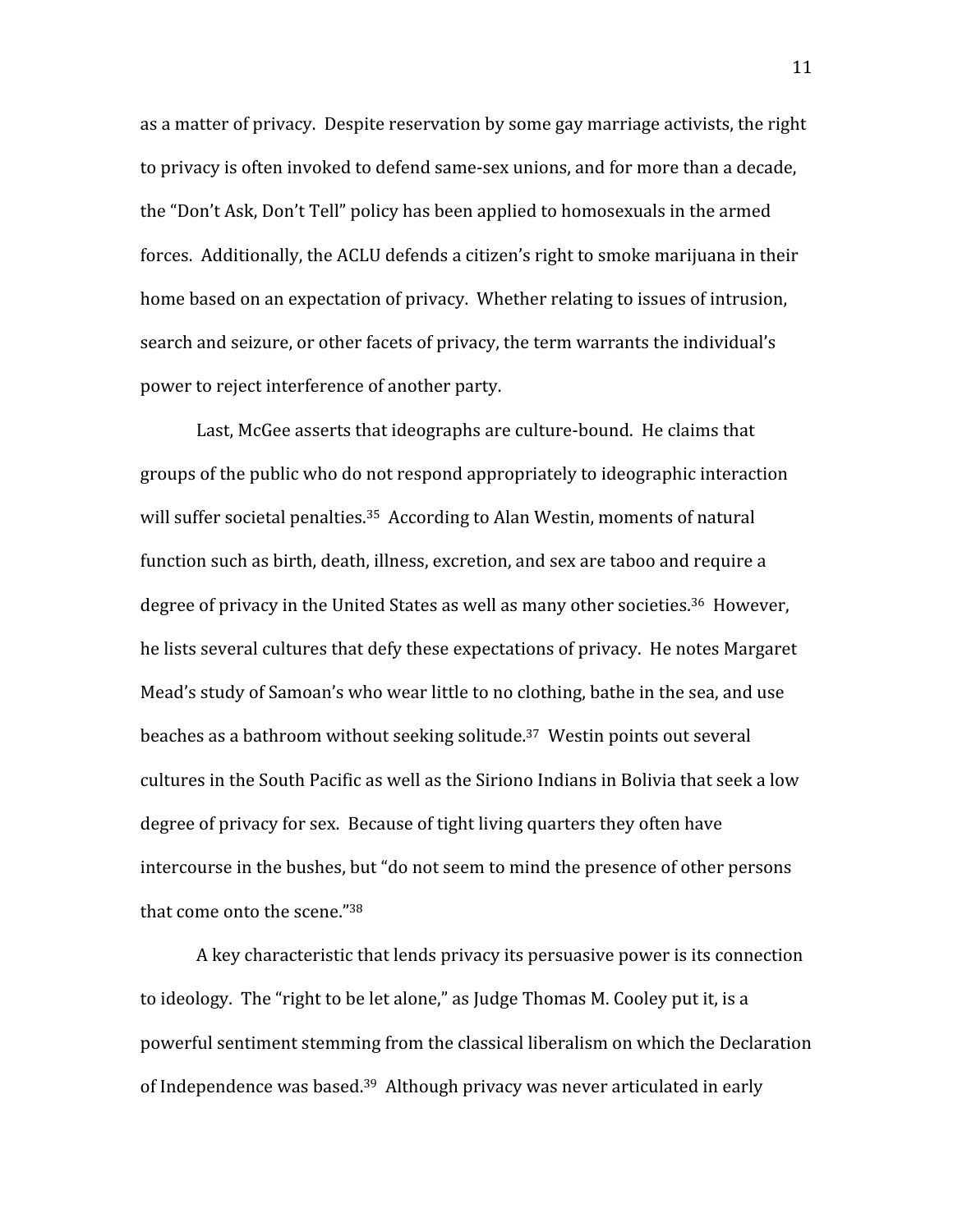American
documents,
privacy's
connection
to
liberal
individualism
seems
to reinforce
other
early
notions
of
American
thought.

Ferdinand
Schoeman
argues
that privacy is a necessity for social freedom<sup>40</sup>, and L. Susan Brown supports this, writing that
liberal
individualism
as
an
ideology
places
"paramount
importance"
on
freedom of the individual.<sup>41</sup> Brown further explains that the exercise of free will and selfdetermination is what defines humans and sets them apart for early liberal thinkers.<sup>42</sup> Oren M. Levin-Waldman supports this assertion, writing that privacy speaks to liberal individualism, "which is no less than the essence of agency." $43$ Deriving from fear of reduced agency, Schoeman notes that Americans increasingly fear
that
their
sphere
of
privacy
is
being
reduced
despite
ample
evidence
that
we actually enjoy a much higher level of privacy than our ancestors.<sup>44</sup> According to Levin-Waldman, the fundamental purpose of liberal individualism is "to defend against oppressive demands and intrusions of authority" that might chip away at American's freedom or agency.<sup>45</sup> In sum, <privacy> invokes the notions of free will, autonomy,
and
personal
freedom
associated
with
liberal
individualism,
which Americans
have
been
socialized
to
identify
as
central
to
their
community.

# **National
Security
as
an
Ideograph**

National security is also an ordinary language term in political discourse. According
to
Elisabeth
Anker,
national
security
concerns
are
often
framed
as
a melodramatic narration that depicts victimization and redemption. It plays well in the
media,
providing
plenty
of
opportunity
for
popular
discourse.
46

Robert
Ivie notes that popular and elite discourse often frame threats to <national security> as attacks by "savages."<sup>47</sup> He interprets George Bush's rhetoric as positioning the U.S.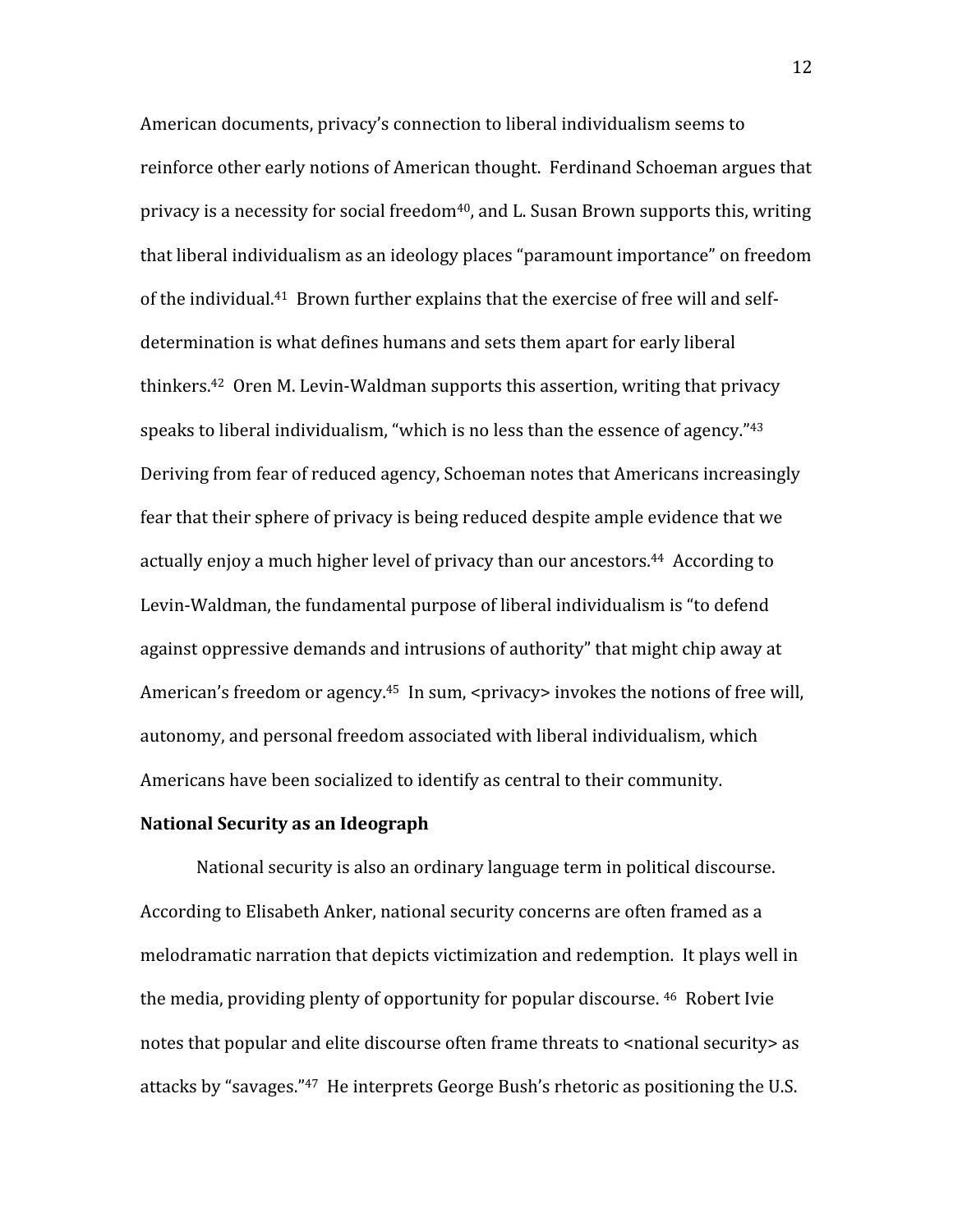as
a
blessed
country
whose
security
is
under
assault
by
evil
men
intent
on destroying
democracy
and
freedom.48

In
addition
to
Bush,
nearly
every
president
in the
20th
century
has
addressed
national
security
on
multiple
occasions.

Hollywood has
fixated
on
the
topic
as
numerous
movies
and
television
shows,
including *24,*  National Security, The Sum of All Fears, and Patriot Games. Countless authors as popular
as
Tom
Clancy
and
John
Updike
have
based
novels
on
national
security.

Second, the term represents a collective commitment to a vague, normative objective. Michael Hirsh outlines three phases of commitment for <national security >: the Monroe Doctrine from the early stages of the nation until World War I, a global conception ushered in by Woodrow Wilson, and a preemptive notion of national security founded by George Bush.<sup>49</sup> The Monroe Doctrine warned the United States to avoid "entangling alliances" with the U.S. getting embroiled in only a handful of conflicts. Woodrow Wilson and his successors offered a much more expansive idea of U.S. <national security> leading to conflicts in Vietnam and Korea as
well
as
helping
rebuild
Europe
after
World
War
II.

Finally,
Bush's
conception
of national
security
includes
intervening
anywhere
in
the
world
as
long
as
it
can
stop an attack on U.S. interests.<sup>50</sup> In these different phases, national security has meant avoiding alliances, assisting in global conflicts, and even invading nations to stop a threat
before
it
exists.

Denise
Bostdorff,
argues
the
usage
of
the
term
"crises,"
which
bears
some similarities to national security, has become rhetorically appealing for American leaders. "Crisis" focuses the attention of citizens and implies a sense of urgency for quick
action
and
possible
sacrifice,
even
when
presented
with
limited,
unclear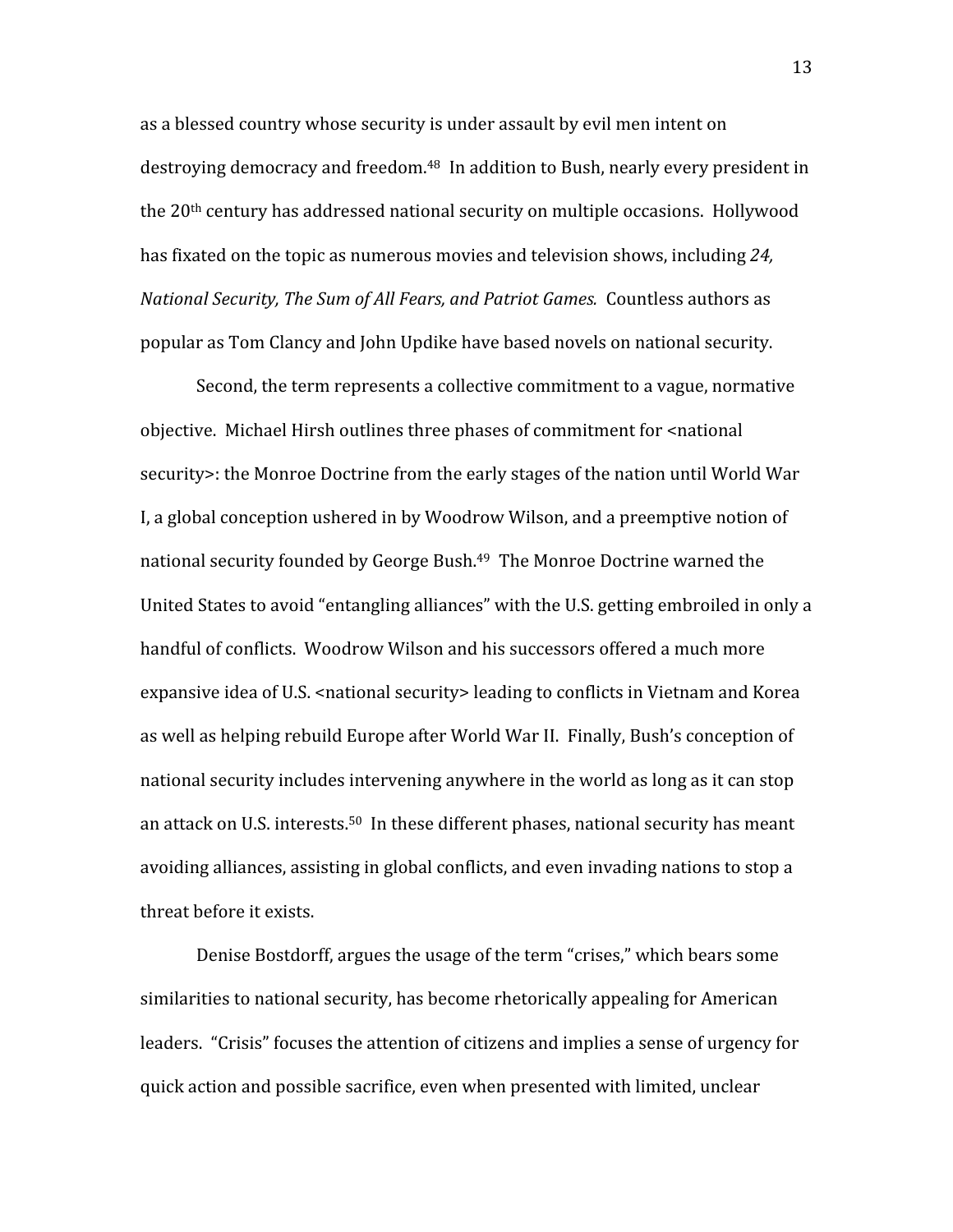information. The
term generates
fear
in
an
audience
and
demarcates
those
uncluded in the scenario into the threat and the threatened, forcing commitment to an objective
outlined
by
leaders.51

The
enemy
and
the
objective
in
these
situations
are often
ill‐defined.

Though
Bostdorff
is
not
analyzing
ideographs,
her
work illuminates the study of national security as an ideograph. For example, Bostdorff looks at enemies in Cambodia, Cuba, and Grenada. In various crises, Muslims, Soviets,
and
Chinese
communists
represent
the
enemy.

In
other
cases,
such
as
the Oklahoma City bombings, the enemy is a domestic foe. The meanings associated with national security, as well as the vague, ill-defined nature of enemies and threats when presented with national security concerns represents a collective commitment
to
an
unclear,
normative
goal.

Third,
national
security
warrants
the
use
of
power
and
guides
behavior. When a public official, particularly a president, gives voice to a crisis, it warrants action because of the gravity of a threat. Not only does the fear of a threat muddle clear
thought
on
the
exigence,
but
government
officials
often
withhold
information to
prevent
hysteria.

According
to
Robert
Ivie,
it
is
impossible
to
determine
actual risk objectively when rhetors invoke national security because a cycle of interconnected
symbols
short
circuits
any
clear
thoughts.52

Additionally,
invoking national security during a crisis serves to shut down competing discourses and prompt deference to elite discourse because of tightly guarded information.<sup>53</sup> On the
basis
of
national
security,
governments
have
engaged
in
behavior
that
would,
in almost
all
cases,
be
considered
antisocial
in
more
normal
contexts.

The
threat
of terrorism warranted war in Afghanistan and Iraq, as well as extensive surveillance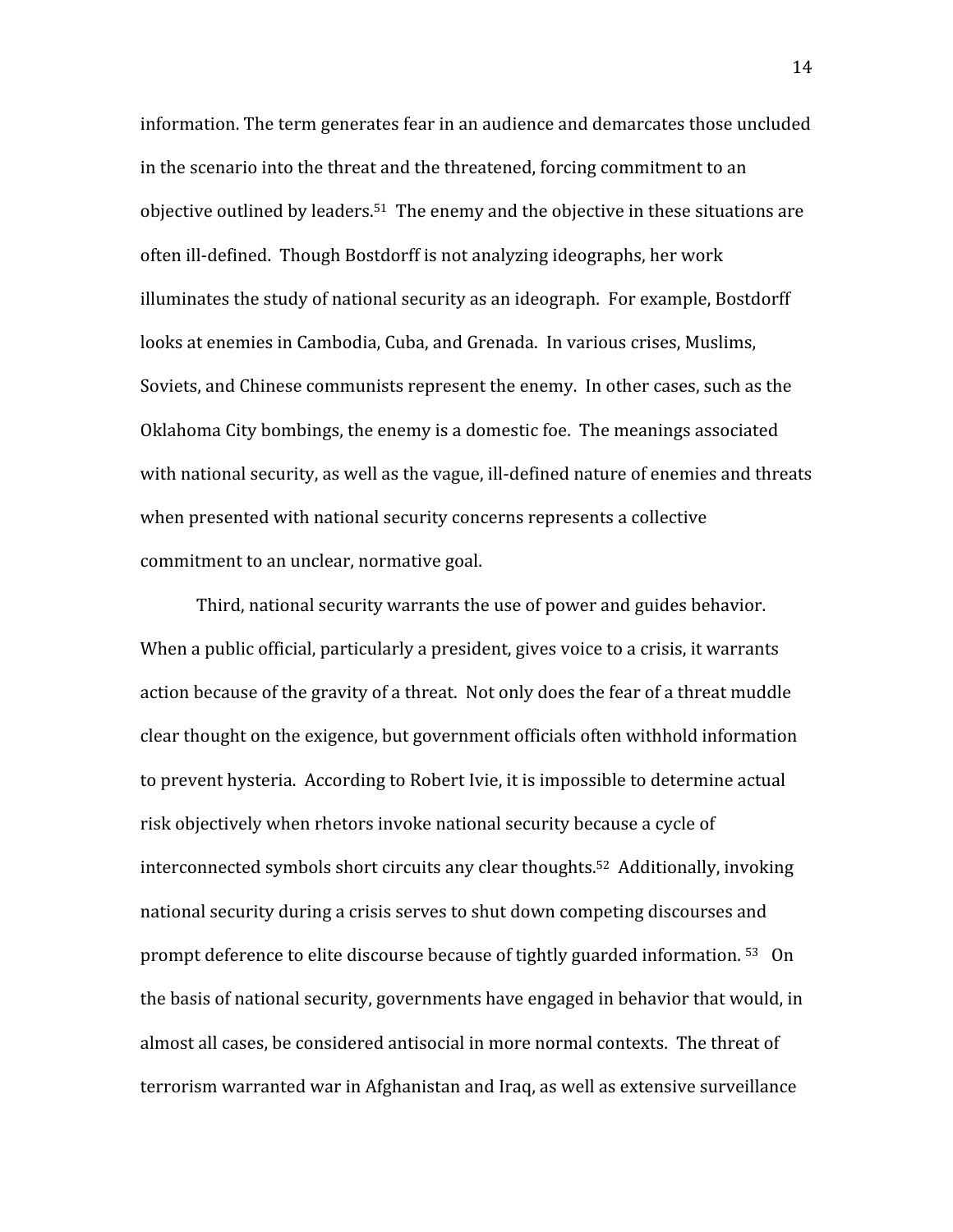programs
historically
in
the
United
States.

In
the
1960s
and
1970s,
the
FBI
sought to disrupt the activities of civil rights activists and peace protesters by engaging in break‐ins,
warrantless
wiretaps,
and
bugging
homes
and
offices.54

According
to David Cole and Jack Dempsey, the FBI attempted to "spread misinformation, foment internal dissention, and even provoke illegal activity."<sup>55</sup> During the 1980s, in an attempt to identify CISPES members, the FBI "checked license plate numbers in church
parking
lots,
sent
an
informant
into
CISPES
offices
to
copy
and
steal
records, and
questioned
activists
both
at
home
and
at
work."56

In
2004
the
United
States, fearing a threat to national security, indicted a Saudi student on charges of supporting
terrorism
for
creating
a
website
that
linked
to
websites
featuring
texts
of Muslim clerics. After 18 months in jail, the student was acquitted when the prosecution
failed
to
show
any
evidence
that
he
had
advocated
violence
despite listening to roughly 9,000 phone calls and collecting some 20,000 emails.<sup>57</sup>

Last, national security is culture-bound because a community's security interests
vary
by
culture.

For
the
United
States,
controlling
the
spread
of
nuclear weapons is a matter of national security. Iran or North Korea acquiring nuclear weapons represents a threat to national security, and leaders in those countries view nuclear weapons as a way to ensure their security. The United States is unwilling
to
disarm
because
nuclear
weapons
protect
security,
and
the
government is
opposed
to
allowing
rival
nations
to
gain
the
same
advantage.

A
significant
portion
of
national
security's
persuasive
power
comes
from
its connection
to
personal
safety.

National
security
represents
a
protection
designed
to ensure a country's well-being by stopping threats from harming the state. For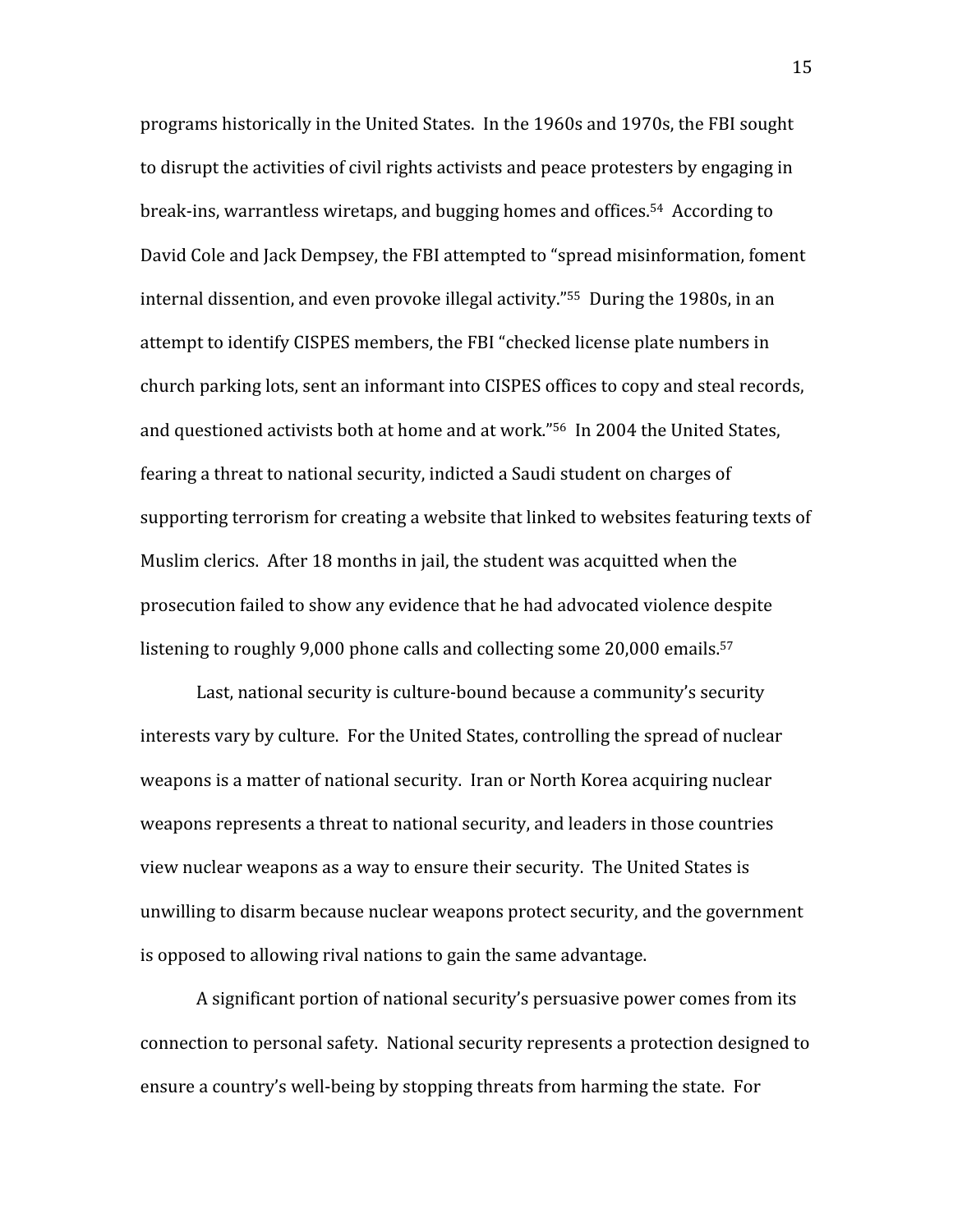instance,
in
times
of
crisis,
citizens
frequently
swap
rights
for
an
enhanced
feeling
of security, as curfew restrictions and internment camps for Japanese Americans in World War II attest. The term both appeals to our need to protect our own safety, as well as the safety of our culture. For example, when terrorists attacked the World Trade
Center,
relatively
few
Americans
died,
but
popular
support
for
national security
prompted
two
wars
and
the
passage
of
laws
that
substantially
strengthened the
powers
of both
law
enforcement
and
intelligence
agencies.

The
power
of
national
security
stems,
in
large
measure,
from
the
American exceptionalism
myth.

Mary
Stuckey
argues
that
an
ideograph's
persuasive
power comes
from
working
in
concert
with
other
terms
to
gain
a
"wealth
of
associations," which are often connected to mythic narratives.<sup>58</sup> Andrew Rojecki explains the myth,
writing,
"The
values
that
support
the
exceptionalist
view
marry Enlightenment
ideals
of
individual
reason
and
liberty
with
religious
and
moral views uprooted from their origins in Puritan piety."<sup>59</sup> This marriage leads Americans to imagine themselves as morally superior to a fallen world, according to Ivie and Giner.<sup>60</sup> Ivie, Campbell, and Rojecki all note that a sense of moral superiority can develop into a "you're with us or against us" attitude. Thus, during crises
the
use
of
national
security
is
particularly
persuasive because
the
term
draws not only on a threat to American values such as liberty, but a threat to the moral purity of the nation. By drawing on the American exceptionalist myth, <national security>
gains
significant
persuasive
power
as
an
ideograph
within
the
American culture.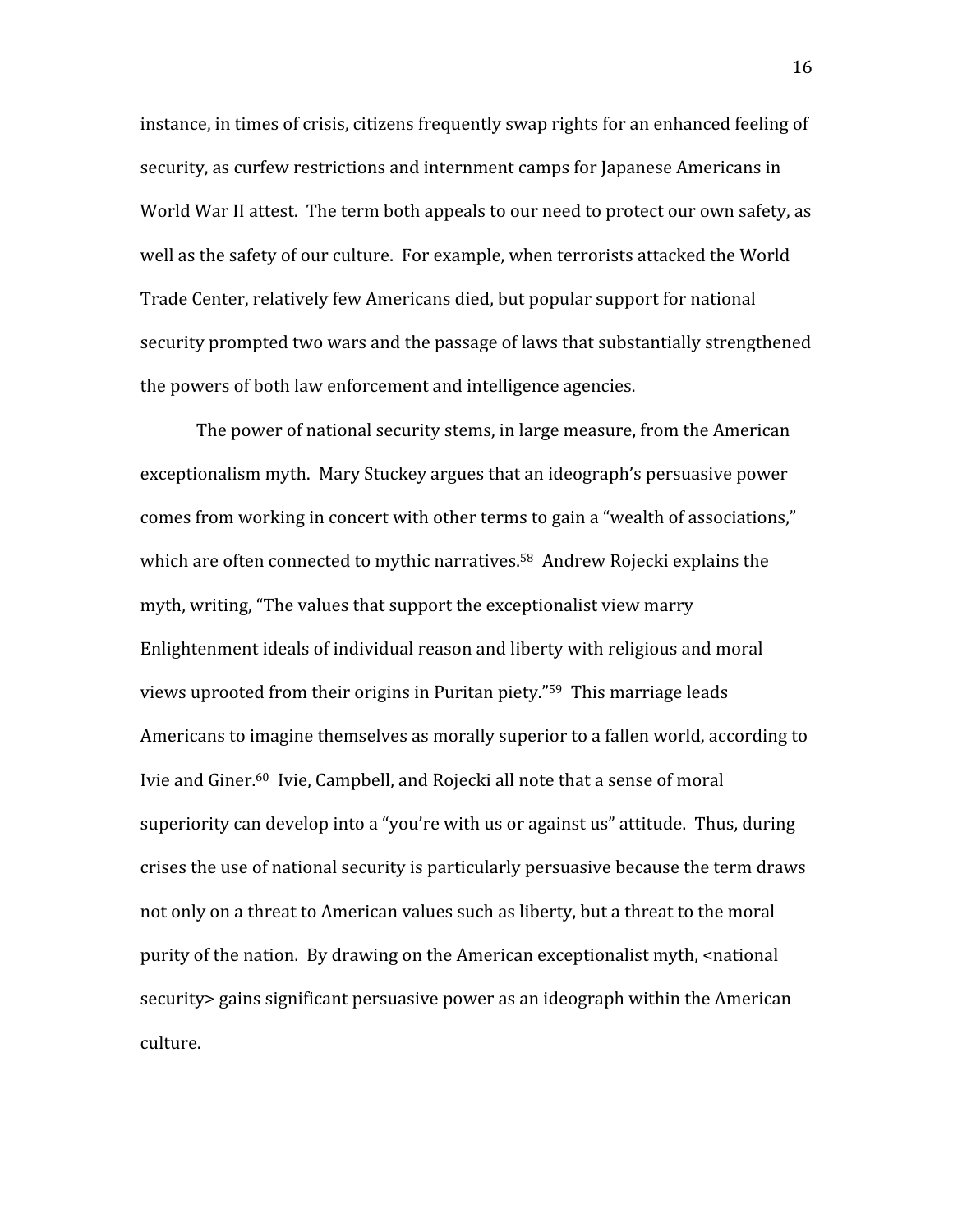#### **Analyzing
Ideographs
within
Legal
Discourse**

Many
communication
scholars
argue
that
because
ideographs
both
represent a socialization process and appear abundantly in popular history, they should be examined
in
popular
discourse. However,
a
handful
of
communication
scholars prefer
to
examine
ideographs
found
in
elite
discourse
rather
than
popular
discourse. Parry-Giles examines the discourse of the prime minister because he is interested in the
limits
of
terms
in
public
debates.

Similarly,
Winkler
looks
at
presidential discourse
on
<terrorism>
because
"the
offices
primarily
responsible
for
responding to terrorism fall within the purview of the chief executive."<sup>61</sup> In addition, the executive
controls
the
bulk
of
the
nation's
terrorism
information,
meaning
the media
must
rely
heavily
on
executive
sources.62

Such
powers
privilege
the president's
ability
to
constitute
community
and
identity.

While presidential discourse is useful for examining <terrorism>, legal discourse also provides a rich context for analyzing the nexus of <privacy> and <national security>. For my case study of <privacy> and <national security> in the law, I rely on two theories to justify the analysis of legal discourse. First, White's theory of law as constitutive rhetoric explores the connection between law, rhetoric, and
the
constitution
of
community. Second,
Anderson's
theory
of
the
imagined community clarifies the nature of community. I utilize these theories to gain a nuanced
look
at
how
ideographs
in
the
law
constitute
community
by
drawing
on ideology. By
looking
at
particular
applications
of
these
theories,
a
picture
of
the ways in which ideographs are negotiated and framed by disparate interests emerges.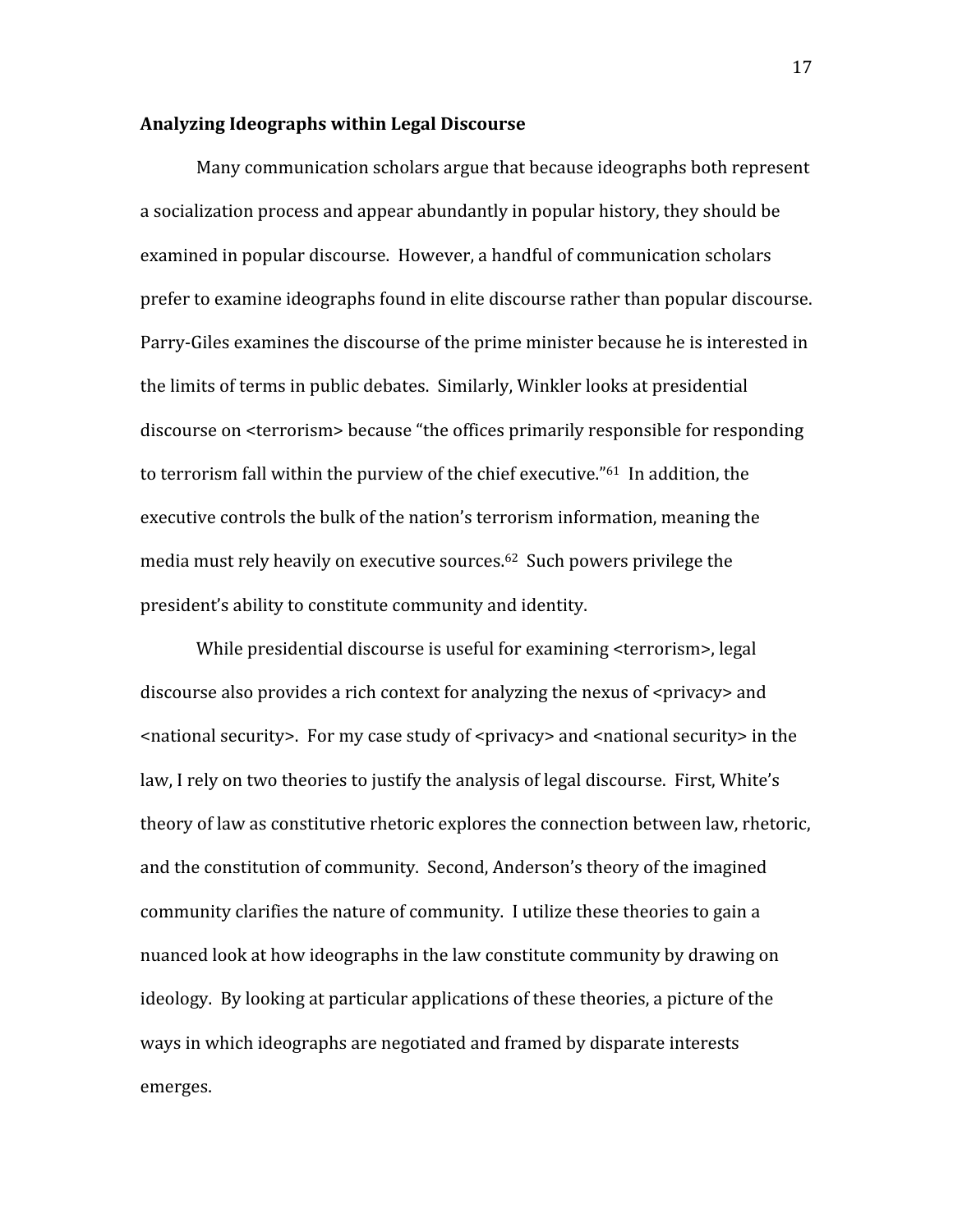According to James Boyd White, law is constitutive rhetoric that is situated in a rhetorical culture. In other words, court opinions are records of a negotiation of public
interests
that
employ
rhetorical
resources
to
varying
degrees
of persuasiveness
to
help
constitute
community
through
binding
statutes.

White
offers a conception of the law as a narrative in which what is probable is established. Law defines
expectations
of
speech
and
conduct,
thus
giving
us
the
terms
for constructing
a
"social
universe."63

According
to
White,
lawmakers
must
take
into
account
three
principles
when embarking on the construction of a community. First, law is a culture-specific intervention of thought and argument.<sup>64</sup> Employing the language of their audience, lawmakers must persuade the intended group that a statute is justified to impose on the
community
in
a
certain
way.

The
language
of
an
audience
presents
resources and
limits
when
making
law.

Celeste
Condit
calls
what
White
is
describing
a "rhetorical culture," which is the range of linguistic options available to a rhetor, including, to name a few, allusions, images, metaphors, and ideographs, to name a few. 65

Second, if the law is conceived as a set of resources for thought and argument based
on
a
shared
language,
disagreements
often
arise
on
terms
or
interpretation
of resources.<sup>66</sup> The uncertainty leads to a process of creative debate and continuous change,
where
lawmakers
spar
over
the
primacy
of
particular
ideographs
or
the applicability
of
certain
metaphors.

White
writes,
"In
speaking
the
language
of
the law, the lawyer must always be ready to try to change it: add or drop a distinction, to admit a new voice, to claim a new source of authority, and so on." $67$  Since the law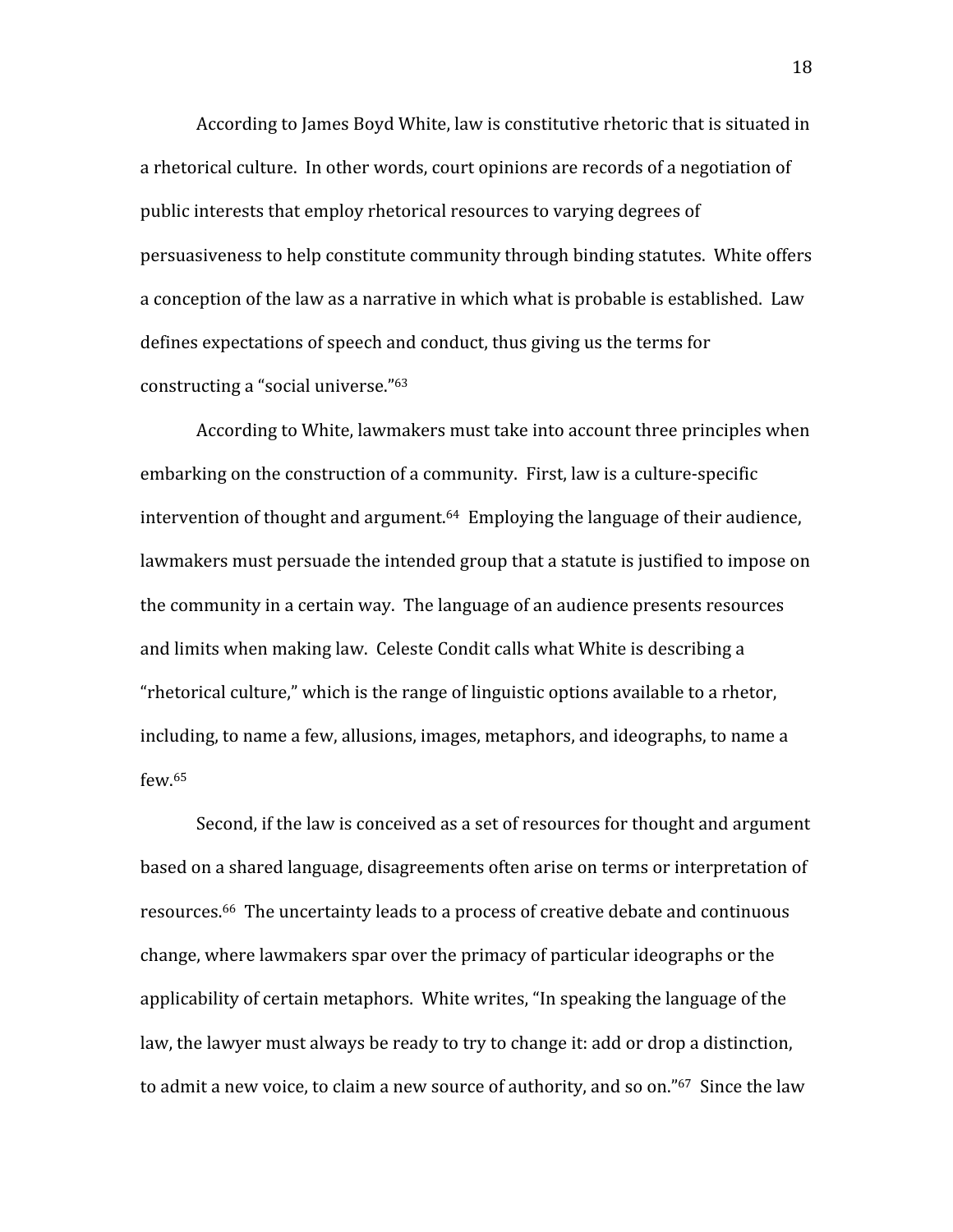is
open
to
change,
it
can
respond
to
exigencies.

Change
may
be
incremental,
but
the law
does
provide
flexibility.

Condit
concurs,
writing,
"…laws
are
always
open
to reinterpretation and change when advocates craft new ideologies or invent new and compelling
usages
of
the
components
of
the
rhetorical
culture."68

McGee
argues
that this characteristic of law is partially based on the abstract meaning of ideographs.<sup>69</sup>

Third,
if
the
law
has
boundaries
that
expand
and
contract
based
on
response to an exigency, then the nature of the society it constitutes is open for debate. White calls law a constitutive rhetoric, meaning it enables people to say "we" and share a consistent
meaning,
and
therefore
is
a
building
block
of
community.70

Stuart
A. Scheingold
takes
this
argument
even
further,
examining
three
principles
of
the
rule of
law:
realism,
convenience,
and
ethics.

He
argues
people
see
law
as
based
on
the reality of a community rather than the way the ideal community, so people trust the pragmatism
of
the
law.

He
contends
that
most
people
are
willing
to
leave
the implementation of law to professionals out of convenience. Last, he sees the law as grounded
in
popular
American
ethical
values
such
as
equality
and
professional responsibility, giving the law even more popular legitimacy.<sup>71</sup> Maurice Charland clarifies
that
not
all
constitutive
rhetorics
are
successful;
a
community
member
can accept none, part, or all of a constitutive rhetoric.<sup>72</sup> He claims that constitutive rhetorics
"work
upon
previous
discourses"
to
capture
new
subjects
in
an
experience more like "conversion" than "persuasion."<sup>73</sup>

McGee
argues
that
ideographs
are
culture‐bound,
meaning
their
power comes
from
the
specific
communities
that
they
constitute.

Ideographs
are
a socializing force, and Scheingold argues that a hallmark characteristic of United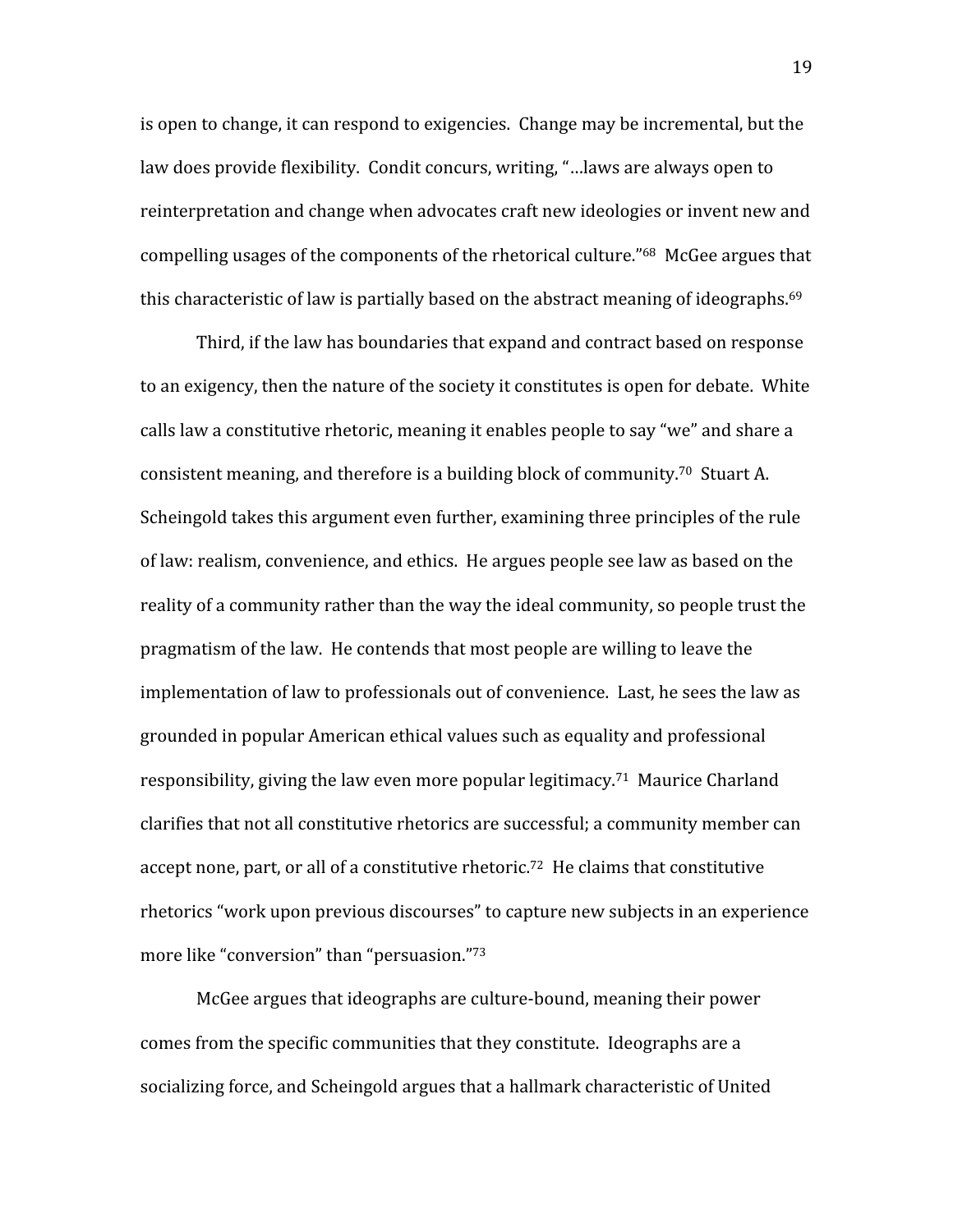States culture is an intense historical dependence on legal symbols.<sup>74</sup> Because of the American dependence on the <rule of law> as well as the binding nature of the law, legal discourse can set the agenda for what issues the public will face. Ideographs are
derived
from
the
culture
they
come
out
of,
but
legal
discourse
can
set boundaries
on
the
meaning
of
those
terms
within
popular
discourse.

As
such,
a
constitutive
rhetoric
should
primarily
be
concerned
with
defining the
type
of
community
that
is
possible.

White's
work
on
constitutive
rhetoric suggests
that
the
law
can
place
boundaries
on
a
community
and
constrain
behavior. Condit
believes
that
ideographs,
more
than
any
other
tool
in
a
rhetorical
culture, enable
the
law
to
coalesce
into
a
temporary
compromise
between
competing interests.<sup>75</sup> This case study on <privacy> and <national security> will provide an example of ideographic analysis to underscore the value of White and Condit's theoretical
contributions.

While White's work provides useful theoretical background, the value of his perspective
can
be
extended.

For
White,
simply
being
able
to
say
"we"
and
imagine that
"we"
share
a
consistent
meaning
is
enough
to
describe
a
community.

However, White also describes the law as shifting and elusive. If the law is not consistent, as in the
case
of
the
Protect
America
Act
that
was
enacted
for
only
a
short
window
of time, what are "we" actually claiming? If there is no continuity to the community that "we" are claiming, what are "we?" Not only does the law have dynamic boundaries
that
are
constantly
debated,
but
also
few
in
a
national
community
can claim
knowledge
of
what
the
law
actually
says.

Within
a
select
group
of
experts
on security and privacy, community can be claimed under this description. But a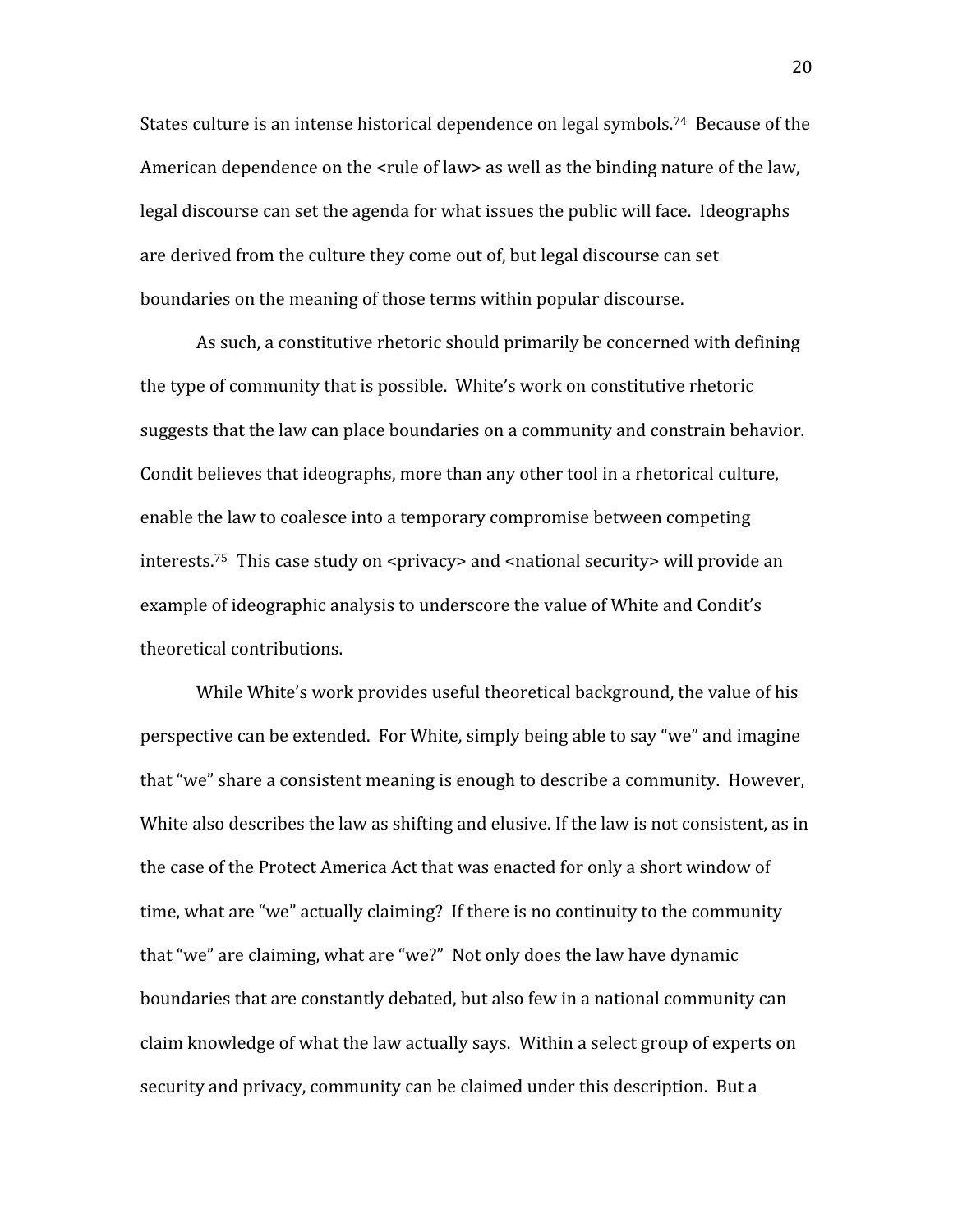broader
community
encompassing
those
not
familiar
with
the
intricacies
of
the
law becomes troublesome because the rules and boundaries are unclear.

Benedict
Anderson's
work
on
nationalism provides
a
more
nuanced
look
at what he calls the imagined community, which helps clarify some of White's notions without addressing legal discourse explicitly. Anderson disputes the notion that people
can
reasonably
say
"we"
since
so
few
people
can
possibly
have
a
material connection among millions. He calls the community imagined because "members of even the smallest nation will never know most of their fellow members."<sup>76</sup> Despite this
and
the
fact
that
all
communities
have
varying
degrees
of
inequality, communities
demand
a
"deep,
horizontal
comradeship."77

He
cites
a
nation's
ability not just to send troops to war, but it's ability to instill a motivation to possibly die for
one's
country.

Another
important
distinction
Anderson
draws
about
imagined
communities is
that
they
are
limited.

A
community
defines
its
boundaries
and
can
rhetorically create
others
in
opposition
to
them.

A
negative
ideograph,
such
as
<terrorism>,
is often
powerful
because
it
is
defined
in
opposition
to
one's
own
personal
or
national identity. Robert Ivie provides an example of this dichotomy, arguing that politicians and
the
media
in
America
portray
terrorists
as
savages
or
barbarians
bent
on destruction in contrast to sophisticated rational Americans who love freedom.<sup>78</sup>

Certain
texts
provide
touchstones
that
foster
the
development
of
community, and
some
scholars
argue
that
legal
documents
play
a
significant
role
in
the constitution
of
American
community.

Anderson
treats
the
novel
and
the
newspaper as
the
shared
texts
that
underpin
the
nationalistic
bond
between
people
that
have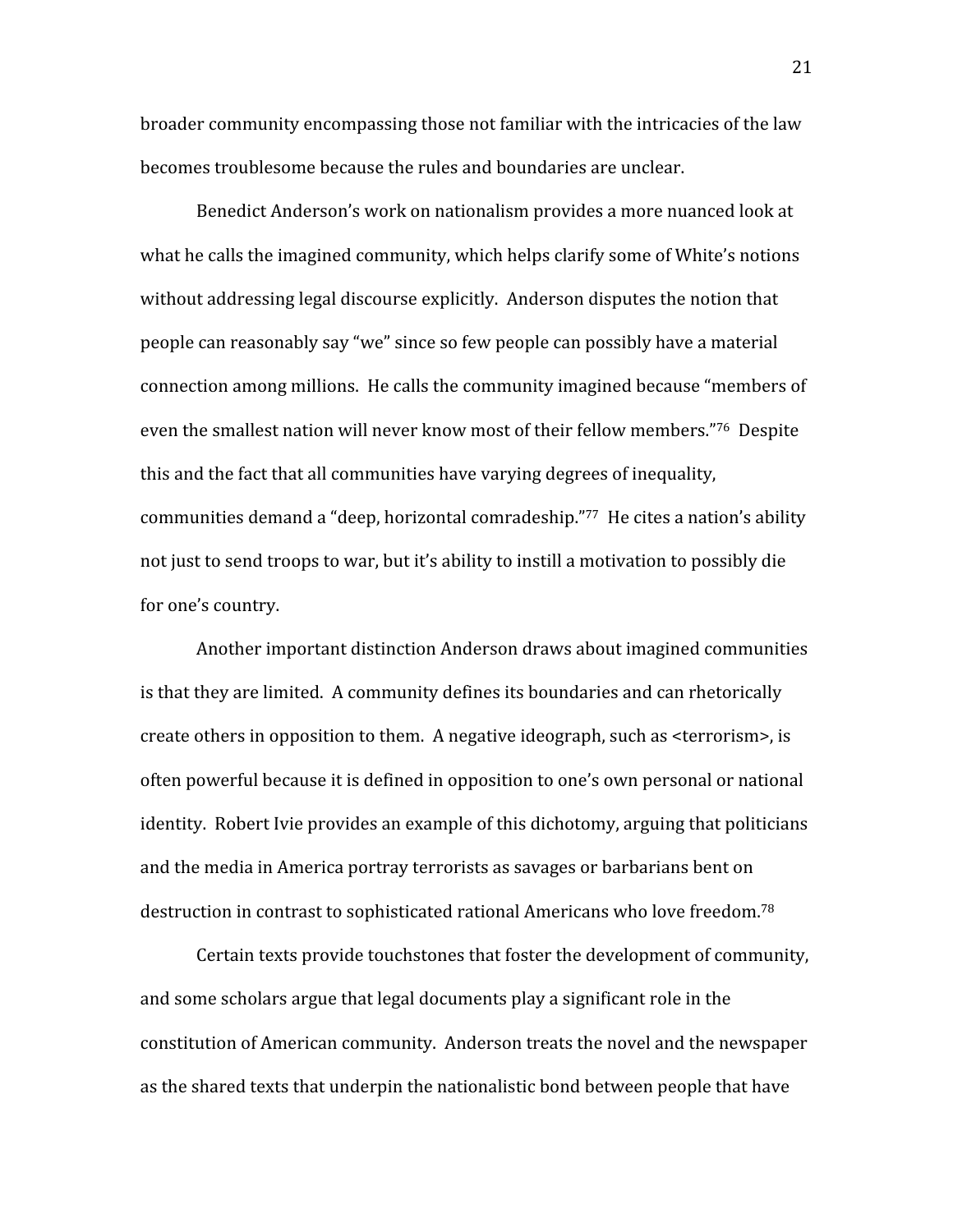not
and
will
not
ever
meet.79

According
to
Kenneth
Burke,
documents
such
as United States Constitution, the Declaration of Independence, and the Bill of Rights represent symbolic interactions for the United States by setting rules.<sup>80</sup> It creates a "trained
incapacity"
for
citizens
to
think
of
governmental
alternatives
to
democracy by generating a "terminology, or a set of coordinates for the analysis of motive."<sup>81</sup> Supporting
this
assertion,
Scheingold
argues
that
most
people
believe
the Constitution
protects
the
interests
of
the
citizens
by
codifying
political
principles, such as rights and obligations. As outlined in Scheingold's myth of rights, the majority
of
Americans
think
judges
only
have
to
follow
the
letter
of
the
law
in
the Constitution, and they will wisely protect the democratic community.<sup>82</sup>

While case law may be little known by most and dynamic for all, the material consequences
of
the
law
are
still
the
same,
and
Scheingold
argues
most
Americans are
content
to
trust
professionals
to
handle
the
contours
of
the
law.83

Because
the full might of government can back enforcement, the law, in this sense, creates a social universe by defining the limits of acceptable behavior among those in the imagined
community.

Furthermore,
the
law
often
invokes
ideographs
within
the law to sanction or deter behavior. For example, a negative ideograph like <terrorism>
would
not
only
prompt
judges
to
assign
material
consequences
to
those associated
with
such
activities,
but
speakers
would
invoke the
term
in
opposition
to positive
ideographs
like
<liberty>
to
justify
such
punishments.

Because legal documents constitute community by providing a common vocabulary
and
demarcating
acceptable
behaviors
for
its
citizens,
the
language
that courts
use
to
constitute
that
community
is
important
to
analyze.

By
looking
at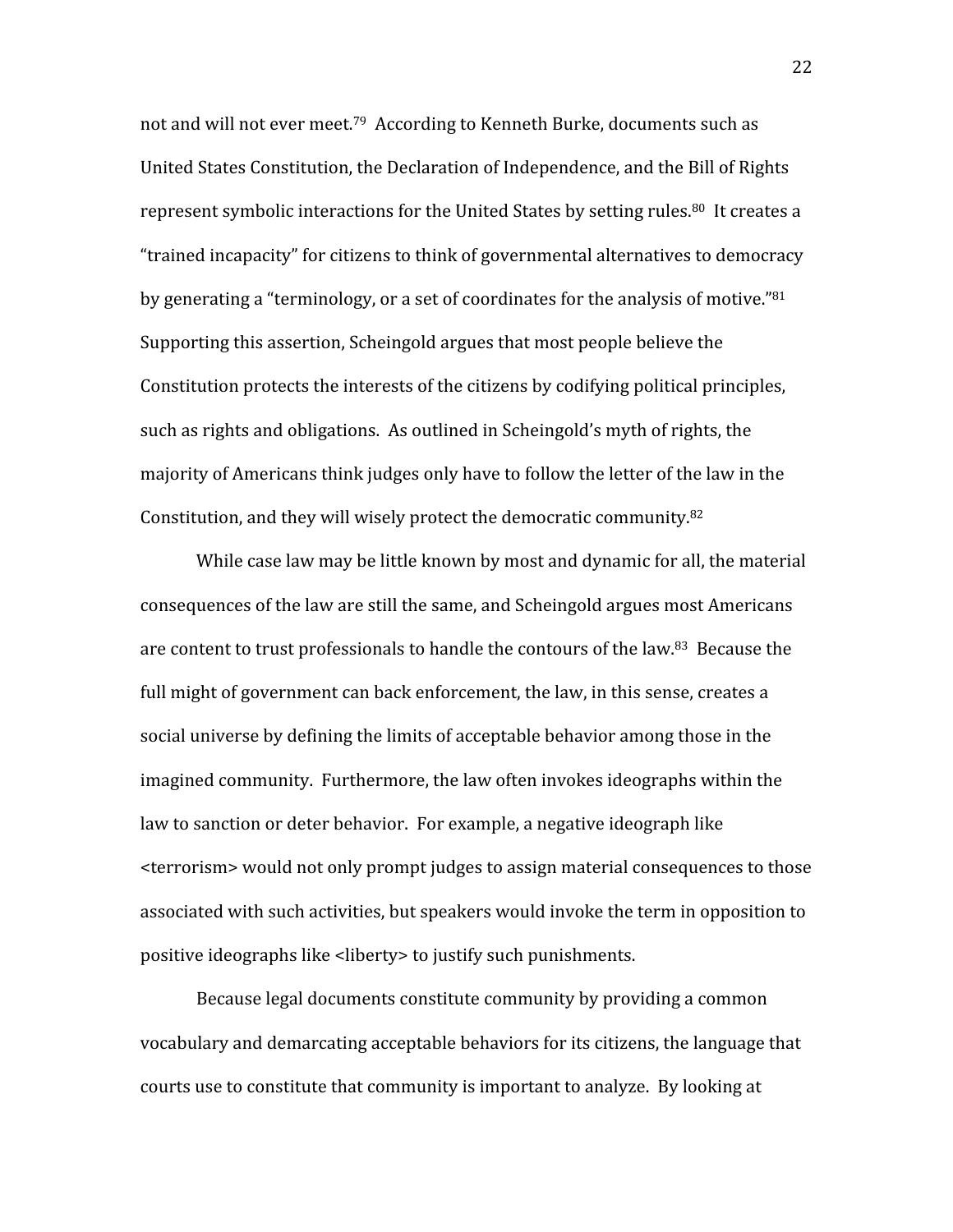cultural
terms,
such
as
ideographs,
a
critic
can
determine
what
strategies
a
judge uses
to
constitute
community.

This
study
will
focus
on
the
interplay
between
the positive ideographs <national security> and <privacy> in response to the negative ideograph
<terrorism>.

#### **Method**

To study the tension between the ideographs <privacy> and <national security in legal discourse, I focused on a legal opinion, *In Re Directives*, published by
the
Foreign
Intelligence
Surveillance
Court
of
Review
in
January
2008. Established
by
the
Foreign
Intelligence
Surveillance
Act
in
1978,
the
FISC
is
a
secret court
in
which
the
government
can
apply
for
a
special
warrant
for
foreign intelligence
surveillance.

The
court
can
expedite
surveillance
in
matters
sensitive matters of national security, and the FISCR is the court of appeals for the FISC. Because
the
court
handles
surveillance
related
to
national
security,
which
intersects with privacy concerns, it is a useful place to examine the tension between privacy and national security. Additionally, due to the secret nature of the court, this is only the second opinion the court has published in its 40-year history, making it a unique document
worthy
of
study.

Besides offering a rare glimpse into the court's balancing of the two ideographs,
the
FISCR
opinion
is
swirling
within
the
controversy
surrounding
the Bush
administration's
warrantless
wiretapping.

In
2005
the *New
York
Times*  revealed
that
the
Bush
administration
was
conducting
surveillance
of
United
States citizens
through
the
Terrorist
Surveillance
program.

According
to
LexisNexis,
from 2005‐2010,
more
than
500
articles
subsequently
focused
on
the
phone
surveillance.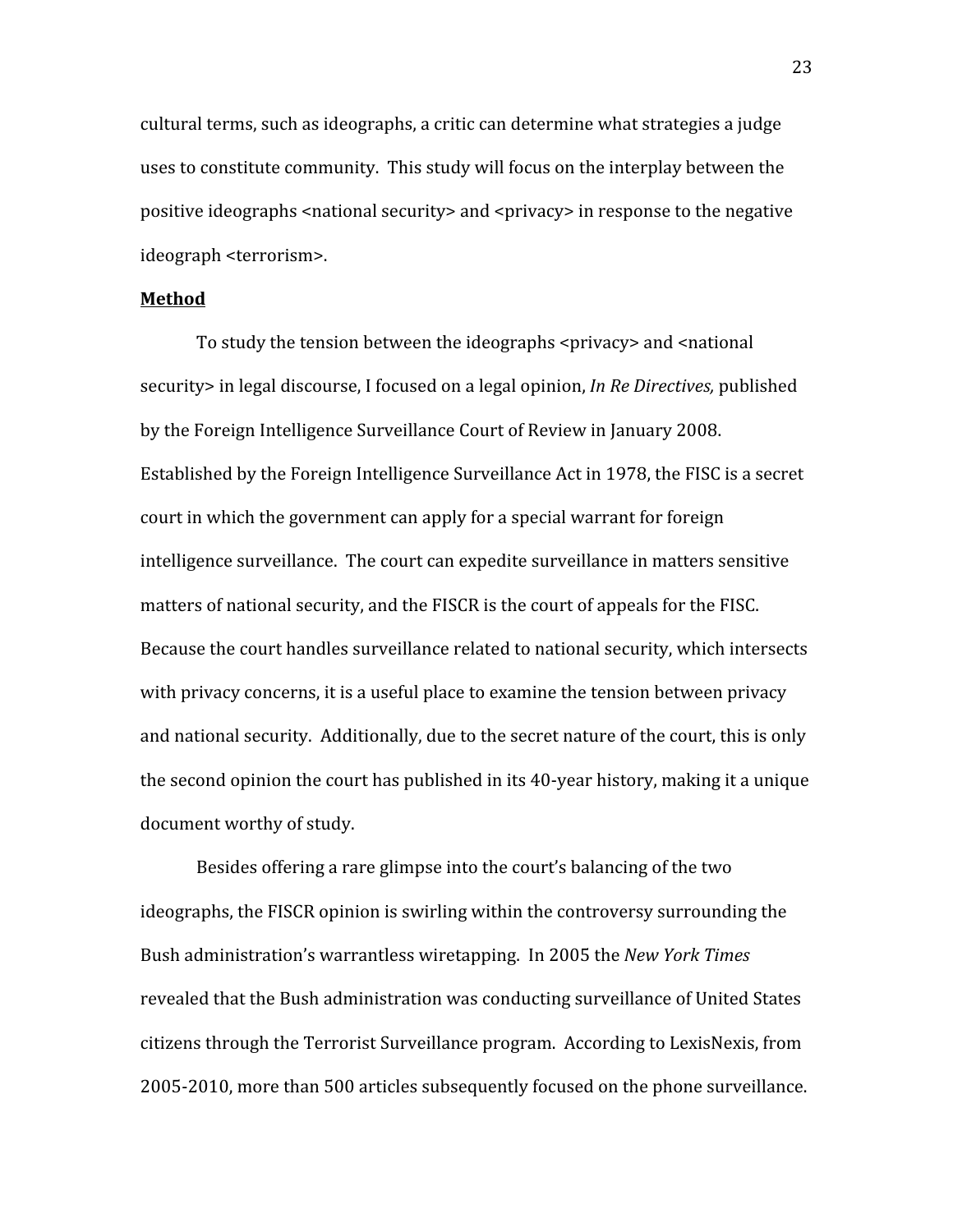The Senate and House responded to growing public awareness and concern about the
wiretapping
by
holding
hearings
in
which
they
questions
Bush
administration officials on the government's methods and the scope of their application.<sup>84</sup> Despite much
public
backlash,
Congress
passed
the
Protect
America
Act,
which
authorized the
executive
to
continue
wiretapping.

Borrowing
from
Parry‐Giles's
methodological
approach,
I
will
use
Kenneth Burke's
cluster
analysis
as
a
foundation
for
determining
the
interactions
between the ideographs in the FISCR decision. Cluster analysis is well suited to analyzing privacy
and
national
security
because
clusters
reveal
tension
and
ideology
by identifying
how
terms
are
agonistically
paired.

According
to
Burke,
a
rhetor's
choice of vocabulary constitutes a particular reflection of reality. By looking at words that cluster
around
particular
term,
a
critic
can
identify
what
aspects
of
that
term
the rhetor is attempting to highlight. Burke writes, "You may, by examining his work, find 'what goes with what' in these clusters—what kinds of acts and images and personalities
and
situations
go
with
his
notions
of
heroism,
villainy,
consolation, despair, etc.<sup>"85</sup> For Burke, word clusters map a rhetor's associations of images and words, which can reveal motive or ideology. So by examining word clusters that emerge around the ideographs <privacy> and <pational security>, I will be able to identify
points
of
incompatibility
between
the
ideographs
and
determine
how ideology
is
articulated
in
the
opinion.

I
will
add
a
second
step,
however,
by
examining
the
pentad
in
the
court's opinion.

Language
clustered
around
the
various
pentadic
elements
in
the
opinion will provide further insight into the court's meaning. By analyzing the ratios of the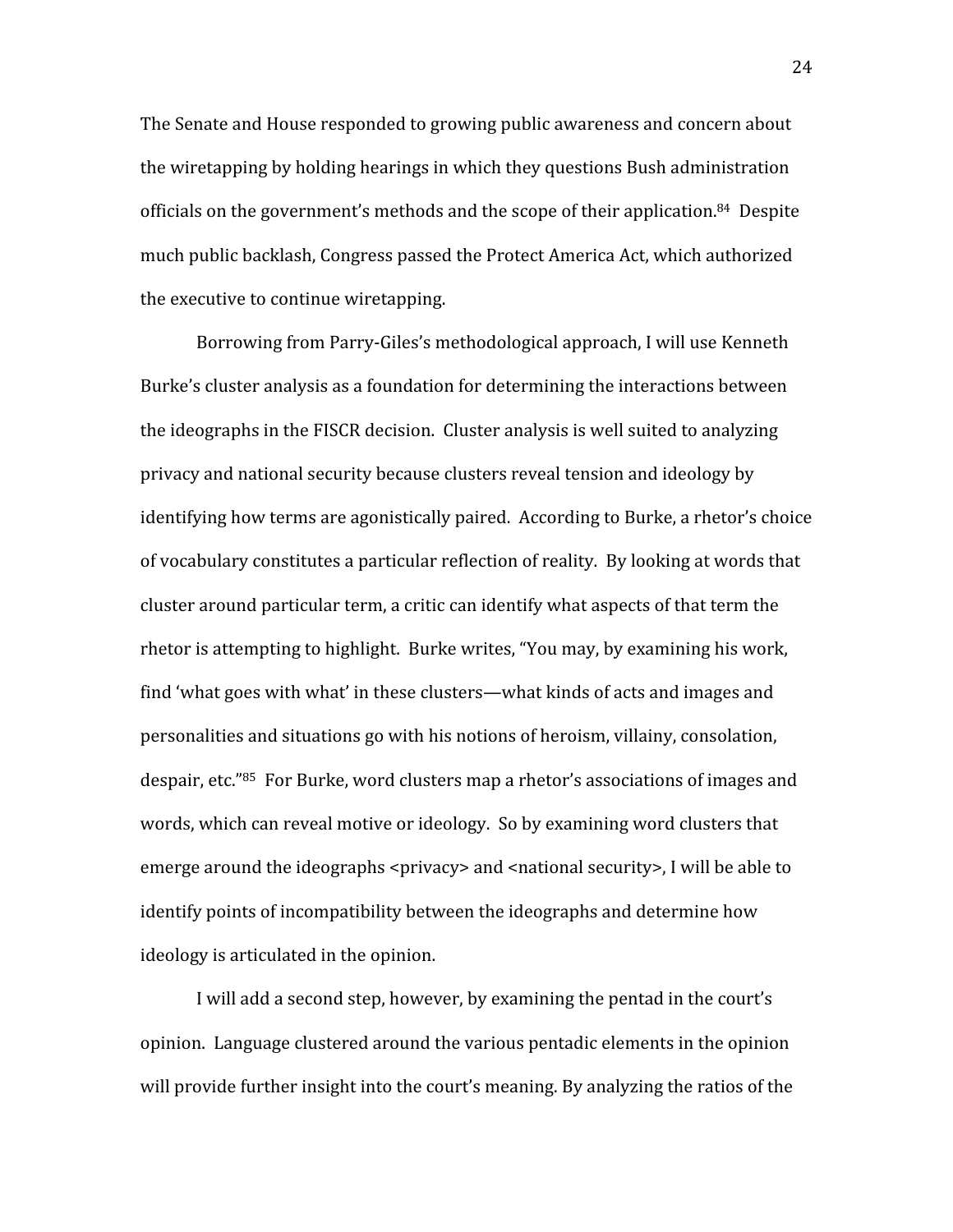pentad,
this
study
will
help
reveal
the
underlying
meaning
of
the
court's
opinion.

Finally,
I
will
explore
how
the
language
clusters
in
the
introductions
and conclusions
bracketing
the
extensive
use
of
redaction
in
the
opinion
will
help readers understand how the use of silence in *In Re Directives* functions to contribute to
the
ideographs'
meaning*.* Burke
advises
critics
to
attend
to
transitions
in
rhetoric, such
as
introductions
and
conclusions,
because
they
tend
to
be particularly revealing about underlying motives of the rhetor.<sup>86</sup> While such insights will not be definitive about the withheld content, they do offer revealing hints about how the meaning
of
the
employed
ideographs
evolved
in
the
court's
opinion.

#### **Chapter
Outlines**

Chapter two will analyze how <privacy> and <national security> function within the court's discussions of constitutionality. It will review literature that develops
Burke's
notion
of
constitutionality
for
background,
identify
the
court's
use of pentad to depict its opinion, and specifically look at the how the scene-act ratio determines what the Court calls constitutional. To further explicate the court's motives,
the
chapter
will
also
examine
how
the
inclusion
and
exclusion
of
former definitions of the ideographs influences the ruling on constitutionality.

Chapter three will examine how <privacy> and <national security> function within the court's use of redactions. It will draw upon previous literature about rhetorical
silence,
analyze
the
court's
language
immediately
preceding
and
following its
use
of
redactions,
and
then
consider
the
redactions
as
clusters
that
reveal motivations of the court. This chapter will analyze how ideographs can help readers understand
the
strategic
meaning
of
silence
within
court
opinions.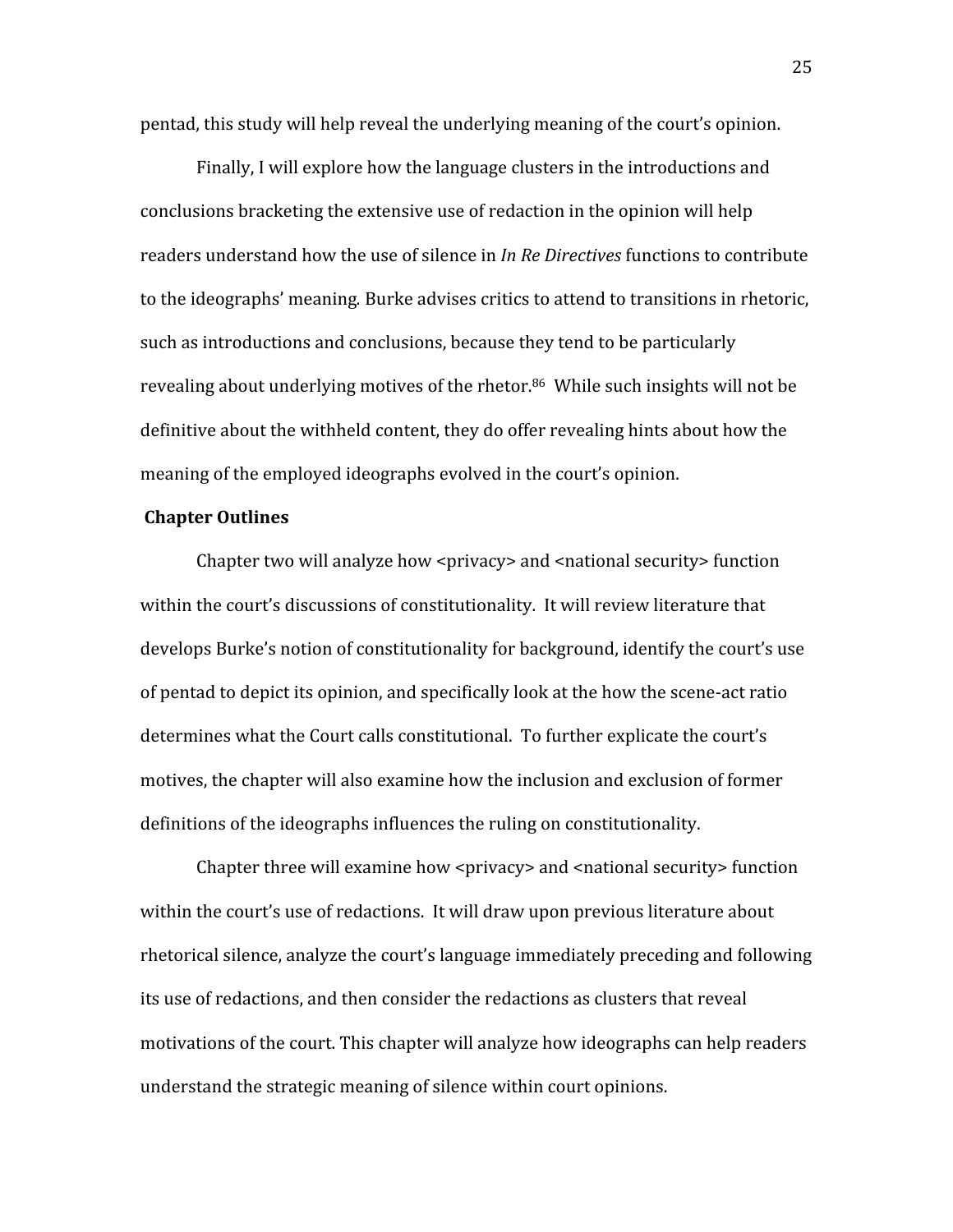Chapter
four
will
offer
concluding
comments
on
the
analysis,
including
a summary
of
major
conclusions
and
arguments
presented
throughout
this
project.
It will also present limitations of the study and offer further avenues for research and contributions
to
the
disciplines
of
communication
and
law.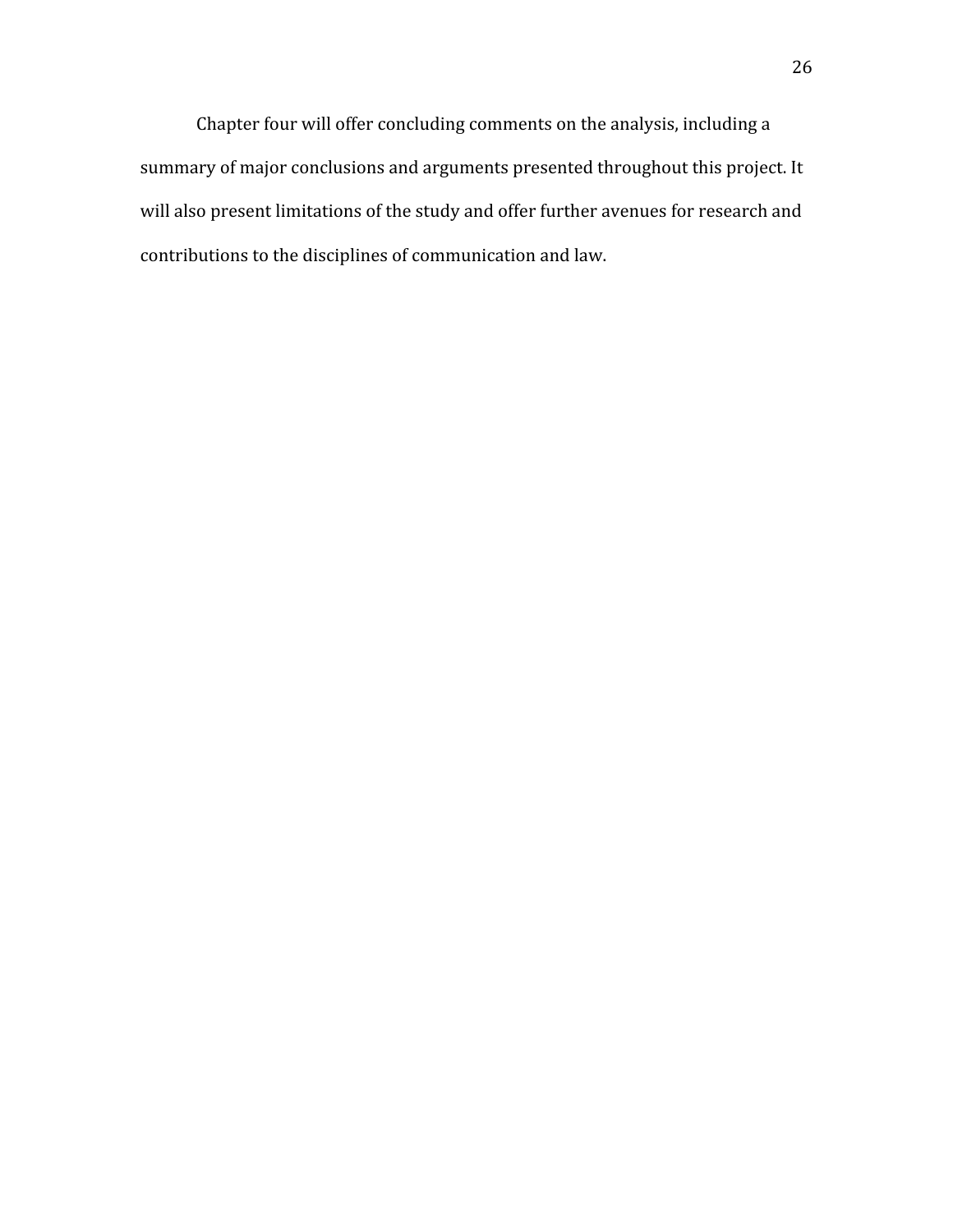#### CHAPTER
2.

## CONSTITUTION
AND
EXCEPTION

Much
legal
discourse
in
the
United
States
is
concerned
with
the constitutionality
of
government
actions
and
legislation,
and
the
FISCR
opinion
is
no exception. The opinion mentions the words "constitutional" or "constitutionality" twenty-two times. A number of scholars have analyzed the Constitution, but Kenneth Burke provides one of the richest accounts. In *Grammar of Motives*, he examines the U.S. Constitution as a representative anecdote of symbolic action. As such
a
"calculus
of
motives,"
the
Constitution
provides
underlying
principles
that govern
the
nation.87

Even
more
importantly,
it
establishes
the
scene
for
future action.

A
number
of
scholars
mention
Burke's
take
on
the
Constitution.

In developing what he calls a "dialectic of motives," Jeffery Murray briefly notes that the Constitution, according to Burke, produces social cohesion because it provides a shared rhetoric of motives.<sup>88</sup> James P. Zappen argues that the Constitution is an agonistic
instrument
that
exemplifies
a
dialectical
transcendence.

It
"upholds
at once
both
unity
and
diversity,
as
in
the
very
name
'The
United
States.'"89

According to Ellen Quandahl, constitutions exemplify specific motives that come into conflict with other social covenants, and which covenants are chosen constitutes human psyche
as
well
as
social
order.90

For
these
scholars,
Burke's
work
on
Constitution represents
a central
aspect
of
the
constitution
of
the
U.S.
community.

A
handful
of
scholars
have
examined
Burke's
work
on
Constitution
in
depth. Trevor Parry-Giles argues for an alternate conception of the Constitution. Instead of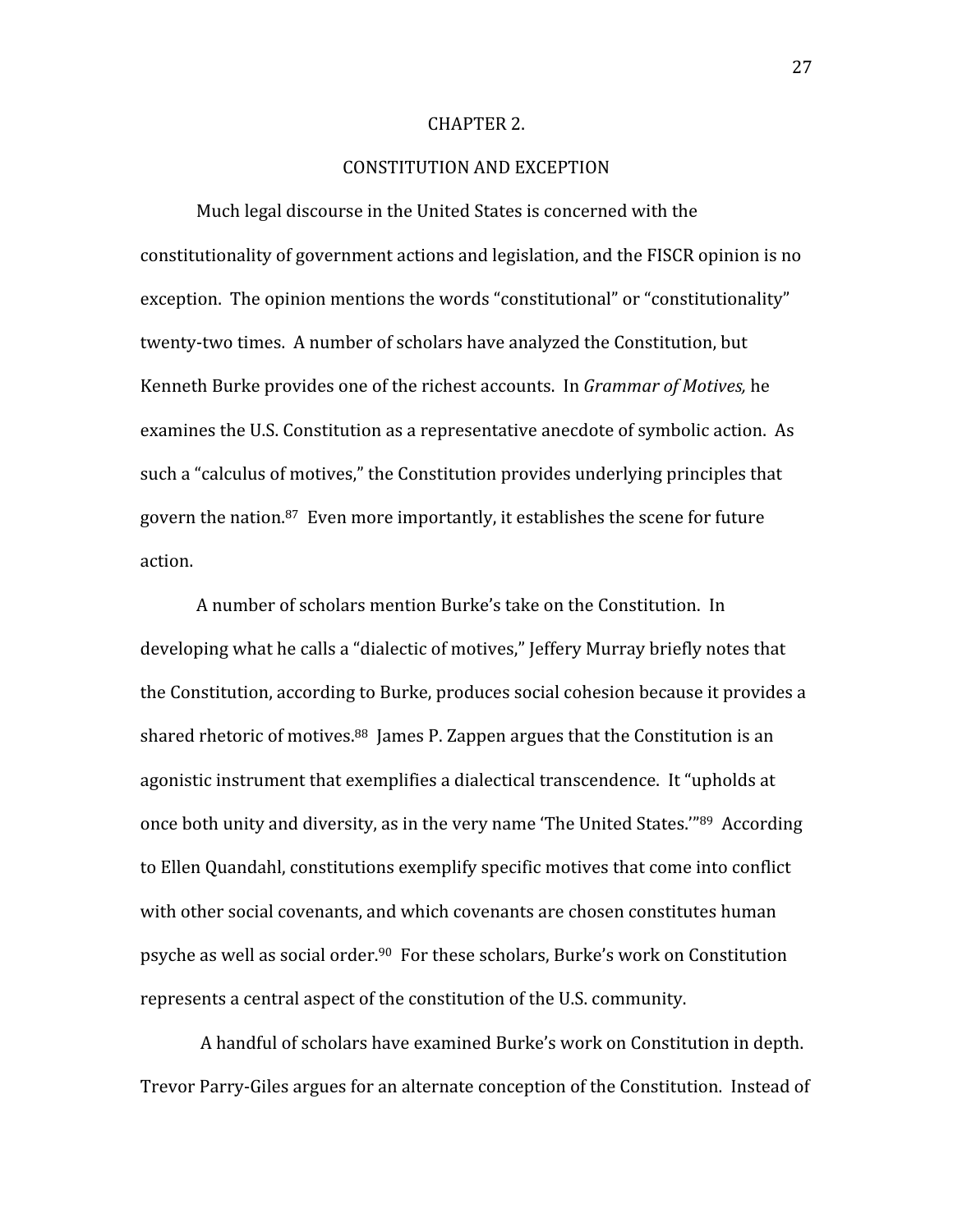a traditional model where the Constitution expresses tension between power and limits, Parry-Giles contends that the Constitution should be read as a characterological
document.

Parry‐Giles
writes,
"The
characterological
nature
of the
American
Constitution
permits,
indeed
compels,
a
character/leader
based politics
that
results
in
the
embodiment
of
ideology
and
the
commitments
that constitute
ideology
with
particular
individuals
facing
scrutiny
as
they
attempt
to lead."<sup>91</sup> Parry-Giles's conception provides a novel way of viewing the Constitution, but a traditional model is more applicable to my study. On the traditional model, Parry‐Giles
writes,
"A
constitution
of
power
'exists
to
make
governmental
action possible [and] it trusts those who govern,' while a constitution of limits 'exists to prevent
governmental
abuse,
and
distrusts
those
who
govern.'"92

This
views
the Constitution as a document that establishes powers for each branch of government, but
also
places
limits
on
the
authority
of
each
branch.

Despite
following
a
more
traditional
model
for
my
study,
Parry‐Giles's
focus on ideology in the Constitution is instructive. According to Stephen Bygrave, all of Burke's
work
centers
on
ideology.

In
particular,
Burke's
notion
of
the
constitution beneath the constitution allows for the analysis of ideology.<sup>93</sup> Robert Wess takes Bygrave's ideas further, arguing that for Burke, ideology is a struggle for definition. Every act of constitution is a response, but it selects elements of past constitutions, actively redefining the scene to which it responds. The act of selection thereby reconstituting its own foundations."<sup>94</sup> Henry L. Ewbank adds:

More precisely, the Constitution is only a part of the constantly changing scene
that
includes
a
great
many
other
important
details
which
provide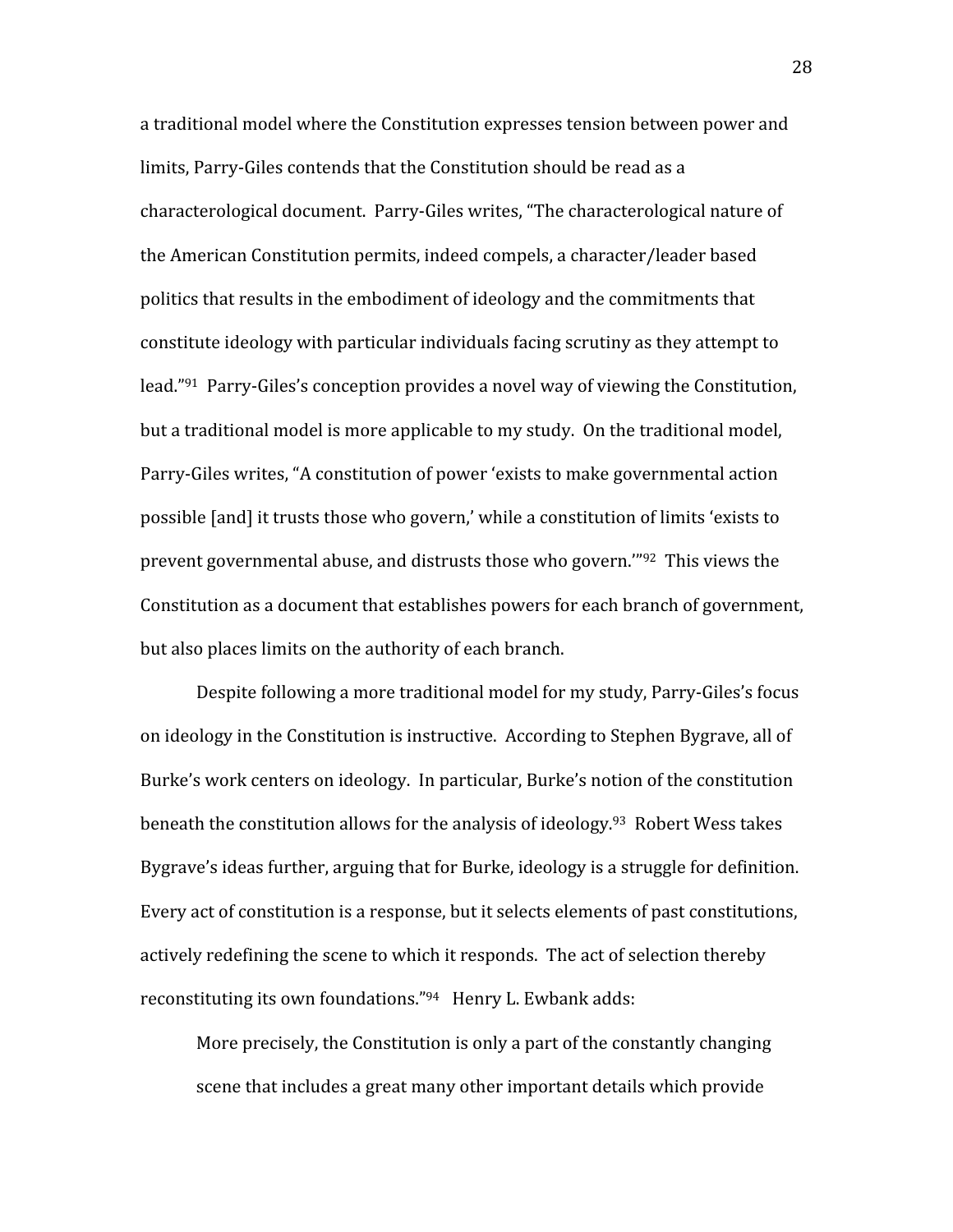motives
for
action—as
well
as
decisions
not
to
act—of
the
humans
who inhabit the scene. These other scenic aspects identify a context, or a larger circumference.

They
include
social,
economic,
and
political
realities
that determine
the
ways
in
which
the
language
of
the
Constitution
is interpreted…95

But even though the language of the Constitution can be interpreted differently based
on
a
shifting
circumference,
the
Constitution
provides
a
vocabulary,
or terministic screen, which limits and guides the actors operating within this scene. The Constitution is "an act so comprehensive that it set up and defined the overall motivational
scene,
in
terms
of
which
countless
personal
acts
of
its
citizens
would be both performed and judged."<sup>96</sup> Actors take action based on their understanding of
the
Constitution,
and
courts
then
judge
their
constitutionality,
determining—and in
some
cases
reshaping—the
scene.

Robert
Wade
Kenny
outlines
a
model
for
understanding
Burke's
concept
of constitution
and
a
way
of
applying
it
to
legal
discourse.

He
argues
that
whenever symbolic
action
occurs,
a
descriptive
constitution
and
a
declared
constitution
are present.

Descriptive
constitutions
name
things,
while
declared
constitutions command
responsibility.

Implicitly,
descriptive
constitutions
call
forth
certain declared
constitutions.

Kenny
writes,
"In
Burke's
own
words,
instead
of
calling
a man 'by nature a criminal,' you say, 'he will end on the gallows."<sup>97</sup> Thus, a descriptive constitution, or naming, symbolically "engineer[s] for the sake of a forthcoming
(motive)"
or
declared
constitution.98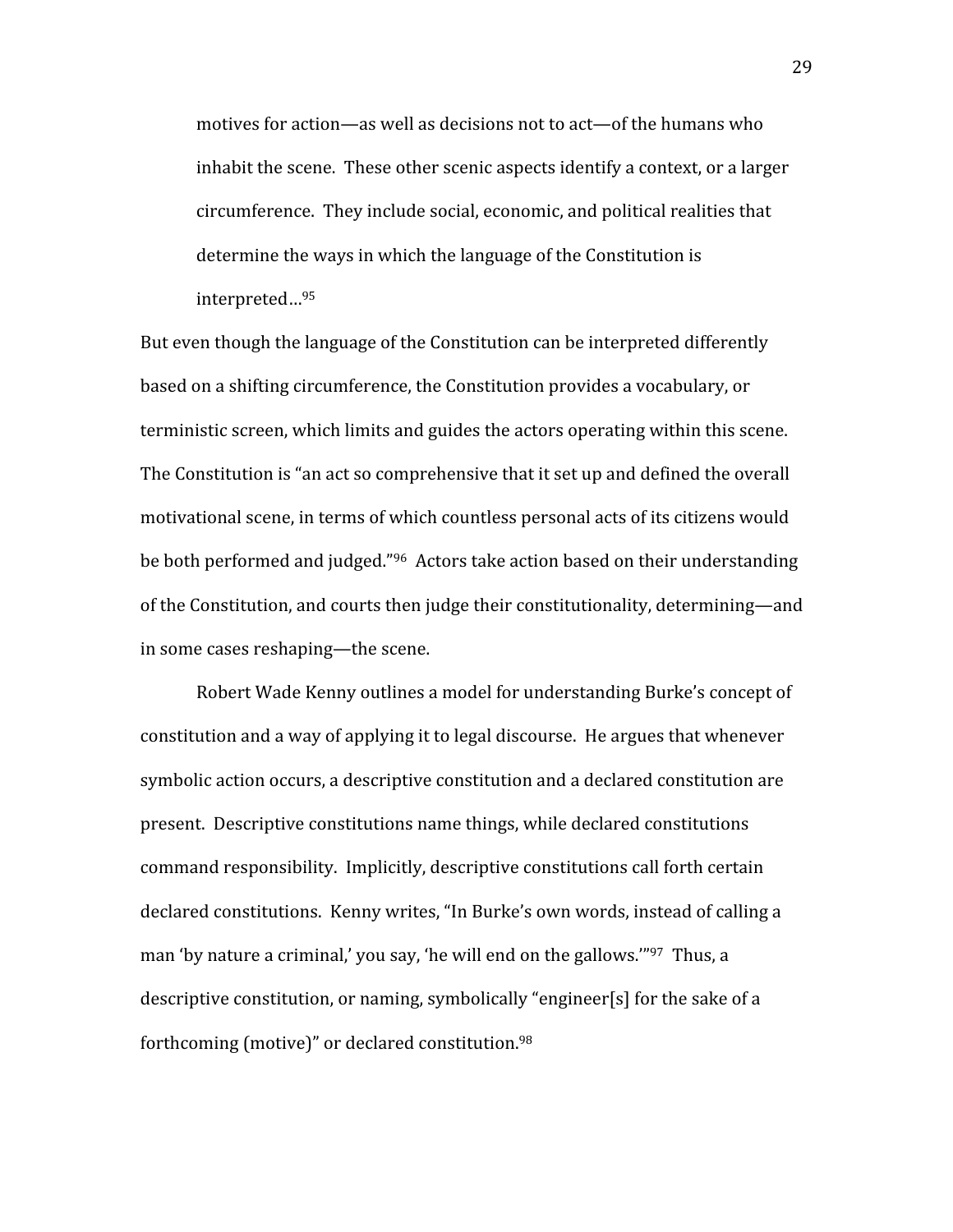Kenny argues that the nexus of the two types of constitution represents the point
of
interplay
between
scene/act
as
well.

Because
the
Constitution
was conceived
in
ambiguous
terms
that
can
be
conflicting,
"the
law
that
frustrates
one wish in the Constitution will, by the same token, gratify another."<sup>99</sup> At the point of tension between scene and act, the courts "contrive to articulate as if [a court decision] straightens, rather than bends the document."<sup>100</sup> As a result the Constitution is treated as descriptive though it was originally declared, allowing the document to transform over time.<sup>101</sup> As case law accumulates, it provides a variety of
precedents
for
judges
to
draw
from,
allowing
them
to
reshape
the
scene depending on the cases they choose to privilege.<sup>102</sup> By examining the legal reasoning of the court and its choice of cases, a critic can look at ideology in the "constitution underneath the constitution"<sup>103</sup> at the nexus of scene and act. To shift to
McGee's
terminology,
looking
at
ideographs
through
Kenny's
reading
of
Burke,
I can
determine
how
a
court
decision
privileges
a
specific
synchronic
meaning
of
an ideograph, which influences the diachronic shifts in the ideograph's meaning.

To
examine
the
ideology
embedded
in
the
FISCR
opinion,
the
remainder
of this
chapter
will
analyze
the
word
clusters
surrounding
the
terms
privacy
and national security as they operate within Burke's pentad. The clusters will expose how the language and cases chosen to support the decision privilege an ideology and
reshape
the
scene,
possibly
leading
to
a
change
in
the
synchronic
relationship between
the
two
terms'
meaning.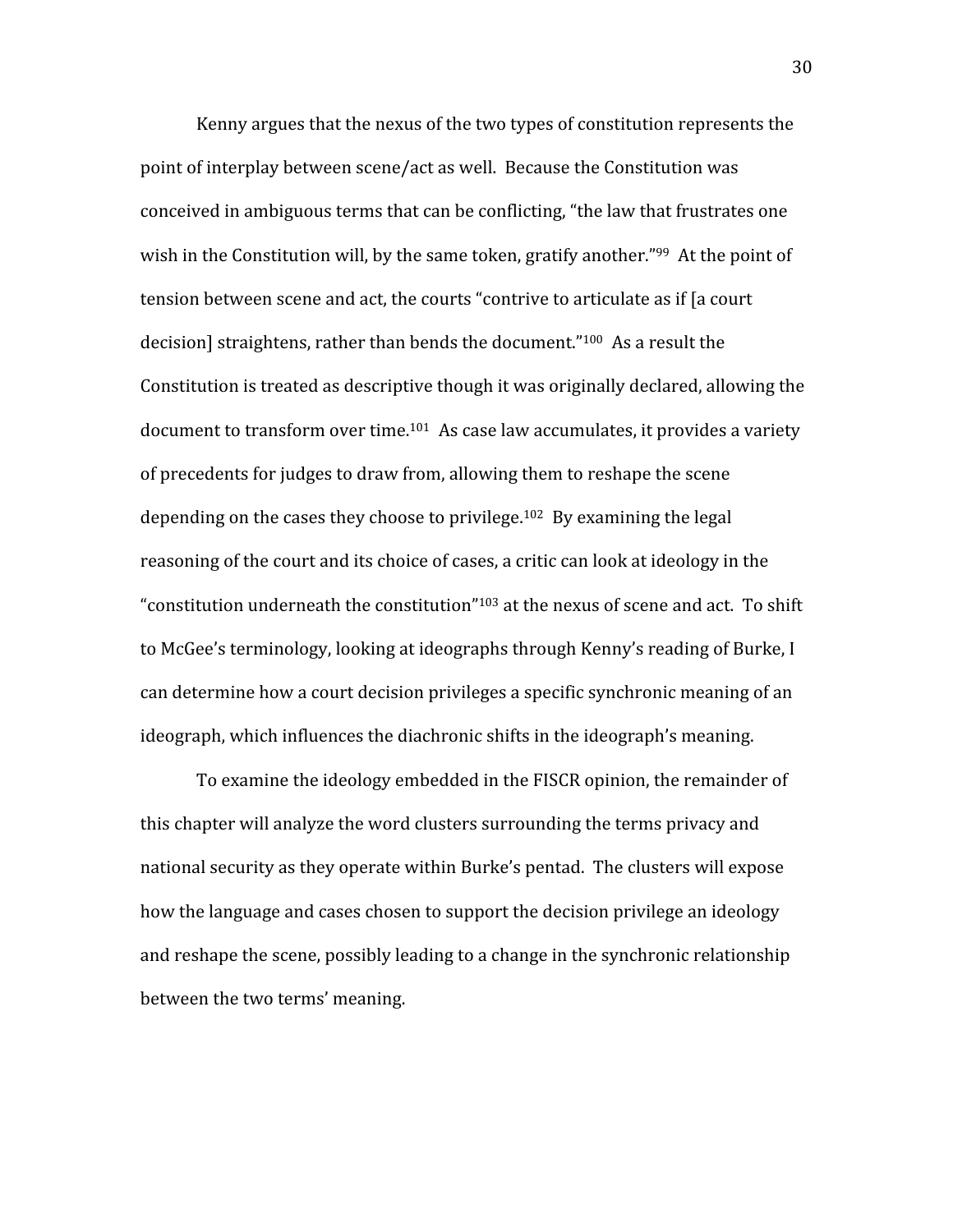### **Pentadic
Analysis
of
the
FISCR
Opinion**

Burke
developed
dramatism
to
analyze
and
critique
human
action
by revealing
motive. Burke
bases
the
method
of
inquiry
on
a
pentad:
scene,
agent, agency,
purpose,
and
act. Scene
refers
to
the
setting
or
in
which
the
other
variables of the pentad function. Agent is the object or character. Agency is the means to act. Purpose is the intent with which an agent acts, and act is the action an agent chooses.104

In
the
FISCR
opinion,
the
United
States
government
is
the
agent,
and
the purpose
is
to
strengthen
national
security.

The
FISCR
sets
a
scene
in
which terrorists threaten the United States in a setting where legal precedents, such as the Fourth
Amendment,
constrain
response
options.

The
government
carries
out foreign
intelligence
surveillance
by
directing
and
certifying
communication
service providers to assist in the surveillance process. The following will explore each element
of
the
pentad
indicating
how
the
court's
choice
of
language
is
revealing about
its
intent.

## **Agent**

Referenced forty-nine times, government is the primary actor in the case. Despite the number of mentions, government is never explicitly defined. The FISCR three
times
calls
it
the
"executive"
and
refers
to
numerous
agencies,
including
the Department of Defense, National Security Agency, and Department of Justice. It also names
two
individual
actors:
the
Attorney
General
and
the
Director
of
National Intelligence. The variety of groups and people associated with "government" presents
a
sprawling
body.

However,
the
FISCR
reduces
the
interest
of
the government
to
military
and
legal
matters
by
explicitly
mentioning
only
the
DNI
and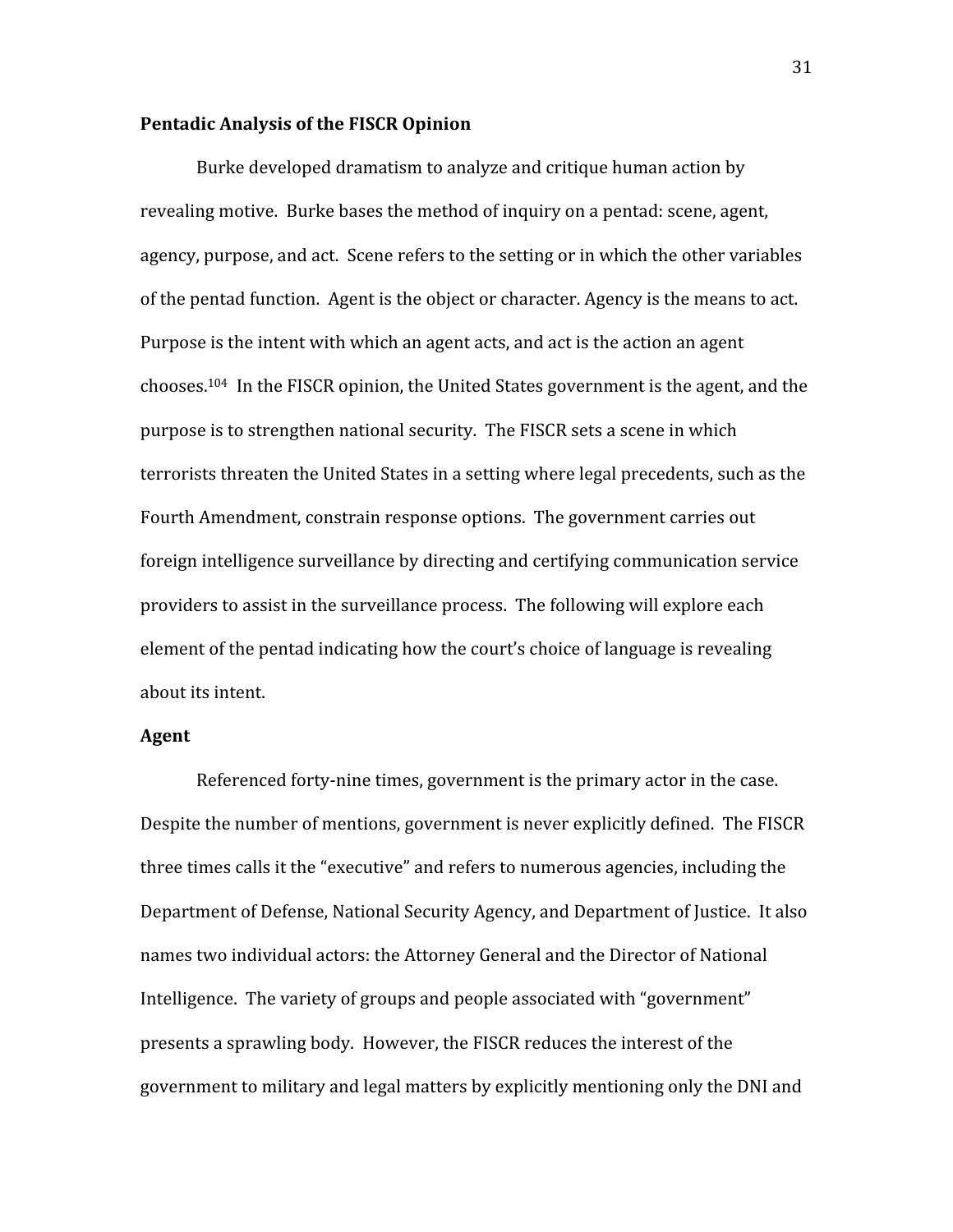AG.

By
focusing
on
only
these
two
aspects,
the
FISCR
chooses
not
to
acknowledge other functions of the government, such as taxation, building infrastructure, or providing assistance to citizens in need. The implication is that the government is concerned
only
with
the
legality
of
its
actions
and
how
it
can
further
the
goals
of
the military.

The FISCR presents the government as a powerful entity with authority. It has the ability to send "directives" and issue "certifications," which allow the government
to
force
a
"communications
service
provider"
to
help
the
government conduct
warrantless
surveillance.

The
text
of
the
opinion
identifies
the
government as the "appropriate officials"<sup>105</sup> with the power to "command"<sup>106</sup> surveillance and "compel compliance."<sup>107</sup> Though the petitioner appealed the government's directive and requested an injunction, the petitioner began compliance "under threat of civil contempt."108

The
FISCR
constitutes
the
government
as
having
the
authority
to coerce businesses like communication service providers into assisting even in cases where they are unwilling to participate.

### **Act**

The
FISCR
presents
"foreign
intelligence
surveillance"
as
the
act
of
the government in the opinion, referencing the term thirty times. The language in the opinion suggests that the surveillance was "warrantless,"<sup>109</sup> but that it was also "lawful"<sup>110</sup> and "reasonable."<sup>111</sup> However, the term most frequently associated with surveillance is "foreign intelligence," which limits the scope of the surveillance.

Mentioned 26 times, "foreign intelligence" is strongly associated with "national
security."

The
FISCR
introduces
the
case
as
dealing
with
"foreign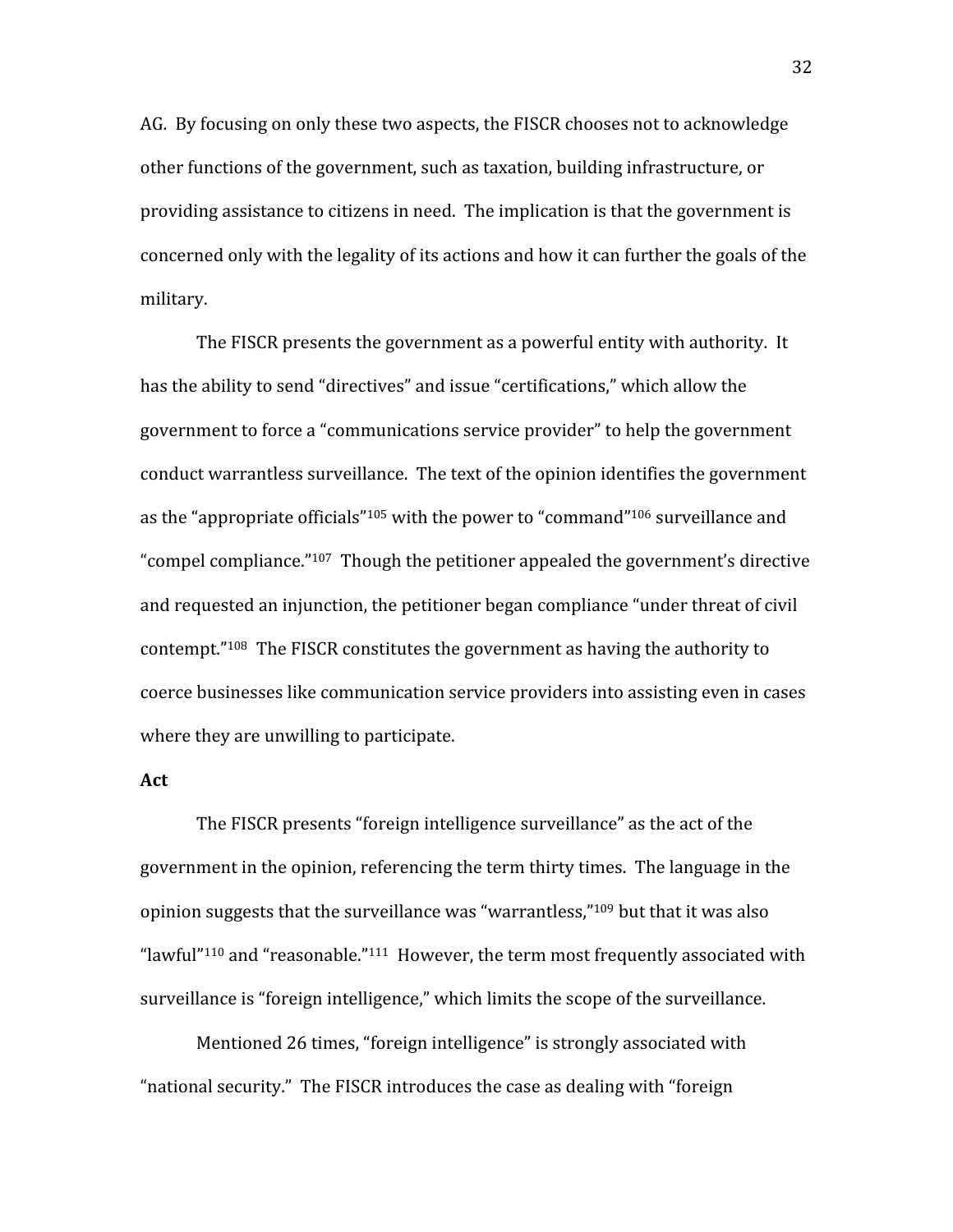intelligence surveillance."<sup>112</sup> The court elaborated, writing that "obtain[ing] foreign intelligence
for
national
security
purposes
when
those
surveillances
are
directed against foreign powers or agents of foreign powers reasonably believed to be located outside the United States."<sup>113</sup> The object of surveillance is "foreign agents," $114$  "foreign powers," $115$  or their "collaborators." $116$  These words legitimize the
government's
actions,
and
even
open
up
the
possibility
of
domestic
surveillance with the mention of "collaborators." The Protect America Act, which is the legislation in question in this opinion, allowed the government to conduct warrantless surveillance as long as a "significant purpose of that surveillance was to obtain foreign intelligence information."<sup>117</sup> Foreign intelligence represents an indirect object, result or type of surveillance for the FISCR. These quotes indicate that as long as foreign intelligence targeting a foreign agent or power is a partial motive
for
their
surveillance,
a
warrant
is
not
necessary.

## **Scene**

The opinion takes place in a post-September 11 context. The terror attack and
the
subsequent
reaction
by
the
government
heightened
the
focus
on
national security. The passage of the PATRIOT Act and the Protect America Act altered the legal landscape by lowering the standards for warrants for wiretaps when foreign intelligence
was
concerned.

The FISCR considers the Fourth Amendment and its warrant requirement as scenic conditions in its opinion. The FISCR presents the Fourth Amendment and warrants, which are aligned with privacy, as obstacles to gathering foreign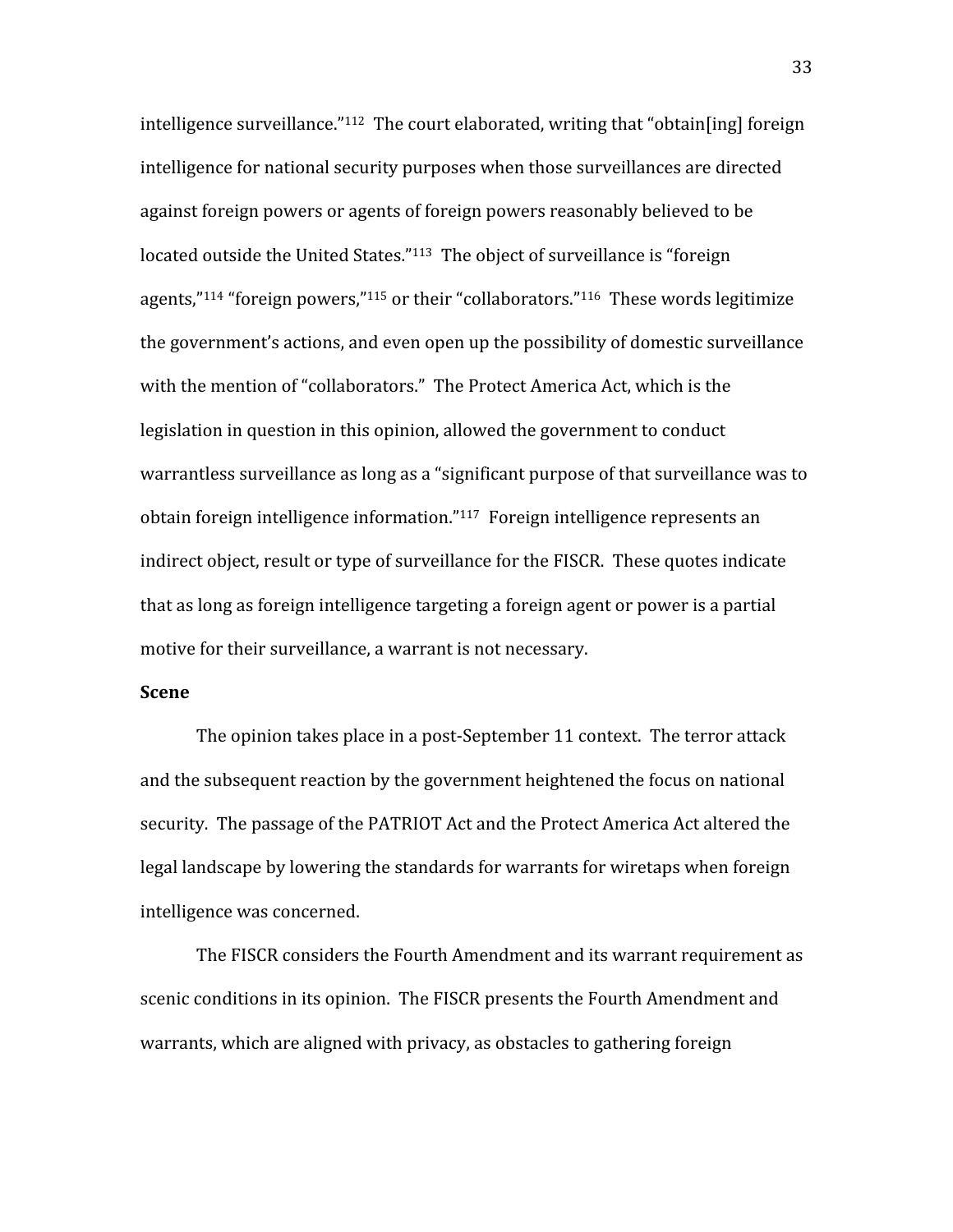intelligence
for
national
security.

The
government
offers
a
foreign
intelligence exception
as
a
challenge
to
the
Fourth
Amendment.

Mentioned
nineteen
times,
Fourth
Amendment
acts
as
a
protection
to privacy.

In
the
introduction
the
court
writes,
"At
its
most
elemental
level,
the petition
requires
us
to
weigh
the
nation's
security
interests
against
the
Fourth Amendment privacy interests of the United States."<sup>118</sup> The FISCR places national security
against
privacy,
and
the
Fourth
Amendment
provides
the
Constitutional backing
for
privacy.

The
court
contends
that
government
intrusion
on
privacy
must "comport with the Fourth Amendment's reasonableness requirement."<sup>119</sup> Explicitly, the court adds, "The Fourth Amendment protects the right 'to be secure...against unreasonable searches and seizures."<sup>120</sup> Because the court places privacy and national
security
as
polar
opposites,
these
two
quotes
align
the
Fourth
Amendment with reasonableness and national security with searches and seizures.

Aligned with the Fourth Amendment and privacy is the term "warrant," which is referenced twenty-one times. According to the FISCR, "The [petitioner] asserts
that
the
government…had
to
abide
by
the
requirements
attendant
to
the Warrant Clause of the Fourth Amendment." Initially, the FISCR presents the Warrant Clause as a particular protection in the Fourth Amendment that prohibits the
government
from
encroaching
on
citizens'
privacy.

Traditional
warrant requirements include "prior judicial review, probable cause, and particularity."<sup>121</sup> The language of the term "warrant" and its attendant requirements limit surveillance and narrow its scope, placing it in opposition to word clusters around "national
security."

Indeed,
the
FISCR
writes,
"…there
is
a
high
degree
of
probability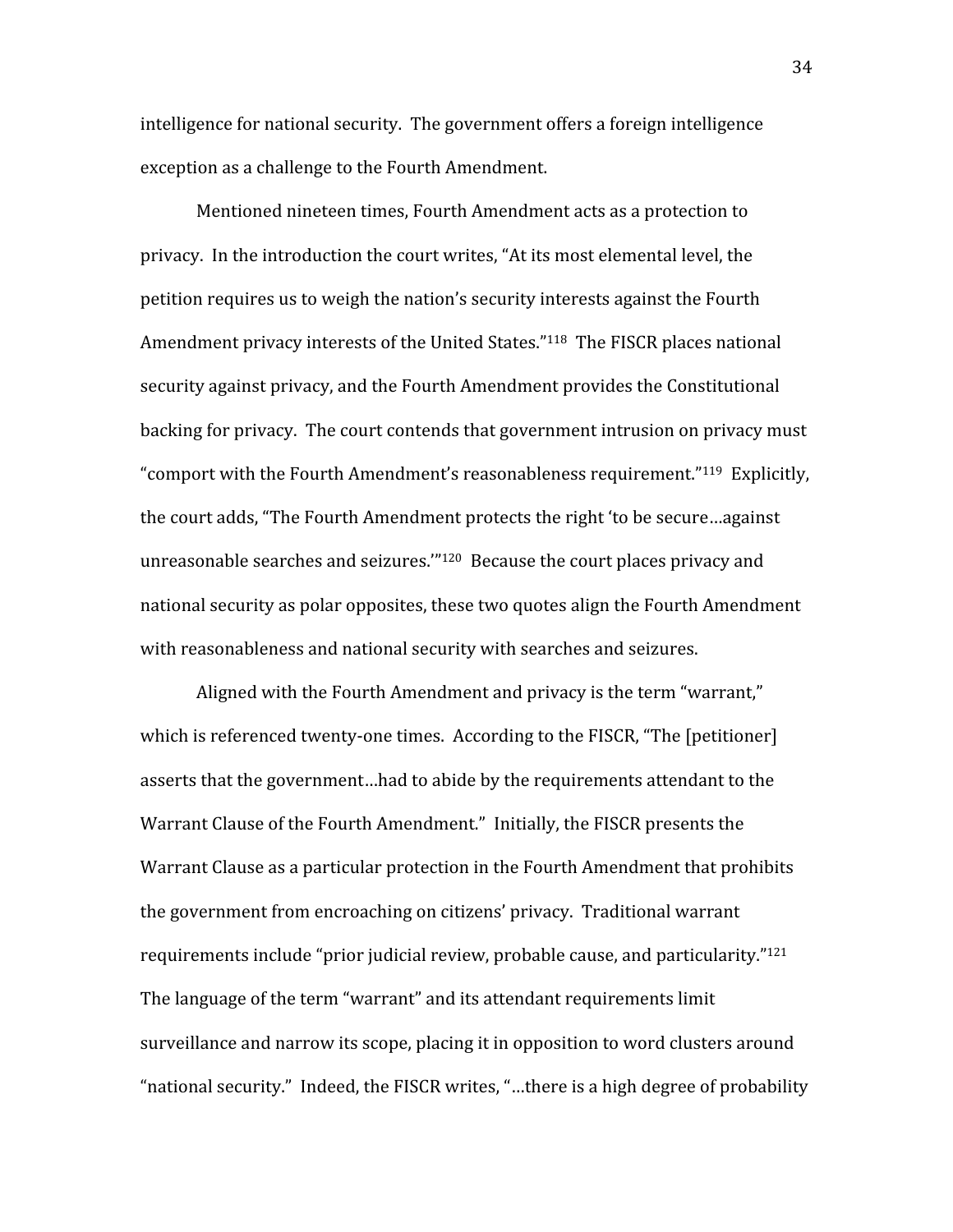that requiring a warrant would hinder the government's ability to collect timesensitive information and, thus, would impede the vital national security interests that are at stake."<sup>122</sup> The term "warrant" forces the court to consider probable cause
and
particularity
against
gathering
time‐sensitive
information.

While the petitioner contends that the Fourth Amendment's Warrant Clause should
be
privileged,
the
government
agonistically
argues
that
a
"foreign intelligence"
exception
to
the
Fourth
Amendment
exists,
which
allows
warrantless surveillance. The court compares foreign intelligence to cases where the Fourth Amendment
has
been
waived,
writing,
"Applying
principles
derived
from
the
special needs
cases,
we
conclude
that
this
type
of
foreign
intelligence
surveillance
possesses characteristics
that
qualify
it
for
such
an
exception."123

Supporting
this
judgment and dismissing an argument of the petitioner, the court writes, "The prevention or apprehension
of
terrorism
suspects,
for
instance,
is
inextricably
intertwined
with the
national
security
concerns
that
are
at
the
core
of
foreign
intelligence collection."124

The
FISCR
concludes
that
because
of
the
intensity
of
governmental claims
of
national
security,
a
foreign
intelligence
exception
must
exist
as
a
special needs
case.

By
granting
that
a
foreign
intelligence
exception
exists
in
"special needs" cases, the FISCR further develops a conception of privacy as contextual. The implication of exception is that privacy exists until the government claims an intense
interest,
such
as
national
security.

The FISCR's case for exception is significant particularly because it excludes legal arguments from previous privacy cases that rejected such reasoning. In the first major wiretapping case, *Olmstead v. United States* in 1928, the Supreme Court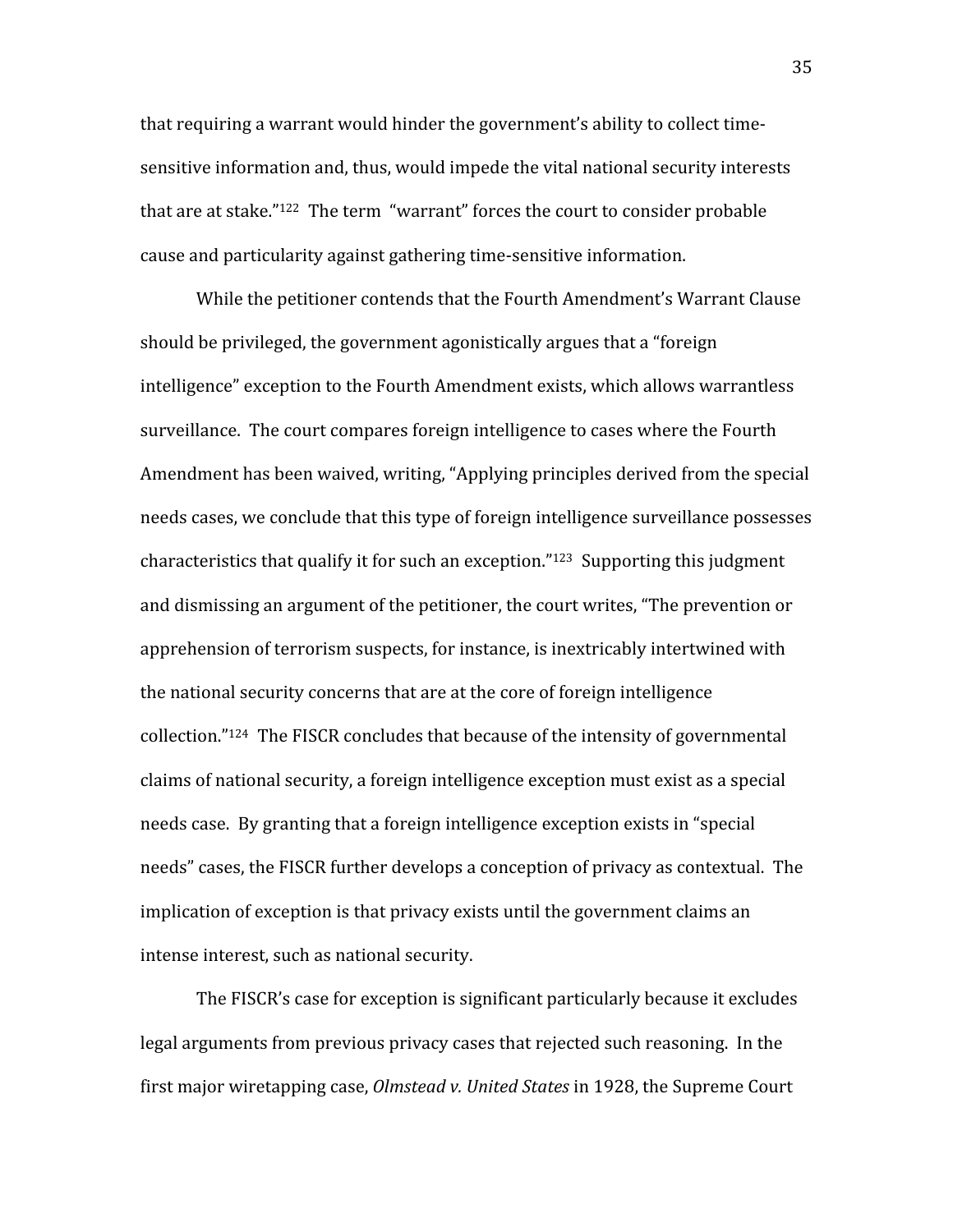upheld wiretapping, but Louis Brandeis wrote a much-cited dissent. Besides his Constitutional
objection
to
invasions
of
privacy,
Brandeis
specifically
attacked wiretapping and agents engaging in it. Brandeis wrote, "The greatest dangers to liberty lurk in insidious encroachment by men of zeal, well-meaning but without understanding."<sup>125</sup> Brandeis contended that in the hands of these men wiretapping was a much greater threat than tampering with mail. "As a means of espionage, writs of assistance and general warrants are but puny instruments of tyranny and oppression
when
compared
with
wiretapping,"
he
wrote.126

His
main
objection
was that a wiretap invades the privacy of whoever is on the line with the person under surveillance, as well. In his dissent, Justice Butler agreed, writing that privileged communications
between
doctors
and
patients,
husbands
and
wives,
etc.
take
place over
the
phone.127

In
1965
the
Supreme
Court
officially
recognized
the
right
to
privacy
in Griswold v. Connecticut as a fundamentally human right older than the Constitution. Justice Douglas wrote, "We deal with a right of privacy older than the Bill of Rights ... It is an association that promotes a way of life, not causes; a harmony in living, not political faiths; a bilateral loyalty, not commercial or social projects. Yet it is an association for as noble a purpose as any involved in our prior decisions."<sup>128</sup> This case
not
only
recognized
privacy,
but
privileged
it
as
noble
purpose,
not
a
contextual concern.

Overturning
the *Olmstead*decision
in
1967, *Katz
v.
United
States*explicitly stated
the
wiretapping
without
a
warrant
was
illegal.

In
opposition
to
Olmstead, which ruled that intrusion protected a place, Justice Stewart wrote, "The Fourth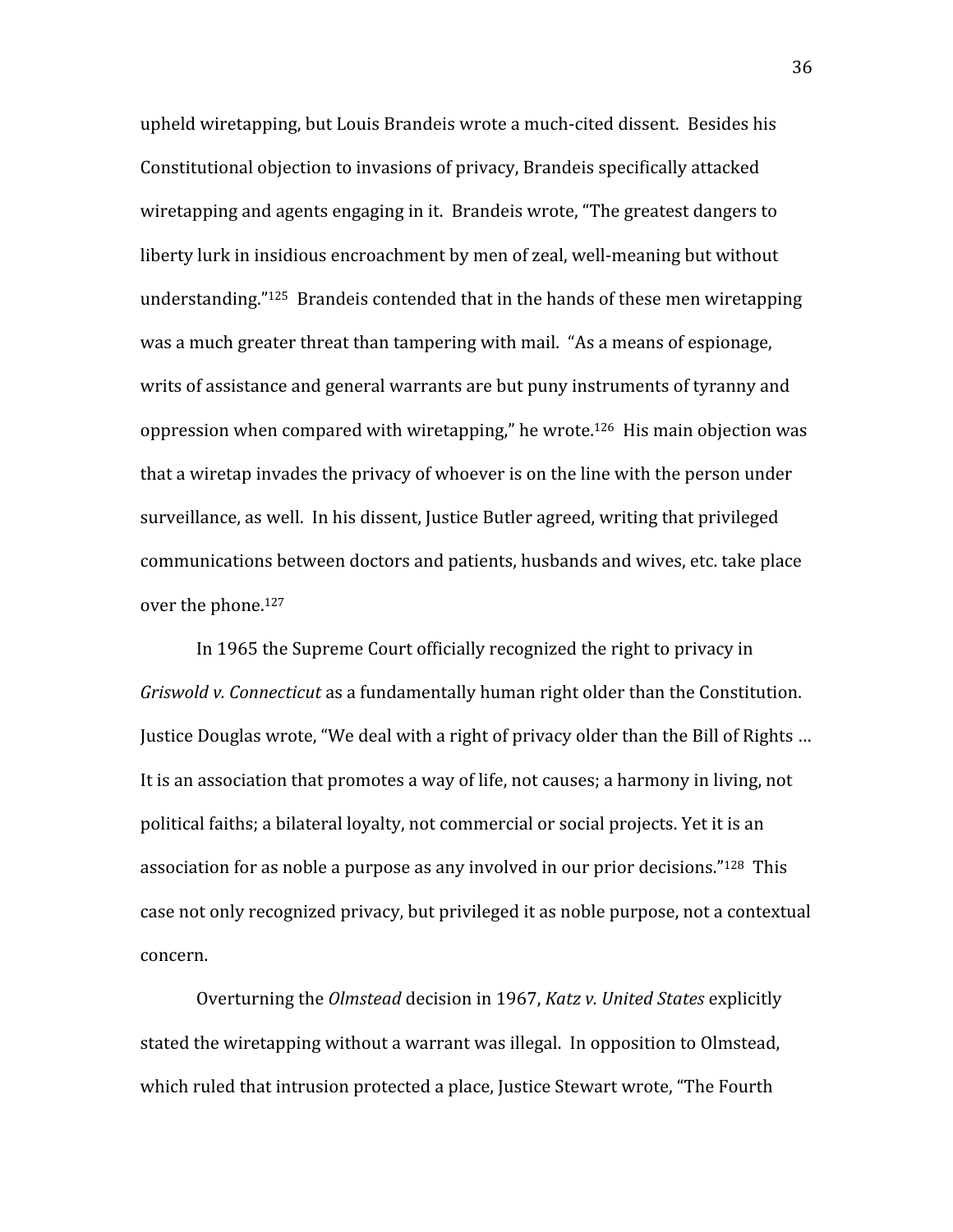Amendment protects people, not places."<sup>129</sup> The court held that a conversation in a phone
booth
should
be
private,
and
"The
Government's
activities
in
electronically listening to and recording the petitioner's words violate the privacy upon which he justifiably relied while using the telephone booth."<sup>130</sup> This case expanded the definition of privacy applying to individuals, not just domiciles. These cases represent just a few notable examples of definitions of privacy that the FISCR excludes when developing its exception to the Fourth Amendment and its warrant clause.

Additionally,
the
FISCR
is
excluding
the
philosophical
foundations
of
privacy that
explains
why
other
judges
support
a
strong
definition
of
privacy.

The petitioner's
claim
that
the
intrusion
is
not
reasonable
recalls
Warren
and
Brandeis's definition of privacy as an "inviolate personality."<sup>131</sup> Though Warren and Brandeis were concerned about an aggressive press and this case deals with government intrusion, Warren and Brandeis provide the foundation for both, writing, "The common
law
has
always
recognized
a
man's
home
as
his
castle,
impregnable,
often, even
to
its
own
officers
engaged
in
the
execution
of
its
commands.

Shall
the
courts thus
close
the
front
entrance
to
constituted
authority,
and
open
wide
the
back
door to idle or prurient curiosity?"<sup>132</sup> Similar to the press peeping in the back door is the government
listening
in
on
the
phone
lines
or
looking
at
emails.

Another privacy scholar attempted to define Warren and Brandeis's vague but
central
term
"inviolate
personality."

Edward
Bloustein
wrote
a
law
review article
that
argued
an
intrusion
of
privacy
was
an
assault
on
human
personality. Bloustein shifts the interests of privacy remedies from mental distress or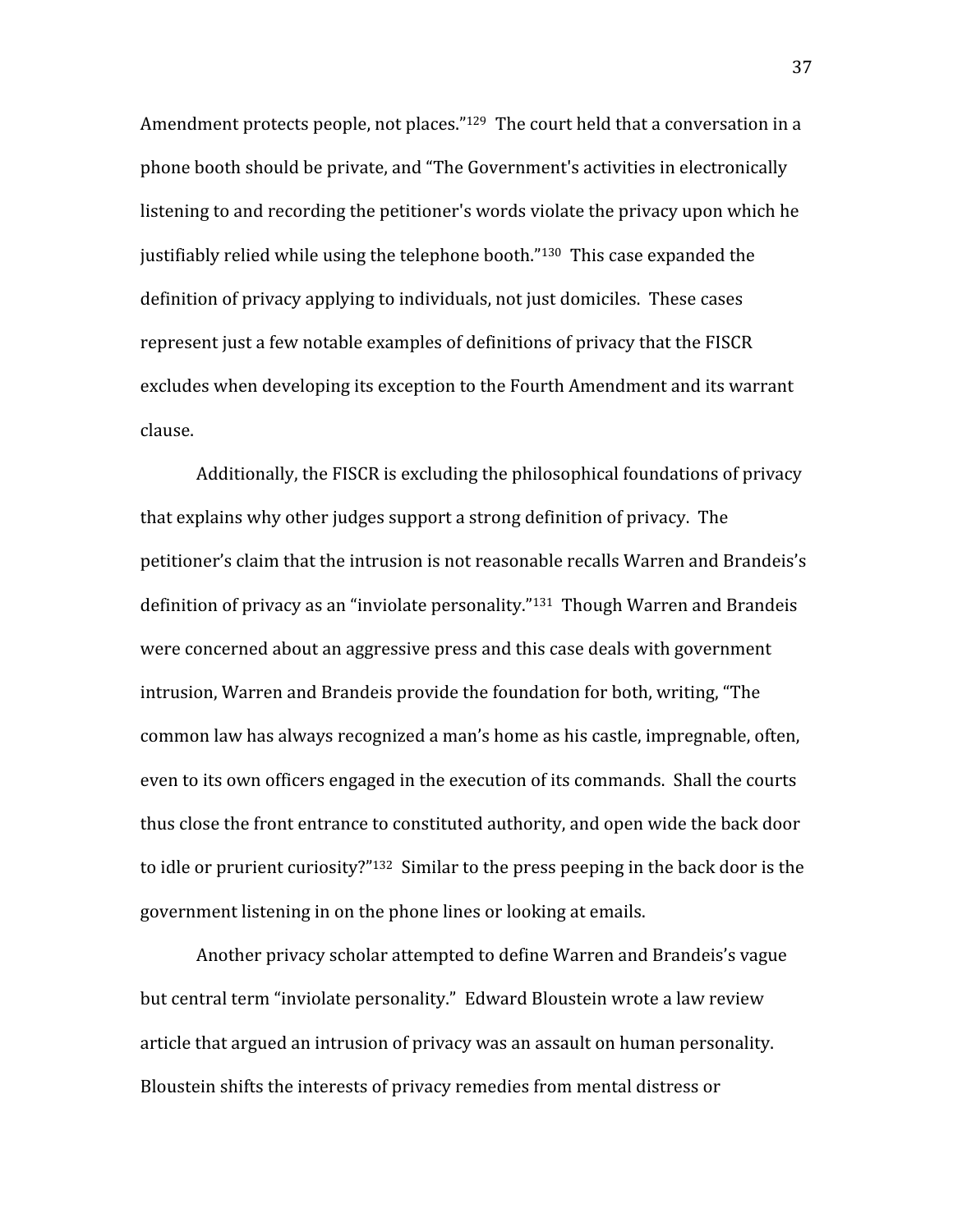proprietary
concerns
to
an
affront
against
human
dignity,
which
diverges significantly from the FISCR conception of privacy as a contextual variable.<sup>133</sup> In an attempt to justify the right to privacy, a number of scholars attempted to link privacy
with
another,
more
basic,
value.134

By
excluding
these
former
definitions
of
privacy,
the
FISCR
treated
the Fourth Amendment as a contextual variable, which implies that privacy exists only situationally. The FISCR argues that government surveillance must comport with the Fourth Amendment, but then it writes that "the greater the government's interest, the greater the intrusion that may be constitutionally tolerated." $135$  The FISCR
argues
that
"individual
interests"
are
balanced
against
"governmental interests" with the scales "tilt[ing] in favor of upholding the government's actions" if the
interests
are
sufficiently
supported.136

By
initially
arguing
that
governmental action
must
comport
with
the
Fourth
Amendment,
and
then
saying
that
government interest
is
balanced
against
individual
privacy,
the
FISCR
implies
that
the
Fourth Amendment
is
a
contextual
variable.

Thus,
individual
privacy
rights
exist
only
when the
government
deems
they
do.

## **Agency**

The
FISCR
identifies
the
agency
to
be
the
means
the
United
States government
uses
to
implement
foreign
intelligence
surveillance.

Specifically,
the government
issues
directives,
which
are
supported
by
certifications,
to
the communications
service
providers.

The
service
provider
is,
in
turn,
compelled
to assist
the
government
in
surveillance
of
the
service
provider's
customers.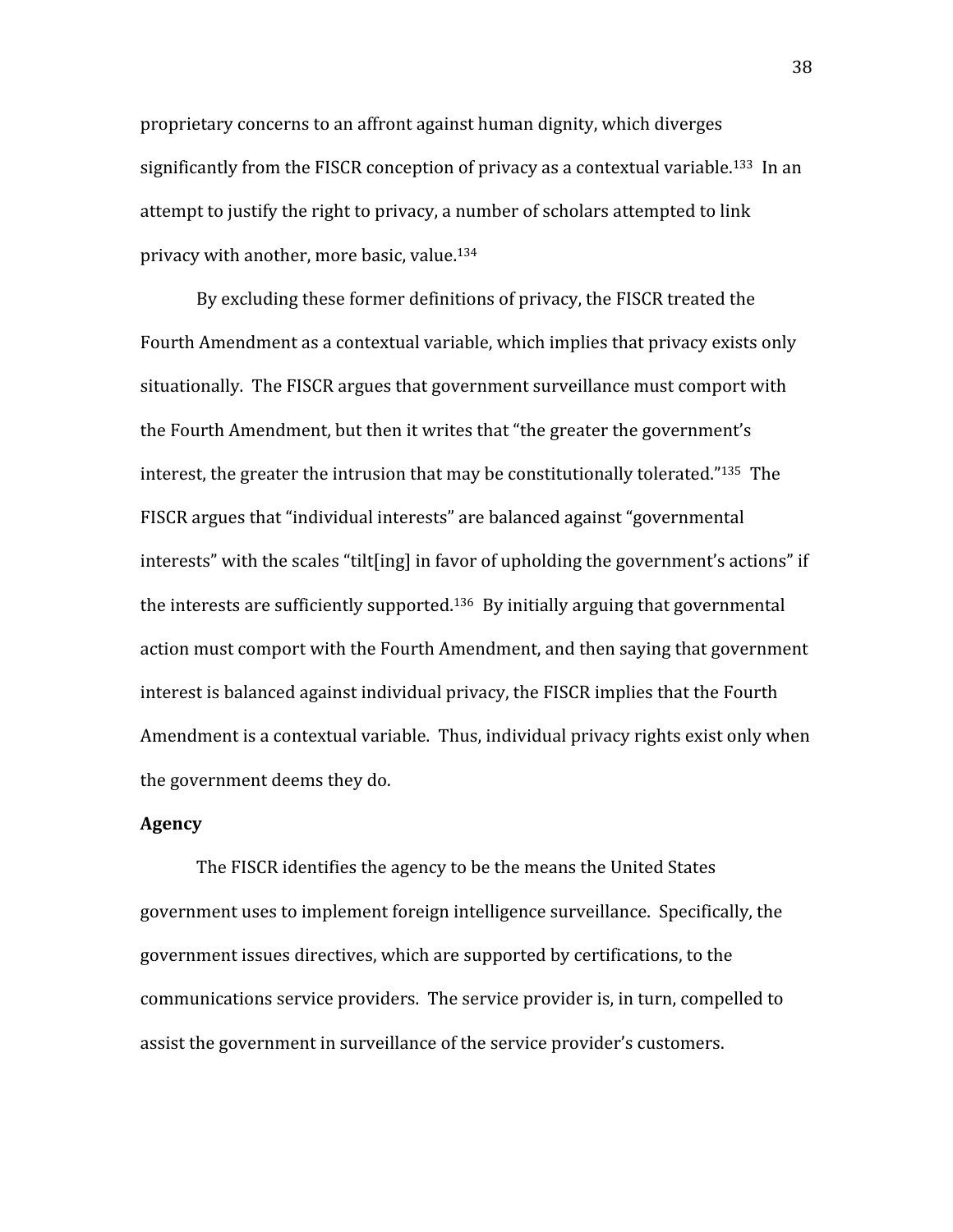First, the government's authority allows it to "issue directives to the petitioner
commanding"137
the
communications
service
provider
to
begin surveillance of its customers. It is through these directives, mentioned twenty-nine times,
that
the
government
exercises
its
authority.

As
such,
the
directives
are
the point
of
contention
when
the
communications
service
provider
challenges
their "legality."<sup>138</sup> However, the court rules that the directives are "lawful and that compliance
is
obligatory,"139
based
on
the
certifications
that
accompany
the directives.

Second,
the
FISCR
establishes
that
certifications,
as
a
form
of
agency,
provide "protections"<sup>140</sup> and "safeguards"<sup>141</sup> to any potential abuse of warrantless surveillance. Based on these protections that are referenced 10 times, the FISCR argued
that,
"in
essence…certifications
permit
surveillance
conducted
to
obtain foreign intelligence for national security."<sup>142</sup> The FISCR enunciates specific protections in place, citing "procedures" and "affidavits." According to the court, each directive had "a written certification 'supported as appropriate by affidavit of appropriate officials in the national security field."<sup>143</sup> The court adds, "The procedures
incorporated
through
the
section
2.5
of
Executive
Order
12333,
made applicable to the surveillance through certifications and directives, serve to allay the probable
cause
concern."144

Further
supporting
this,
the
court
writes,
"in
order
for the
government
to
act
upon
the
certifications,
the
Attorney
General
first
had
to make a determination that probable cause existed."<sup>145</sup> By including verifications and
affidavits
from
"appropriate
officials,"
the
certifications
serve
to
support
the legality of directives ordering surveillance by communications service providers.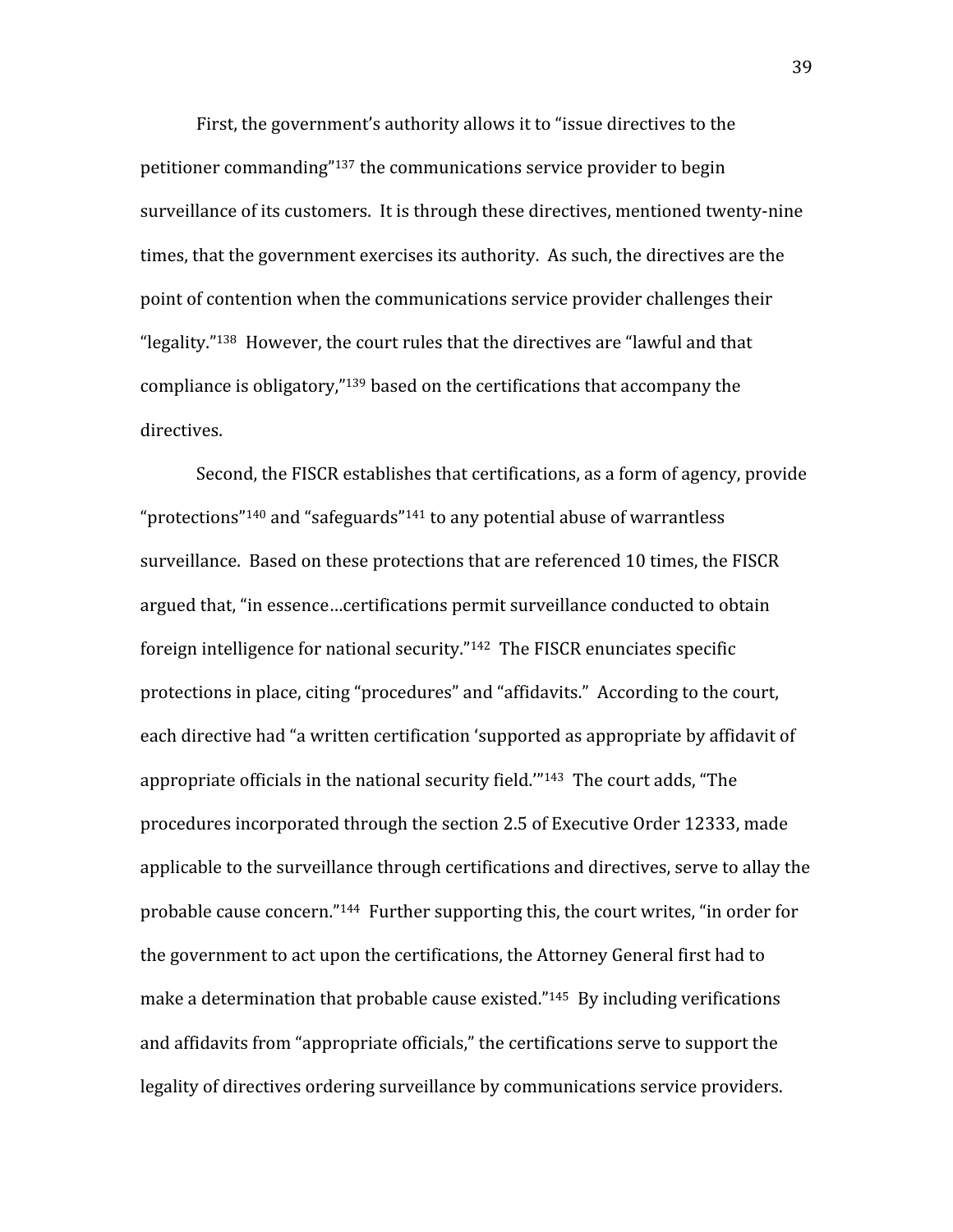Last, the directives "direct the communications service provider to assist [the government] in acquiring foreign intelligence."<sup>146</sup> "Assistance" and "acquisition" are the
two
words
most
commonly
linked
with
communications
service
provider, relegating the service provider to a tool of the federal government. In this case, the communications
service
provider
is
noted
only
seven
times,
all
in
the
early background section of the opinion. From then on, the FISCR refers to the communication
service
provider
only
as
the
petitioner.

Though
the communications service provider is challenging the government using them as a tool
for
surveillance,
the
name
given,
petitioner,
conjures
the
image
of
someone requesting
to
be
heard
rather
than
someone
one
with
equal
footing.

# **Purpose**

For
the
FISCR,
strengthening
national
security
is
the
purpose.

When
writing about
national
security
as
a
government
interest,
the
FISCR
argues
that
"the
more important the government's interest, the greater the intrusion that may be constitutionally tolerated."<sup>147</sup> For the court, the importance of the nation's security interest is paramount. And the FISCR defines national security as "an interest of utmost significance."<sup>148</sup> The court adds, "the interest of national security is of the highest order of magnitude."<sup>149</sup> In cases where national security is the purpose, "the constitutional
scales
will
tip
in
favor
of
upholding
the
government's
actions."150

In FISCR's conclusion, which notably mentions national security four times while referencing
privacy
only
once,
the
FISCR
writes:

[T] he Constitution is the cornerstone of our freedoms, and the government cannot
unilaterally
sacrifice
constitutional
rights
on
the
altar
of
national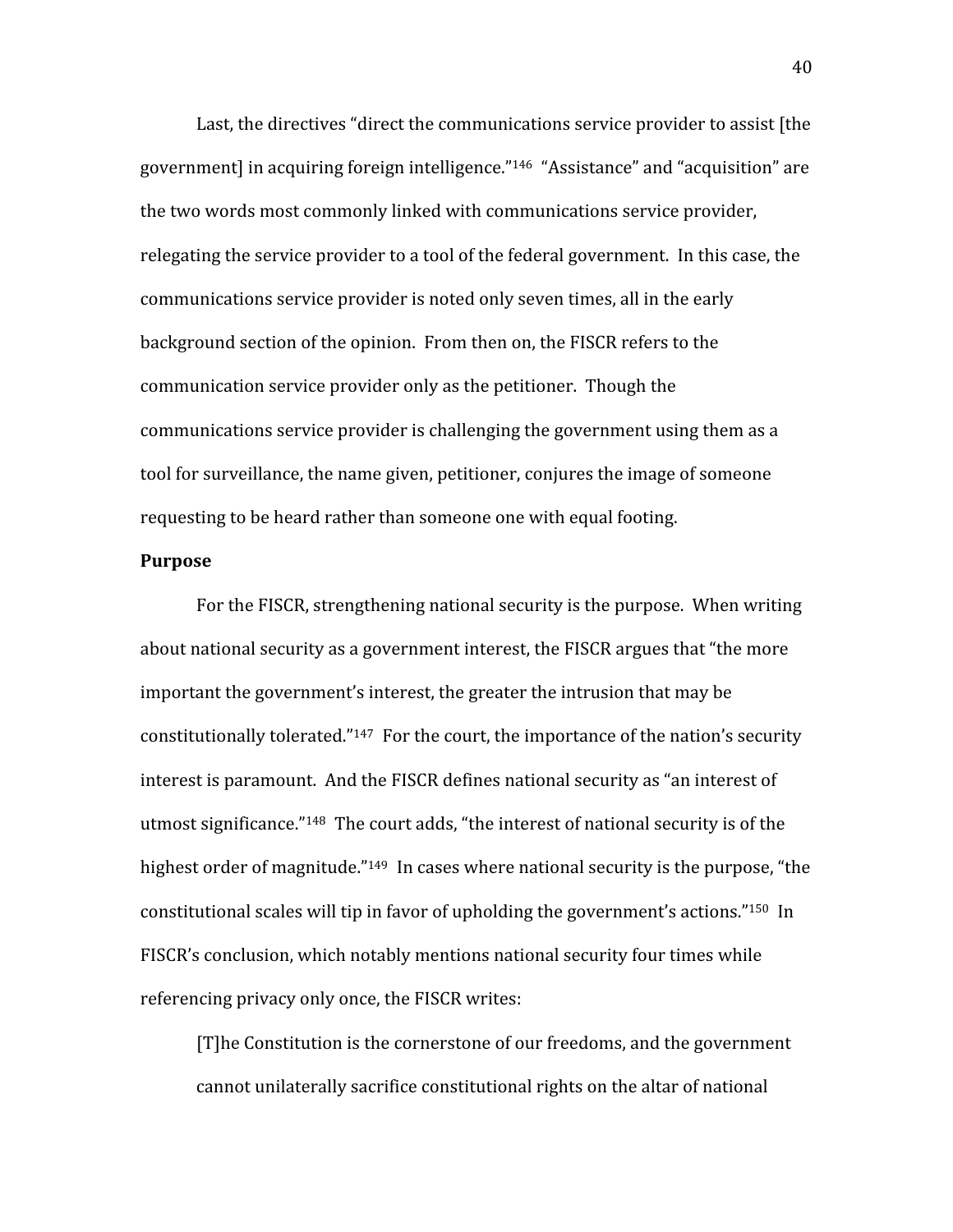security…Our
decision
recognizes
that
where
the
government
has
instituted several layers of serviceable safeguards to protect individuals against unwarranted
harms
and
to
minimize
incidental
intrusions,
its
efforts
to

protect
national
security
should
not
be
frustrated
by
the
courts.151 Despite denying that the government can take unilateral action, the court places itself as subservient to the government for national security cases, effectively arguing
that
an
avenue
for
recourse
for
citizen's
whose
rights
been
violated
should not
exist
in
matters
of
national
security.

Rather
than
protecting
the
rights
of Americans through national security, the FISCR constitutes national security as the ultimate purpose. Instead of presenting national security as a means of protecting rights, the FISCR places national security as the end goal of the legal system, which minimizes
recourse
for
aggrieved
citizens
and
opens
the
United
States
to
abuses
by "men
of
zeal,
well‐meaning
but
without
understanding."

# **Conclusions**

To this point, the analysis has established that the government is an authoritative
agent
that
can
command
within
legal
boundaries
to
protect
the nation's security. The government's action is surveillance of possible threats to the community
as
long
as
gathering
foreign
intelligence
is
a
significant
purpose.

The tools,
or
agencies,
used
to
gather
surveillance
are
directives
supported
by certifications
that
compel
communications
service
providers
to
assist
the government. The scene is governed by a threat to national security, and in that context
the
Fourth
Amendment
becomes
not
a
protection
of
privacy,
but
an
obstacle to national security. When the action is combating a threat from terrorists, the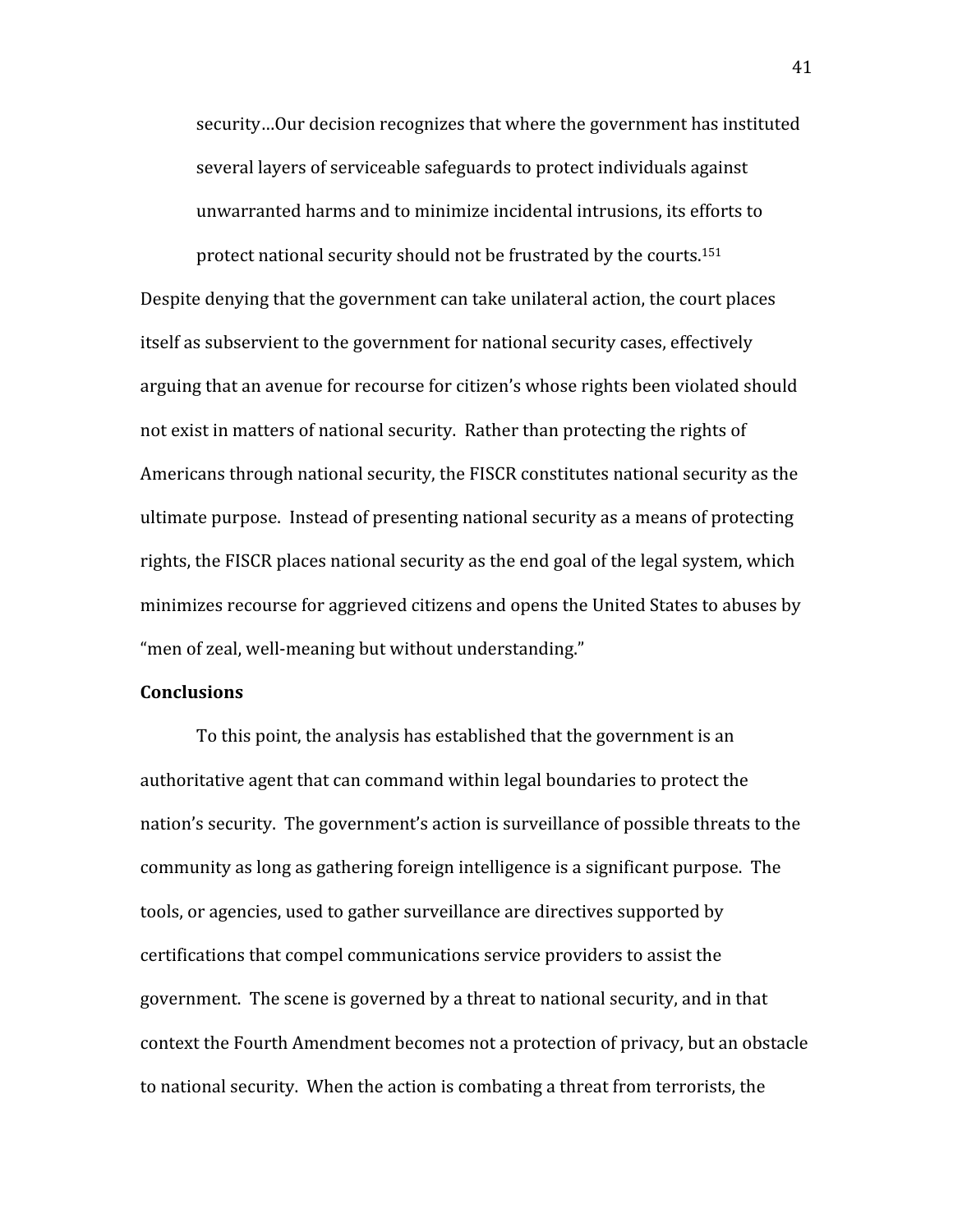FISCR granted a "special needs" foreign intelligence exception to the Fourth Amendment,
which
circumvented
the
warrant
requirement.

In
this
case,
the
FISCR
develops
a
descriptive
constitution
that
protected national
security
interests
rather
than
privacy
concerns,
concluding
that
the government
intrusion
was
reasonable.

By
naming
an
exception
to
the
Fourth Amendment,
the
court
is
establishing
a
descriptive
constitution—or
scene—in which the government has the power to engage in warrantless wiretapping in cases of
special
needs.

As
detailed
above,
the
FISCR
cited
cases
that
supported
a
foreign intelligence exception while excluding those that did not. The declared constitution reshapes
the
constitutional
scene
by
justifying
government
actions
such
as wiretapping by naming that activity an exception in the descriptive constitution. Further, the government, through certifications, controls much of the information that
determines
the
intensity
of
a
case.

Just as important as the implications of the descriptive and declared constitutions
outlined
by
the
FISCR
are
the
motives
behind
the
decision.

To
access the
constitution
beneath
the
constitution
and
look
at
the
ideology
driving
this decision,
an
examination
of
the
ideographs
is
helpful.

The
FISCR
pits
privacy
against national security in the introduction of this case. Mentioned eight times, the FISCR places
privacy
in
an
inferior
role
to
national
security—mentioned
fourteen
times in
number
of
references
and
gravity
of
references.

In
one
instance,
the
FISCR
writes an
entire
section
about
the
merits
of
privacy
only
to
conclude
that
governmental interest
in
national
security
trumped
the
Fourth
Amendment.

In
the
conclusion,
the FISCR refers to national security four times more than privacy, and rules that the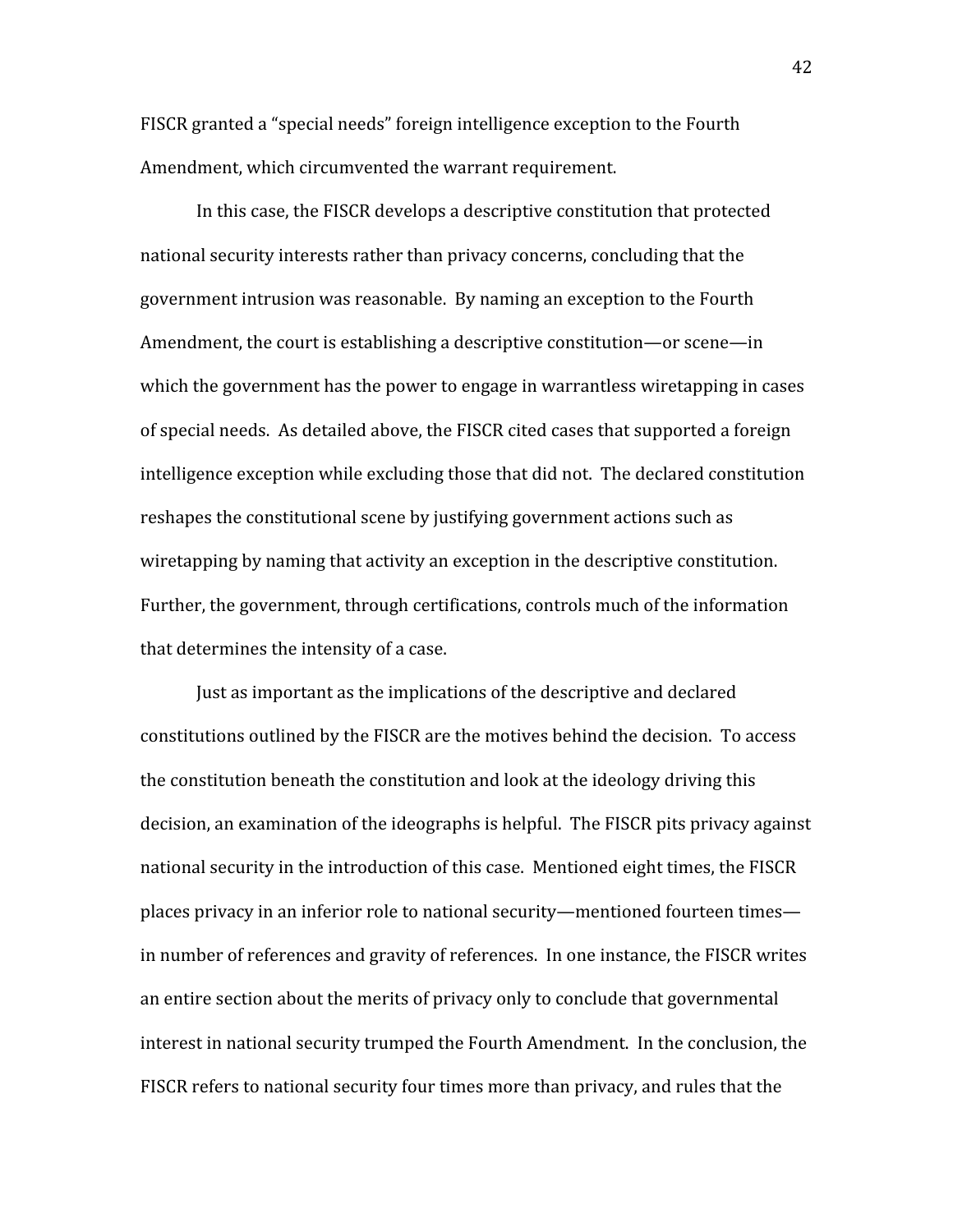government's
efforts
to
protect
national
security
should
not
be
frustrated
by
the courts. The court is describing its decision as a matter of protecting national security, and any other decision would jeopardize "the safety and security of its people."152

The
court
notes
that
the
executive
cannot
"unilaterally
sacrifice constitutional
rights
on
the
altar
of
national
security."153

However,
by
establishing an
exception
to
the
Fourth
Amendment
and
arguing
for
limiting
the
Amendment's application,
the
FISCR
reduces
the
scope
of
the
meaning
of
privacy
established
in earlier
cases.

The FISCR presents this case as straightening constitutionality, not bending it.

By
structuring
their
legal
reasoning
to
provide
for
an
exception
to
the
Fourth Amendment,
the
FISCR's
descriptive
constitution
calls
forth
a
declared
constitution that
allows
for
warrantless
wiretapping.

Basing
their
descriptive
constitution
on national security grounds and excluding significant privacy cases demonstrates the ideology at work in the constitution beneath the constitution.

By establishing the constitutionality of the government's surveillance of its citizens,
the
FISCR
attempts
to
reshape
the
constitutional
scene
by
constituting privacy
as
contextual.

It
presents
the
Fourth
Amendment
and
its
warrant requirement as an obstacle to protecting national security, rather than protecting the
rights
of
individuals.

Choosing
its
precedents,
the
FISCR
establishes
a
foreign intelligence
exception
to
the
Fourth
Amendment,
allowing
the
government
to conduct
warrantless
surveillance.

Examining
the
constitution
beneath
the
constitution
reveals
that
by
making national
security
the
purpose
of
the
government,
the
FISCR
elevates
it
above
privacy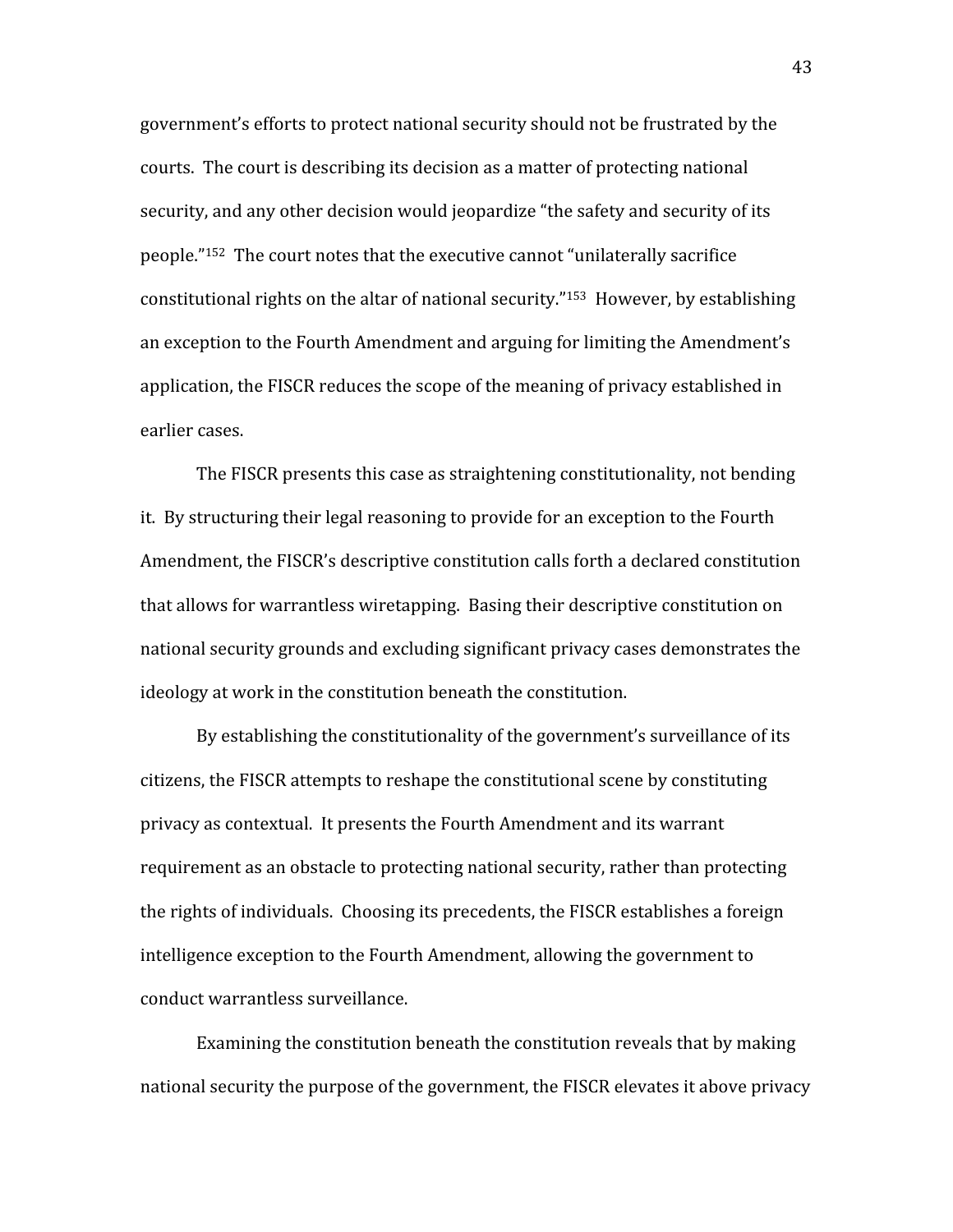as
an
ideograph.

In
fact,
the
FISCR
presents
the
ideographs
as
terms
that
are
in competition,
which
means
the
terms
are
always
dissonant.

The
court
offers little hope reconciling the tension between the terms; instead it privileged national security.

The
decision
constitutes
a
community
that
looks
at
national
security
rather than
at
rights
or
freedoms
as
the
ultimate
purpose.

It
minimizes
recourse
for violations of rights when national security is invoked, and elevates national security to
an
"exceptional"
term.

This
diachronic
expansion
of
the
meaning
of
national security represents a danger for the community. A term so ideologically charged could
justify
curtailing
a
wide
range
of
liberties
in
favor
of
national
security. Particularly for minorities and immigrants an expansion in the meaning of national security
poses
problems,
such
as
deportation
and
detention.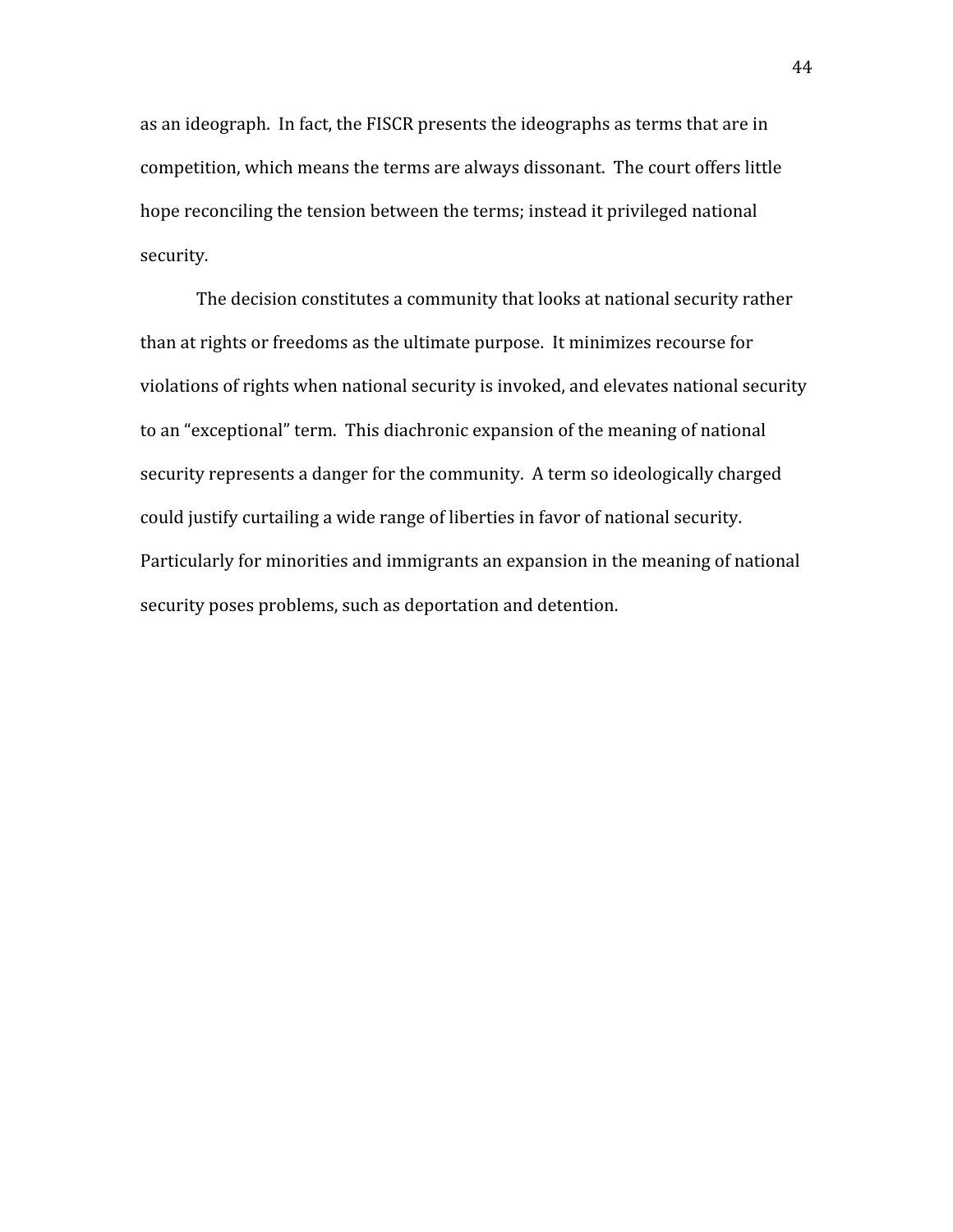#### CHAPTER
3

#### STATE
SECRETS,
REDACTION,
AND
SILENCE

Silence
serves
a
multitude
of
purposes
in
rhetoric:
a
tool
for
survival,
a
path to
liberation,
and
an
exercise
of
power
on
a
group.

Silence
allows
for
ambiguity
of meaning,
which
is,
in
turn,
interpreted
by
listeners.

The
words
that
bracket
silence shape its potential meaning by suggesting to a listener what should fill the silence or hint at the meaning that should be attributed to the silence. Language bracketing a silence
can
exercise
influence
over
its
potential
meaning
because
terms,
particularly those
that
encompass
ideological
freight,
can
persuade
a
specific
construction
of meaning. Audiences fill in their expectations from the rhetorical context, with community‐understood
norms
central
to
the
process.

For this chapter, I will examine redaction as a form of silence. To gain a better
understanding
of
how
ideology
shapes
the
meaning
of
silence,
I
will
look
at word clusters bracketing the redactions in the FISCR opinion. Redactions in the opinion represent information the court has chosen to silence. Because the opinion is
about
government
surveillance
of
citizens,
the
words
that
cluster
around
the redactions are intimately related to privacy and national security. Analyzing those clusters
will
yield
understanding
about
the
interaction
between
the
ideographs,
as well as how ideology helps shape the meaning of silence. The chapter will review the
literature
on
silence
to
glean
approaches
for
critically
analyzing
silence,
place the FISCR document in historical context to best understand how situational circumstances
may
have
affected
the
use
of
silence
in
the
document,
and
analyze word clusters bracketing the redactions in the FISCR opinion for the purpose of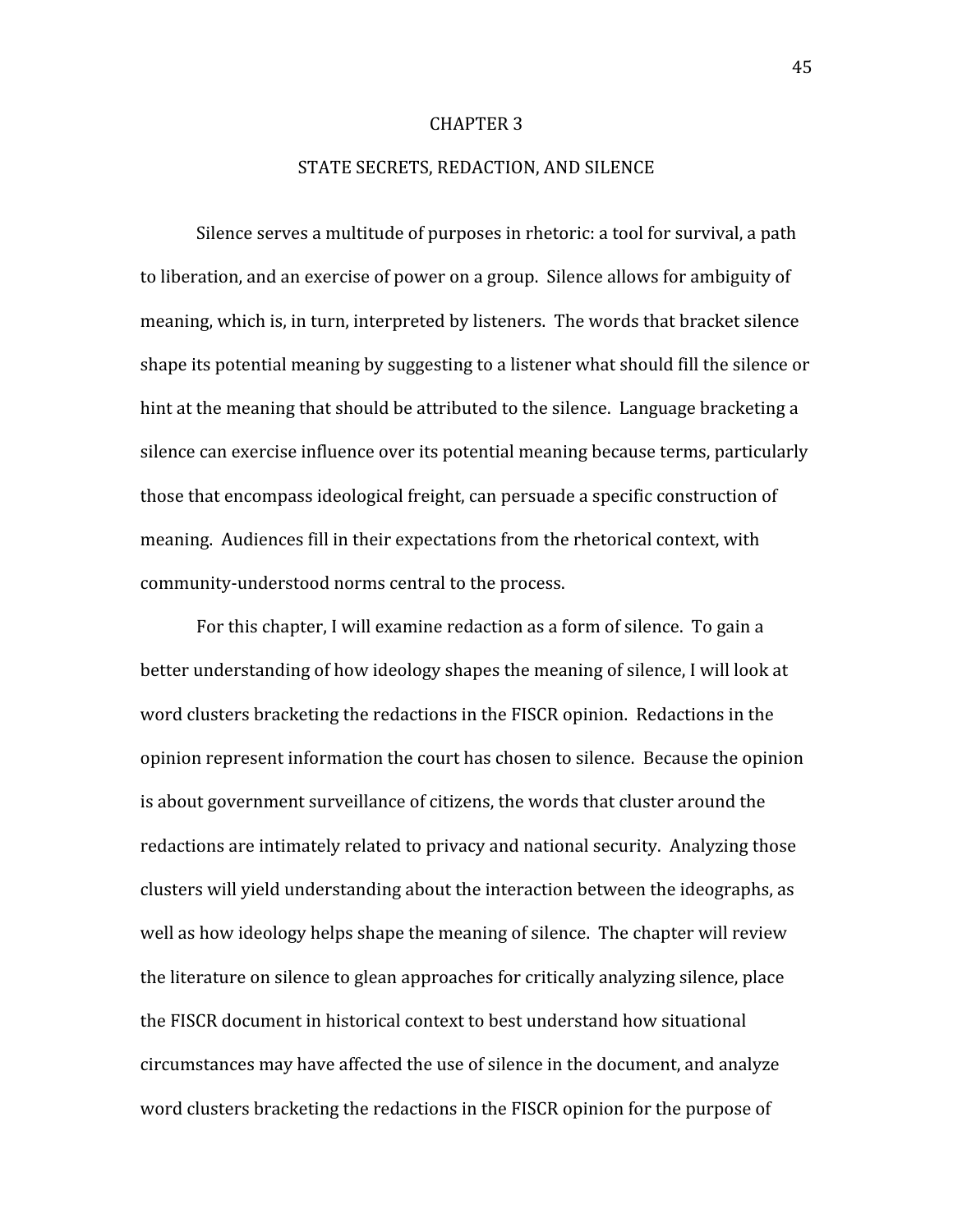better
understanding
the
synchronic
relationship
between
the
ideographs <privacy> and <national security>.

### **The
Scholarship
on
Silence**

The
question
of
the
role
of
silence
in
communication
has
generated
research across
a
multitude
of
fields.

In
the
arena
of
communication
studies,
Robert Johannesen's
1974
survey
of
literature
on
silence
sparked
much
of
the
current research on the topic. He argues that, "... sound and silence define each other. Silence takes on meaning only in a surrounding context of verbal and nonverbal signals."<sup>154</sup> Focusing on interpersonal communication, Johannesen points out that humans "... cannot *not* communicate," thus silence will carry meaning regardless of intention.<sup>155</sup> He lists at least 20 meanings that could be attached to silence based on prior
experience
and
cultural
conditioning.156

Robert
Scott
provides
a
more succinct list, writing that silence can be a mark of respect or awe.<sup>157</sup> It can symbolize obedience, attention, and contemplation.<sup>158</sup>

Scott also contends that silence can be threatening.<sup>159</sup> Indeed, Johannesen reiterates that silence often is considered antisocial, citing what Baker calls a "negative
silence"
motivated
by
fear
or
insecurity.160

This
development
in
the literature offers important background for this study because of the nature of the redactions
in
the
FISCR
opinion.

Depending
on
the
perspective
of
those
interpreting the FISCR opinion, the silences can be viewed as a negative because they threaten privacy
or
as
a
positive
because
protect
national
security.

A
number
of
scholars
have
argued
that
silence,
particularly
when
infused with ideology, has political implications. Radha S. Hegde and Lester Olson focus not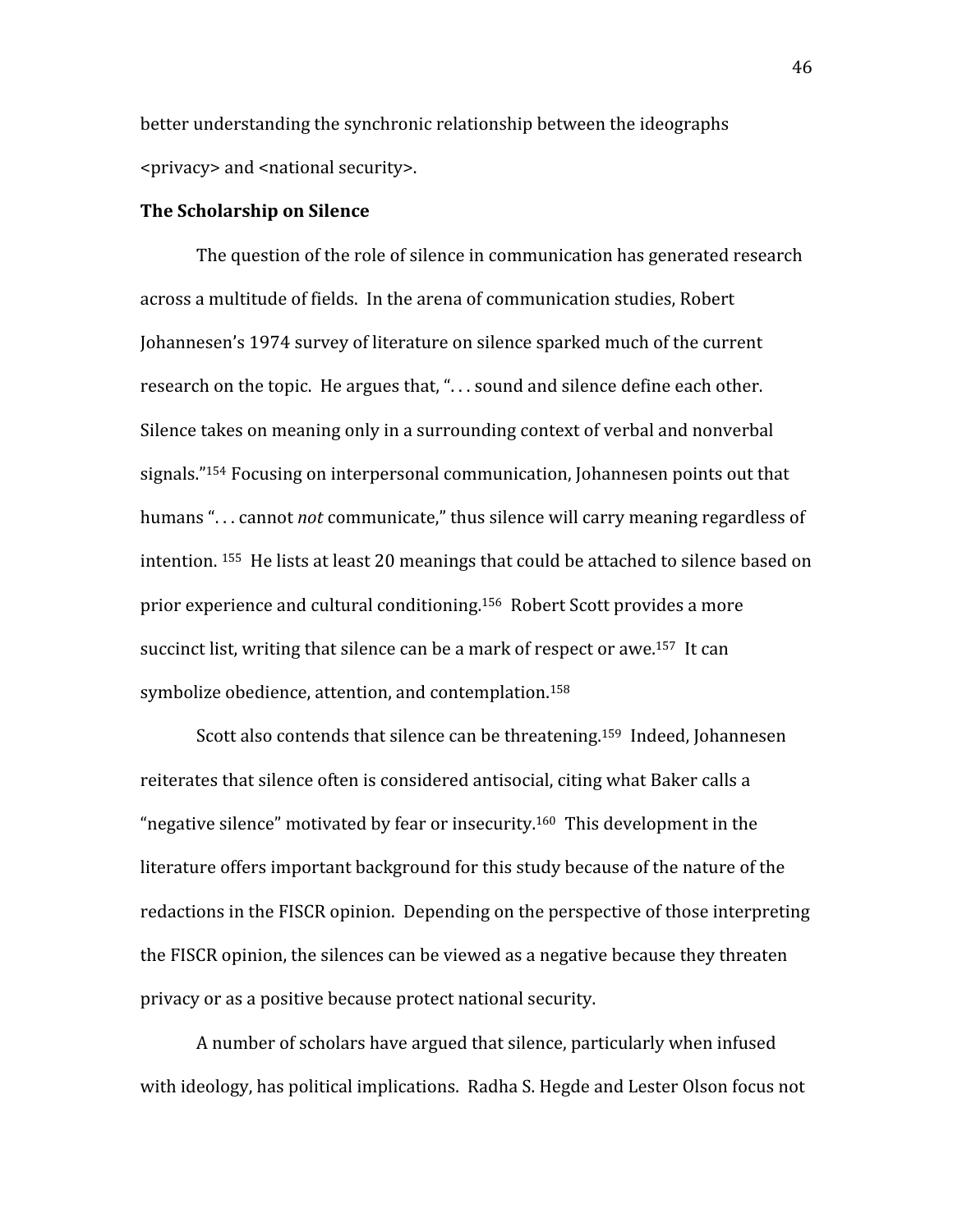just
on
the
political
meaning
of
silence,
but
also
on
the
ideological
and
cultural factors contributing to that meaning. Hegde's ethnographic interviews with battered women in a shelter in India reveal a deep-rooted paternalism that led to silence.161

Similar
to
this
study,
Hegde
analyzes
the
language
around
silences
to determine the ideological factors that indicate and influence the meaning of silence.

At
least
two
scholars
have
argued
that
silence
represents
an
exercise
of power
on
minority
groups.

Lester
Olson
examines
a
speech
by
poet
Audre
Lorde, concluding
that
silence
can
be
imposed
on
disenfranchised
groups.162

His
study
is primarily
concerned
with
the
way
power
can
be
exercised
through
silence. Similarly,
Dana
Cloud
looks
at
a
1934
mill
strike
in
which
white
workers
discovered an
avenue
to
voice
their
displeasure.

However,
the
black
workers
learned
to
keep their
silence
because
oppression
by
a
paternalistic
power
structure
could
lead
to racial
violence.163

While the previously discussed authors added to the theory of silence, Barry Brummett provides a blueprint for analyzing what he calls a "strategic silence."<sup>164</sup> Strategic
silence
must
1)
violate
expectations,
2)
draw
public
attribution
of predictable
meaning,
and
3)
seem
intentional
and
directed
at
an
audience.165

While interpersonal silence can take on a multiplicity of meanings, Brummett argues that strategic
silence
actually
evokes
predictable
meanings,
but
audiences
frequently interpret strategic silence as mystery, uncertainty, passivity, and relinquishment.<sup>166</sup> In
his
example
on
Jimmy
Carter,
Brummett
notes
that
by
relinquishing
control,
a politician
allows
for
unchecked
speculation
and
avenues
for
others
to
define
the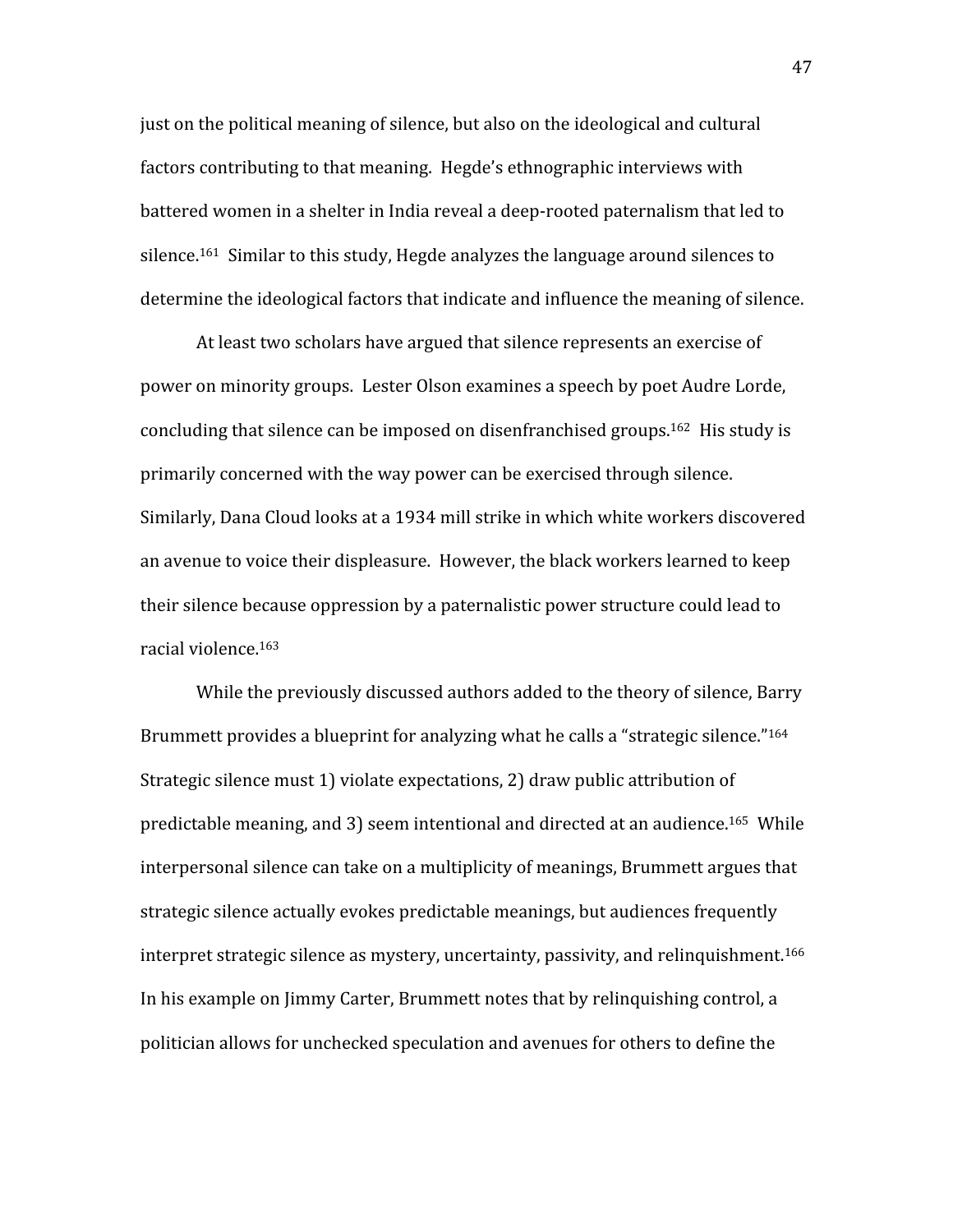situation.<sup>167</sup> Thus, for Brummett, relinguishing control of meaning-making must be a desirable action for a strategic silence to be an effective decision.

Brummett, however, rules out what he calls "explained silences" as part of his strategic silence framework.<sup>168</sup> He writes, "If the President adequately explains the silence
as
required
by
national
security,
then
the
public
comes
to
expect
silence
as appropriate in that instance."<sup>169</sup> I contend that even if the redaction in the FISCR opinion
is
a
silence
explained
by
national
security,
the
content
of
what
the
opinion
is silent on is just as strategic as any other silence. The FISCR redactions represent explained silences in the opinion. Additionally, an explained silence provides an opportunity
to
examine
how
ideology
can
shape
the
meaning
of
silence.

# **Judicial
Justification
for
Silence**

The
legal
justification
for
redaction
in
the
national
security
context
is
the states
secret
privilege,
which
is
a
common
law
principle
that
allows
the
government to withhold information based on protection of U.S. citizens and property. It is an evidentiary rule that "protects information from discovery when disclosure would be inimical to the national security."<sup>170</sup> In essence, it allows the government to silence others by claiming silence. Redaction and states secrets can provide a point of tension between national security and privacy where the ability to claim silence is power.

Two cases provide an early foundation for the principle: United States v. Burr and *Totten
v.
United
States*.

In
Aaron
Burr's
1807
trial
for
treason,
Chief
Justice Marshall wrote that if a letter under subpoena, "contain[s] any matter which it would be imprudent to disclose, which it is not the wish of the executive to disclose,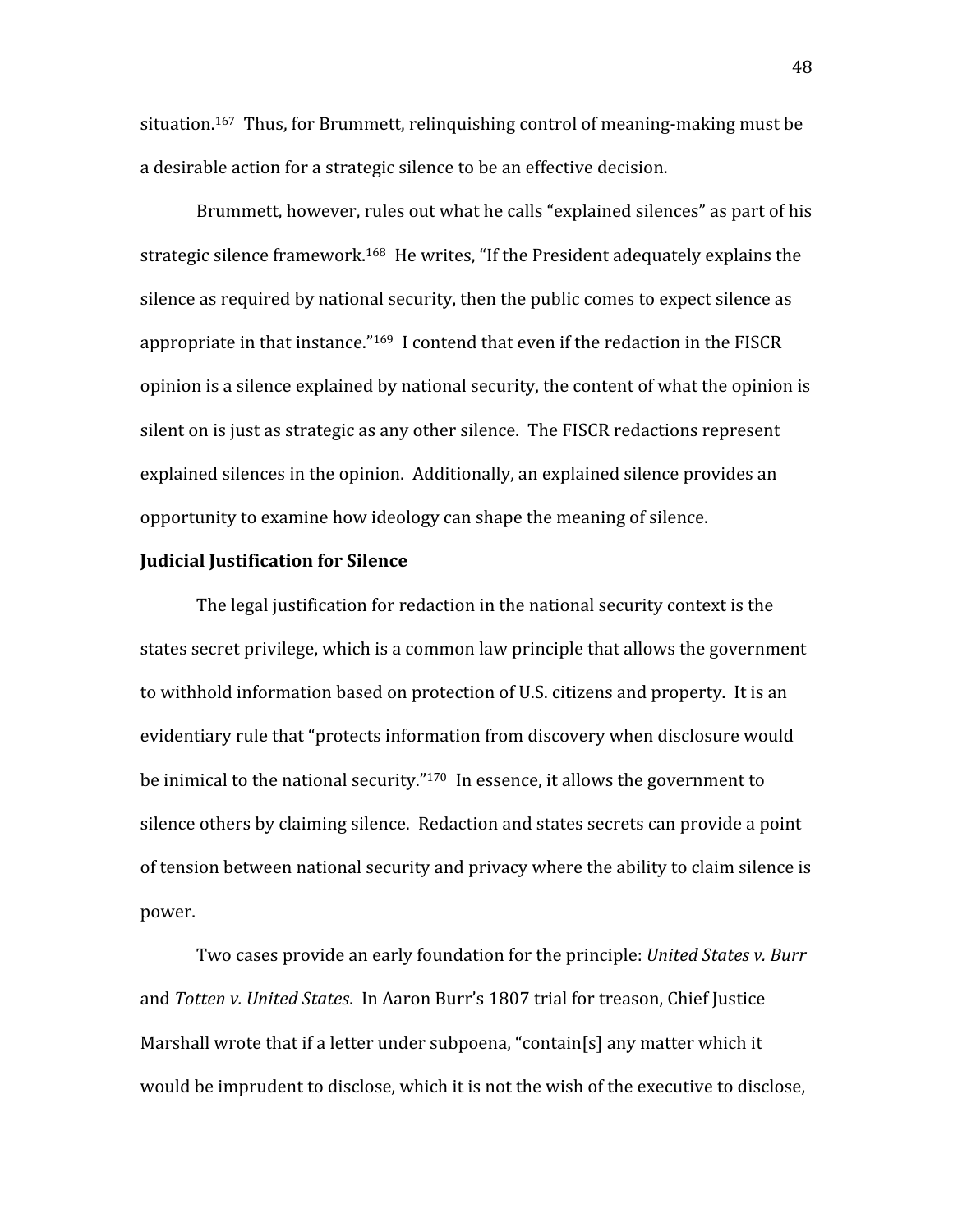such matter, if it be not immediately and essentially applicable to the point, will, of course,
be
suppressed."171

Chief
Justice
Marshall
was
skeptical
of
the
rule
and
wrote that
it
should
be
narrowly
used,
but
supported
granting
the
executive
the
discretion bar
information
coming
to
trial
based
on
state
secrets.

In Totten v. United States, the Supreme Court case that set the precedent for the modern application of the state secrets privilege, the estate of a former spy sued the
government
for
the
enforcement
of
a
contract
signed
by
Abraham
Lincoln
during the Civil War. The court found:

The
service
stipulated
by
the
contract
was
a
secret
service;
the
information sought was to be obtained clandestinely, and was to be communicated privately;
the
employment
and
the
service
were
to
be
equally
concealed. Both employer and agent must have understood that the lips of the other were to be forever sealed respecting the relation of either to the matter. This condition
of
the
engagement
was
implied
from
the
nature
of
the
employment, and
is
implied
in
all
secret
employments
of
the
government
in
time
of
war,
or upon
matters
affecting
our
foreign
relations,
where
a
disclosure
of
the service
might
compromise
or
embarrass
our
government
in
its
public
duties, or endanger the person or injure the character of the agent.<sup>172</sup>

The court makes it clear that especially in times of war, the government has the legal right to invoke state secrets when the government might be "embarrassed" or disclosures
could
endanger
an
agent.

A
number
of
years
passed
before
courts
dealt with another significant state secrets case, leaving these two cases as legal precedent
for
the
government's
claims.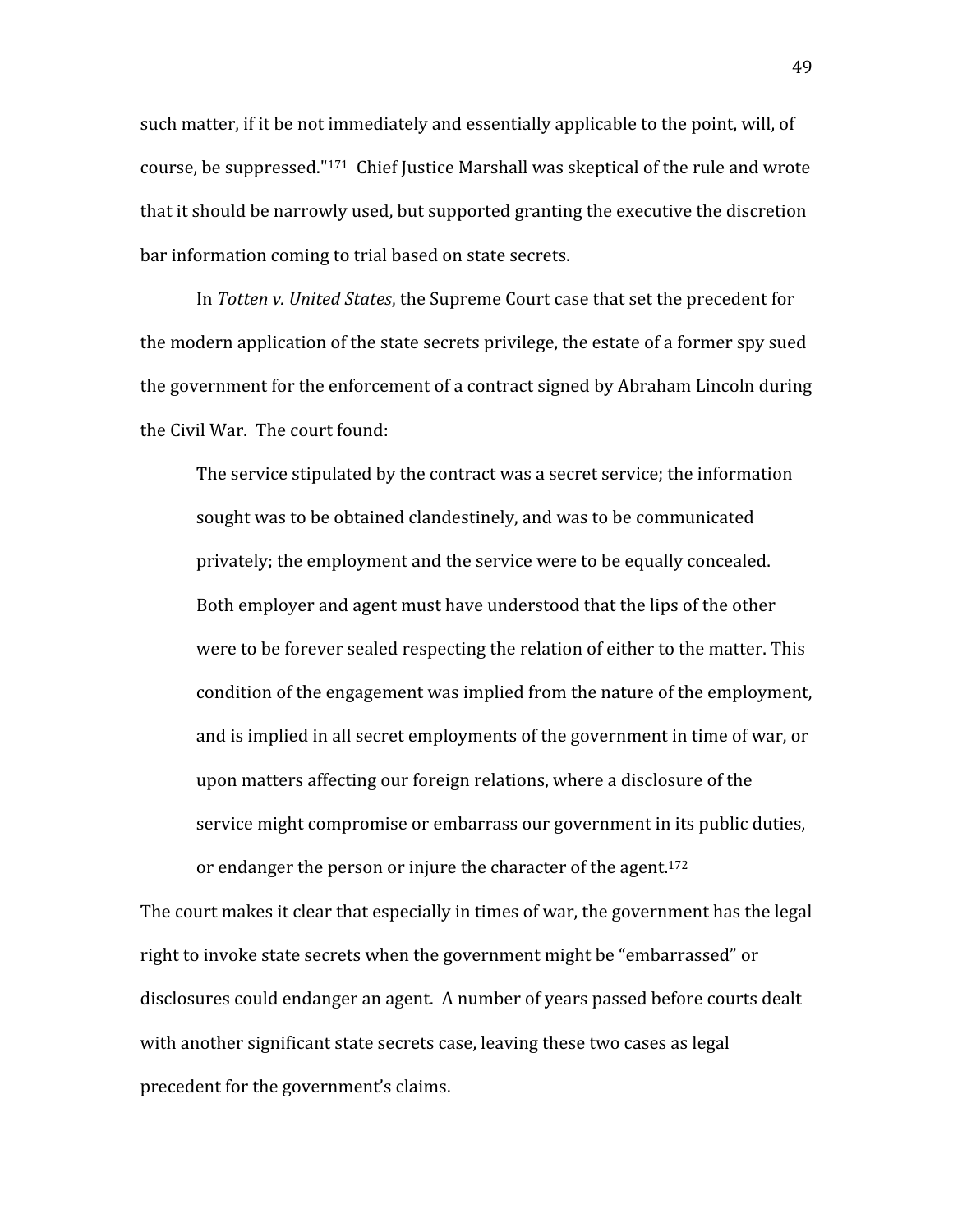During
1900s
a
number
of
cases
tested
the
state
secrets
privilege.

The results fleshed out what the state secrets privilege covers, why it exists, and the limits on the privilege. The 1998 *Kasza v. Browner* case, which made it to the federal appeals
court,
issues
a
definitive
ruling
on
the
state
secrets
privilege
explaining
the limits of the state secrets privilege when invoked by the government. The case established that the state secrets privilege can 1) remove evidence from consideration,
2)
deprive
the
defendant
of
information
that
would
validate
a defense, and 3) dismiss the case because it's very subject matter is a state secret.<sup>173</sup> Based on the breadth and intensity of information involved in a case, the state secrets privilege can do as little as bar evidence from consideration, but can go as far as completely dismissing a case. Additionally, Halkin v. Helms provides a precedent in which a federal appeals court ruled that the states secrets privilege is an overriding
principle.

The
court
argues
that
when
related
to
state
secrets,
a
case
"is not a balancing of ultimate interests at stake in the litigation."<sup>174</sup> Instead, it requires a showing of harm that could result from disclosing information.<sup>175</sup> Without a significant
harm
determined
by
the
court,
an
entire
case
can
be
dismissed
based
on state
secrets
as
well.

The
Supreme
Court
first
reinforced
the
early
decisions
on
the
reasons
for
the existence of the state secrets privilege in the 1953 United States v. Reynolds case. A military
aircraft
crashed
killing
three,
and
a
widow
sued
for
damages.

Ultimately, the
court
refused
to
allow
discovery,
writing
that
if
"reasonable
danger
that compulsion
of
the
evidence
will
expose
military
matters
which,
in
the
interest
of national
security,
[it]
should
not
be
divulged."176

While
the *Totten
v.
United
States*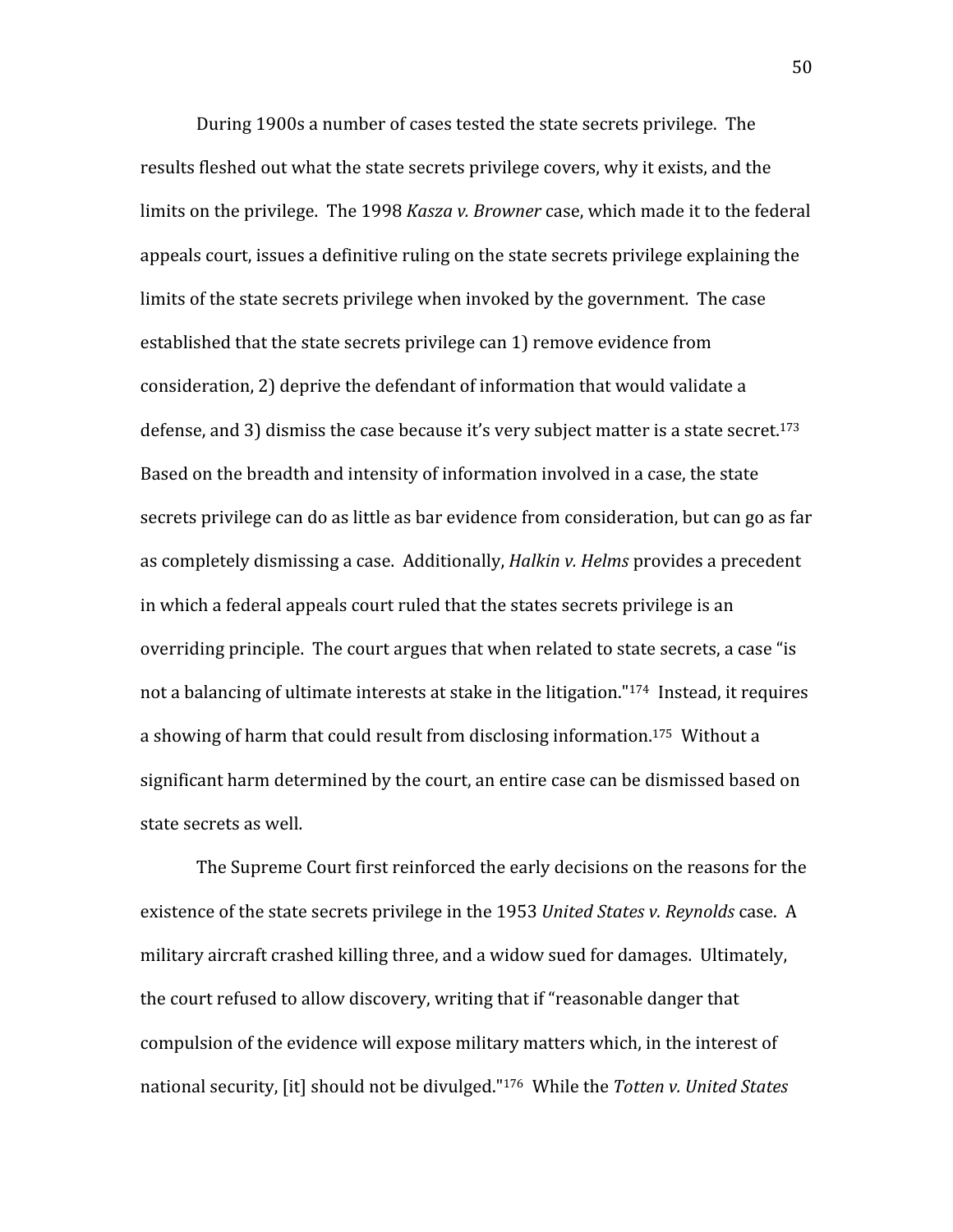case
argues
that
the
government
had
an
interest
in
protecting
its
secrets
during times
of
war,
the *Reynolds
v.
United
States*case
expands
the
privilege
to
protecting all
national
security
secrets
that
could
expose
military
matters.

In
1978
the
U.S.
Court
of
Appeals
elaborated
on
the
conclusions
in
the Reynolds case in Halkin v. Helms. Vietnam war protesters accused the NSA of illegal wiretapping with the cooperation of communication providers through operations MINARET
and
SHAMROCK.

The
government
argues
that
the
state
secrets
privilege applied
because
litigation
could
""(1)
confirm
the
identity
of
individuals
or organizations
whose
foreign
communications
were
acquired
by
NSA,
(2)
disclose the
dates
and
contents
of
such
communications,
or
(3)
divulge
the
methods
and techniques by which the communications were acquired by NSA." <sup>177</sup> Despite an enormous
amount
of
disclosure
about
SHAMROCK
in
Congressional
testimony,
the court
argues
that
"even
'seemingly
innocuous'
information
is
privileged
if
that information is part of a classified 'mosaic' that 'can be analyzed and fitted into place to reveal with startling clarity how the unseen whole must operate."<sup>178</sup> Taken with Reynolds, the court asserts that the government should be given broad discretion to apply
state
secrets
particularly
in
military
matters. Such
latitude
is
warranted because
the
identities,
dates,
and
techniques
could
be
divulged,
and
agents
of foreign
powers
could
use
it
as
counterintelligence
to
subvert
national
security.

A
few
court
cases
have
attempted
to
define
the
limits
of
the
state
secrets privilege.

In *United
States
v.
Reynolds*,
the
Supreme
Court
notes
that
judicial
control should not be ceded to executive "caprice," but it does not provide explicit circumstances
under
which
the
executive
has
proved
invoking
state
secrets
is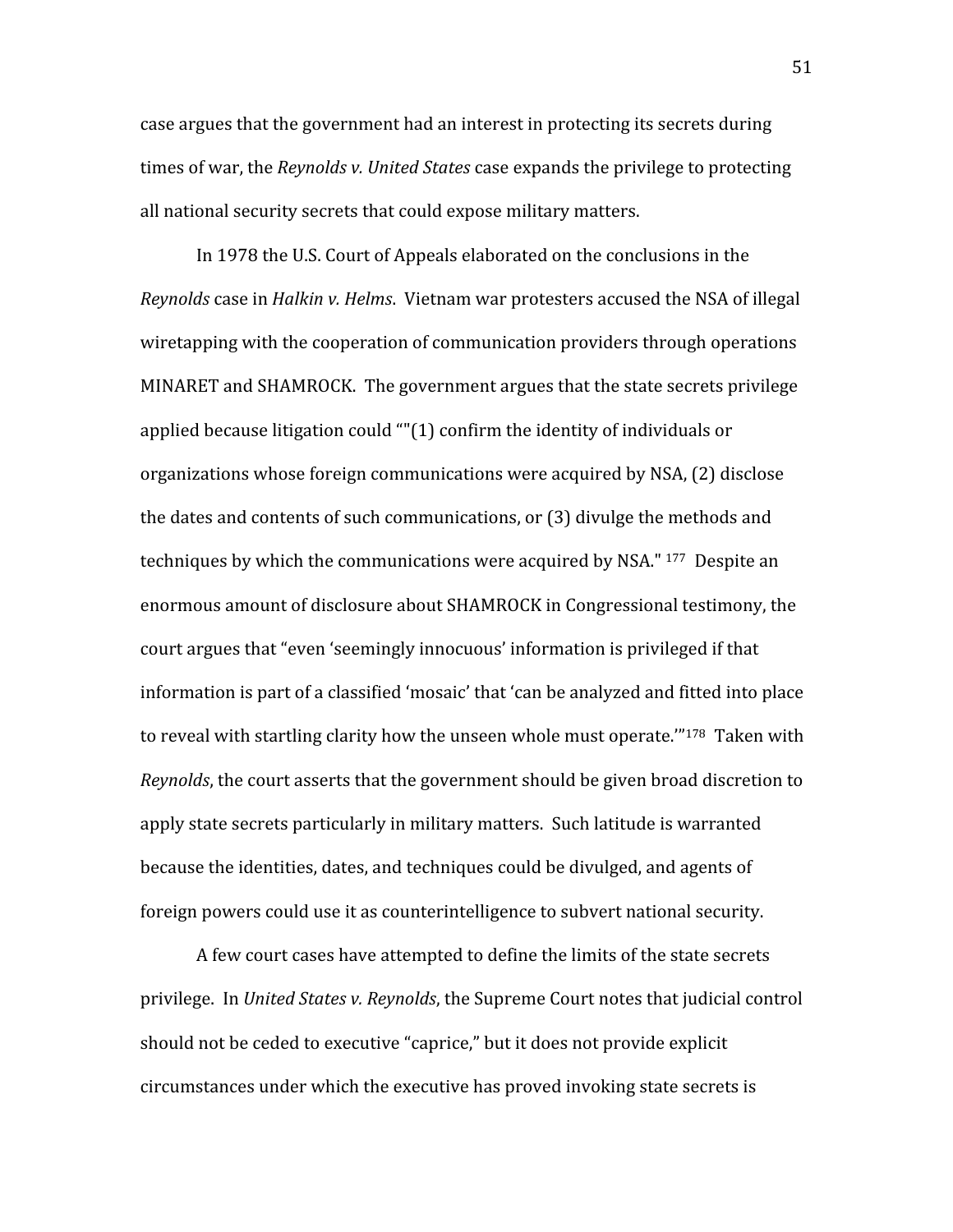necessary.<sup>179</sup> In *Ellsberg v. Mitchell*, the United States Appeals court upheld the assertion
of
the
state
secrets
privilege.

However,
it
writes,
"Whenever
possible, sensitive information must be disentangled from non-sensitive information to allow for the release of the latter."<sup>180</sup> Additionally, the court, in a case related to the government
application
for
two
wiretaps
without
warrants,
reaffirms
that
the burden for an exemption from the Fourth Amendment is on those seeking it. These two cases limit the state secrets privilege by requiring it to comport with the Fourth Amendment unless the government presents a compelling reason, and it requires the government to release any information that is non-sensitive rather than trying to
shield
an
entire
case
from
litigation.

The
common
law
state
secrets
privilege
warrants
withholding
evidence
and even precluding a trial from reaching court. As noted in Totten, the state secrets privilege
is
particularly
relevant
during
times
of
war
and
crisis.

It
is
tightly
tied
to the
protection
of
national
security,
and
cases
like *Halkin
v.
Helms*and
the *Keith*case led to the development of FISA and the FISCR. The courts, in short, have historically recognized the power of the executive to take extreme action when national security is
threatened.

# **Executive/Legislative
Justifications
for
Silence**

While the judiciary affected the FISCR opinion through state secrets privilege, the
executive
and
the
legislature
also
influenced
the
context
in
which
the
case
took place.

Two
historical
developments
that
significantly
influenced
the
FISCR
when ruling on *In re Directives* were the Terrorist Surveillance Program (TSP) and the Protect America Act (PAA). Public outrage at the TSP program led to the passage of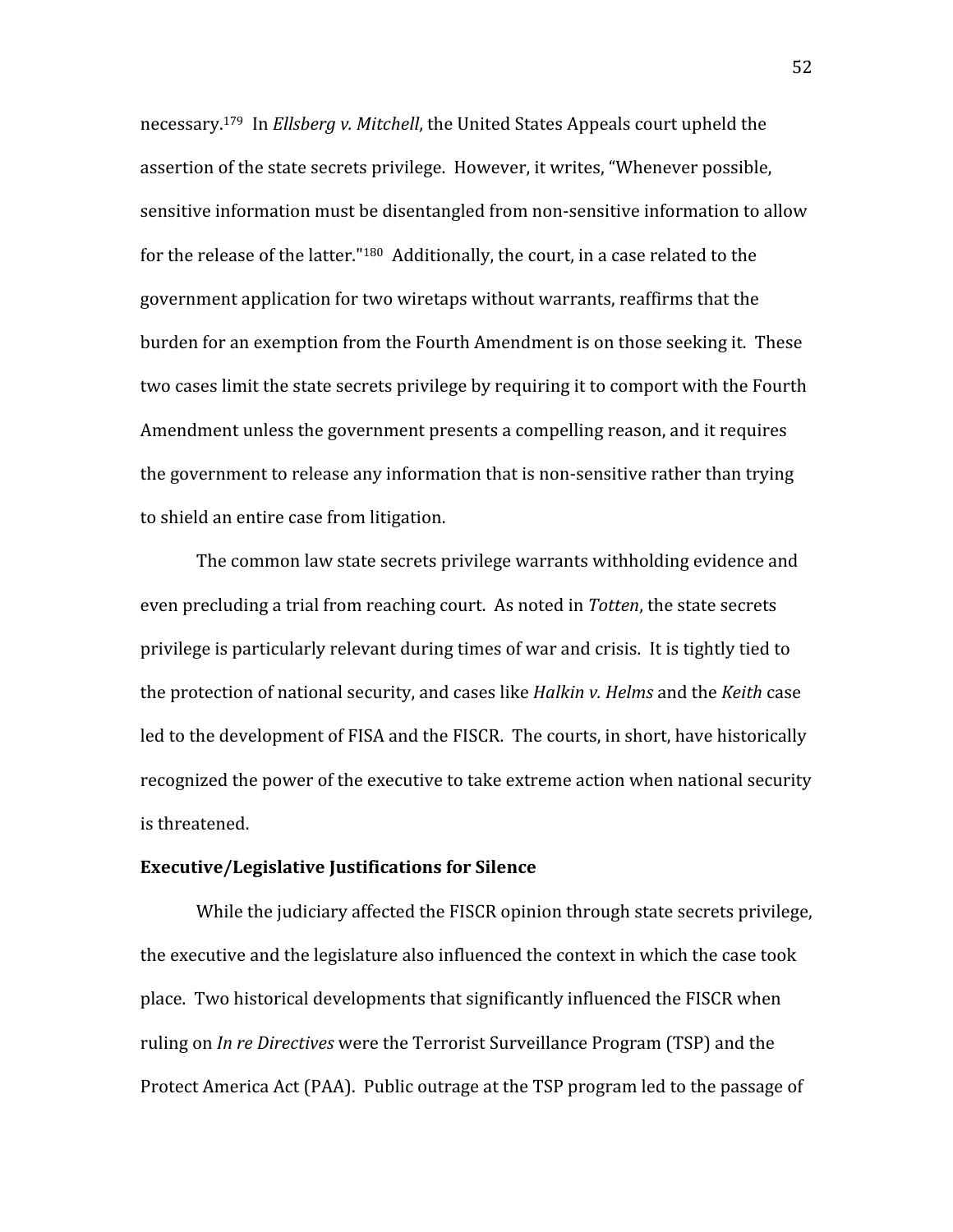the Protect America Act, which provided the executive with legislation to support activities that were formerly undertaken through the TSP. The FISCR ruling on *In re* Directives was based on its interpretation of the PAA statutes, with many of the court's
justifications
grounded
in
references
to
the
legislation.

Because
the
TSP
and the
PAA
played
a
considerable
role
in
the
circumstantial
development
of
the
case and later the legal reasoning that legitimized the government's surveillance, a brief review of the two measures is relevant to my analysis. This section will describe the TSP
and
its
duties,
document
the
public
outrage,
and
explain
the
passage
of
the
PAA.

On
December
16,
2005, *The
New
York
Times* revealed
the
existence
of
a domestic
surveillance
program
related
to
the
War
on
Terror.

According
to
the article:

Under a presidential order signed in 2002, the intelligence agency monitored the
international
telephone
calls
and
international
e‐mail
messages
of hundreds,
perhaps
thousands,
of
people
inside
the
United
States
without warrants over the past three years in an effort to track possible "dirty numbers" linked to Al Qaeda, the officials said. The agency, they said, still seeks warrants to monitor entirely domestic communications.<sup>181</sup>

The
White
House
requested
the *New
York
Times* kill
the
article
because
it
could jeopardize
national
security
investigations.182

The
following
day,
George
Bush addressed
the
nation,
saying:

I authorized the National Security Agency, consistent with U.S. law and the Constitution, to intercept the international communications of people with known links to al Qaeda and related terrorist organizations. Before we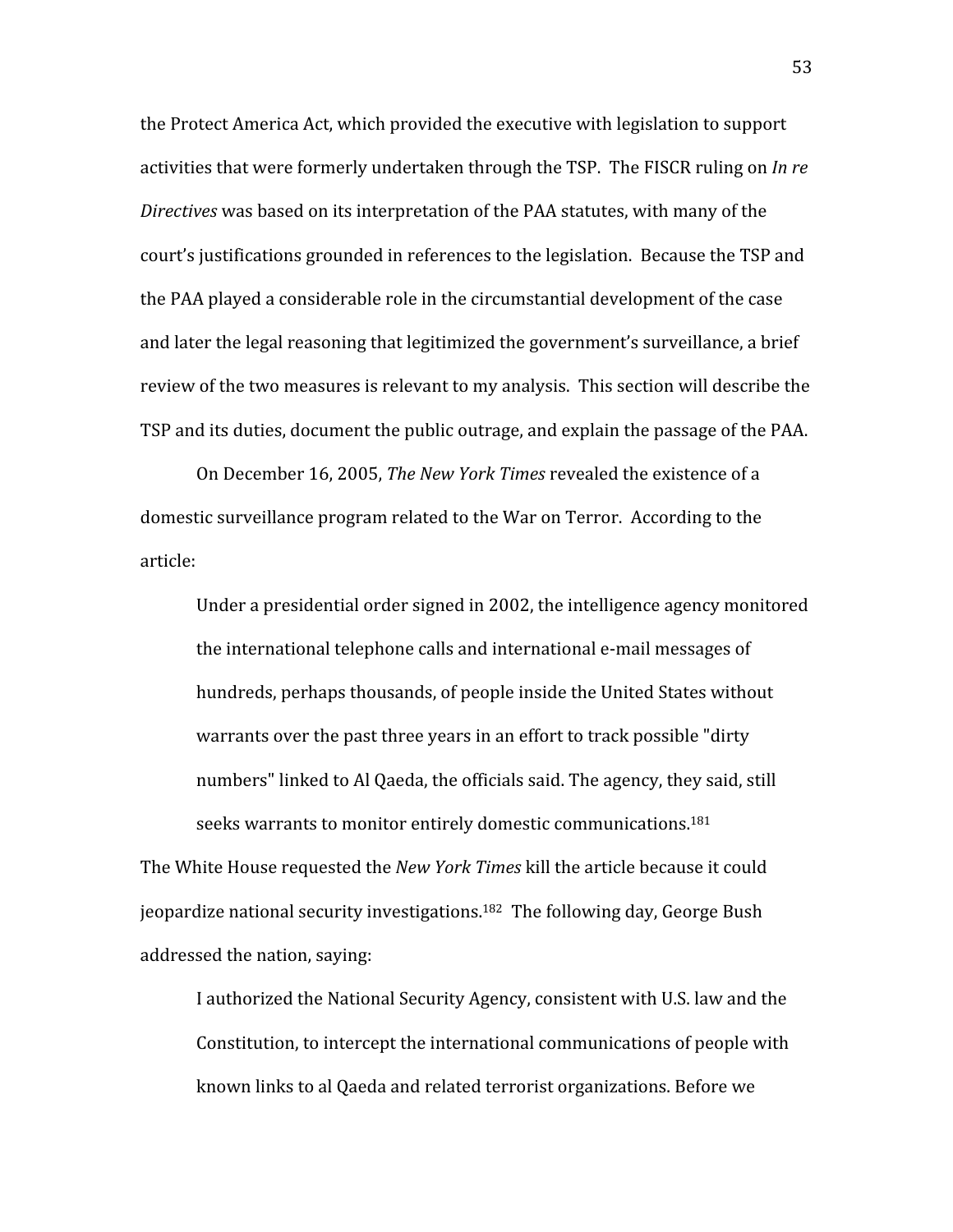intercept
these
communications,
the
government
must
have
information
that establishes a clear link to these terrorist networks.<sup>183</sup>

Bush
said
the
program
was
"crucial
to
our
national
security"
and
the
newspaper's disclosure
threatened
citizens.
NSA
whistleblower
Russell
Tice
said
that
some employees worried the warrantless program was illegal.<sup>184</sup> He also claimed that the program
affected
millions
of
Americans185.

A
subsequent
USA
Today
story
reported that
AT&T,
MCI,
and
Sprint
were
the
communications
service
providers
that
assisted the
government
in
the
surveillance.186

In
the
wake
of
the
controversy,
the
Bush
administration
submitted
the Protect America Act bill to Congress on July 28, 2007. The bill passed only six days later. The Protect America Act established that surveillance could take place inside the United States as long as it was not targeted at a particular person.<sup>187</sup> It also adopted the PATRIOT Act's lowered standard of intelligence gathering as "significant"
instead
of
the
"primary"
purpose
of
the
surveillance.

Formerly,
that meant
that
intelligence
gathering
was
the
only
goal
of
surveillance.

Substituting "significant"
for
"primary"
meant
that
the
government
can
conduct
surveillance
for law
enforcement
purposes
as
well.

The
bill
was
only
active
for
a
six‐month
period, but
the
FISA
Amendment
Act
reauthorized
many
of
the
PAA's
provisions,
including all
of
the
above‐mentioned
changes.188

The
details
on
the
TSP
reported
by
the
national
media
launched
numerous lawsuits through state and federal courts alleging privacy violations.<sup>189</sup> The majority of the lawsuits were initially dismissed by the state secrets privilege.<sup>190</sup> All of
these
cases
dealt
with
communications
providers
assisting
the
government
in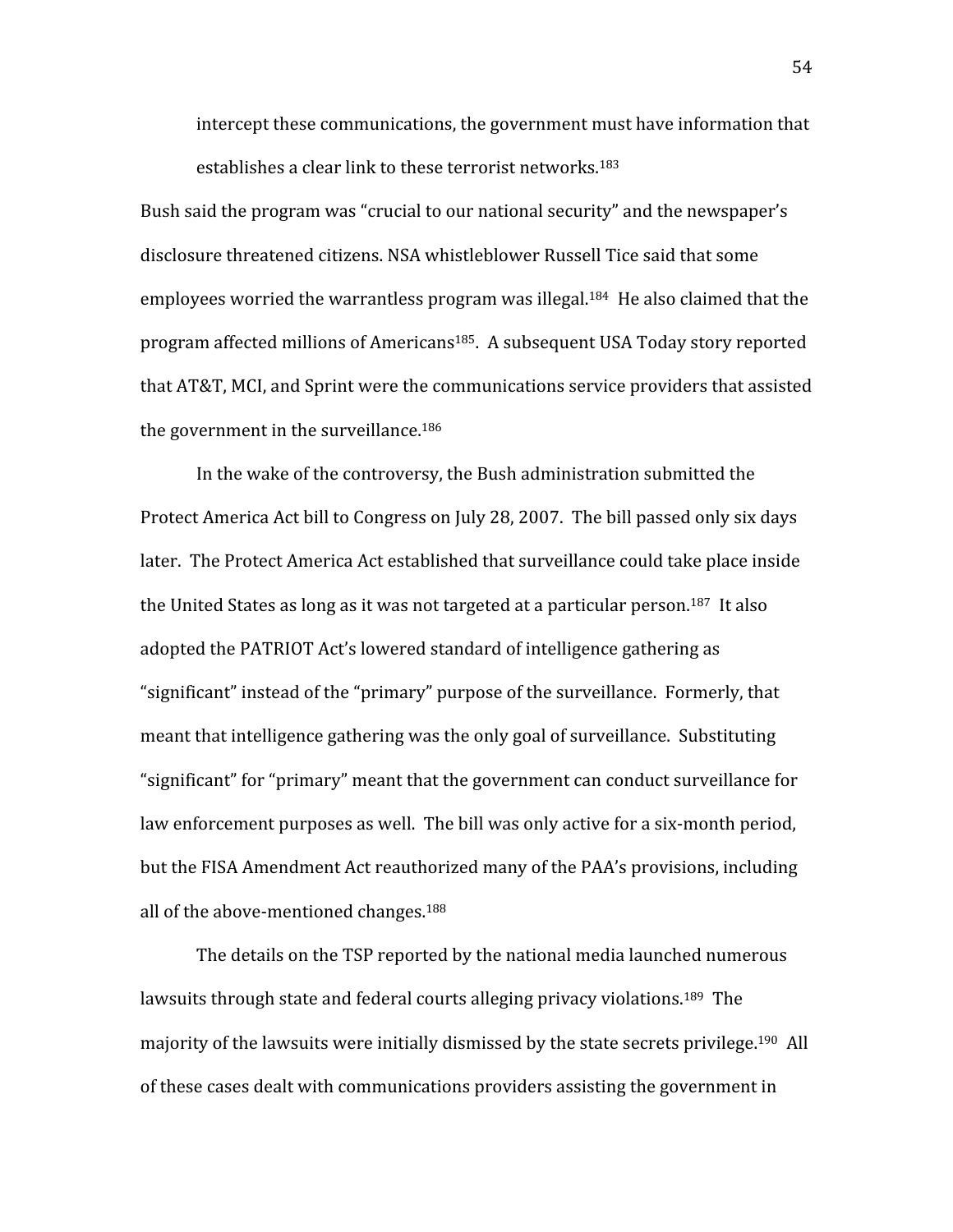surveillance
for
national
security.

In
most,
an
individual
or
group
representing privacy
rights
sued
either
the
government
or
a
service
provider
for
privacy violations. The case analyzed in this study stems from the same controversy, with the
notable
difference
that
the
communication
service
provider
appealed
on
behalf of
its
customers
to
FISA
insisting
that
surveillance
was
an
unconstitutional
invasion of
privacy.

#### **The
FISCR
Opinion**

In
the
nearly
40
years
of
the
FISCR's
existence,
it
has
published
only
two opinions: *In
re
Sealed
Case191* and *In
re
Directives*.

In
the *In
re
Directives*case,
Judge Bruce Selya argues that it was in the public's interest to have access to the court's findings, but declined to specify its reasons for its ruling. Despite publishing the opinion,
the
court
is
cautious
about
revealing
too
much
information
to
the
general public.

Judge
Selya
writes,
"This
Court
shall
act
on
any
request
to
disclose
court records or other documents containing classified information anent this case only after
consultation
with
the
Executive
branch."192

Within
the
public
decision,
the court
relies
heaving
on
redaction
to
restrict
access
to
what
it
considers
necessary
to protect
the
nation.

The
court
explicitly
notes
that
it
will
protect
"…the
identity
of
the petitioner
and
the
intelligence
sources
and
methods
at
issue."193

Examination
of
the introductions and conclusions to the redactions, however, is revealing.

The following will identify the five types of information that the FISCR redacted,
namely,
the
name
of
the
communications
service
provider,
the
names
of the
customers
the
provider
wiretapped,
the
dates
on
which
surveillance
took
place, the
procedures
relating
to
intelligence
activities,
and
the
criticisms
of
the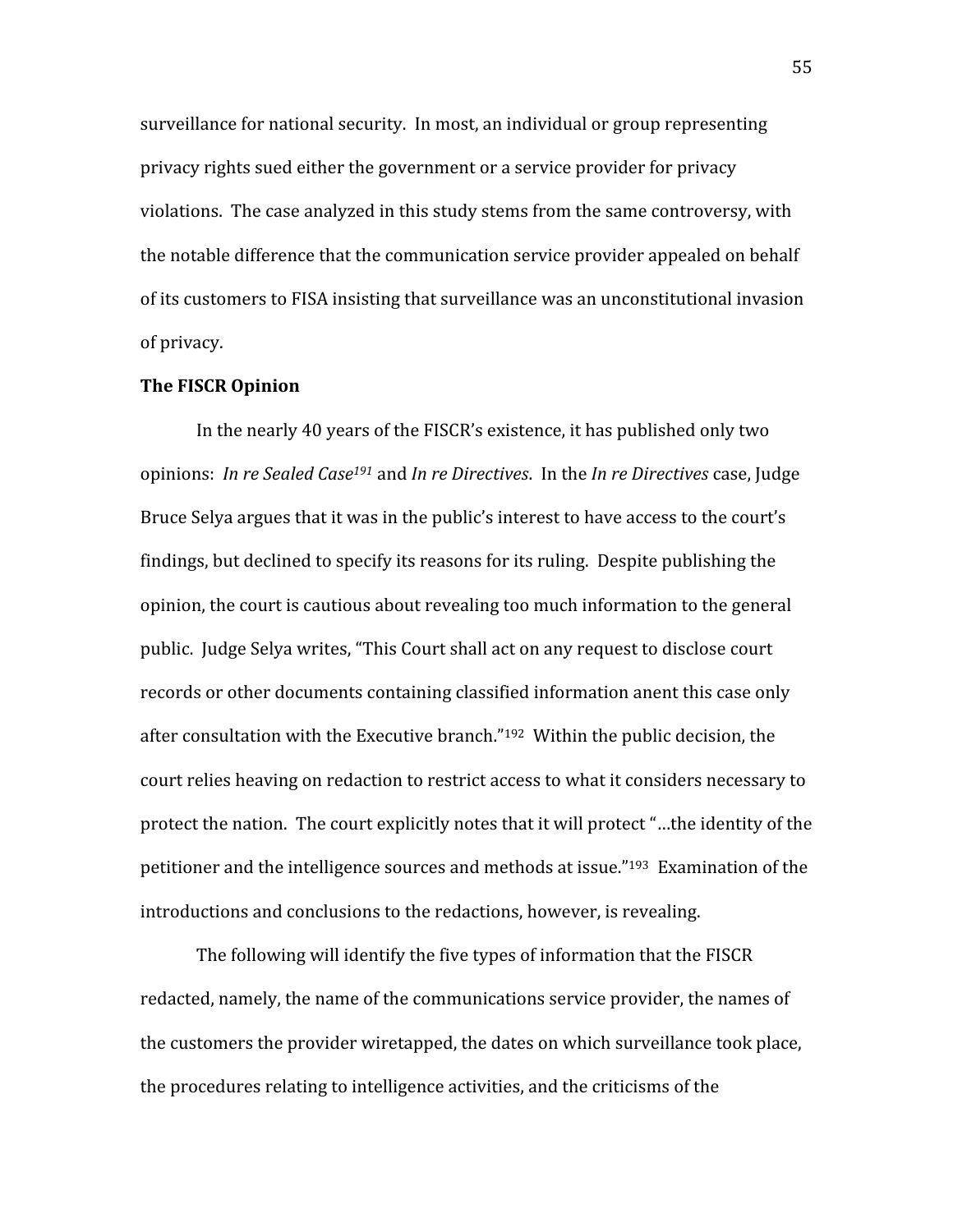surveillance
practices.

Within
the
discussion
of
each
information
type,
it
will
offer the findings of the related cluster analysis, identify the explicit justifications used by the court for the use of redactions, and offer implications of decisions regarding the information
appropriate
for
the
public
sphere.

### **The
Petitioner**

As
the
publication
order
points
out,
the
name
of
the
petitioner
is
redacted. The formal name of the case is *In re Directives [redacted text*]. Throughout the document, the FISCR refers to the service provider only as the petitioner. The court identifies the petitioner in the first sentence of the opinion, writing, "This petition for review stems from directives issued to the petitioner [redacted text] pursuant to a now expired set of amendments to the Foreign Intelligence Surveillance Act."<sup>194</sup> The
name
of
the
service
provider
is
never
mentioned
again.

The court does not offer any reasons for redacting the name of the service provider. However, redacting the name of the service provider invites the reader to assume
the
redaction
was
a
security
measure
for
the
service
provider
and
the
public for several reasons. First, revealing the name of the service provider could open it to the liability of lawsuits and losing customers. For instance, when the TSP story broke,
at
least
two
cases, *Hepting
v.
AT&T*and *Terkel
v.
AT&T*,
were
filed
against service
providers.

The
negative
press
surrounding
wiretapping
could
also
lead customers
to
switch
to
a
service
provider
that
might
not
be
cooperating
with
the government or to render the service provider the target of a potential terrorist attack. Terrorists often target those perceived to be assisting the government. For example, the Taliban has targeted American and Afghan civilians asserting they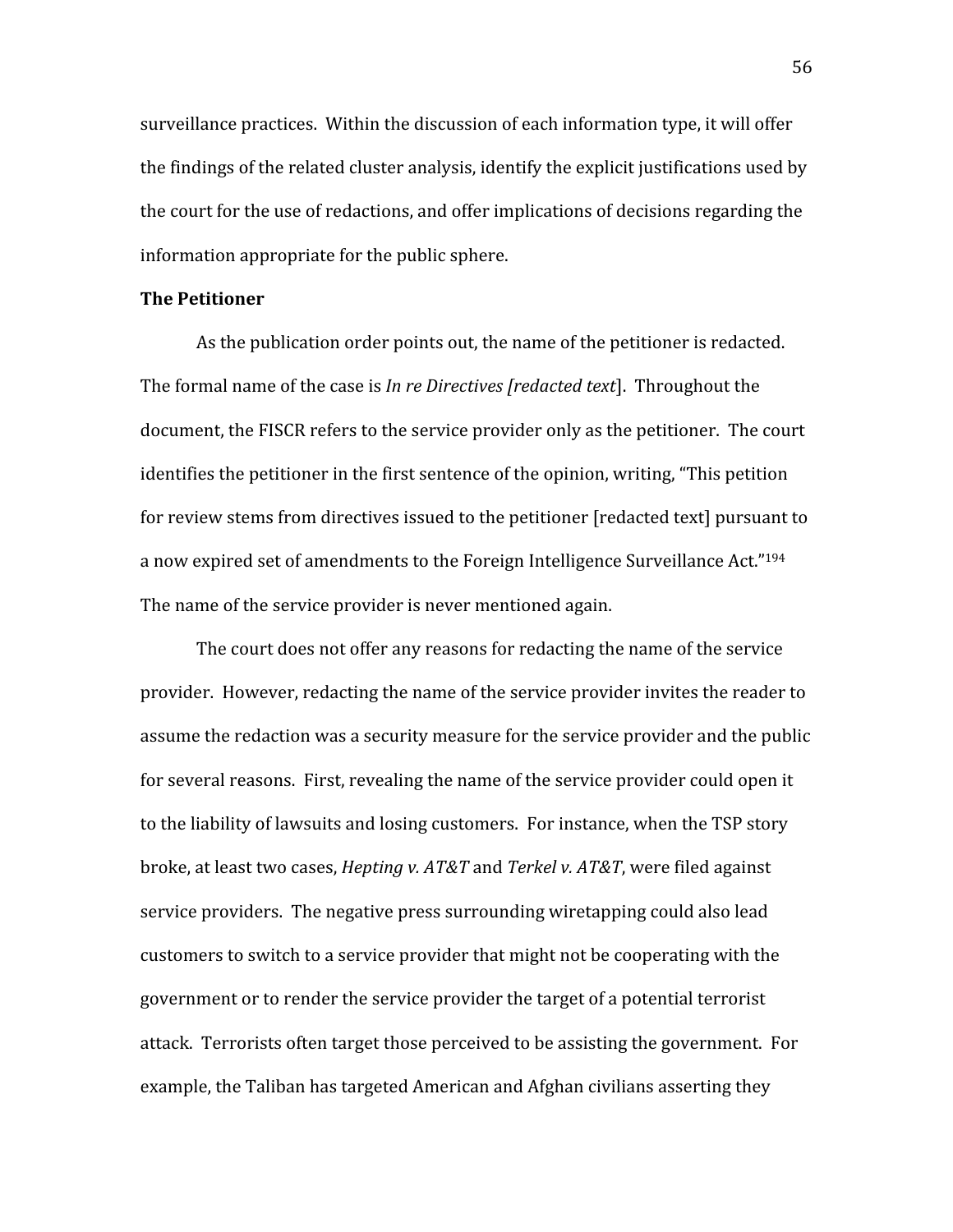were working with the government.<sup>195</sup> Last, providing the name of the service provider
could
frustrate
the
government's
efforts
to
catch
terrorists.

Judge
Vaughn Walker outlines the security issue in *Hepting v. AT&T*, writing, "In short, when deciding what communications channel to use, a terrorist 'balanc[es] the risk that a particular
method
of
communication
will
be
intercepted
against
the
operational inefficiencies
of
having
to
use
ever
more
elaborate
ways
to
circumvent
what
he thinks may be intercepted."<sup>196</sup> While the first two scenarios for redacting the name of
the
petitioner
protect
the
service
provider,
the
last
one
protects
the
public.

Redacting
the
service
provider erases
the
responsibility
by
these
actors
in the
war
on
terrorism.

Stuckey
argues
that
history
has
demonstrated
the
plausibility of
such
an
interpretation
when
she
maintains
that
William
Taft
was
able
to
ignore civil
rights
issues,
mask
regional
divisions,
and
exclude
specific
groups
from
the national
identity
by
homogenizing
all
Americans.197

The
redaction
masks
the service provider, which may prompt future civil rights violations by removing public scrutiny of potentially a wide range of actors, including businesses, groups of individuals,
or
even
individual
actors.

# **The
Customers**

In addition to redacting the name of the service provider, the document redacted
the
names
of
the
customers
the
government
wished
to
wiretap.

Judge Selya writes, "The government issued directives to the petitioner commanding it to assist
in
the
warrantless
surveillance
of
certain
customers
[redacted
text
and footnote].

These
directives
were
issued
pursuant
to
certifications
that
purported
to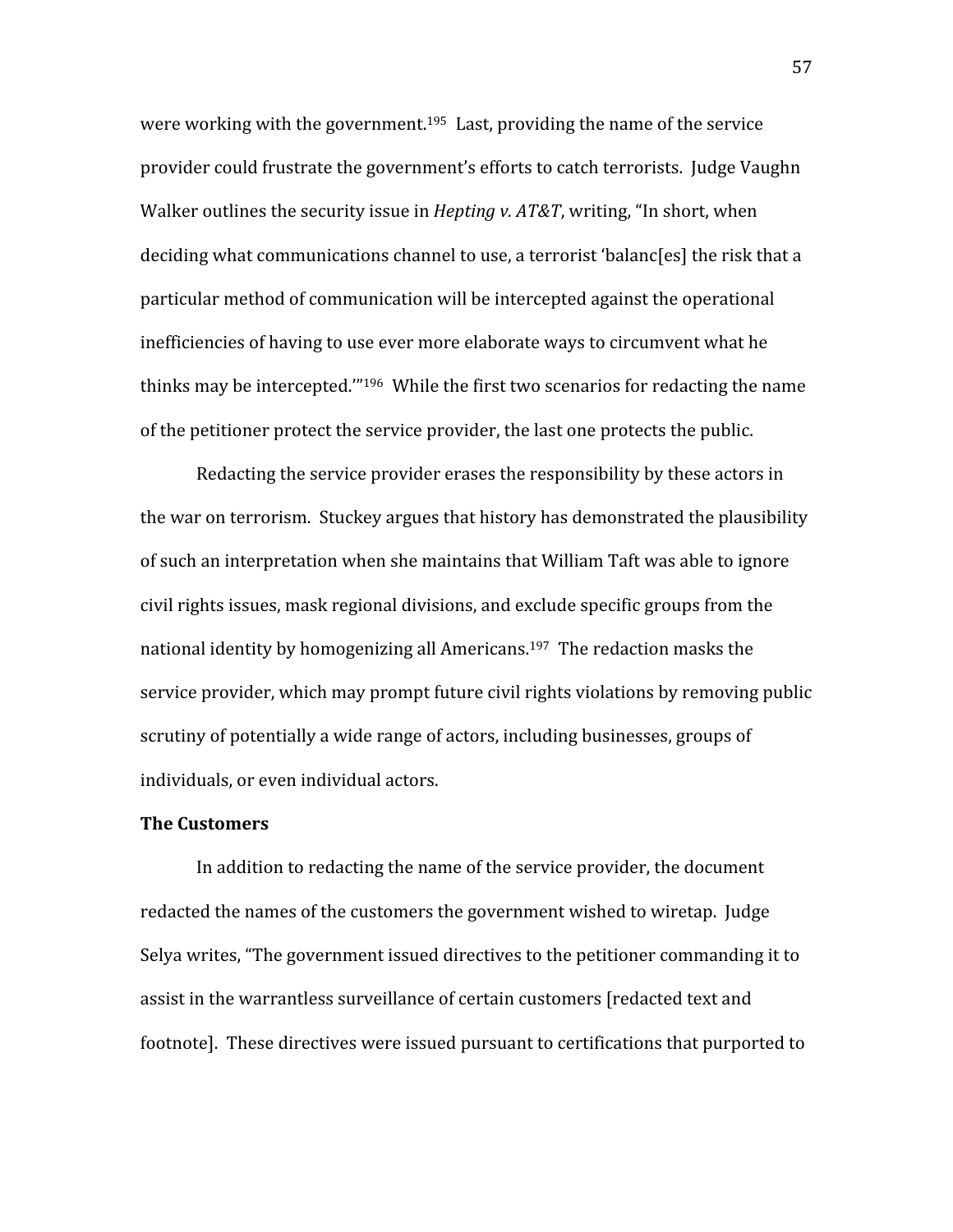contain
all
the
information
required
by
the
PAA."198

After
redacting
this
early mention,
the
court
does
not
address
customers
again.

This
redaction
following
"certain
customers"
invites
readers
to
believe
that the
court
had
information
about
the
specific
customers
targeted
and
the
redacted footnote as containing an appropriate justification for their wiretap of those specific customers.

The
sentence
immediately
following
the
redaction
focuses
on
the legality of the surveillance of these certain customers, relying on "certifications" required
by
the
PAA.

The
language
around
the
redaction
tempts
readers
to
infer that the names of these certain customers were redacted because they could file suit against
the
service
provider
and
government
because
of
the
surveillance.

Or,
the government
could
still
be
monitoring
these
people
as
terrorist
suspects.

Depending on the interpretation of the removed content, redacting customer names arguably homogenizes the victims into a silent space that aligns them with a threat to national security and denies them an identity. Writing about the Gulf War, Winkler argues that categorizing Iraq under the general label "terrorist" allowed the Bush administration to portray "the attack on one small country into a threat to all the civilized nations of the world."<sup>199</sup> By constructing Iraq as a part of a collective terrorist
threat,
the
Bush
administration
attributed
characteristics
of
irrationality and desperation to the entire nation.<sup>200</sup> Similarly, the FISCR frequently cites the certifications
and
procedures
in
place
to
target
only
those
suspected
to
be
terrorist agents
of
a
foreign
power.

By
denying
the
customers
an
identity
and
associating them with a homogenous threat justifies redaction by fusing the customers with an irrational
enemy.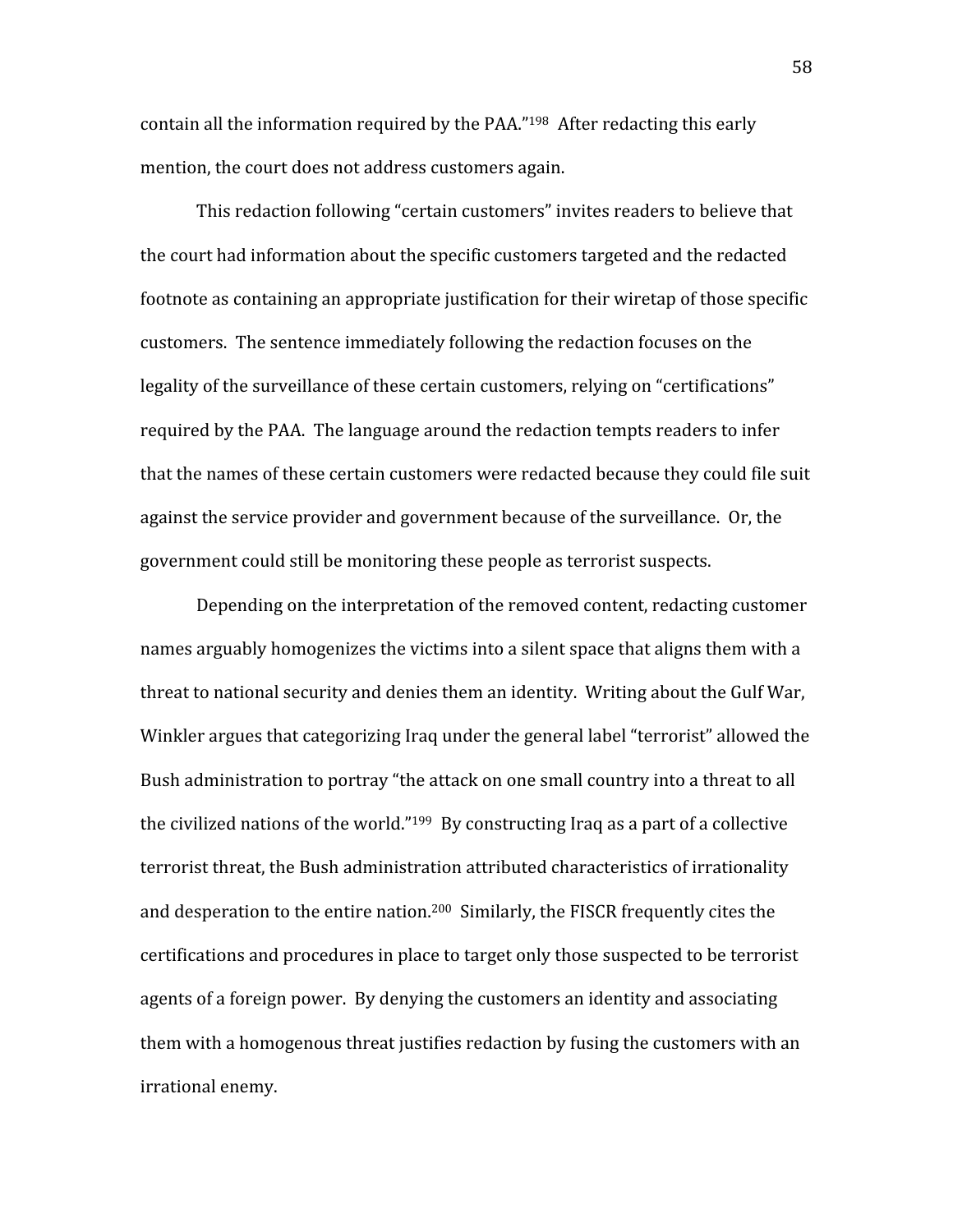## **The
Chronology**

The
opinion
also
redacted
chronology
of
events
connected
with
the surveillance under review by the court. When explaining the background of the case,
the
opinion
redacted
at
least
four
different
dates.

"On
[redacted
text],
the government moved to compel compliance."<sup>201</sup> "The FISC's decision was docketed on [redacted text]. Six business days later, the petitioner filed a petition for review."<sup>202</sup> The final redaction read, "On [redacted text], the petitioner began compliance under the
threat
of
civil
contempt.

[redacted
text]

On
[redacted
text],
the
petitioner moved in this court for a stay pending appeal."<sup>203</sup> In the final redaction, at least an entire
sentence
has
been
removed.

The court's stated reason for these redactions was that they risked becoming part of a "mosaic," as noted in *Halkin v. Helms*, which could lend insight into how the U.S. intelligence agencies operate. However, the PAA was signed into law on August 5,
2007,
and
its
sunset
was
February
17,
2008.

Readers
knowledgeable
about
the relevant
time
frame
could
assume
that
redacting
the
dates
calls
into
question whether the surveillance took place during those six months. The court so thoroughly redacted the dates that the only indication of time is that "six business" days" after the FISC ruled on the case, the petitioner appealed to the FISCR.<sup>204</sup>

For readers that assume the surveillance happened outside the active period of the PAA, the implication of these redactions is that the government knowingly engaged
in
illegal
wiretapping.

In *Totten
v.
United
States*,
the
court
allows
the government
to
invoke
state
secrets
to
protect
itself
from
"embarrassment"
during times of war. By redacting the dates, the government denies the public the ability to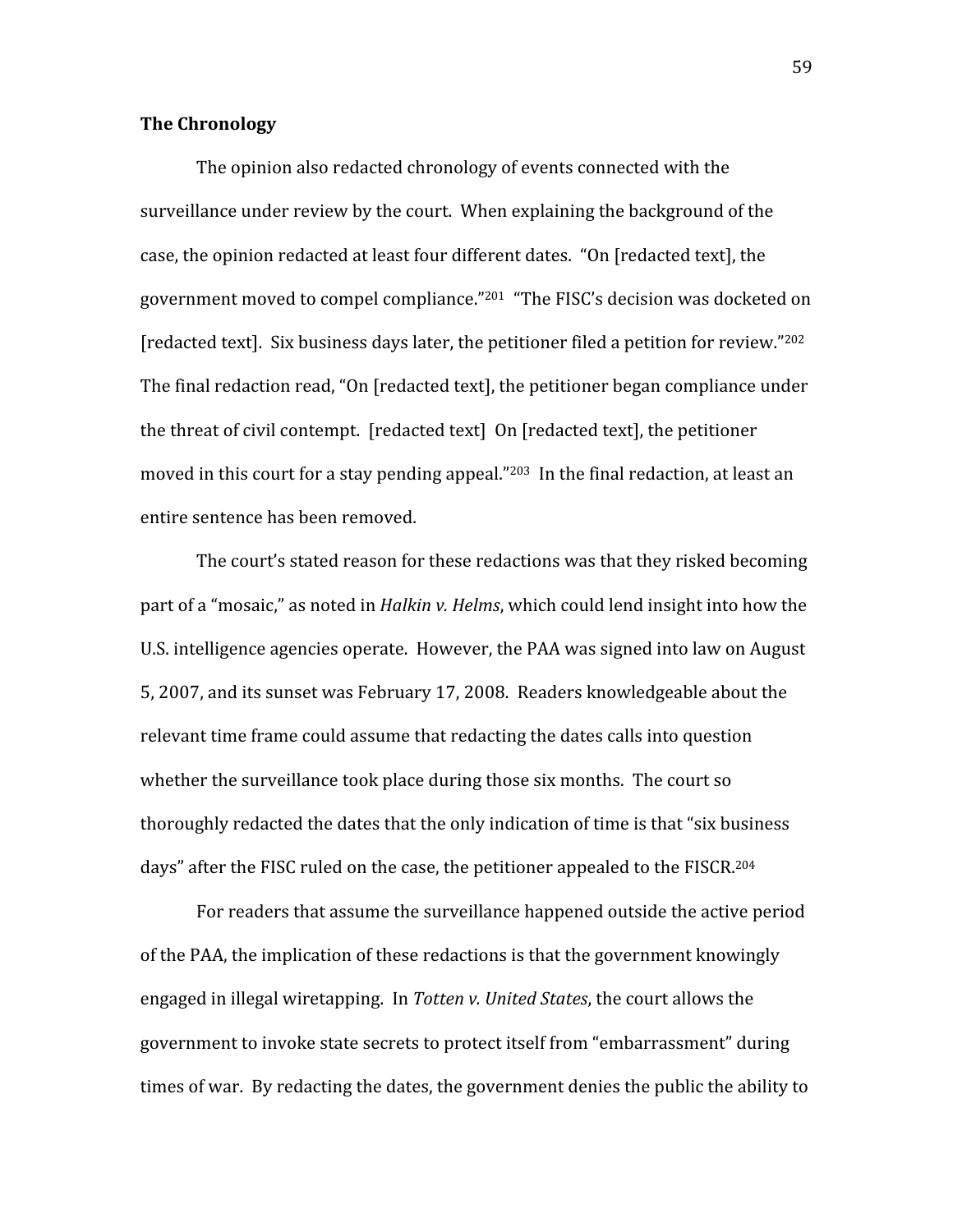evaluate
if
the
government's
surveillance
activities
were
legal.

It
opens
the government to the possible interpretation that it used state secrets to redact the dates to avoid embarrassment from the questionable legality of its actions.

More generally, silencing aspects of the scene alters the context in which actions
take
place.

By
redacting
chronology,
the
FISCR
allows
readers
to
speculate on
whether
an
action
was
illegal
because
of
its
timing.

Scenic
shifts
dramatically change
how
an
action
is
interpreted.

An
action
can
be
legal
or
illegal
depending
on the scene in which it takes place, and by silencing elements of the scene the FISCR denies
readers
the
opportunity
to
make
a
well‐informed
judgment.

# **The
Surveillance
Procedures**

Intelligence-gathering procedures are another textual grouping that the court
redacted.

The
opinion
explains
the
procedures
as
minimizing
harm
and protecting
citizen
rights,
and
at
least
seven
redactions
apply
to
these
procedures:

This matrix of safeguards comprises at least five components: targeting procedures,
minimization
procedures,
a
procedure
to
ensure
a
significant purpose
of
a
surveillance
is
to
obtain
foreign
intelligence
information, procedures
incorporated
through
Executive
Order
12333,
and
[redacted text] procedures [redacted text] outlined in an affidavit supporting the certifications.205

Judge Selya outlines these safeguards in response to the petitioner's complaint that the
surveillance
lacked
particularity.

The
FISCR
rejected
this
claim,
writing,
"…the [redacted
text]
procedures
and
the
procedures
incorporated
through
the
Executive Order are constitutionally sufficient compensation for any encroachments."206 A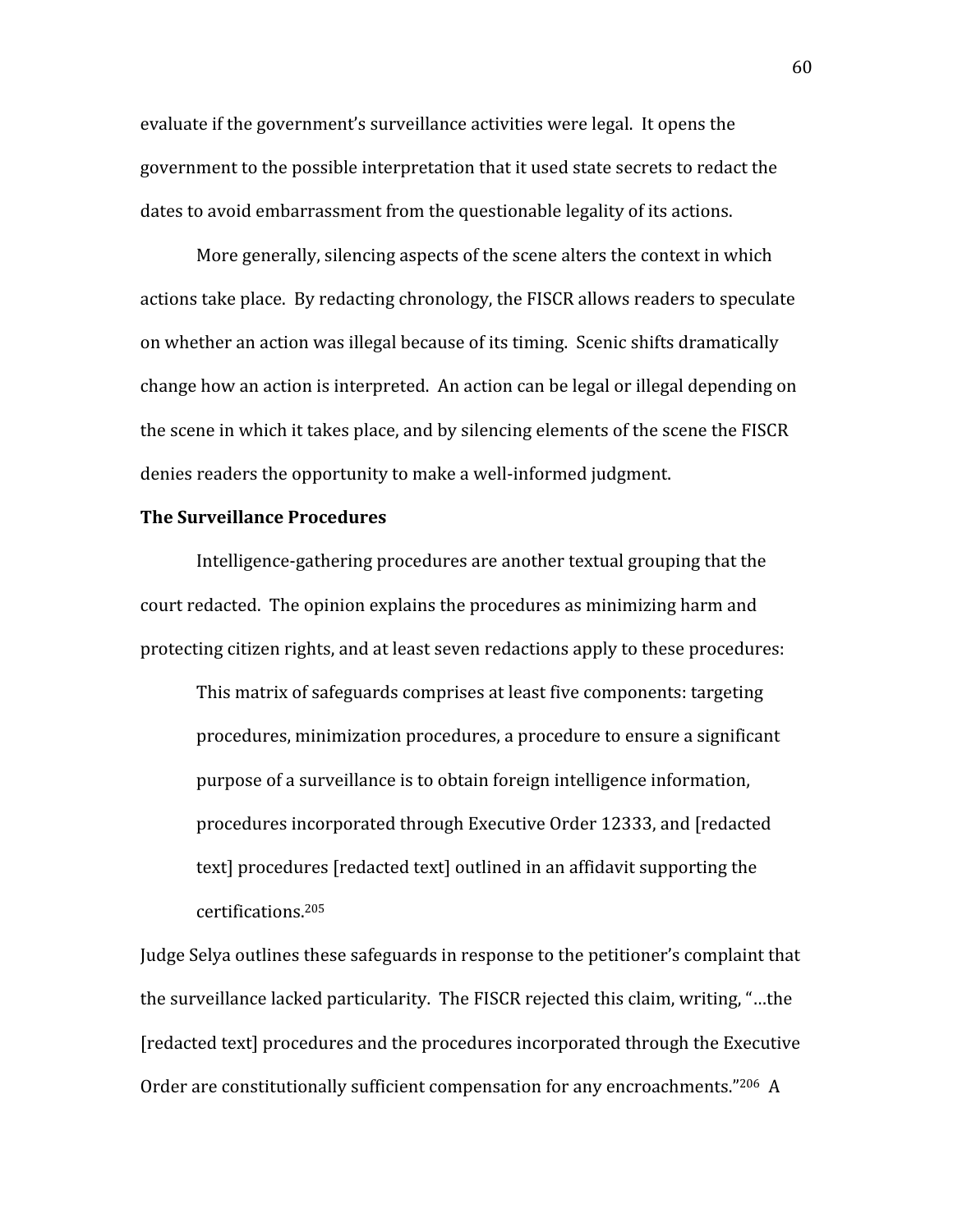further discussion of the procedures outlined in the certifications is provided, but in a confidential government brief. To lend the certification further credibility, the court
notes
that
the
Attorney
General
must
sign
off
on
the
potential
wiretapping.

For
the
FISCR,
procedures
represent
a
protection
of
privacy.

The
court indicates "targeting," "minimization," and "certifications" procedures exist to buffer privacy
rights
from
aggressive
national
security
interests.

These
terms
imply
that any
harm
done
by
the
surveillance
will
be
limited.

Additionally,
the
court
argues
the procedures
provide
sufficient
"compensation
for
any
encroachments."

However,
the opinion
redacts
a
number
of
the
procedures.

By
silencing
the
procedures,
readers could
infer
that
the
opinion
silences
the
very
provisions
present
to
protect
privacy. The government is able to silence the provisions because of its reliance on certifications
approved
by
"appropriate
national
security
officials"
and
the
Attorney General. If such is the case, redacting the procedures reinforces the authority of the government.

Readers
could
construe the
implications
of
this
set
of
redactions
as
allowing the
government
to
act
any
way
it
wishes
if
it
has
certifications.

In
this
scenario,
the government's
need
for
"speed,
stealth,
and
secrecy"
in
the
protection
of
national security silences concerns for individual privacy, particularly when procedures are in
place.

Government
interests
in
national
security
require
the
ability
to
"compel compliance"
from
the
service
providers
because
of
the
gravity
of
national
security concerns.

Failure
to
comply
with
a
government
request
in
this
situation
carries
"a threat of civil contempt," and compliance must continue despite an appeal for a stay regarding the surveillance. Despite the fact that "the government's efforts did not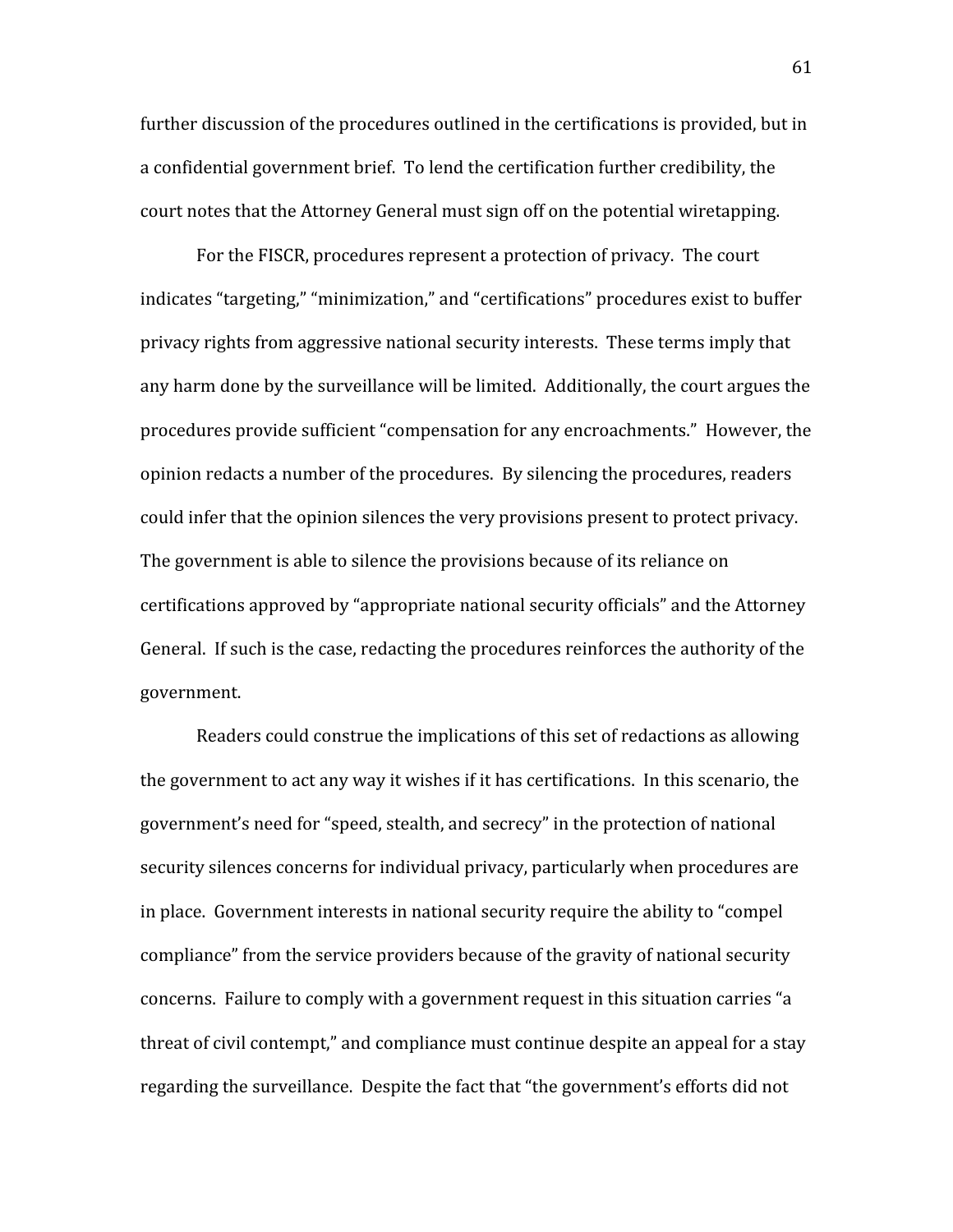impress the petitioner,"<sup>207</sup> the service provider has no option but to assist the government
in
surveillance
of
its
customers
because
the
procedures
provide sufficient
compensation
for
encroachment.

Broadly, the procedures and certifications represent actions taken by the government
to
ensure
that
the
privacy
of
citizens
is
protected.

By
redacting executive branch actions, the opinion arguably obscures the extent to which the government
protects
privacy,
instead
replacing
it
with
the
government's
need
to
act swiftly and silently. By silencing intelligence procedures, the FISCR denies the reader knowledge of the full range of actions, and readers could assume that some undertakings
by
actors
are
too
secret
for
the
general
public
to
know.

Silencing allows
actors
to
place
deeds
out
of
the
public
eye
even
if
it
directly
involves
aspects of
an
individual's
life.

### **Criticisms
of
the
PAA
Surveillance**

At
least
seven
redactions
seem
to
be
criticisms
of
the
surveillance
or potential
errors
that
could
result
from
the
surveillance
activities.

In
both
number and
length,
this
category
by
far
represents
the
most
redactions.

The
petitioner argues
that
the
lack
of
judicial
oversight
could
lead
to
mistakes
in
warrantless wiretapping. The FISCR court rejects this claim on two grounds. It holds that the previously
discussed
procedures
were
in
place
to
prevent
mistakes.

Second,
the court writes, "the government has the greatest need for speed, stealth, and secrecy'. [redacted
text]
Compulsory
compliance
with
the
warrant
requirement
would introduce an element of delay, thus frustrating the government's ability to collect information in a timely manner. [redacted text]."<sup>208</sup> In another instance, when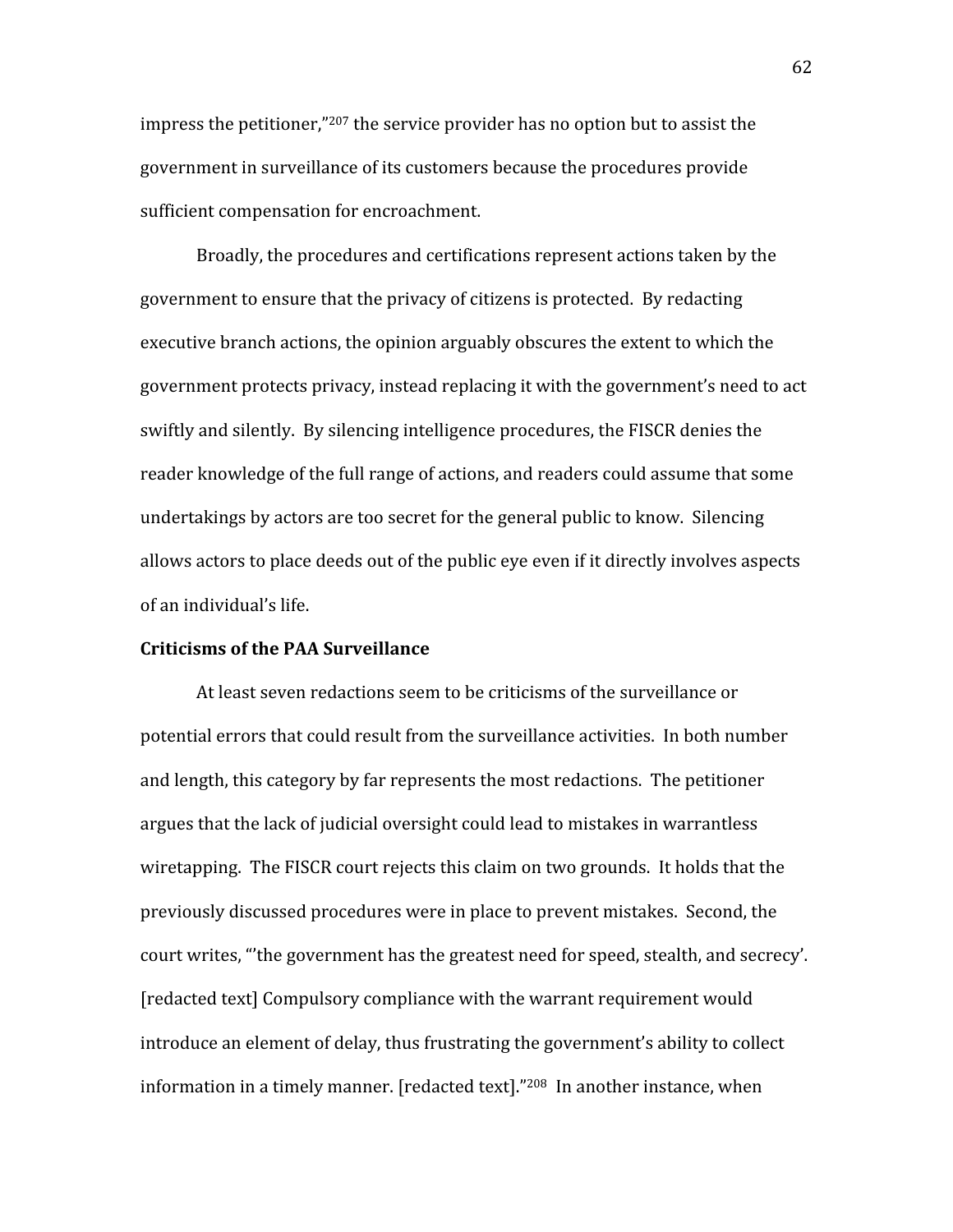discussing
potential
errors,
the
court
writes,
"A
prior
judicial
review
process
does not
ensure
that
the
types
of
errors
complained
of
here
[redacted
text]
would
have been prevented."<sup>209</sup> During the same discussion, the court adds, "Similarly, the fact that
there
is
some
potential
for
error
is
not
sufficient
reason
to
invalidate
the surveillances. [redacted text]. Equally as important, some risk of errors exists under the original FISA procedures..."<sup>210</sup> These two redactions invite readers to conclude that
the
FISCR
is
redacting
examples
of
the
assertions
they
support.

All of the preceding quotes offer an assertion, and then the court redacts what appear to be concrete examples supporting those assertions. For example, the court's
language
suggests
a
need
for
timeliness
as
a
reason
for
dismissing
the warrant requirement, but then it redacts what could be interpreted as examples supporting
the
need
for
"speed,
stealth,
and
secrecy."

The
following
sentence stresses
the
dangers
of
compulsory
compliance
with
a
warrant
requirement,
and then
redacts
what
appear
to
be
examples
that
prove
the
claim.

In
instances
where
the
petitioner
complains
of
possible
privacy
violations, the
government
makes
a
rebutting
claim,
but
the
court
redacts
the
examples
that possibly
support
its
claim.

By
redacting
the
examples
supporting
the
assertions,
the court
denies
readers
the
opportunity
to
judge
the
applicability
of
the
claims.

In effect, the court could be seen as silencing criticisms of errors by denying readers access
to
the
examples
that
support
the
government.

In
addition
to
redacting
examples
that
support
the
government,
readers could
assume
that
the
FISCR
redacts
entire
arguments
that
the
petitioner
makes. Following
a
lengthy
discussion
of
procedures
that
minimize
risk,
the
court
writes,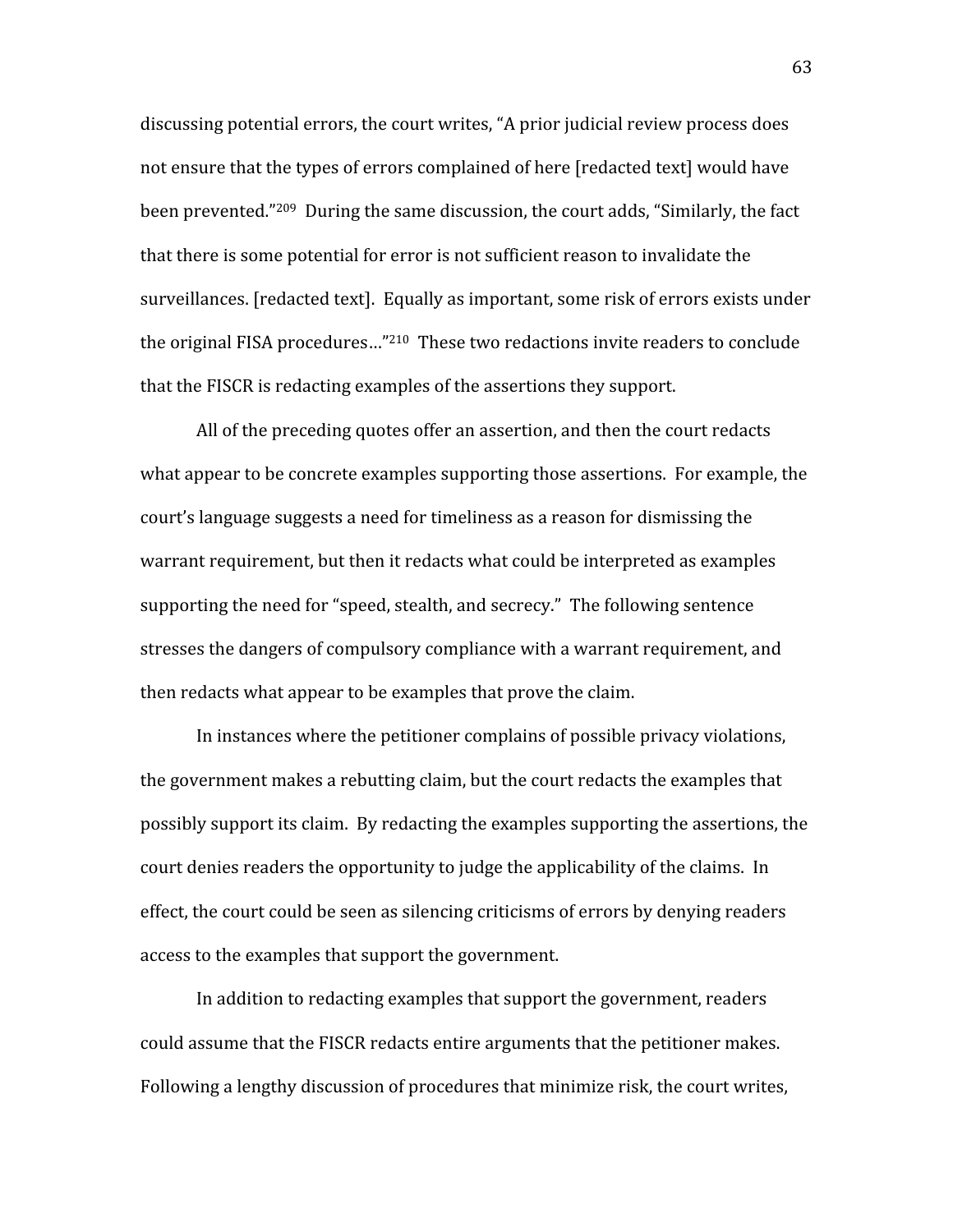"[redacted
text
and
footnote]
The
petitioner's
additional
criticisms
about
the surveillance can be grouped into concerns about potential abuse of executive discretion
and
concerns
about
the
risk
of
government
error…"211 Similarly,
an
entire section, which Judge Selya titles "A Parting Shot," deals with an argument made during the appeal hearing by the petitioner. The court provides a cryptic summary, dismissing
the
argument:

We need not probe that point, however, because the petitioner is firing blanks; no issue falling within this description has arisen to date. Were such an
issue
to
arise,
there
are
safeguards
in
place
that
may
meet
the reasonableness
standard.

We
do,
however,
direct
the
government
promptly to notify the petitioner if this issue arises under the directives.<sup>212</sup>

Other than this summary, the entire section is redacted, reserved only for the classified
version
of
the
document.

Both
of
these
redactions
remove
significant portions of text, making it difficult to deduce what potential issues or criticisms are under
discussion.

The
phrase
"additional
criticisms"
following
the
first
redaction
suggests
that the
entire
paragraph,
including
the
footnote,
deals
with
a
criticism
of
the
wiretaps deemed
too
sensitive
to
be
published.

The
footnote
may
have
contained
any
court cases
that
supported
the
petitioner's
argument.

In
the
summary
for
the
extended redaction, the court notes, "no issue falling within this description has arisen," and "safeguards are in place." This language suggests that in the redaction, the petitioner
argues
that
the
surveillance
could
lead
to
a
specific
privacy
violation,
but the
court
dismisses
the
argument.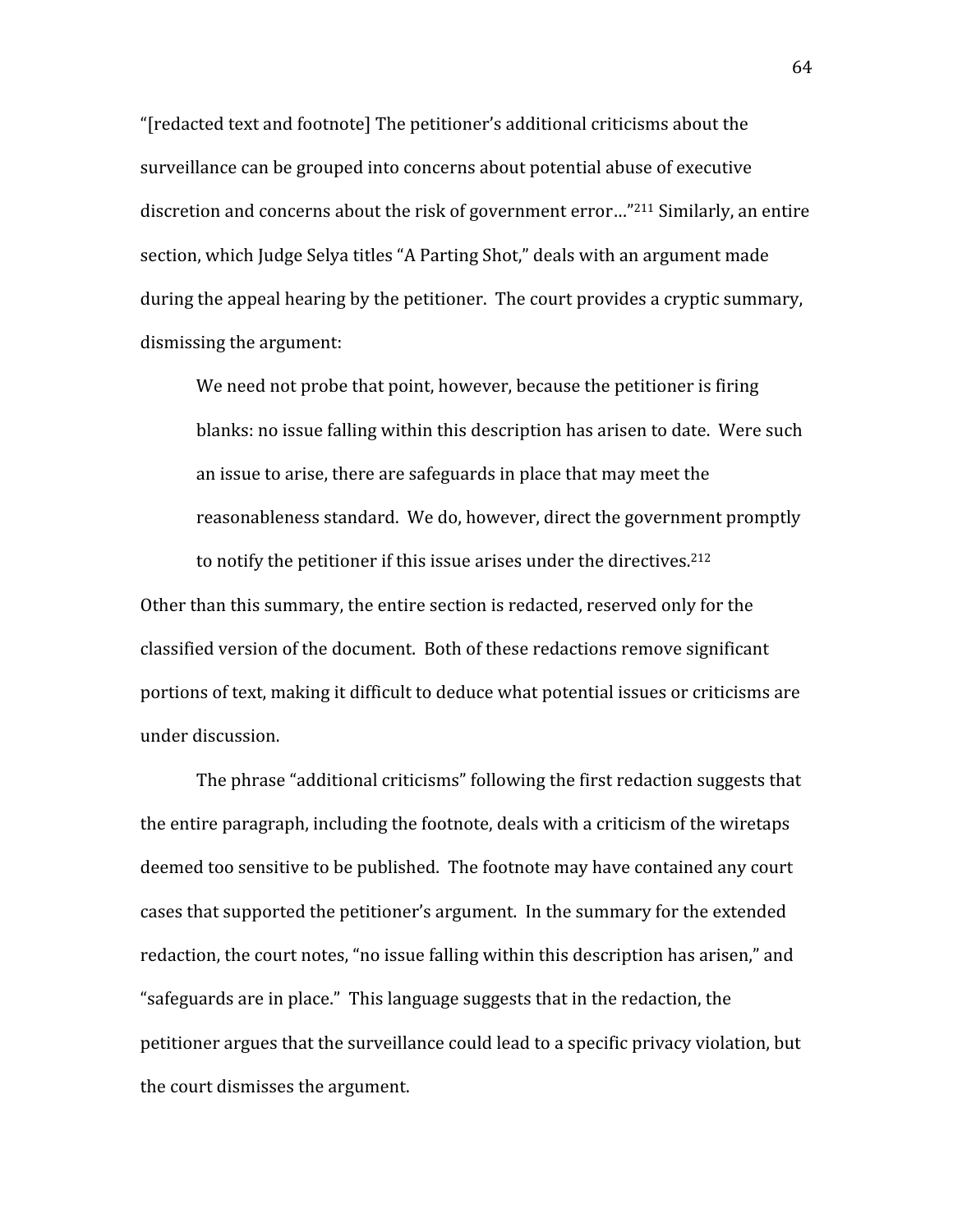Readers
may
interpret
the
redaction
of
the
petitioner's
arguments
that criticize
the
government
as
denying
the
petitioner
status
as
an
actor.

The government
claims
silence
for
examples
that
support
its
own
arguments, empowering itself. Then, the government silences the petitioner by redacting entire sections
that
detailed
potential
errors
of
surveillance.

Taken
in
tandem,
the implication of redacting criticisms is that their discussion is simply too dangerous for
the
public
to
read.

## **Conclusion**

In
sum,
the
FISCR
redacts
the
name
of
the
service
provider
and
customers under
surveillance,
the
chronology
of
the
surveillance,
procedures
used
during surveillance, and criticisms of the surveillance. The court's rationale for redacting information
assumes
that
any
information
the
executive
deems
classified
could
be used
as
counterintelligence
by
foreign
agents.

However,
my
analysis
reveals
that numerous other motivations could be attributed to the court's silence, including covering
up
possible
illegal
surveillance,
legitimizing
the
surveillance,
and minimizing
the
chance
of
lawsuits.

Regardless of this interpretation of the redaction's content, alternative conclusions
can
be
reached.

While
the
word
clusters
around
the
silence
invite
the reader
to
make
certain
assumptions
about
the
removed
content's
meaning,
the redactions
make
certainty
of
interpretation
impossible.

Brummett's
second characteristic
of
a
strategic
silence—public
attribution
of
predictable
meaning—is driven
in
large
part
by
ideology.

The
United
States
government
has
a
long
history
of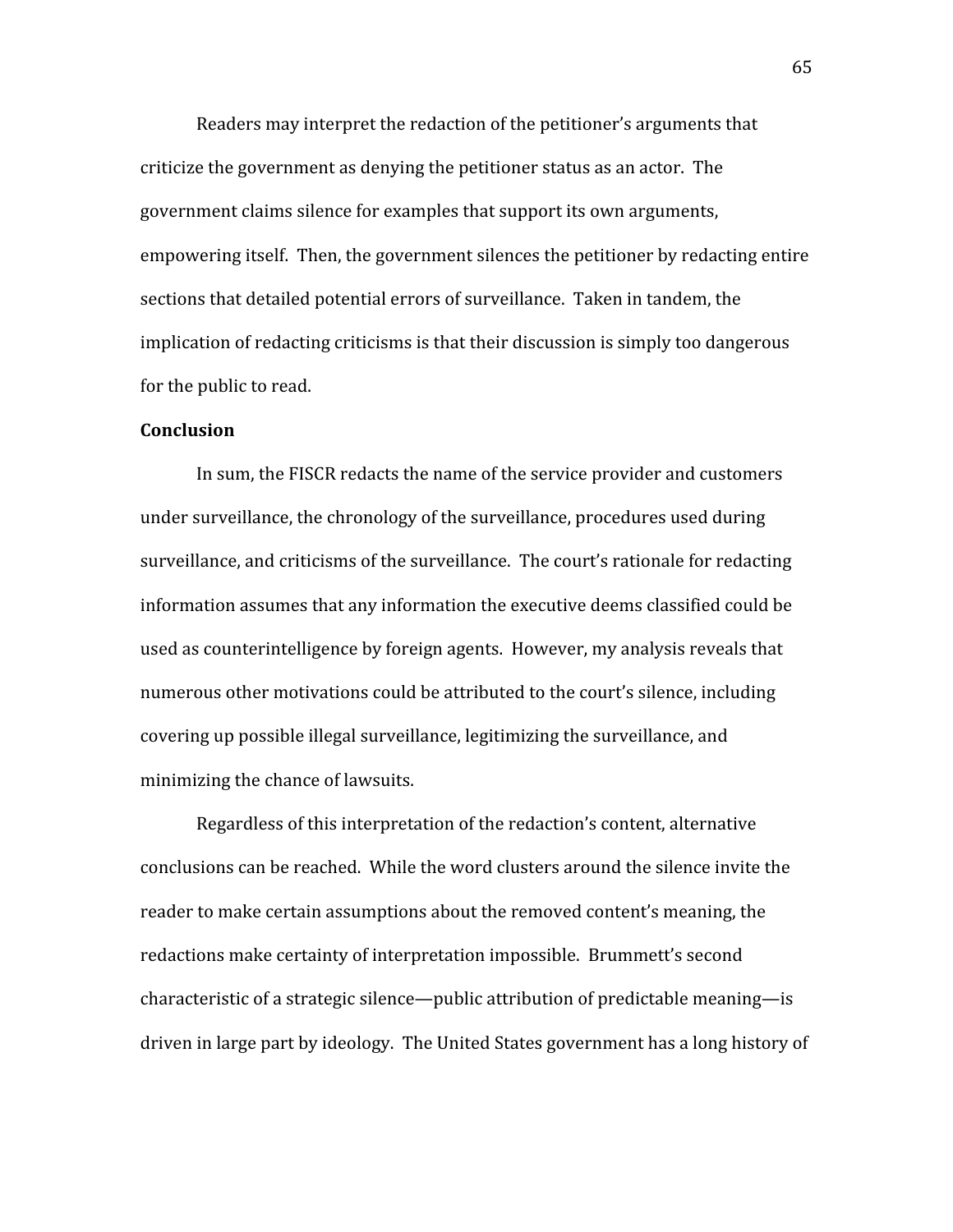violating privacy in the name of national security, $2^{13}$  and the state secrets privilege has provided the government with a justification for silencing judicial review.

This
study
has
only
explored
attributions
of
meaning
to
the
silence
that
could potentially
lead
to
abuses
of
privacy.

However,
the
conclusions
of
the
FISCR
are significant because they represent a constitutive rhetoric that implies the authority of
the
government
is
of
a
higher
importance
than
the
autonomy
of
its
people. According
to
White,
legal
discourse
should
be
concerned
with
the
type
of community it constitutes. Based on this assertion, it is crucial to scrutinize the ideology that justifies using silence to intrude on an individual's privacy for national security.

The
two
ideologies
most
prominent
in
the
opinion,
liberal
individualism
and American
exceptionalism,
are
forced
into
tension
with
each
other
in
the
FISCR opinion
in
three
ways:
redacting
names,
redacting
procedures,
and
redacting criticisms.

First,
silencing
the
names
in
the
document
undercuts
privacy's connection
to
liberal
individualism
by
denying
the
individual's
identity.

An ideograph's connection to ideology is what provides it with its persuasive power, and
without
the
backing
of
liberal
individualism,
privacy
lacks
persuasiveness. Portraying the nameless group as part of a terrorist threat confers irrationality associated
with
terrorism
onto
the
customers.

A
facet
of
the
American exceptionalist myth is an adherence to individual reason and liberty. The irrationality
of
terrorists
stands
in
opposition
to
this
value,
putting
the
group
of nameless customers at odds with American exceptionalism. Thus, when a group whose identity is unknown but is aligned with terrorists, it severs the link between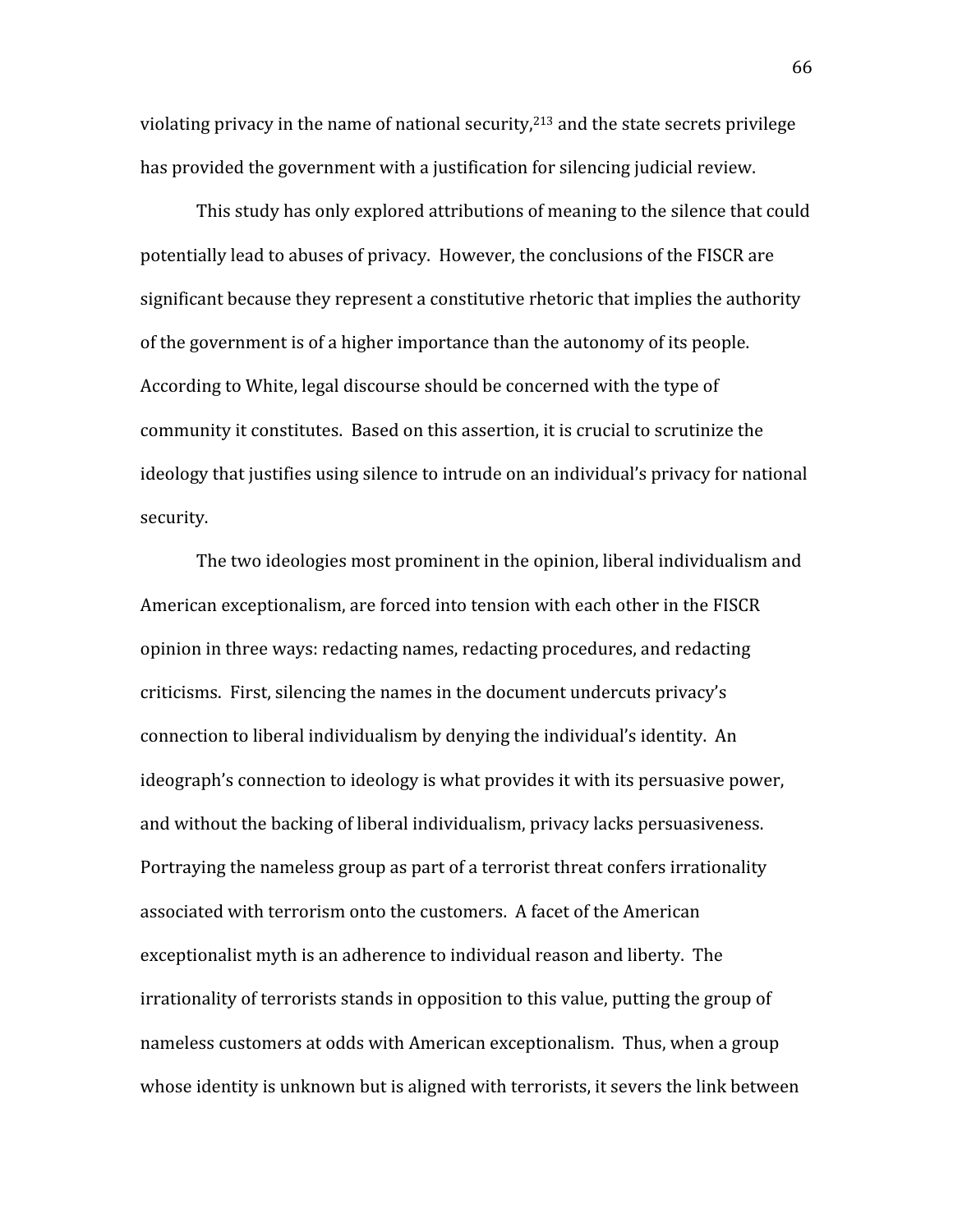privacy
and
the
ideology
that
lends
it
persuasive
power,
concretizing
an understanding
of
national
security
and
American
exceptionalism
as
more
necessary to
the
community.

Second,
the
court's
language
presents
the
procedures
as
if
they
are
in
place
to defend privacy. Liberal individualism, and by extension privacy, stand against what Levin-Waldman calls "oppressive demands and intrusions of authority."<sup>214</sup> However,
by
redacting
the
procedures
the
opinion
silences
the
very
things
that
are supposed to support liberal individualism. Certifications, in turn, support national security because they are what allow the government to justify its claims and redact the
procedures.

Proper
national
security
officials
must
sign
all
the
certifications, which draws on American exceptionalism's sense of moral authority.<sup>215</sup> Thus, the government's ability to silence through certifications reinforces their power justified
by
moral
authority.

Last, redactions of criticisms and possible errors represent the most obvious exercise
of
ideological
power
through
national
security.

Much
like
the
studies presented
by
Hegde
and
Olson
in
which
an
exercise
of
power
silenced
a
minority group,
silencing
criticisms—particularly
an
entire
section—indicates
the
privileging of
the
American
exceptionalist
ideology
that
undergirds
the
persuasive
power
of national security. In this case, the "essence of agency,"<sup>216</sup> which privacy is supposed to protect, gives way to the wealth of associations connected to the exceptionalist myth.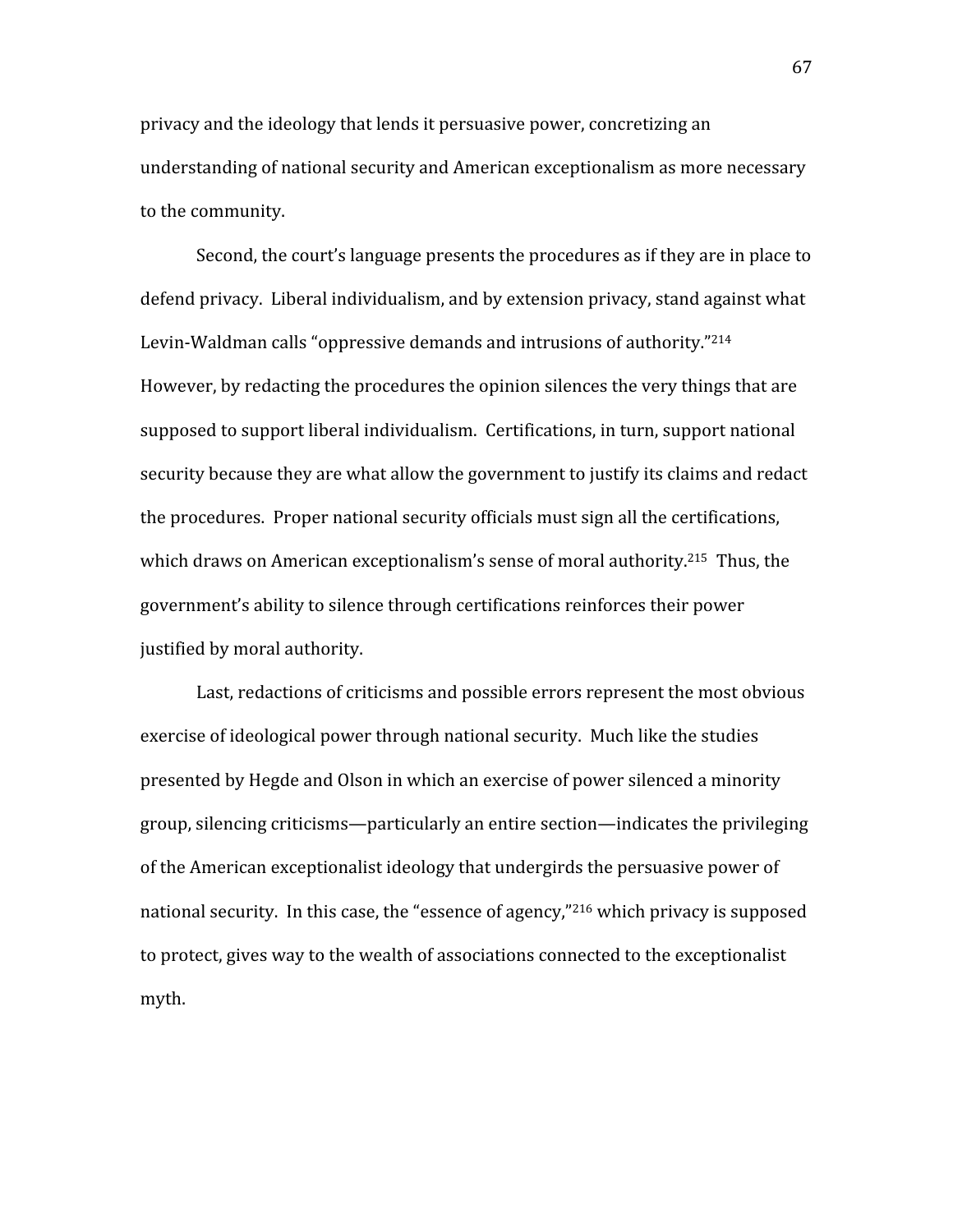#### CHAPTER
4.

# CONCLUSIONS

This
study
has
explored
the
relationship
between
the
positive
ideographs <privacy> and <national security> in legal discourse, which can constitute community.

The
positive
ideographs
are
thrust
into
tension
by
the
negative ideograph <terrorism>, and the FISCR negotiates that tension when explaining the court's decision in its opinion. The FISCR developed a descriptive constitution that implies
certain
declared
actions
to
resolve
the
tension
between
the
ideographs, which, in turn, constitutes community by demarcating acceptable action and providing
a
common
vocabulary
for
its
citizens.

In
this
case,
the
FISCR
constituted
a
community
in
which
strengthening national
security
is
the
purpose
of
the
government
rather
than
using
national security as a means to protect liberties, such as civil rights. By situating national security
its
primary
purpose
term,
the
FISCR
privileges
an
American
exceptionalist ideology over privacy and liberal individualism. The FISCR justified its reading of the
Constitution
through
silence.

The
FISCR
redacted
the
names
of
service providers, the names of customers under surveillance, procedures, chronology, and criticisms.

The
redactions
rationalized
privileging
American
exceptionalism
and reified the persuasive power of national security by using it both as an end and as an explanation
for
silence.

To
conclude
my
study,
I
offer
some
reflections
on
my
cluster
analysis
of positive
and
negative
ideographs
in
the
FISCR
opinion
on *In
Re
Directives*. I
will reiterate
the
conclusions
of
my
analysis
and
their
implications
for
the
community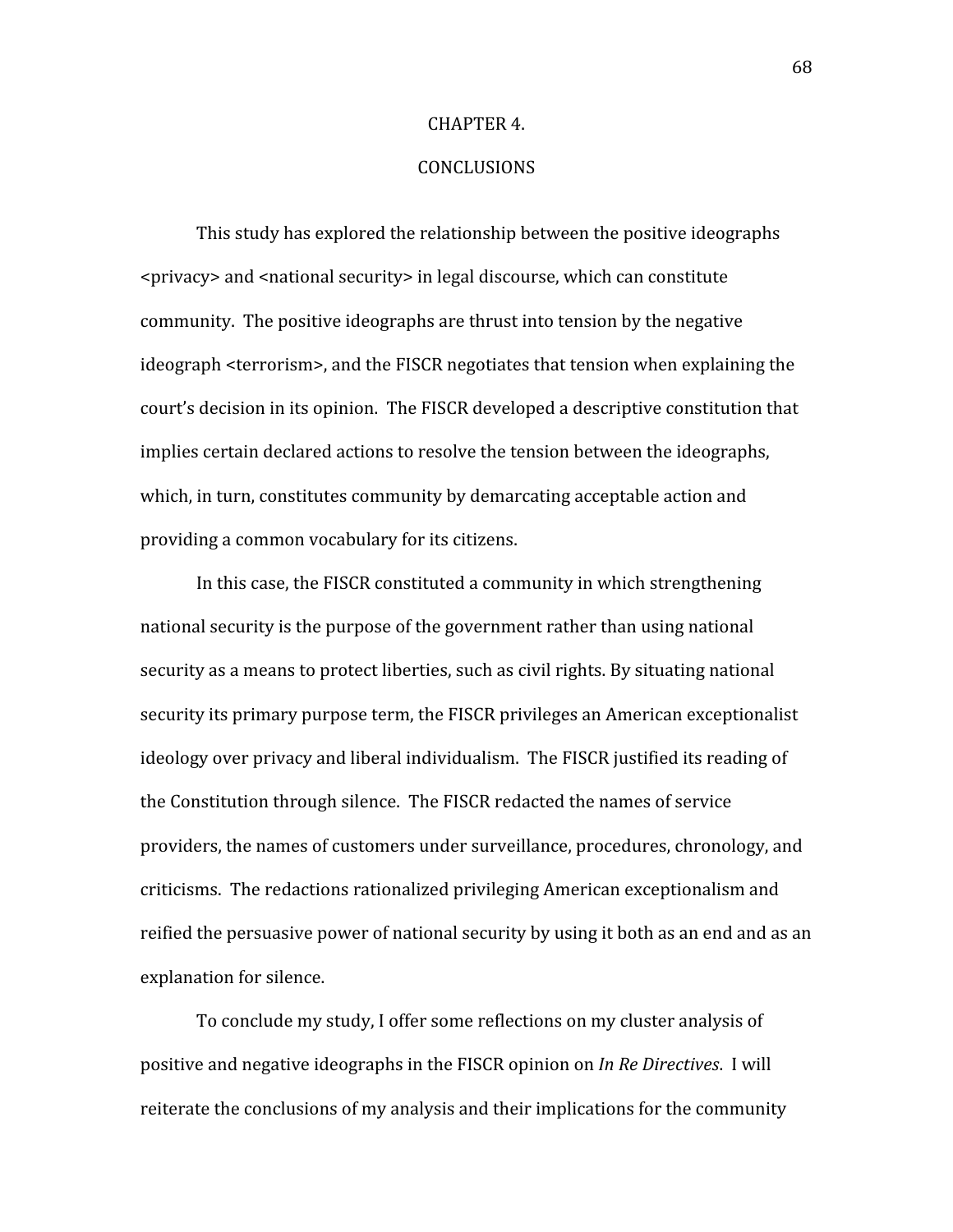the opinion constitutes, detail the significance of the study's contributions to the communication
scholarship
on
ideographs
and
silence,
identify
the
limitations
of
the study,
and
provide
fruitful
avenues
for
future
research.

### **Ideographs,
Constitution,
and
Silence**

In both its word choice and its silence, the FISCR demonstrated a way of elevating
one
positive
ideograph
above
another.

One
step
of
that
process
would
be to marginalize the value of the ideograph not preferred by the court. Through both what the FISCR said and what it excluded, the court developed a descriptive constitution
that
treated
the
Fourth
Amendment
and
privacy
as
situationally defined
by
the
Executive
Branch.

Situationally
defining
privacy
marginalizes
the term because it presents privacy not as fundamental right, but as a privilege that can be
enjoyed
when
it
the
government
permits.

The
FISCR
excluded
former
definitions
of
privacy
that
had
more
expansive interpretations of the term. The FISCR ignored meanings of <privacy>, such as the Griswold court calling it "a noble purpose"<sup>217</sup> and Warren and Brandeis defining it as an "inviolate personality,"<sup>218</sup> that would have challenged the court's shift in the meaning
of
the
ideograph.

Instead,
the
FISCR
focused
on
developing
a
"foreign intelligence exception" to the Fourth Amendment, which presented <privacy> as a contextual
variable.

The
foreign
intelligence
exception
the
FISCR
writes
into
its descriptive constitution limits the scope of privacy to that of a scenic obstacle to be overcome.

Rendered
part
of
the
context,
<privacy>
functions
with
other
scenic variables
to
serve
as
merely
a
backdrop
for
governmental
action.
Understood
within the broader context of the interplay of ideographs, the rhetor can marginalize an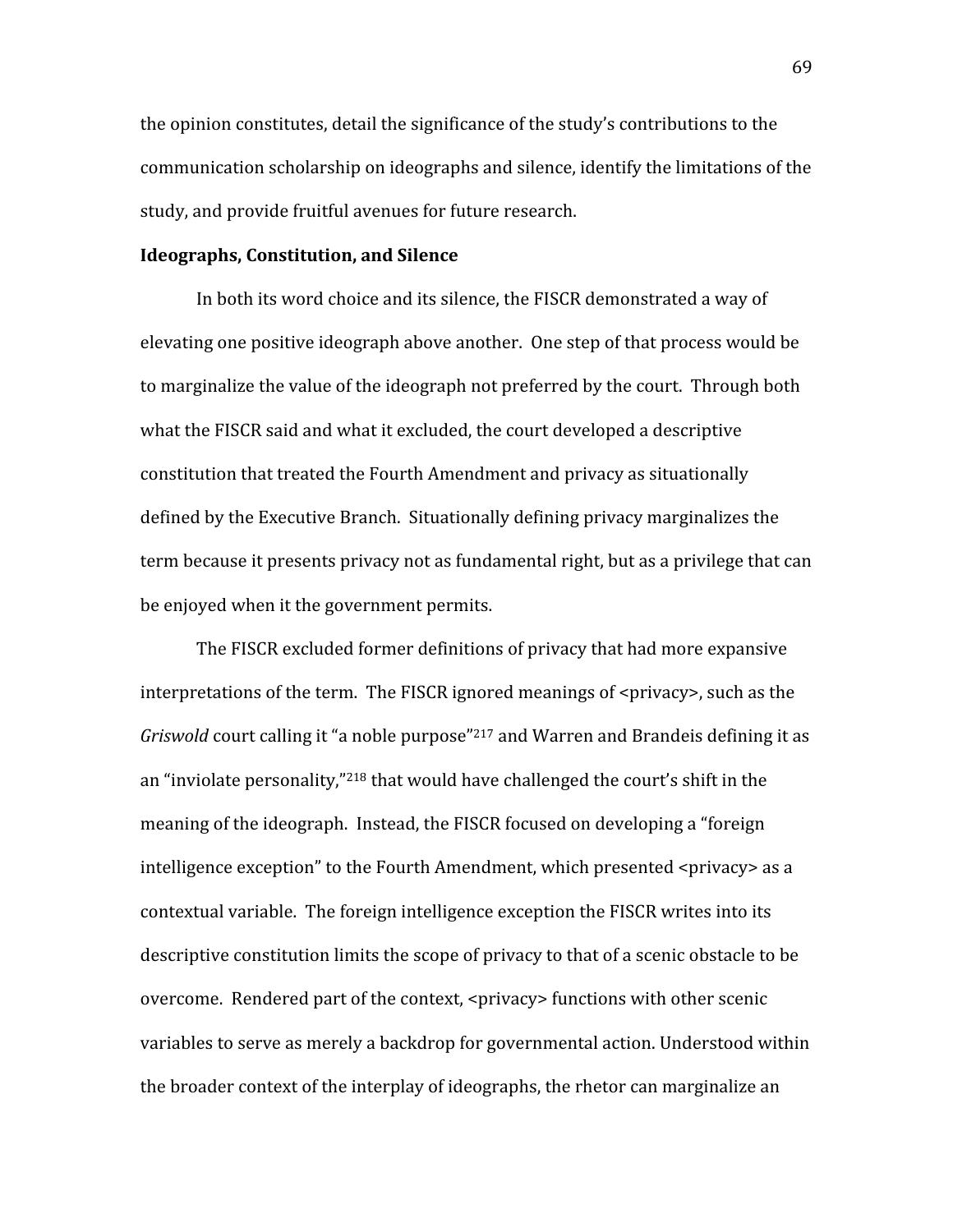ideograph by shifting it from serving as a purpose term to an element of the scene in Burke's
pentad.

Redaction also works to marginalize <privacy> by silencing the petitioner's criticisms
of
the
government's
surveillance.

Redacting
the
petitioner's
criticisms silences any arguments against the FISCR shift of the meaning of privacy to a contextual
variable.

The
redactions
deny
readers
a
chance
to
assess
what
the petitioner
viewed
as
the
most
dangerous
encroachments
by
the
government's surveillance, meaning that they are denied access to arguments that might motivate them
to
pressure
the
legislative
or
executive
branch
to
enact
needed
reforms. Additionally, the FISCR redacts examples that support the government's claims, leaving
the
audience
only
with
assertions
that
"the
record
supports
the government."219

By
redacting
the
support
for
the
government's
arguments,
the FISCR allows the government to silence the petitioner's criticisms with silence. In essence,
the
FISCR
emphasizes
the
notion
that
the
public
does
not
need
to
question the
authority
of
government
by
redacting
the
petitioner's
criticisms
and
the examples
that
support
why
the
petitioner's
criticisms
are
not
persuasive.

Such redactions—both of the criticisms and the evidence used in response—represent the
clearest
exercise
of
ideological
power.

The
FISCR
did
not
explicitly
note
that
it would redact such items, suggesting that the Executive Branch may have been concerned
both
about
its
image
and
revealing
intelligence
secrets.

The
court's decision
to
silence
criticisms
indicates
that
redaction
more
broadly
used
in conjunction with <national security> can create a synchronic relationship that contracts
the
meaning
of
other
ideographs.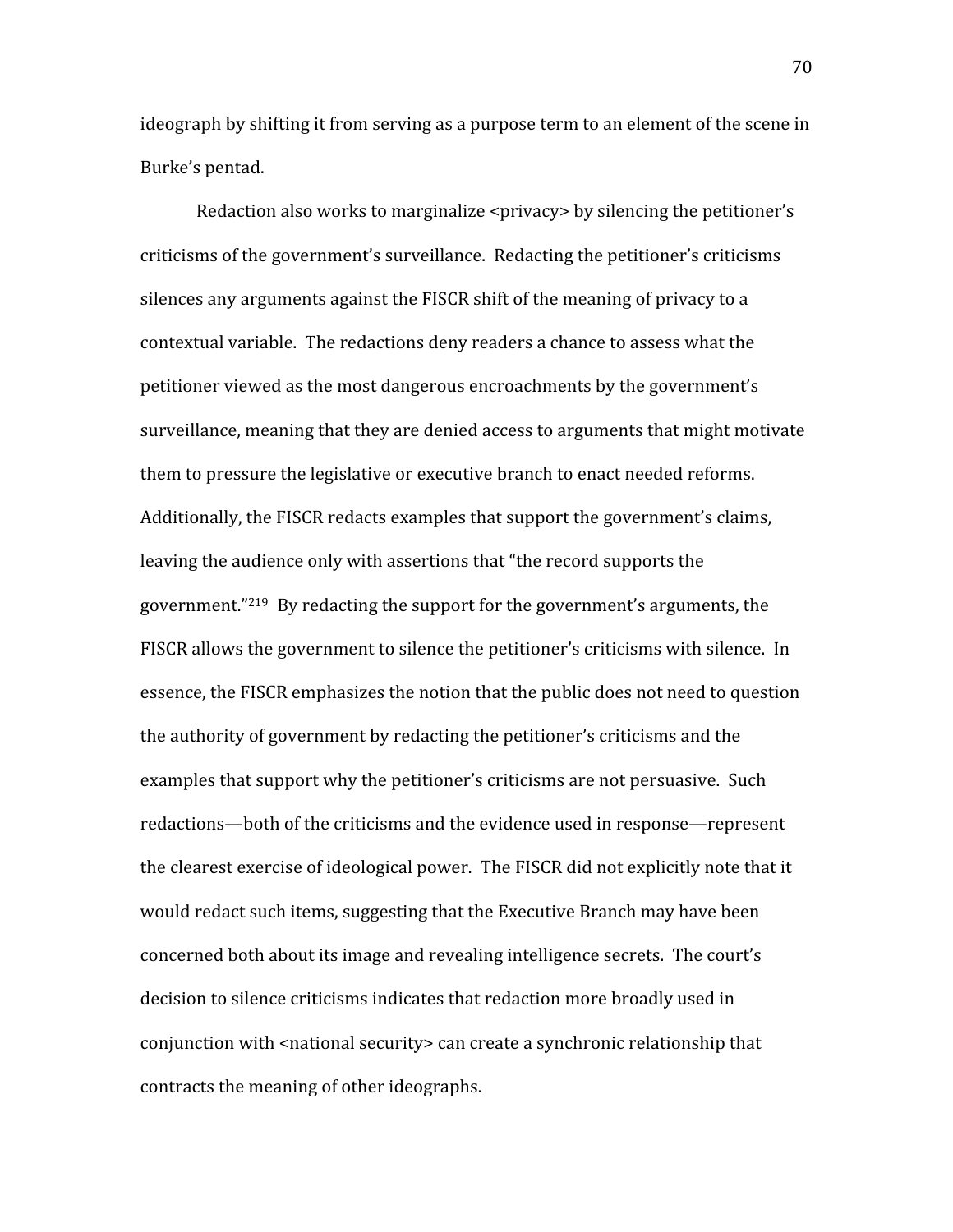Much like redacting the criticisms, redacting the procedures in place to protect
privacy
reinforces
the
FISCR's
understanding
of
privacy
as
a
contextual variable with a marginalized meaning. According to the FISCR, the procedures and certifications,
which
the
executive
branch
controls,
will
prevent
violations
of privacy.

Based
on
these
safeguards,
the
FISCR
argues
the
government
has
the authority to use "speed, stealth, and secrecy," to strengthen national security, justifying the use of warrantless surveillance.<sup>220</sup> However, the court redacts the several of the procedures and the certifications come from "appropriate national security officials" within the Executive Branch.<sup>221</sup> Redacting procedures in place to protect
privacy
denies
the
public
a
chance
to
determine for
themselves
whether
the procedures
actually
do
ensure
that
intrusions
are
not
occurring
or
if
more information
is
needed.

The
redactions
marginalize
privacy
by
focusing
on
the government's
authority
and
silencing
the
safeguards
for
privacy.

Not only does the FISCR contract the meaning of <privacy>, but the court also expands the meaning of <national security>. The FISCR argues for an expansion in executive
authority,
writing
that
the
courts
should
not
"frustrate"
government efforts to protect national security.<sup>222</sup> The implication is that the Executive Branch should have expanded powers of surveillance and fewer checks on its use of that power.

The
FISCR
constituted
a
community
in
which
domestic
warrantless surveillance by the government is not only acceptable, but expected in order to strengthen
national
security.

And
by
arguing
that
the
courts
should
not
impinge
on the
authority
of
the
Executive
Branch,
the
FISCR
constitutes
a
community
in
which current
judicial
checks
on
surveillance
for
national
security
are
sufficient
and
any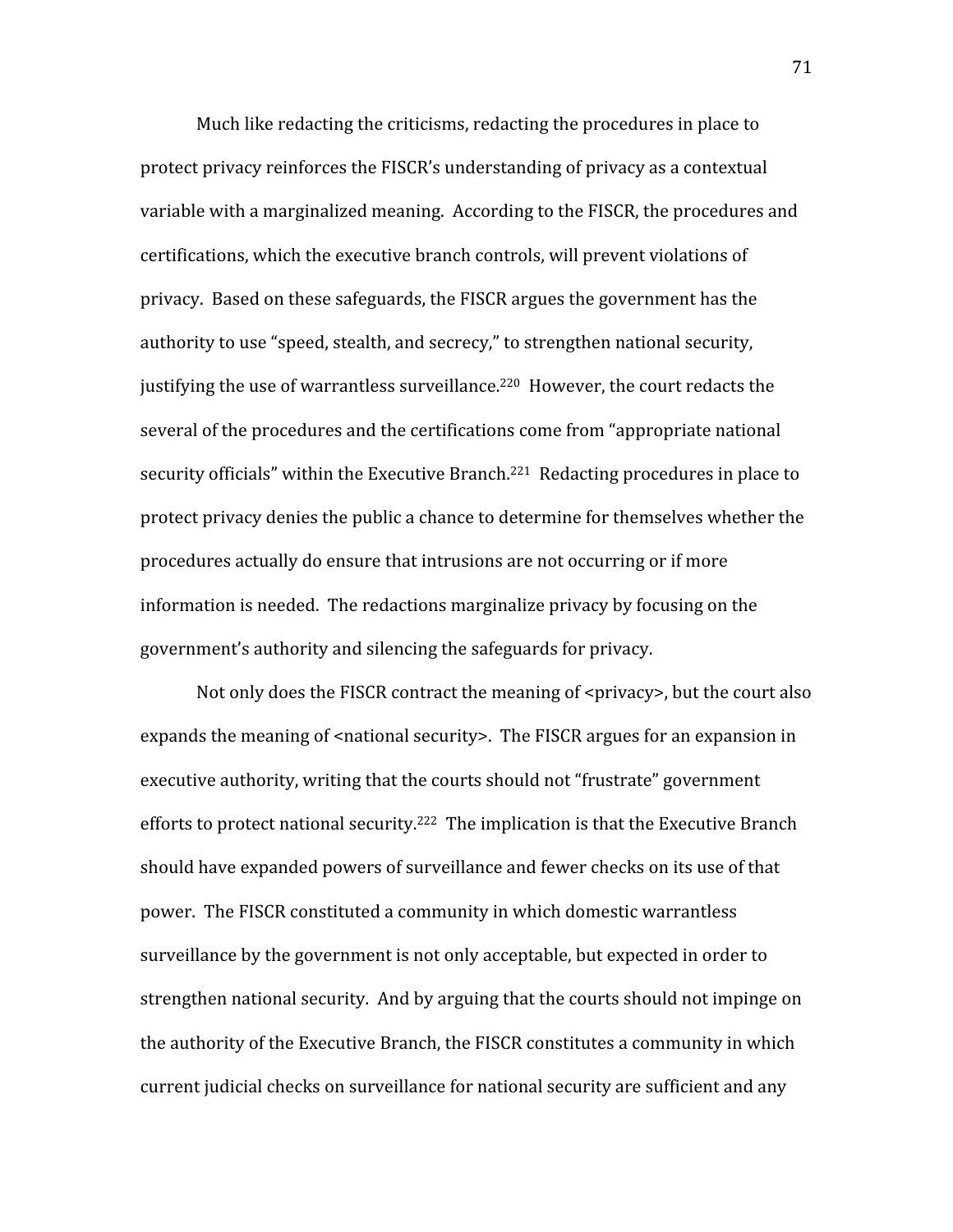more
expansive
interpretations
would
be
an
unacceptable
hindrance.
This construction of <national security> inoculates it from future attempts to reduce the ideograph's
scope
and
power.

Arguing
for
the
exclusion
of
the
courts
from complaints
of
national
security
surveillance
removes
any
means
of
legal
recourse from citizens. For example, in a district court case about warrantless surveillance dismissed
because
of
the
state
secrets
privilege,
Judge
Kennelly
reinforces
the FISCR's
constitution
of
the
community,
writing:

Nothing in this opinion, however, prevents the plaintiffs from using of the legislative process, not to mention their right to free speech, to seek further inquiry by the executive and legislative branches into the allegations in their complaint.
In
short,
though
the
Terkel
plaintiffs
cannot
seek
relief
in
court
for the claims made in their complaint as it now stands, they are free to seek redress
from
the
political
branches,
which
are
equally
responsible
to
ensure that the law is followed.<sup>223</sup>

According
to
Kennelly,
the
proper
venue
for
addressing
complaints
of
privacy violations when national security is concerned is the legislature or the executive. This assertion supports the FISCR's conception of privacy as a contextual variable. It removes the redress of privacy complaints from the legal sphere and places it at the
discretion
of
the
legislature
and
the
executive,
which
is
often
the
source
of
the complaint.

Silence also bolsters the FISCR's expansion in the meaning of <national security by redacting the names of the communications service provider in the opinion.

Removing
the
name
of
the
service
provider
allows
the
company
to
escape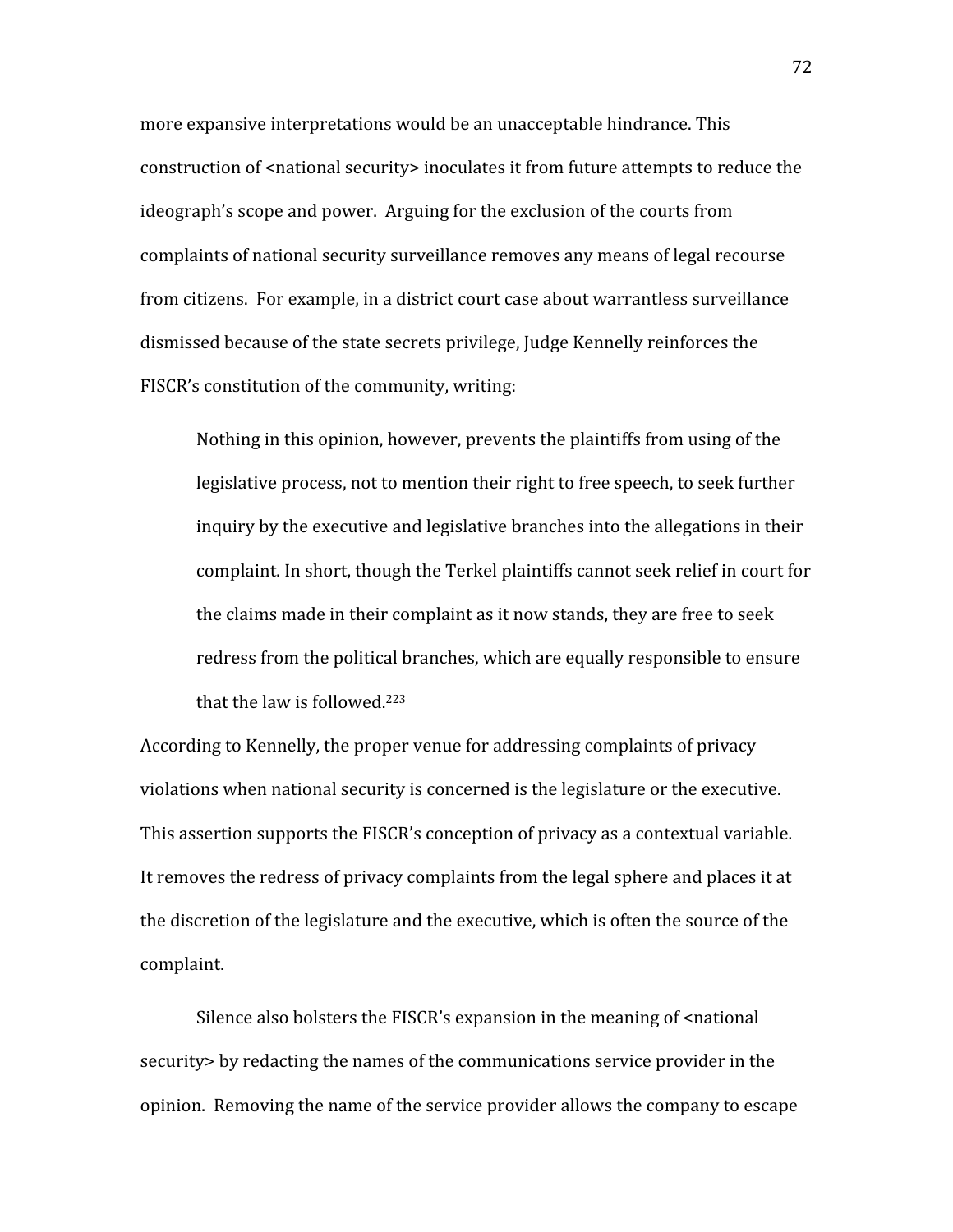repercussions from assisting in the surveillance of its customers. For example, public
knowledge
of
the
name
of
the
service
provider
could
lead
to
lawsuits
or
spark a
terrorist
attack.

However,
by
redacting
names
in
the
opinion,
the
FISCR
relieved the
communication
service
provider
of
responsibility
for
assisting
the
government in
surveillance.

It
also
allows
the
government
to
call
on
the
service
provider
for assistance
in
the
future,
which
means
the
anonymous
company
could
still
be engaged
in
surveillance
for
the
Executive
Branch.

Broadly,
the
implication
for
the community
is
that
silencing
the
service
provider
expands
executive
privilege
to business activities as long as appropriate national security officials direct the action.

Redacting
the
names
of
customers
also
helped
expand
the
meaning
of national
security
by
aligning
the
customers
with
a
threat.

The
redaction
of
the names of the customers under surveillance denies them an identity, and the FISCR asserts
that
the
government
is
targeting
only
those
that
could
reasonably
be potential threats to national security. The court focuses on the government's certifications
and
procedures
in
place
to
ensure
only
people
who
were
risks
to national
security
were
wiretapped,
which
aligned
the
redacted
customers
with "foreign
agents"
or
"collaborators,"
presenting
them
as
a
threat
to
national
security. Because the customers are denied an identity, they can never be certain that they were ever wiretapped. The redaction constitutes a community in which the citizens have
no
legal
recourse
for
warrantless
surveillance,
and
denies
citizens
an opportunity
to
challenge
government
suspicion
of
illegal
activity.

The
redaction expands the meaning of <national security> to include preempting legal redress if the
government
claims
a
customer
is
a
threat.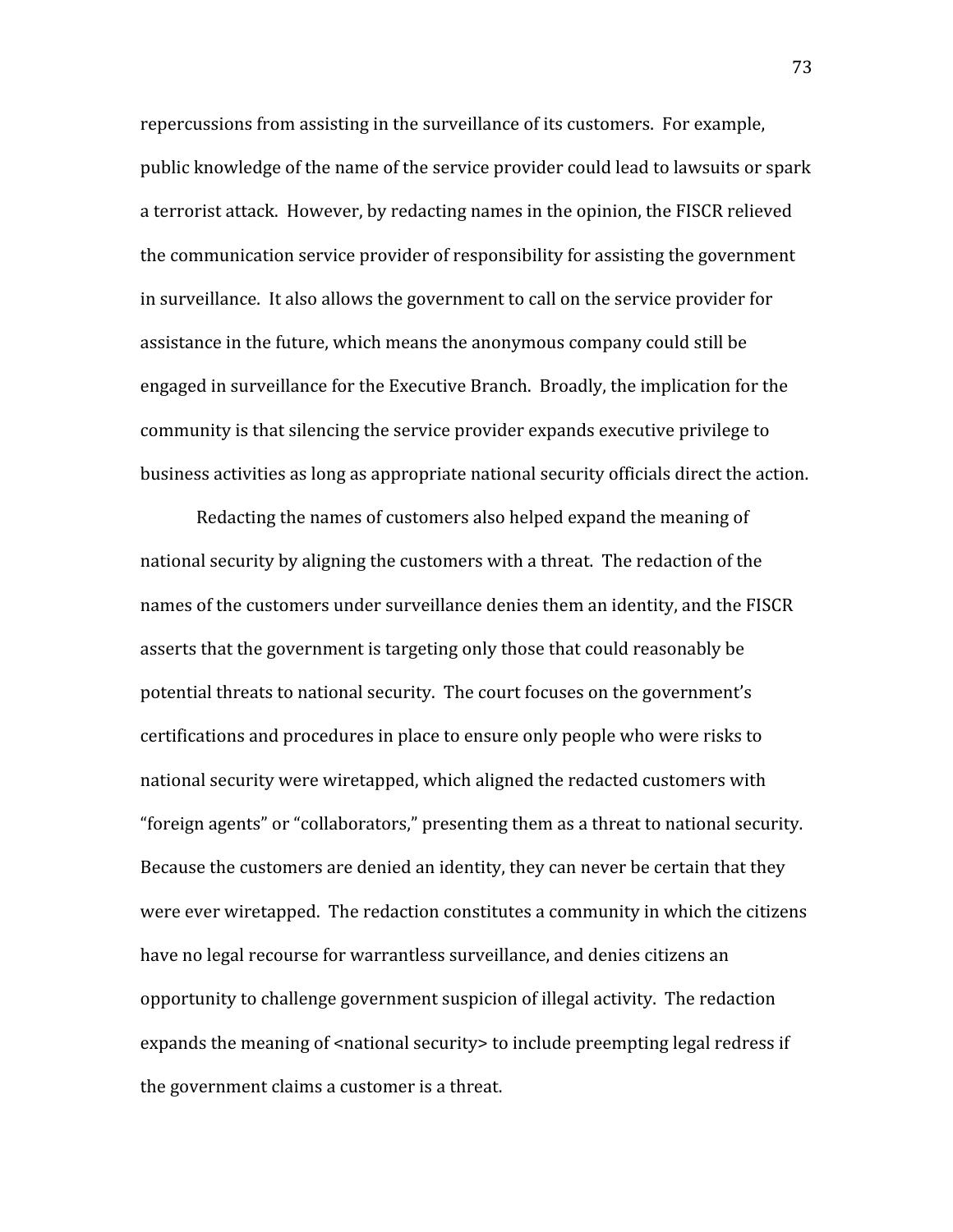Similarly,
the
opinion
redacts
the
dates
of
the
surveillance,
which
reinforces the
authority
of
the
government
and,
essentially,
places
members
of
the
executive branch
above
the
law
if
a
national
security
concern
exists.

Since
the
Protect
America Act
was
enacted
for
only
six
months
and
the
dates
are
unavailable,
the
public
and even
members
of
the
legal
community
have
no
way
to
judge
the
legality
of
the government's
surveillance.

The
surveillance
could
have
taken
place
before
or
after the
PAA,
and
other
service
providers
could
have
been
involved
outside
that
time frame.

By
redacting
the
chronology,
the
FISCR
has,
in
effect,
silenced
possible evaluation
and
debate
by
the
public.

Without
knowledge
of
when
the
surveillance happened, the public cannot prove that any of the surveillance was illegal, denying it necessary
information
to
push
for
recourse.

Judge
Kennelly
argues
that
using
free speech
to
pressure
the
executive
or
the
legislature
is
the
proper
avenue
for addressing violations of privacy by national security by the Executive Branch. But without knowledge of the dates of the surveillance, the public cannot pressure any branch
of
the
government
effectively
to
address
domestic
warrantless
surveillance, constituting
a
community
in
which
the
government
can
shut
down
public
debate
for national
security.

In sum, the FISCR decision can be interpreted as constituting a community that
emphasizes
moral
authority
and
taking
action
to
correct
the
perceived immorality of a fallen world. The opinion constitutes liberal individualism's emphasis on personal freedom as situationally established by the government and secondary to protecting national security. The tenets of American exceptionalism influence
the
FISCR's
descriptive
constitution
and
help
rationalize
warrantless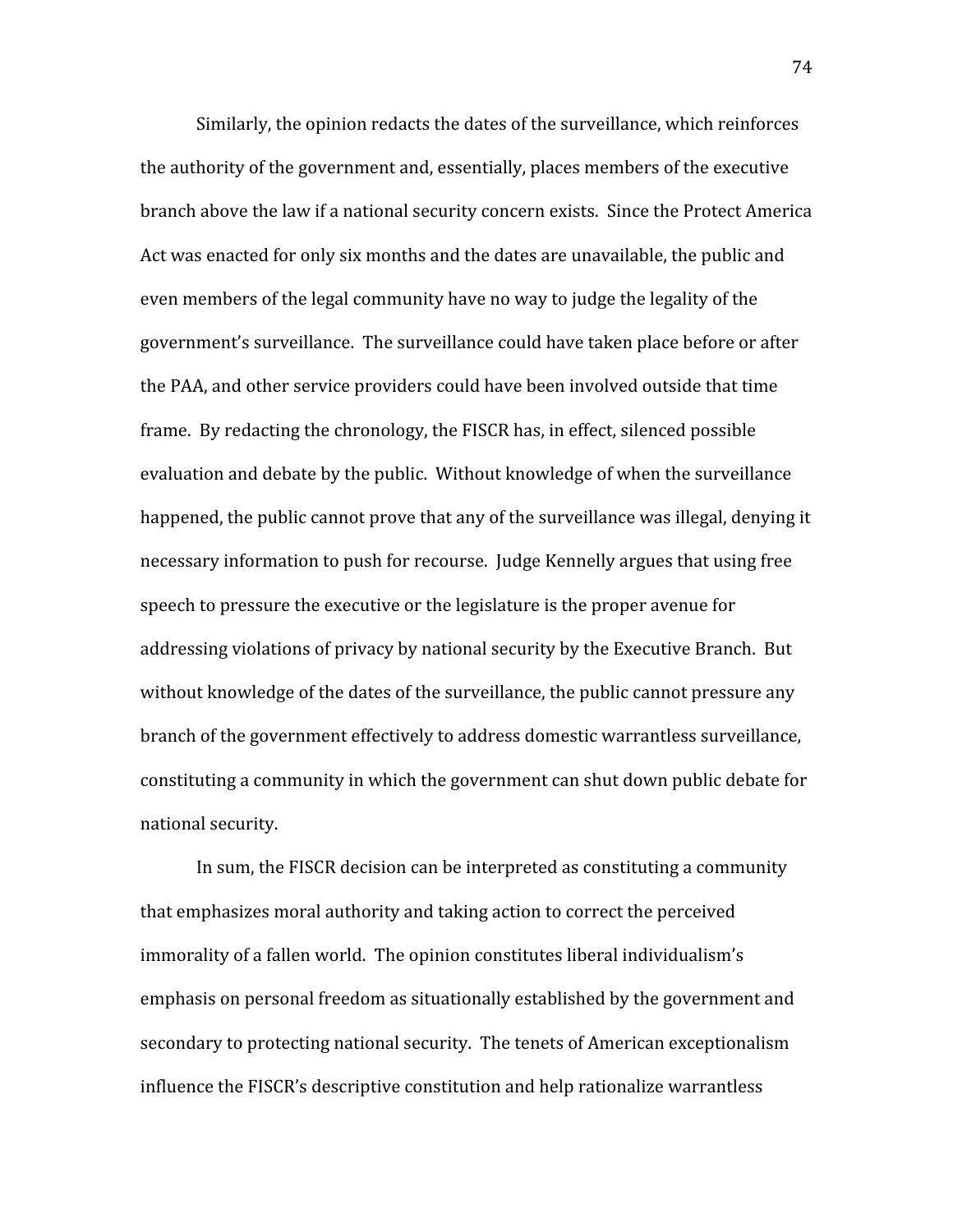wiretapping to strengthen national security, while dismissing the Fourth Amendment's
role
in
shielding
citizen's
from
intrusions
of
authority.

#### **Contributions
to
Ideographic
Theory**

My study adds to ideographic theory by examining the way a rhetor can shift the
meaning
of
an
ideograph
by
repositioning
it
from
its
conventional
placement
in Burke's pentad. McGee's definition of a positive ideograph focuses on society's ideals,
which
conceived
in
Burkean
terms
would
arguably
equate
with
the
pentad's purpose. George
W.
Bush,
for
example,
presented
the
purpose
terms
related
to
his war on terrorism as freedom, democracy, and our way of life. Similarly, Martin Luther King presented <equality> as the purpose of his address to the nation during his
March
on
Washington.

In the case of *In re Directives*, the court has two competing positive ideographs
that
could
serve
as
the
purpose
in
the
pentad.

By
choosing
one
over
the other, the court yields insight into its underlying ideology. The FISCR places <national
security>
as
its
ultimate
goal
in
the
opinion,
thus
elevating
it
above
the rival positive ideograph. By positioning the competing ideograph, <privacy>, in the scene, the court reduces it to one of several contextual variables. As such, the court contracts the meaning of <privacy>, subordinating it to <national security>.

This
study
also
contributes
to
rhetorical
criticism
by
demonstrating
how analyzing the linguistic context of redactions can become a useful tool for future rhetorical
analyses.

Language
clusters
immediately
preceding
and
following redactions can provide the critic clues to the content of what the court withheld from
public
view.

Such
an
approach suggests ways
to
understand the
justifications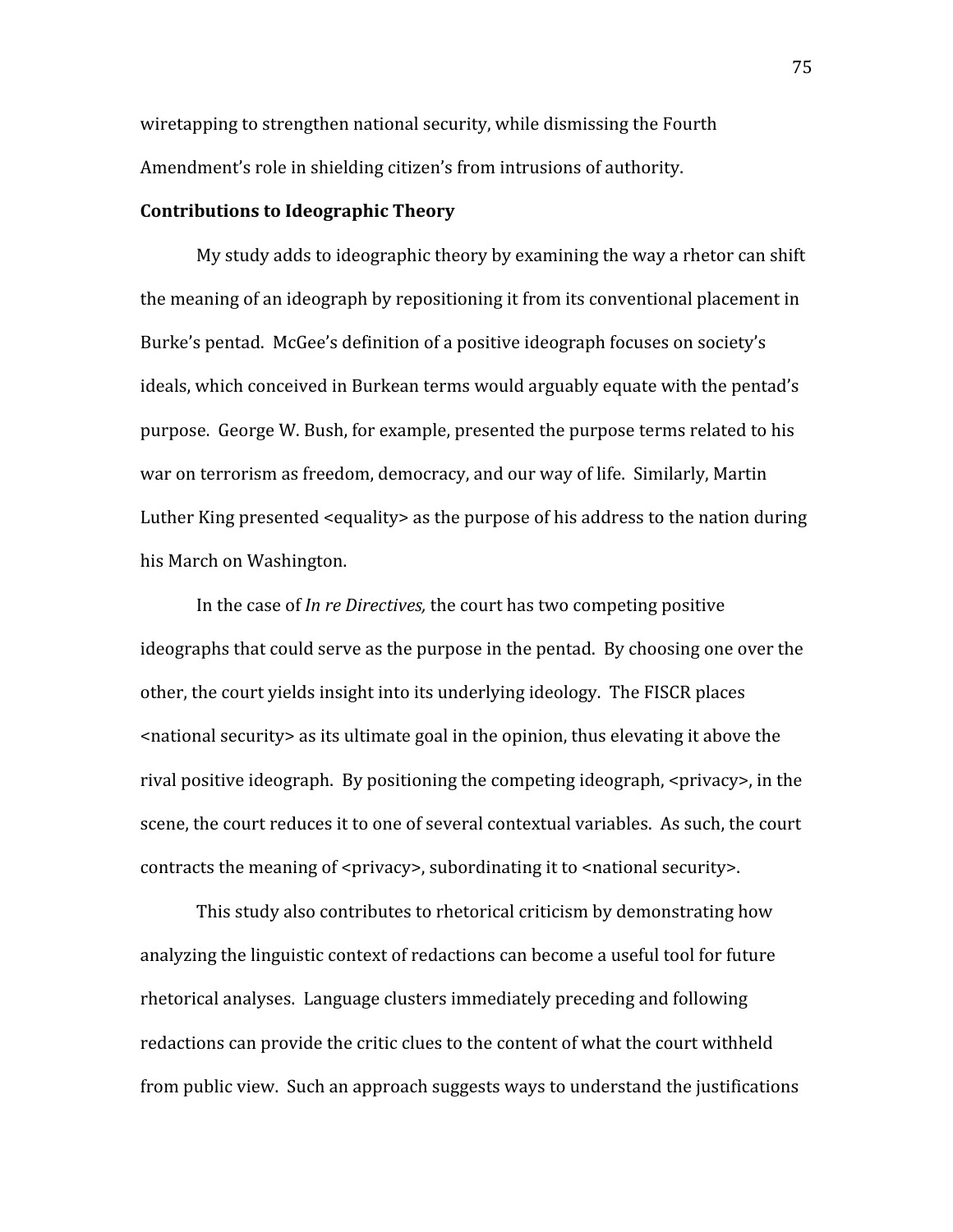used
to
persuade
the
audience
to
accept
contractions
and
expansions
of
competing ideographic
meaning.

#### **Limitations
and
Future
Avenues
of
Research**

This study has at least three easily identifiable limitations. The first limitation is the time frame it analyzes. A central feature of my argument is that the time period following 9/11 and the passage of the PATRIOT Act presents a unique period
in
American
history,
particularly
for
the
ideographs
national
security
and privacy.

This
time
period
offers
a
unique
look
at
the
synchronic
relationship between
the
ideographs,
but
it
represents
only
a
narrow
slice
of
history
in
the interaction
of
the
ideographs.

As
McGee
notes,
ideographs
are
best
studied diachronically
as
well
as
synchronically.224

My
study
presents
limited
historic information, but does not provide an exhaustive diachronic analysis of the terms. A potential
avenue
for
future
research
could
fill
this
gap
by
looking
at
the
expansions and contractions of the terms throughout the history of the United States. A full diachronic study, similar to Condit and Lucaites' study on equality, could provide a way to examine whether the ideographs have always been dissonant or if history offers
a
meaning
of
the
ideographs
that
could
negotiate
some
kind
of
consonance.

Second, my study is limited to a concentration on legal discourse. I argued that
legal
discourse
plays
a
significant
part
in
the
constitution
of
community,
and, therefore,
is
an
important
place
to
analyze
ideographs.

However,
many
scholars
see the
value
of
analyzing
ideographs
in
the
context
of
popular
discourse,
given
the
role of
ideology
in
the
public
sphere
more
generally.

Legal
discourse
has
a
specific, technical
vocabulary
that
can
muffle
ideological
commitments.

Analyzing
usage
of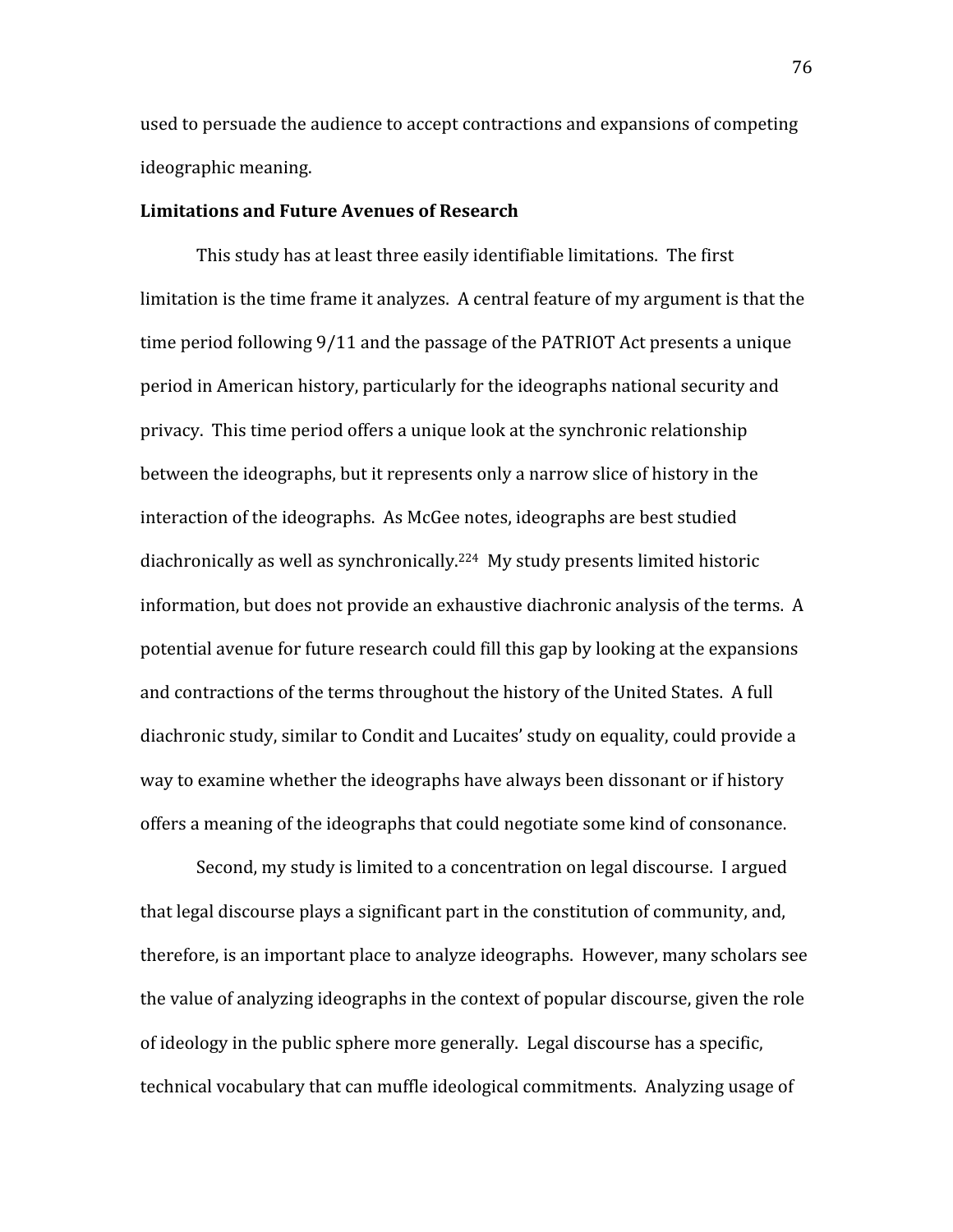the
ideographs
in
popular
discourse
could
offer
additional
insights
into
the relationship between the two terms. Studies ranging from examining the terms in presidential
discourse
to
usage
in
movies
or
news
could
provide
interesting
results for
a
more
nuanced
understanding
of
how
privacy
and
national
security
interact rhetorically.

Third,
the
conclusions
related
to
ideology
embedded
in
the
redactions
are speculative. While no solution to this shortcoming is readily available, future scholars
should
examine
any
historical
parallels
that
might
contain
relevance
to question of how the court interprets the boundaries of <privacy> and <national security in threatening times. Careful readings of biographies and papers of members of the executive branch may also yield insights into the context of the court's
opinion.

Despite these limitations, this study has provided insight into how <national security > and <privacy > in legal discourse constitutes community in the United States. The study demonstrates that when one ideograph becomes more important than
another,
it
can
reshape
the
Constitutional
scene,
allowing
for
expansions
in executive authority. When <national security> becomes the nation's focus, the chief executive's power can override the checks and balances built into the Constitution to
protect
individual
liberties.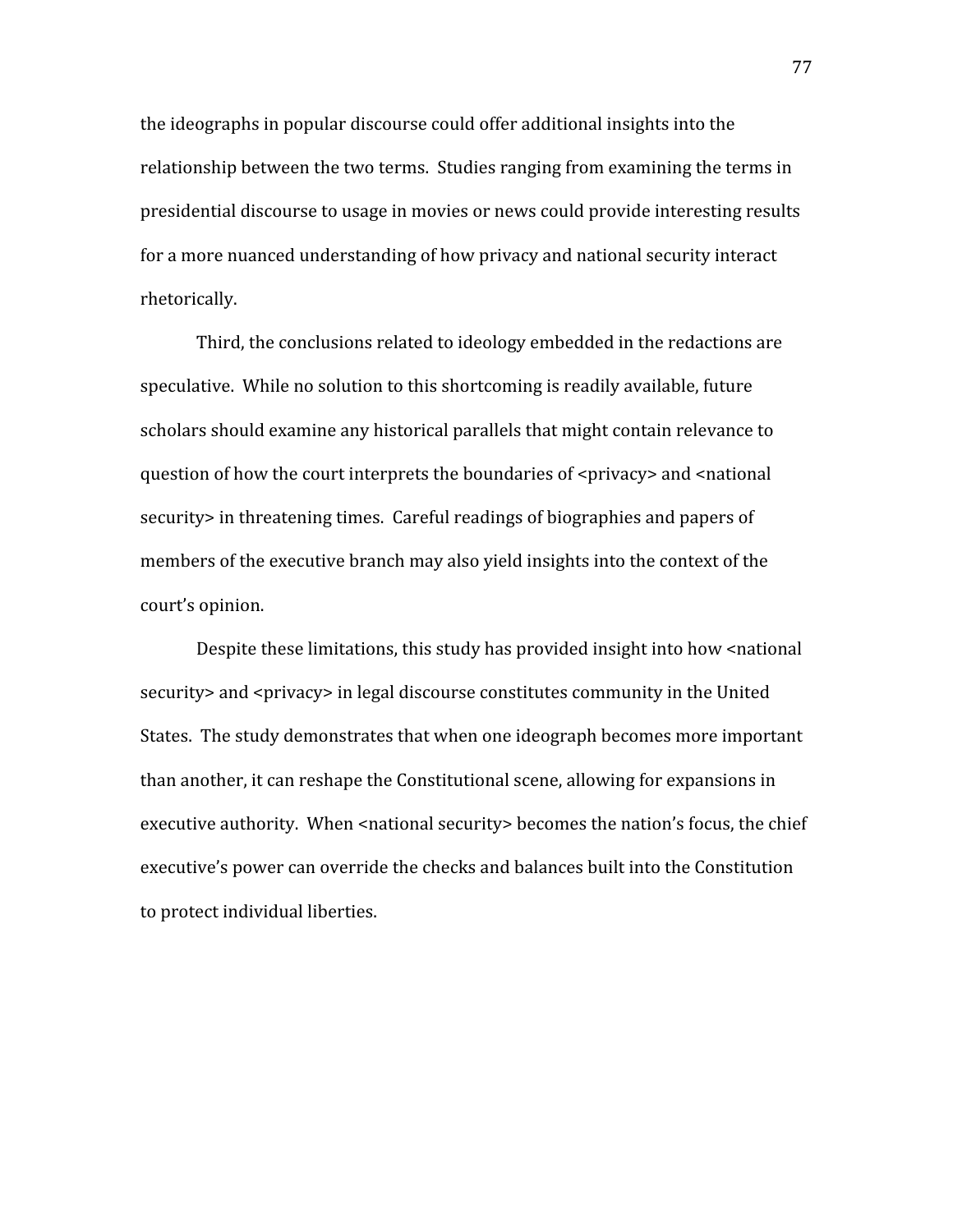#### BIBLIOGRAPHY

ACLU v. NSA. 493 F.3d 644, (6<sup>th</sup> Cir. 2007).

- Al-Haramain v. Bush, et. al. 507 F.3d 1190. U.S. App. (2007).
- Anderson,
Benedict. *Imagined
Communities:
Reflections
on
the
Origins
and
Spread
of Nationalism.* New
York:
Verso,
2006.
- Anonymous.
"NSA
Whistleblower
Alleges
Illegal
Spying". *ABCNews*.
January
10, 2006.
http://abcnews.go.com/WNT/Investigation/story?id=1491889. Accessed
May
27,
2010.
- Anonymous.
"Telecoms
let
NSA
spy
on
calls". *USA
Today*.
February
2,
2006. http://www.usatoday.com/news/washington/2006‐02‐05‐nsa‐ telecoms x.htm?POE=NEWISVA. Accessed May 27, 2010.
- Anonymous. "Protect America Act of 2007." Harvard Journal on Legislation. 45:2 (2008):
581‐599.
- Bloustein,
Edward.
"Privacy
as
an
Aspect
of
Human
Dignity:
an
Answer
to
Dean Prosser." *New
York
University
Law
Review* 39
(1964):
962‐1007.
- Bostdorff,
Denise. *The
Presidency
and
the
Rhetoric
of
Foreign
Crisis.* Columbia: University
of
South
Carolina
Press,
1994.
- Brown,
L.
Susan. *The
Politics
of
Individualism:
Liberalism,
Liberal
Feminism
and*  Anarchism. New York: Black Rose Press, 1993.
- Brummett,
Barry.
"Towards
a
Theory
of
Silence
as
a
Political
Strategy." *The Quarterly
Journal
of
Speech.* 66
(October
1980):
289‐303.
- Burke, Kenneth. A Grammar of Motives. Berkeley: University of California Press, 1969.
- Burke, Kenneth. "Dramatism," in David L. Sills, *International Encyclopedia of the* Social Sciences. (New York: Macmillan, 1968): 445-452.
- Burke,
Kenneth. *The
Philosophy
of
Literary
Form.* Los
Angeles:
University
of California,
Berkeley
Press,
1941.
- Campbell, David. Writing Security. Minneapolis: The University of Minnesota Press, 1998.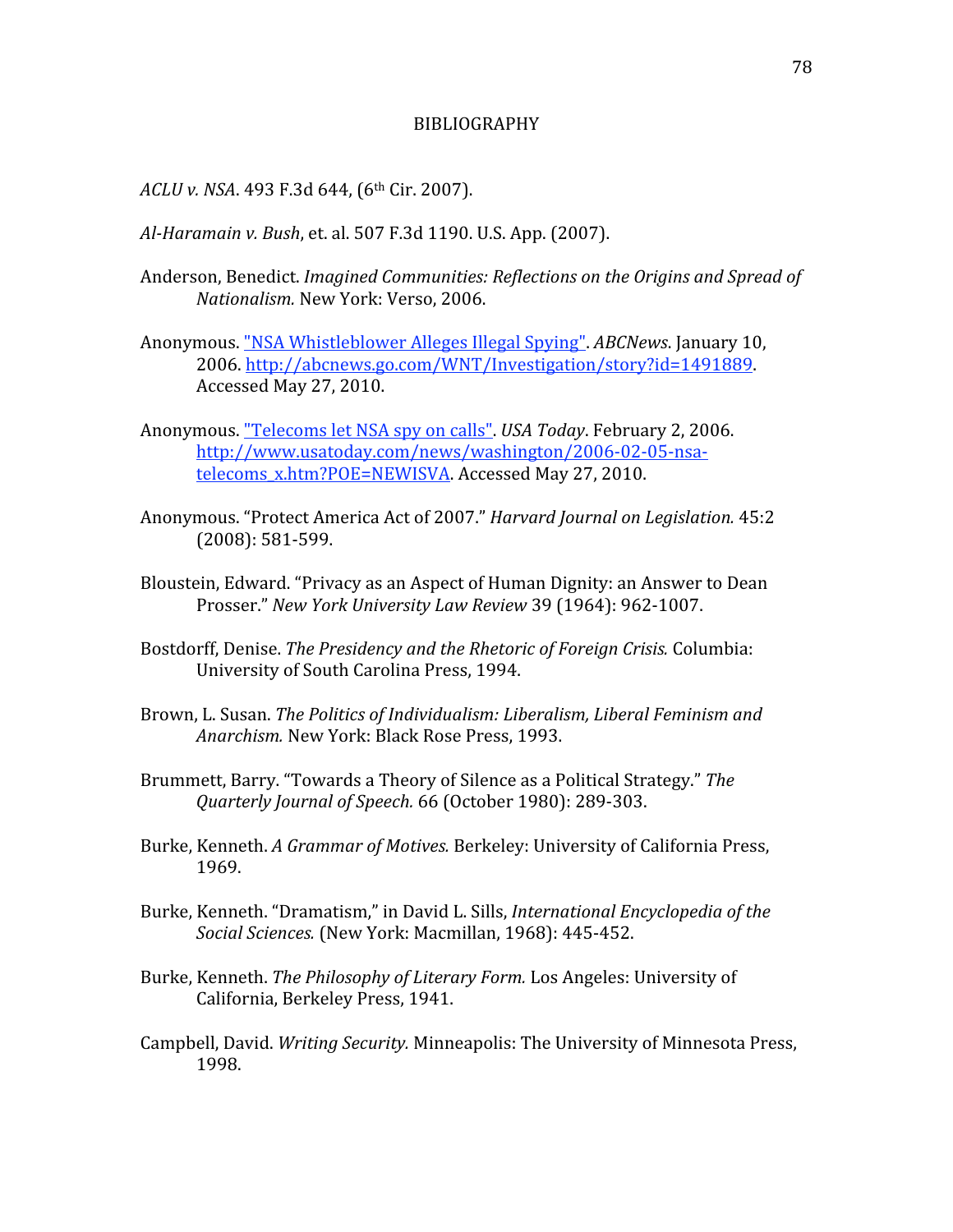- Charland,
Maurice.
"Constitutive
Rhetoric:
The
Case
of
the
Peuple
Quebecios." *Quarterly
Journal
of
Speech.* 73:2
(May
1987):
133‐150.
- Cole,
David
and
Jack
Dempsey. *Terrorism
and
the
Constitution.* New
York:
The
New Press,
2006.
- Condit,
Celeste
and
John
Lucaites. *Crafting
Equality.* Chicago:
The
University
of Chicago
Press,
1993.
- Cloud,
Dana.
"The
Null
Persona:
Race
and
the
Rhetoric
of
Silence
in
the
Uprising
of '34." *Rhetoric
and
Public
Affairs.* 2:2
(1999):
177‐209.
- Cloud,
Dana.
"The
Rhetoric
of
<Family
Values>:
Scapgoating,
Utopia,
and
the Privatization
of
Social
Responsibility." *Western
Journal
of
Communication*  62:4
(Fall
1998):
387‐419.
- Cloud, Dana. "To Veil the Threat: Afghan Women and the Clash of Civilizations in the Imagery
of
the
U.S.
War
on
Terrorism." *Quarterly
Journal
of
Speech.* 90:3 (2004):
285‐306.
- Crable,
Bryan.

"Kenneth
Burke's
Continued
Relevance:
Arguments
Toward
A
Better Life." *Argumentation
and
Advocacy.* 40
(Fall
2003):
118‐123.
- Edwards, Janis L. and Carol K. Winkler. "Representative Form and the Visual Ideograph: the Iwo Jima Image in Editorial Cartoons." *Quarterly Journal of Speech* 83
(1997):
289‐310.
- *Electronic
Privacy
Information
Center
v.
Department
of
Justice*.
511
F.
Supp.
2d
56 (D.D.C.
2007).
- Ewbank,
Henry.
"The
Constitution:
Burkeian,
Brandiesian
and
Borkian Perspectives." *Southern
Communication
Journal.* 61:3
(Spring
1996):
220‐ 232.
- Fisher, Linda E. "Guilt by Expressive Association: Political Profiling, Surveillance and the
Privacy
of
Groups." *Arizona
Law
Review.* 46
(Winter
2004):
622‐675.
- Gavison, Ruth. "Privacy and the Limits of the Law." *Yale law Journal* 89 (1980): 421-471.
- *Griswold
v.
Connecticut*.
381
U.S.
479
(1965).
- Harvey, David. A Brief History of Neoliberalism. New York: Oxford University Press, 2005.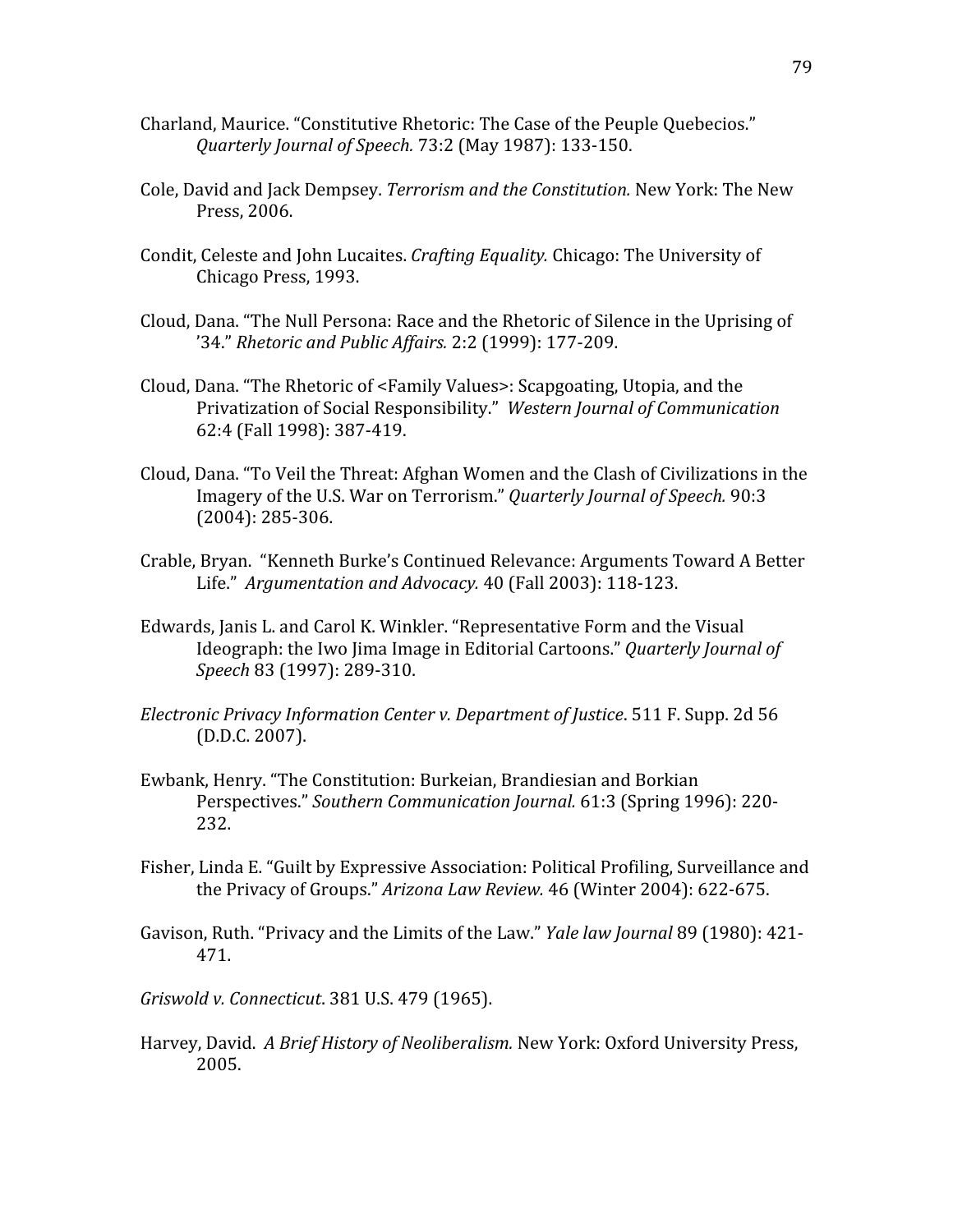- Hasian Ir., Marouf. "Vernacular Legal Discourse: Revisiting the Public Acceptance of the
'Right
to
Privacy'
in
the
1960s." *Political
Communication* 18
(2001):
89‐ 105.
- Hegde,
Radha
S.
"Narratives
of
Silence:
Rethinking
Gender,
Agency,
and
Power
from the
Communication
Experiences
of
battered
Women
in
South
India." *Communication
Studies.* 47:4
(Winter
1996):
303‐317.
- *Hepting
v.
AT&T*. 439 F. Supp. 2d 974 (N.D. Cal. 2006).
- Hirsh,
Michael. *At
War
With
Ourselves:
Why
Is
America
Squandering
Its
Chance
to Build
a
Better
World.* New
York:
Oxford
Press,
2003.
- Hund,
Brenton.
"Disappearing
Safeguards:
FISA
Nonresident
Alien
'Loophole'
is Unconstitutional." Cardazo Journal of International and Comparative Law. *(*Winter
2007):
169‐222.
- Hyde, Michael J. "The Rhetor as Hero and the Pursuit of Truth: The Case of 9/11." *Rhetoric
and
Public
Affairs* 8:1
(2005):
1‐30.
- *In
Re
Directives.* 551
F.3d
1004
(FISCR
2008)
- Ivie,
Robert.
"Evil
Enemy
Versus
Agonistic
Other:
Rhetorical
Constructions
of Terrorism." *The
Review
of
Education,
Pedagogy,
and
Cultural
Studies.* 25 (2003):
181‐200.
- Ivie, Robert. "Fighting Terror by Rite of Redemption and Reconciliation." Rhetoric *and
Public
Affairs* 10:2
(2007):
221‐248
- Ivie,
Robert.
"Savagery
in
Democracies
Empire." *Third
World
Quarterly.* 26:1
(2005): 55‐65.
- Ivie, Robert L. and Oscar Giner. "American Exceptionalism in a Democratic Idiom: Transacting
the
Mythos
of
Change
in
the
2008
Presidential
Campaign," *Communication
Studies*60:4
(2009):
359‐375.
- Johannesen,
Robert
L.
"The
Functions
of
Silence:
A
Plea
for
Communication Research." *Western
Speech.* 36
(Winter
1974):
25‐35.

*Katz
v.
United
States.* 389
U.S.
347
(1967).

Kennedy,
John
F. *Address
to
American
Newspaper
Publishers*.
April
27,
1961. *American
Rhetoric
Speech
Bank.*  http://www.americanrhetoric.com/speeches/jfknewspaperpublishers.htm. Accessed
February
2,
2010.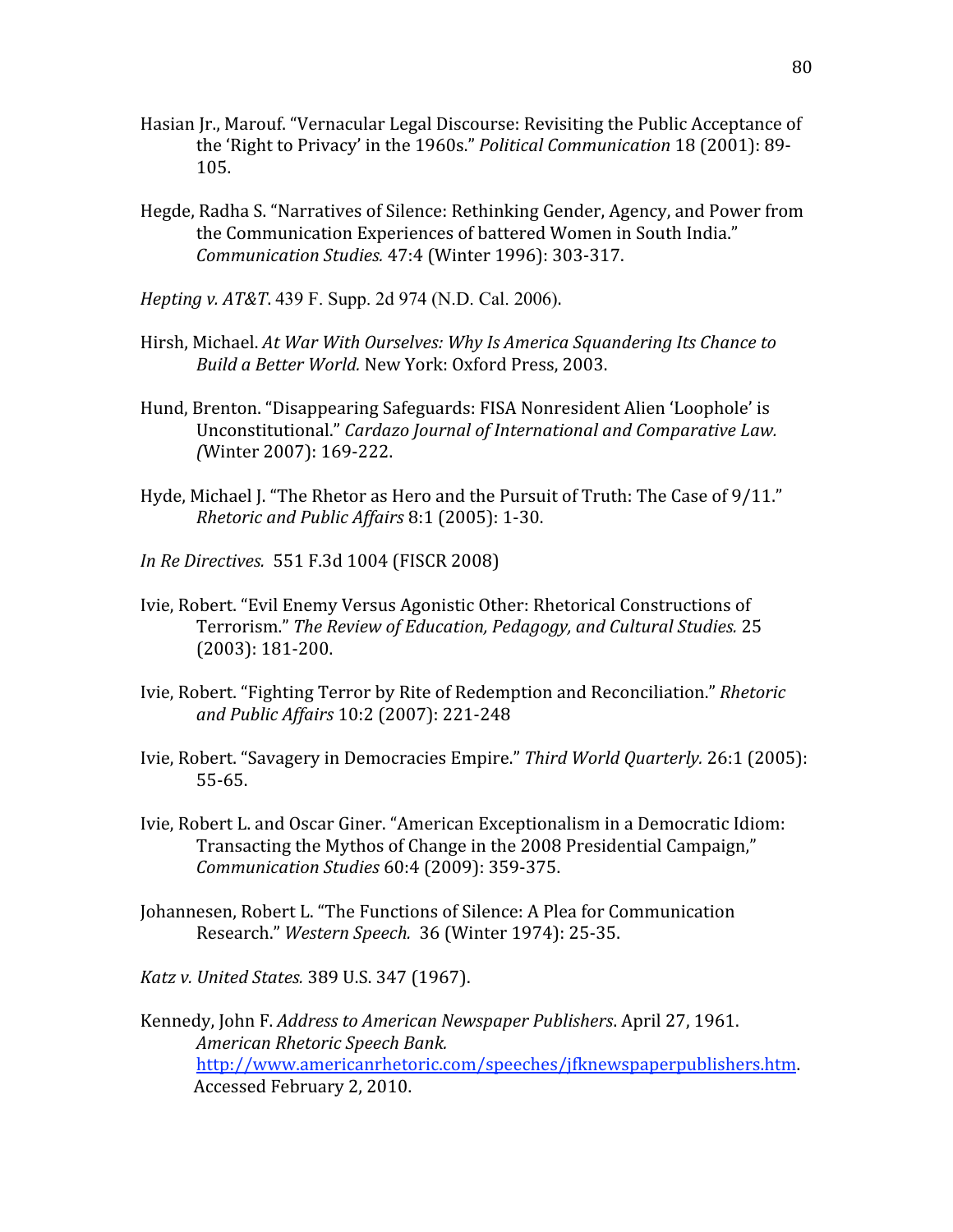- Kenny,
Robert
Wade.
"The
Constitutional
Dialectic." *Quarterly
Journal
of
Speech.* 84:4 (November
2000):
455‐464.
- Kriemer, Seth F. "Watching the Watchers: Surveillance, Transparency, and Political Freedom
in
the
War
on
Terror." *University
of
Pennsylvania
Journal
of Constitutional
Law.* 7:33
(September
2004):
133‐181.
- Levin-Waldman, Oren M. Reconceiving Liberalism: Dilemmas of Contemporary Liberal Public Policy. Pittsburgh: University of Pittsburgh Press, 1996.
- McGee, Michael Calvin. "The 'Ideograph': A Link Between Rhetoric and Ideology." *Quarterly
Journal
of
Speech.* 60:1
(February
1980):
1‐16.
- Murray, Maj. Kristian W. "National Security Veiled in Secrecy: An Analysis of the State Secrets Privilege in National Security Agency Wiretapping Litigation." *Military
Law
Review.* 199:1
(Spring
2009):
1‐48.
- *Olmstead
v.
United
States*,
49
S.
Ct.
346
(1828).
- Olson, Lester. "On the Margins of Rhetoric: Audre Lorde Transforming Silence into language
and
Action." *Quarterly
Journal
of
Speech.* 83
(1997):
49‐70.
- Parry-Giles, Shawn. "The Rhetorical Tension between Propaganda and Democracy: Blending
Competing
Conceptions
of
Ideology
and
Theory." *Communication Studies* 44:2
(1993):
117‐131.
- Parry-Giles, Trevor. "Character, the Constitution, and the Ideological Embodiment of 'Civil
Rights'
in
the
1967
Nomination
of
Thurgood
Marshall
to
the
Supreme Court." Quarterly Journal of Speech. 82 (1996): 364-382.
- Parry‐Giles,
Trevor.
"Ideology
and
Poetics
in
Public
Issue
Construction: Thatcherism,
Civil
Liberties,
and
"Terrorism"
in
Northern
Ireland." *Communication
Quarterly* 43:2
(Spring
1995):
182‐196.
- Prosser, William. "Privacy." California Law Review 48 (1960): 383-423.
- Quandahl,
Ellen.
"It's
Essentially
as
Though
this
Were
Killing
Us:
Kenneth
Burke
on Mortification
and
Pedagogy." *Rhetoric
Society
Quarterly.* 27:1
(1997):
5‐22.
- Rachels,
James.
"Why
Privacy
is
Important." *Philosophy
and
Public
Affairs* 4
(1976): 323‐333.
- Reiman,
Jeffery.
"Privacy,
Intimacy,
and
Personhood." *Philosophy
and
Public
Affairs* 6 (1976):
26‐44.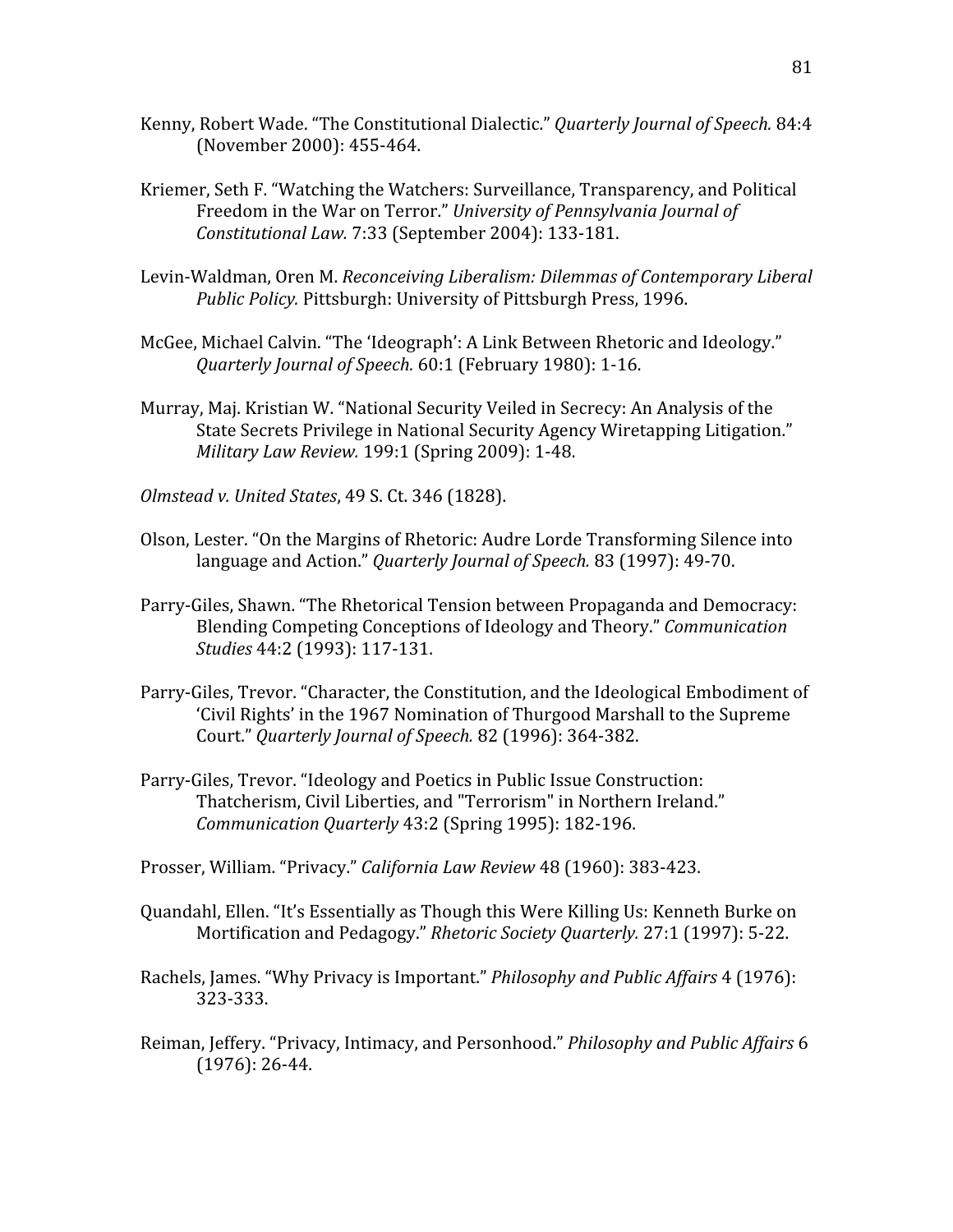- Risen,
James
and
Eric
Lichtblau.
"Bush
Lets
U.S.
Spy
on
Callers
Without
Courts". *The New
York
Times*.

December
16,
2005. http://www.nytimes.com/2005/12/16/politics/16program.html. Accessed May
27,
2010.
- Rojecki,
Andrew.
"Rhetorical
Alchemy: *American
Exceptionalism*and
the
War
on Terror." *Political
Communication*.
25:1
(2008):
67‐88.
- Roosevelt,
Franklin
D. *The
Great
Arsenal
of
Democracy.*Dec.
29,
1940. *American Rhetoric
Speech
Bank.*  http://www.americanrhetoric.com/speeches/fdrarsenalofdemocracy.html. Accessed
February
2,
2010.
- Scheingold, Stuart A. The Politics of Rights. Ann Arbor: University of Michigan Press, 2004.
- Schoeman,
Ferdinand. *Philosophical
Dimensions
of
Privacy:
An
Anthology.* New
York: Cambridge
University
Press,
1984.
- Scott, Robert L. "Rhetoric and Silence." Western Speech. 34 (Summer 1972): 146-158.
- Straziuso,
Jason.
"Taliban
militants
overrun
Afghan
town,
destroy
government center." *Associated
Press*.

February
2,
2007. http://www.afghanistannewscenter.com/news/2007/february/feb22007.ht ml#4.
Accessed
May
27,
2010.
- Stuckey, Mary E. and Joshua R. Ritter. "George Bush, <Human Rights>, and American Democracy." *Presidential
Studies
Quarterly*37:4
(December
2007):
646‐666.
- Stuckey, Mary and Karen S. Hoffman. "Constituting 'The People': National Identity Under William H. Taft and Richard M. Nixon." Congress and the Presidency. 33:2

(Autumn
2006):
69‐94.

*Terkel
v.
AT&T*. 441 F. Supp. 2d 899 (N.D. Ill. 2006).

- The
White
House
(December
17,
2005).
"President's
Radio
Address".
Press
release. http://georgewbush‐ whitehouse.archives.gov/news/releases/2005/12/20051217.html.
Accessed May
27,
2010.
- Thomson,
Judith
Jarvis.
"The
Right
to
Privacy." *Philosophy
and
Public
Affairs* 4 (1975):
295‐314.
- USA Patriot Act. Electronic Privacy Information Center. February 2, 2010. http://epic.org/privacy/terrorism/usapatriot/. Accessed May 27, 2010.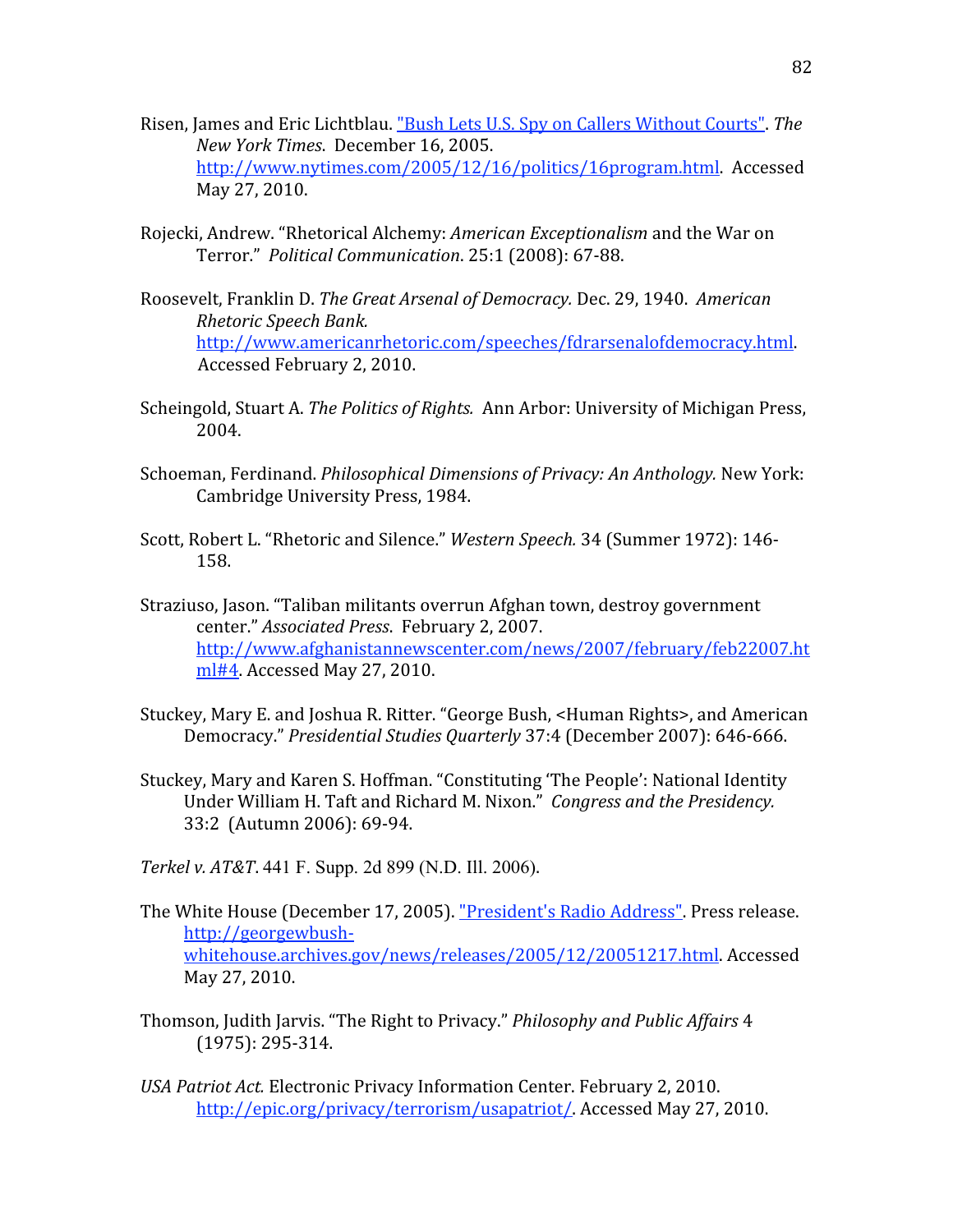- U.S. Congress. Committee on the Judiciary House of Representatives. Warrantless Surveillance and the Foreign Intelligence Surveillance Act: The Role of Checks and Balances in Protecting American's Privacy Rights, 110<sup>th</sup> Congress., 1<sup>st</sup> sess.,
September
18,
2007.
- "U.S.
Senate
Judiciary
Committee
holds
a
Hearing
on
Wartime
Executive
Power
and the
National
Security
Agency's
Surveillance
Authority." *Washington
Post.*  February
6,
2006.

http://www.washingtonpost.com/wp‐ dyn/content/article/2006/02/06/AR2006020601359.html.
Accessed
June 7,
2010.
- Warren, Samuel and Louis Brandeis. "The Right to Privacy." Harvard Law Review 4 (1890):
193‐220.
- Westin, Alan. "The Origins of Modern Claims to Privacy." in Privacy and Freedom. New
York:
Athenaeum
Press,
1967.
- White, James Boyd. "Law as Rhetoric, Rhetoric as Law: The Arts of Cultural and Communal
Life." *The
University
of
Chicago
Law
Review.* (1985):
684‐702.
- Winkler, Carol. *In the Name of Terrorism*. Albany: State University of New York Press,
2006.
- Winkler,
Carol.
"Transforming
Individuals
and
Collectives
in
'The
New
World Order." Implications for the Enemy Construction and Response." National Communication
Association
Conference
Paper.
123.
- Zappen, James P. "Kenneth Burke on Dialectical-Rhetorical Transcendence." *Philosophy
and
Rhetoric.* 42:3
(2009):
279‐301.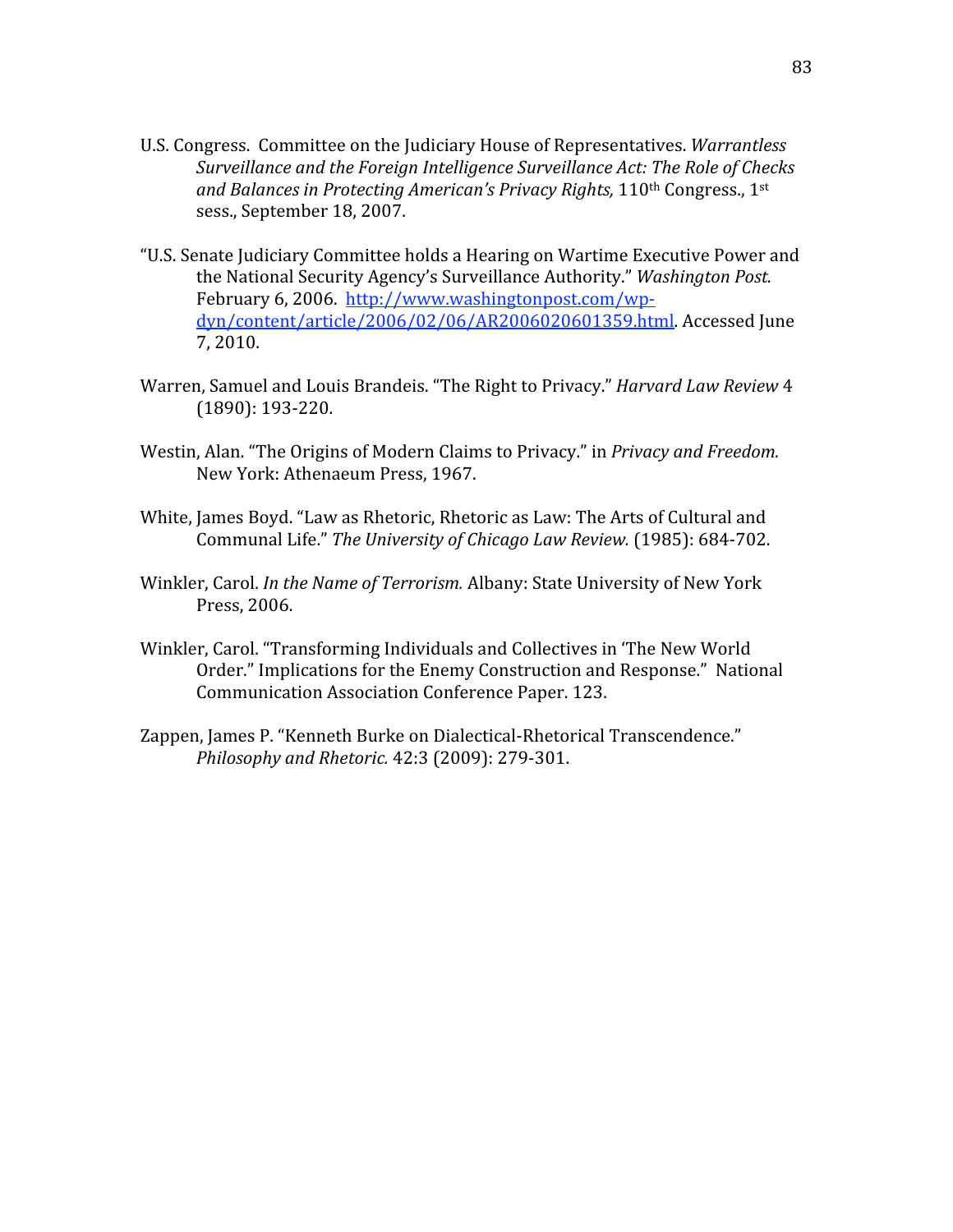## END
NOTES

http://www.americanrhetoric.com/speeches/jfknewspaperpublishers.htm. Accessed
February
2,
2010.

<sup>3</sup> Roosevelt, Franklin D. The Great Arsenal of Democracy. Dec. 29, 1940. American *Rhetoric
Speech
Bank.* 

http://www.americanrhetoric.com/speeches/fdrarsenalofdemocracy.html. Accessed
February
2,
2010.

4
Kriemer,
Seth
F.
"Watching
the
Watchers:
Surveillance,
Transparency,
and
Political Freedom in the War on Terror." University of Pennsylvania Journal of Constitutional *Law* 7:33
(September
2004),
133‐181.

5
Ibid.,
135.

<sup>6</sup> Murray, Maj. Kristian W. "National Security Veiled in Secrecy: An Analysis of the State Secrets Privilege in National Security Agency Wiretapping Litigation." *Military Law
Review* 199:1
(Spring
2009),
1‐48.

<sup>7</sup> Kriemer, Seth F. "Watching the Watchers: Surveillance, Transparency, and Political Freedom in the War on Terror." University of Pennsylvania Journal of Constitutional *Law* 7:33
(September
2004),
133‐181.

<sup>8</sup> Cole, David, and Jack Dempsey. Terrorism and the Constitution (New York: The New Press,
2006),
48.

9
Ibid.,
48.

<sup>10</sup> Anonymous. USA Patriot Act. Electronic Privacy Information Center. February 2, 2010. http://epic.org/privacy/terrorism/usapatriot/. Accessed May 27, 2010.  $11$  Ibid.

<sup>12</sup> Fisher, Linda E. "Guilt by Expressive Association: Political Profiling, Surveillance and
the
Privacy
of
Groups." *Arizona
Law
Review* 46
(Winter
2004),
622‐675.

13
Hund,
Brenton.
"Disappearing
Safeguards:
FISA
Nonresident
Alien
'Loophole'
is Unconstitutional." Cardazo Journal of International and Comparative Law (Winter 2007),
170‐222.

<sup>14</sup> McGee, Michael Calvin. "The 'Ideograph': A Link Between Rhetoric and Ideology." *Quarterly
Journal
of
Speech* 60:1
(February
1980),
15.

15
Ibid.,
7.

16
Ibid.,
18.

17
Ibid.,
15.

18
Ibid.,
15.

<sup>19</sup> Cloud, Dana. "To Veil the Threat: Afghan Women and the Clash of Civilizations in the
Imagery
of
the
U.S.
War
on
Terrorism." *Quarterly
Journal
of
Speech* 90:3
(2004), 285‐306.

<sup>20</sup> Winkler, Carol. In the Name of Terrorism (Albany: State University of New York Press,
2006).

21
Ibid.,
1.

22
Ibid.,
15.

*<sup>1</sup>In
Re
Directives.* 551
F.3d
1004,
1033
(FISCR
2008)

<sup>2</sup>Kennedy,
John
F. *Address
to
American
Newspaper
Publishers*.
April
27,
1961. *American
Rhetoric
Speech
Bank.*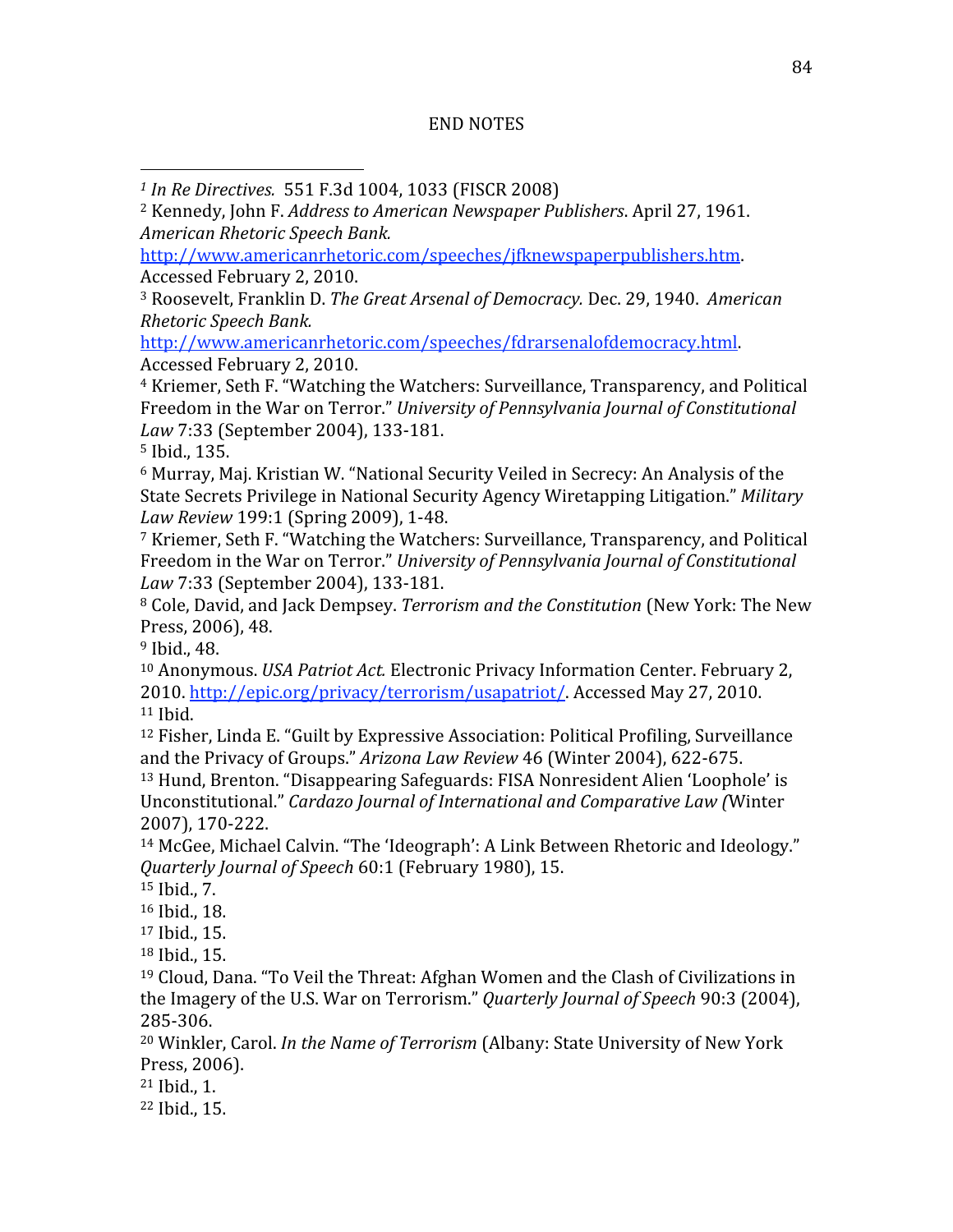23
Parry‐Giles,
Trevor.
"Ideology
and
Poetics
in
Public
Issue
Construction: Thatcherism,
Civil
Liberties,
and
"Terrorism"
in
Northern
Ireland." *Communication Quarterly* 43:2
(Spring
1995),
182‐196.

24
Ibid.,
11.

25
Hasian
Jr.,
Marouf.
"Vernacular
Legal
Discourse:
Revisiting
the
Public
Acceptance of
the
'Right
to
Privacy'
in
the
1960s." *Political
Communication* 18
(2001),
101‐102. <sup>26</sup> McGee, Michael Calvin. "The 'Ideograph': A Link Between Rhetoric and Ideology." *Quarterly
Journal
of
Speech* 60:1
(February
1980),
15.

<sup>27</sup> Edwards, Janis L. and Carol K. Winkler. "Representative Form and the Visual Ideograph: the Iwo Jima Image in Editorial Cartoons." *Quarterly Journal of Speech* 83 (1997),
299.

<sup>28</sup> Prosser,
William.
"Privacy." *California
Law
Review* 48
(1960),
383‐423.

<sup>29</sup> Reiman,
Jeffery.
"Privacy,
Intimacy,
and
Personhood." *Philosophy
and
Public
Affairs*  6
(1976),
26‐44.

<sup>30</sup> Bloustein, Edward. "Privacy as an Aspect of Human Dignity: an Answer to Dean Prosser." *New
York
University
Law
Review* 39
(1964),
962‐1007.

31
Ibid.,
962‐1007.

32
Hasian
Jr.,
Marouf.
"Vernacular
Legal
Discourse:
Revisiting
the
Public
Acceptance of
the
'Right
to
Privacy'
in
the
1960s." *Political
Communication* 18
(2001),
97.

<sup>33</sup> McGee, Michael Calvin. "The 'Ideograph': A Link Between Rhetoric and Ideology." *Quarterly
Journal
of
Speech* 60:1
(February
1980),
15.

<sup>34</sup> *Katz
v.
United
States.* 389
U.S.
347
(1967).

<sup>35</sup> McGee, Michael Calvin. "The 'Ideograph': A Link Between Rhetoric and Ideology." *Quarterly
Journal
of
Speech* 60:1
(February
1980),
15‐16.

36
Westin,
Alan.
"The
Origins
of
Modern
Claims
to
Privacy." *Privacy
and
Freedom*  (New
York:
Athenaeum
Press,
1967),
62.

37
Ibid.,
60

38
Ibid.,
63.

39
Levin‐Waldman,
Oren
M. *Reconceiving
Liberalism:
Dilemmas
of
Contemporary*  Liberal Public Policy (Pittsburgh: University of Pittsburgh Press, 1996), 2.

<sup>40</sup> Schoeman,
Ferdinand. *Philosophical
Dimensions
of
Privacy:
An
Anthology* (New York:
Cambridge
University
Press,
1984),
2.

<sup>41</sup> Brown, L. Susan. The Politics of Individualism: Liberalism, Liberal Feminism and Anarchism (New York: Black Rose Press, 1993), 11.

42
Ibid.,
19.

43
Levin‐Waldman,
Oren
M. *Reconceiving
Liberalism:
Dilemmas
of
Contemporary*  Liberal Public Policy (Pittsburgh: University of Pittsburgh Press, 1996), 169. <sup>44</sup> Schoeman,
Ferdinand. *Philosophical
Dimensions
of
Privacy:
An
Anthology* (New York:
Cambridge
University
Press,
1984),
2.

45
Levin‐Waldman,
Oren
M. *Reconceiving
Liberalism:
Dilemmas
of
Contemporary*  Liberal Public Policy (Pittsburgh: University of Pittsburgh Press, 1996), xi.

46
Ivie,
Robert.
"Fighting
Terror
by
Rite
of
Redemption
and
Reconciliation." *Rhetoric and
Public
Affairs* 10:2
(2007),
223.

47
Ivie,
Robert.
"Savagery
in
Democracies
Empire." *Third
World
Quarterly* 26:1 (2005),
55‐65.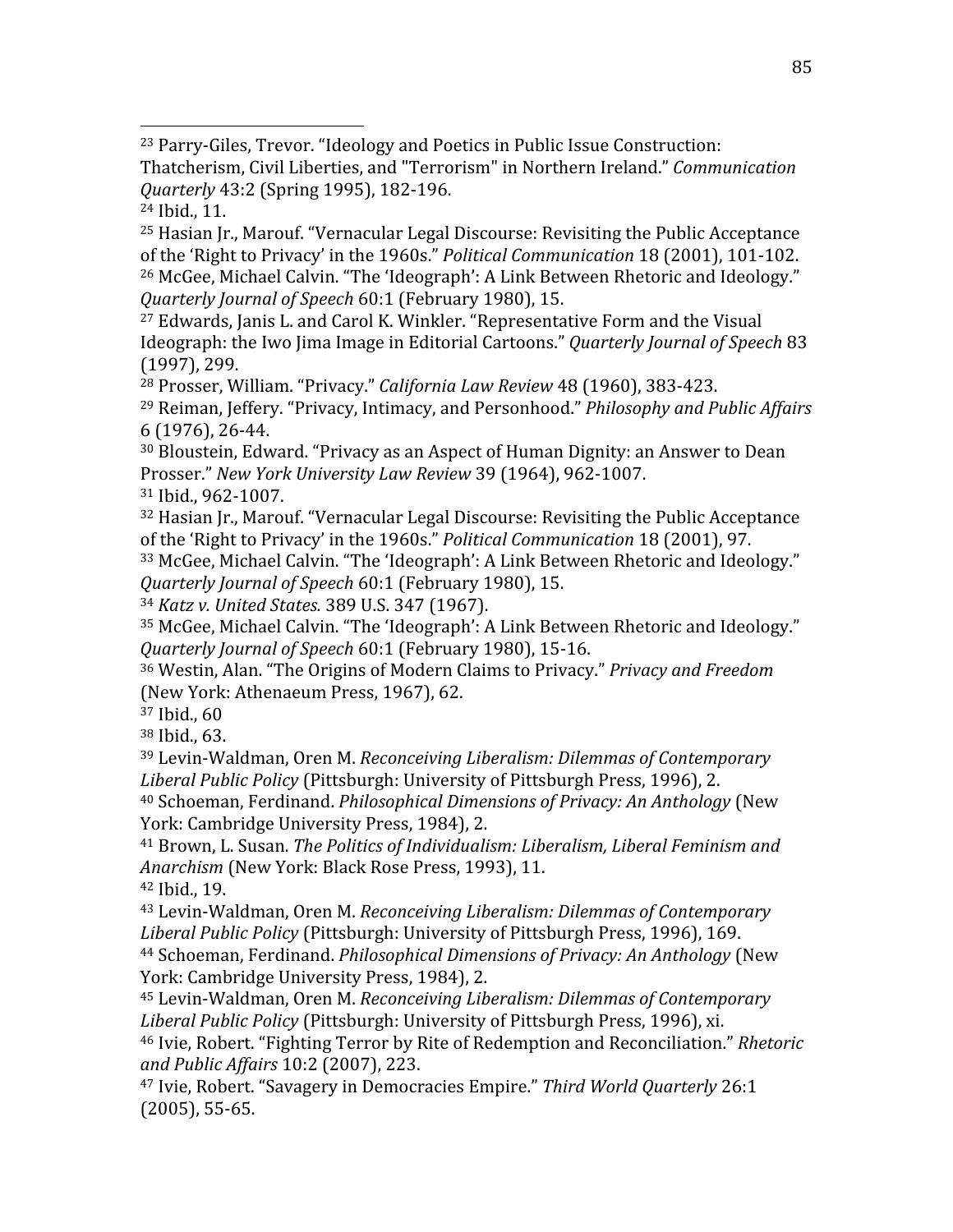48
Ivie,
Robert.
"Evil
Enemy
Versus
Agonistic
Other:
Rhetorical
Constructions
of Terrorism." *The
Review
of
Education,
Pedagogy,
and
Cultural
Studies* 25
(2003),
182. <sup>49</sup> Hirsh, Michael. At War With Ourselves: Why Is America Squandering Its Chance to

Build a Better World. (New York: Oxford Press, 2003): 20. 50
Ibid.,
20.

51
Bostdorff,
Denise. *The
Presidency
and
the
Rhetoric
of
Foreign
Crisis* (Columbia: University
of
South
Carolina
Press,
1994).

52
Ivie,
Robert.
"Fighting
Terror
by
Rite
of
Redemption
and
Reconciliation." *Rhetoric and
Public
Affairs* 10:2
(2007),
222.

<sup>53</sup> Cloud, Dana. "To Veil the Threat: Afghan Women and the Clash of Civilizations in the
Imagery
of
the
U.S.
War
on
Terrorism." *Quarterly
Journal
of
Speech* 90:3
(2004), 288.

54
Cole,
David,
and
Jack
Dempsey. *Terrorism
and
the
Constitution* (New
York:
The New
Press,
2006),
8.

55
Ibid.,
8.

56
Ibid.,
9.

<sup>57</sup> Ibid.,
12

<sup>58</sup> Stuckey, Mary E., and Joshua R. Ritter. "George Bush, <Human Rights>, and American
Democracy." *Presidential
Studies
Quarterly*37:4
(December
2007),
649. <sup>59</sup> Rojecki, Andrew. "Rhetorical Alchemy: *American Exceptionalism* and the War on Terror." *Political
Communication*25:1
(2008),
69.

<sup>60</sup> Ivie, Robert L., and Oscar Giner. "American Exceptionalism in a Democratic Idiom: Transacting
the
Mythos
of
Change
in
the
2008
Presidential
Campaign,"

*Communication
Studies*60:4
(2009),
361.

<sup>61</sup> Winkler, Carol. *In the Name of Terrorism* (Albany: State University of New York Press,
2006),
4.

62
Ibid.,
5‐6.

63
White,
James
Boyd.
"Law
as
Rhetoric,
Rhetoric
as
Law:
The
Arts
of
Cultural
and Communal
Life." *The
University
of
Chicago
Law
Review* (1985),
691‐692. 64
Ibid.,
688‐689.

<sup>65</sup> Condit, Celeste, and John Lucaites. *Crafting Equality* (Chicago: The University of Chicago
Press.
1993),
XII.

<sup>66</sup> White, James Boyd. "Law as Rhetoric, Rhetoric as Law: The Arts of Cultural and Communal
Life." *The
University
of
Chicago
Law
Review* (1985),
690. 67
Ibid.,
690.

<sup>68</sup> Condit, Celeste, and John Lucaites. *Crafting Equality* (Chicago: The University of Chicago
Press.
1993),
XV.

<sup>69</sup> McGee, Michael Calvin. "The 'Ideograph': A Link Between Rhetoric and Ideology." *Quarterly
Journal
of
Speech* 60:1
(February
1980),
12.

70
White,
James
Boyd.
"Law
as
Rhetoric,
Rhetoric
as
Law:
The
Arts
of
Cultural
and Communal
Life." *The
University
of
Chicago
Law
Review* (1985),
684‐702.

<sup>71</sup> Scheingold, Stuart A. The Politics of Rights (Ann Arbor: University of Michigan Press,
2004),
40‐41.

<sup>72</sup> Charland, Maurice. "Constitutive Rhetoric: The Case of the Peuple Quebecios." *Quarterly
Journal
of
Speech* 73:2
(May
1987),
141.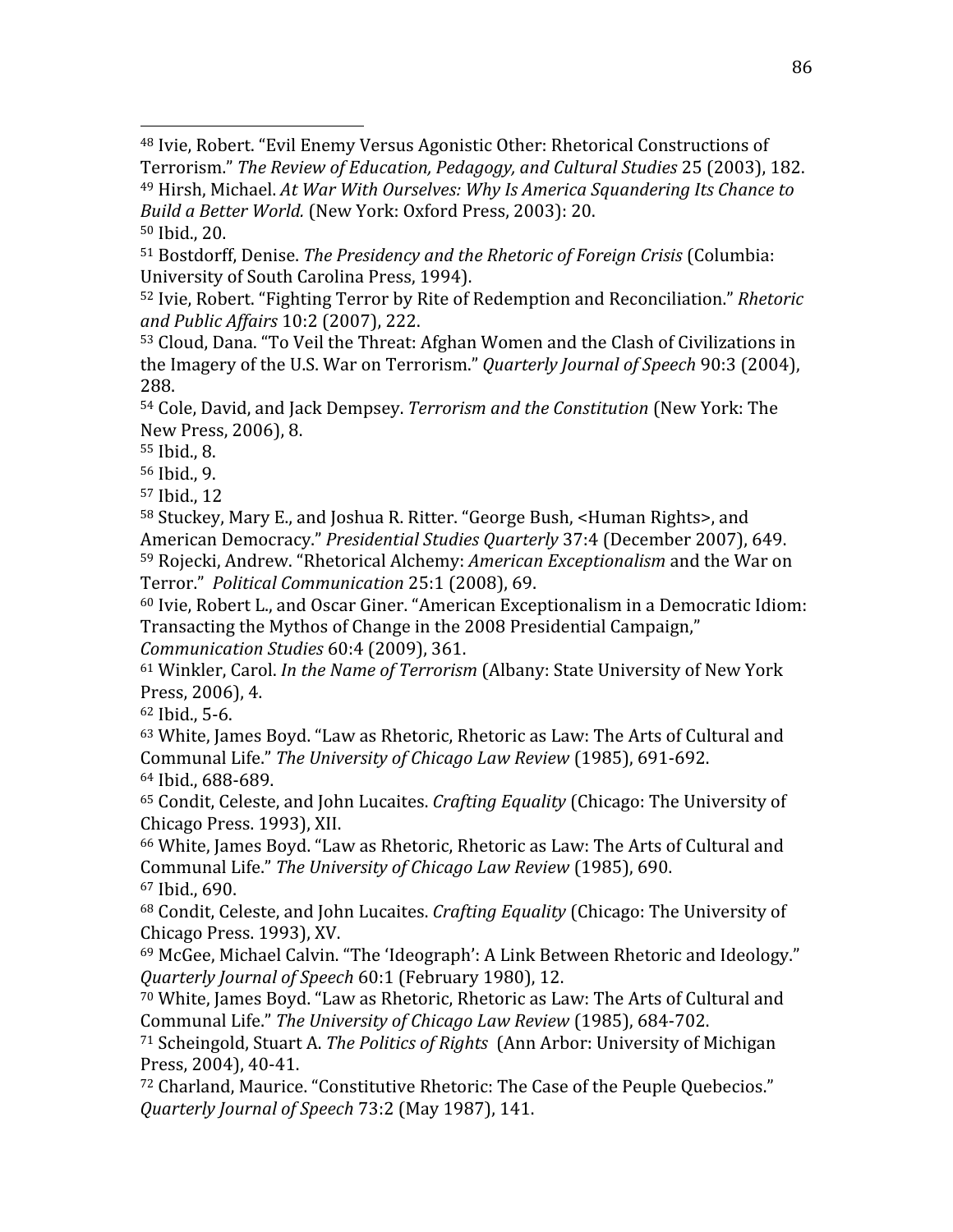73
Ibid.,
142.

74
Scheingold,
Stuart
A. *The
Politics
of
Rights* (Ann
Arbor:
University
of
Michigan Press,
2004),
62‐71.

<sup>75</sup> Condit, Celeste, and John Lucaites. *Crafting Equality* (Chicago: The University of Chicago
Press.
1993),
XIV.

76
Anderson,
Benedict. *Imagined
Communities:
Reflections
on
the
Origins
and
Spread of
Nationalism* (New
York:
Verso,
2006), 6.

77
Ibid.,
7.

78
Ivie,
Robert.
"Savagery
in
Democracies
Empire." *Third
World
Quarterly* 26:1 (2005),
55‐65.

79
Anderson,
Benedict. *Imagined
Communities:
Reflections
on
the
Origins
and
Spread of
Nationalism* (New
York:
Verso,
2006), 37‐38.

80
Burke,
Kenneth. *A
Grammar
of
Motives* (New
York:
Prentice
Hall,
Inc.,
1945),
59‐ 61.

81
Ewbank,
Henry.
"The
Constitution:
Burkeian,
Brandiesian
and
Borkian Perspectives." *Southern
Communication
Journal* 61:3
(Spring
1996),
4.

<sup>82</sup> Scheingold, Stuart A. *The Politics of Rights* (Ann Arbor: University of Michigan Press,
2004),
24‐35.

83
Ibid.,
24‐35.

<sup>84</sup> Committee on the Judiciary House of Representatives. *Warrantless Surveillance* and the Foreign Intelligence Surveillance Act: The Role of Checks and Balances in Protecting American's Privacy Rights, 110<sup>th</sup> Congress., 1<sup>st</sup> sess., September 18, 2007.

"U.S.
Senate
Judiciary
Committee
holds
a
Hearing
on
Wartime
Executive
Power
and the
National
Security
Agency's
Surveillance
Authority." *Washington
Post.* February
6, 2006.

http://www.washingtonpost.com/wp‐

dyn/content/article/2006/02/06/AR2006020601359.html.
Accessed
June
7,
2010. 85
Burke,
Kenneth. *The
Philosophy
of
Literary
Form* (Los
Angeles:
University
of California,
Berkeley
Press,
1941),
20.

<sup>86</sup> Burke, Kenneth. A Grammar of Motives. (Berkeley: University of California Press, 1969).

87
Ibid.,
377.

<sup>88</sup> Murray, Jeffery. "Kenneth Burke: A Dialogue of Motives." *Philosophy and Rhetoric* 55:1
(2002),
34.

89
Zappen,
James
P.
"Kenneth
Burke
on
Dialectical‐Rhetorical
Transcendence." *Philosophy
and
Rhetoric* 42:3
(2009),
286.

90
Quandahl,
Ellen.
"It's
Essentially
as
Though
this
Were
Killing
Us:
Kenneth
Burke on
Mortification
and
Pedagogy." *Rhetoric
Society
Quarterly* 27:1
(1997),
7‐8.

<sup>91</sup> Parry-Giles, Trevor. "Character, the Constitution, and the Ideological Embodiment of
'Civil
Rights'
in
the
1967
Nomination
of
Thurgood
Marshall
to
the
Supreme Court." *Quarterly
Journal
of
Speech* 82
(1996),
366.

92
Leubsdorf,
John.
"Deconstructing
the
Constitution." *Stanford
Law
Review* 40 (1987),
193‐194.

As
quoted
in
Trevor
Parry‐Giles.
"Character,
the
Constitution,
and the
Ideological
Embodiment
of
'Civil
Rights'
in
the
1967
Nomination
of
Thurgood Marshall to the Supreme Court." *Quarterly Journal of Speech* 82 (1996), 367-368.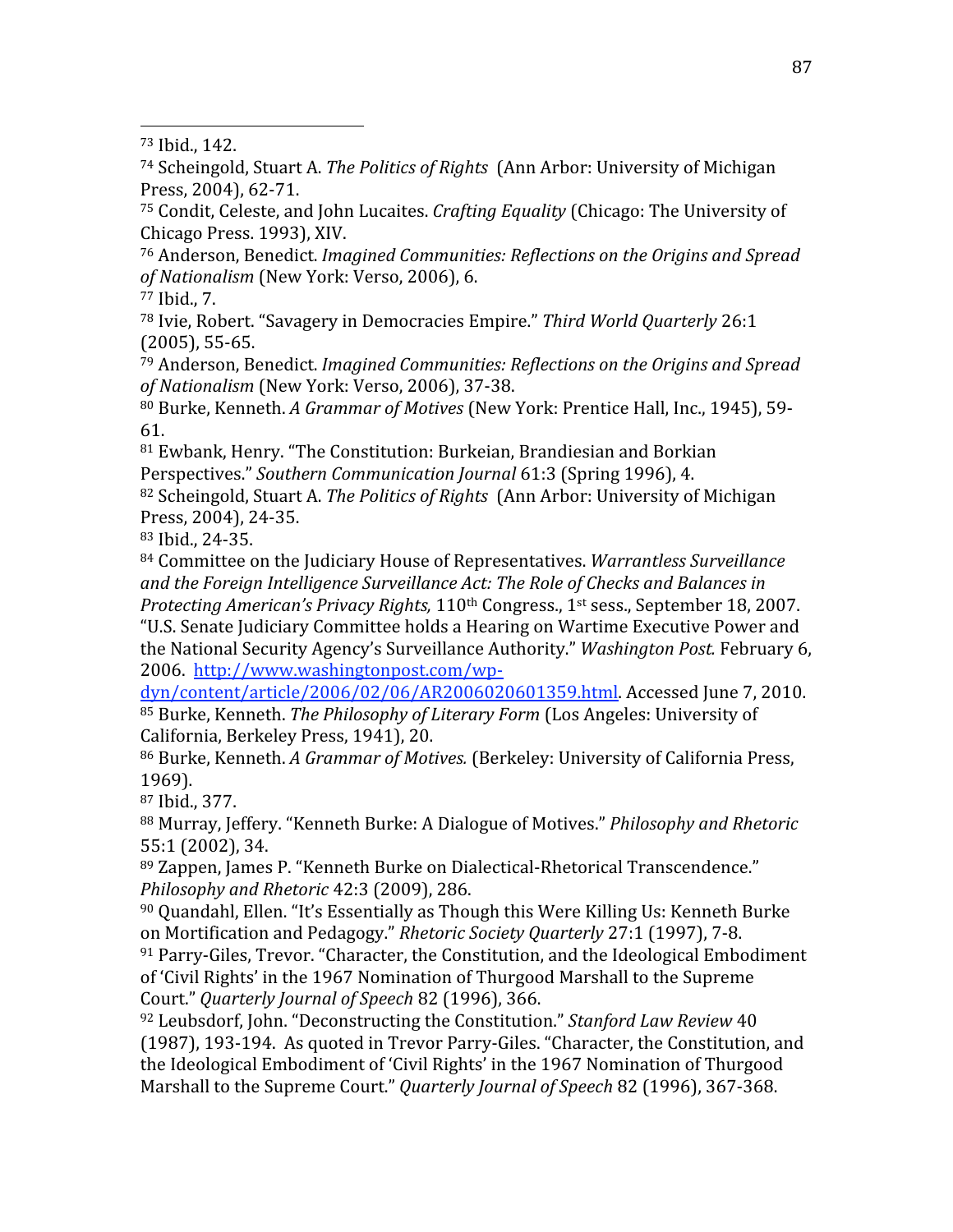<sup>97</sup> Burke, Kenneth. *A Rhetoric of Motives* (New York: Prentice Hall, 1952), 13. As quoted
in
Kenny.
"The
Constitutional
Dialectic." *Quarterly
Journal
of
Speech* 84:4 (November
2000),
456.

98
Kenny,
Robert
Wade.
"The
Constitutional
Dialectic." *Quarterly
Journal
of
Speech*  84:4
(November
2000),
456.

99
Burke,
Kenneth. *A
Grammar
of
Motives* (Berkeley:
University
of
California
Press, 1969),
377‐375.
As
quoted
in
Kenny.
"The
Constitutional
Dialectic." *Quarterly Journal
of
Speech* 84:4
(November
2000),
458.

100
Ibid.

101
Ibid.

102
Ibid.

<sup>103</sup> Burke, Kenneth. A Grammar of Motives (Berkeley: University of California Press, 1969),
386‐387.

<sup>104</sup> Burke, Kenneth. "Dramatism," in David L. Sills, International Encyclopedia of the *Social
Sciences* (New
York:
Macmillan,
1968),
446.

<sup>105</sup> *In
Re
Directives.* 551
F.3d
1004,
1009
(FISCR
2008)

106
Ibid.,
1010.

107
Ibid.,
1011.

108
Ibid.

- 109
Ibid.,
1008.
- 110
Ibid.,
1015.

111
Ibid.,
1025.

112
Ibid.,
1008.

113
Ibid.,
1011.

114
Ibid.

115
Ibid.,
1021. 116
Ibid.

117
Ibid.,
1025.

118
Ibid.,
1007. 119
Ibid.,
1021.

120
Ibid.,
1022.

121
Ibid.,
1024.

122
Ibid.,
1021.

123
Ibid.,
1019.

124
Ibid.,
1020.

<sup>125</sup> *Olmstead
v.
United
States*,
49
S.
Ct.
346,
360
(1828).

<sup>93</sup> Crable, Bryan. "Kenneth Burke's Continued Relevance: Arguments Toward A Better Life." Argumentation and Advocacy 40 (Fall 2003), 118. 94
Ibid.,
119.

<sup>95</sup> Ewbank, Henry L. "The Constitution: Burkeian, Brandeisian and Borkian Perspectives." *The
Southern
Communication
Journal* 61:3
(Spring
1996),
222‐223. 96
Burke,
Kenneth.
"Questions
and
Answers
about
the
Pentad*."
College
Composition*  and Communication 29 (1978), 224. As quoted in Ewbank. "The Constitution: Burkeian, Brandeisian and Borkian Perspectives." The Southern Communication *Journal* 61:3
(Spring
1996),
223.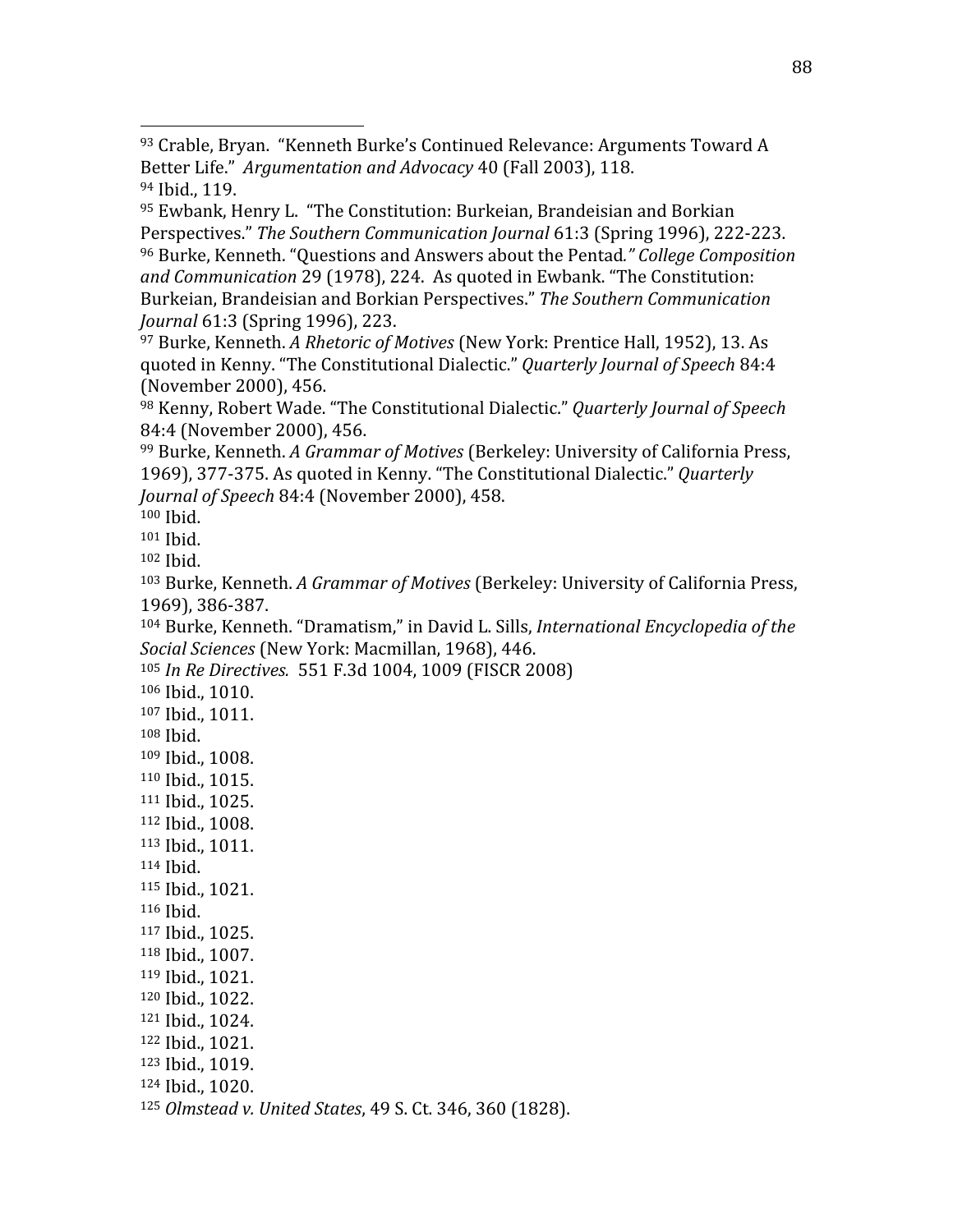<sup>128</sup> *Griswold
v.
Connecticut*.
381
U.S.
479,
481
(1965).

<sup>129</sup> *Katz
v.
United
States*.
389
U.S.
347,
348
(1967).

130
Ibid.,
349.

<sup>131</sup> Warren,
Samuel, and
Louis
Brandeis*.*"The
Right
to
Privacy*."
Harvard
Law
Review* 4
(1890),
200.

132
Ibid.,
207.

133
Bloustein,
Edward.
"Privacy
as
an
Aspect
of
Human
Dignity:
an
Answer
to
Dean Prosser." New York University Law Review 39 (1964), 962-1007. As quoted in Schoeman. *Philosophical
Dimensions
of
Privacy:
An
Anthology* (New
York:
Cambridge University
Press,
1984),
164.

<sup>134</sup> Charles Fried suggested that a threat to privacy is a threat to respect, love, friendship,
and
trust.

He
argued
that
privacy
provides
the
means
for
control
that allow
all
of
these
desirables
to
develop.

Building
on
Fried's
work
in
an
attempt
to elevate privacy beyond a relativistic value, Stanley I. Benn identified personal relations, free citizenship, and personal autonomy as "personal ideals." These ideals represented
spheres
of
privacy
that
were
common
to
all
humans.

James
Rachels argued
that
physical
intimacy
was
a
necessary
component
of
privacy.

He
noted
that our
interest
in
who
views
our
body
is
very
different
than
who
views
our
cars. Jeffery
Rieman
contended
that
moral
ownership
of
a
body
requires
the
right
to control
a
body
and
the
right
to
control
who
views
that
body.

He
admitted
that
moral ownership can exist by satisfying only the first condition, but called that an "impoverished
and
partial"
existence.

<sup>135</sup> *In
Re
Directives.* 551
F.3d
1004,
1022
(FISCR
2008). 136
Ibid.,
1020‐1021. 137
Ibid.,
1010. 138
Ibid.,
1012. 139
Ibid.,
1008. 140
Ibid.,
1010. 141
Ibid.,
1011. 142
Ibid. 143
Ibid.,
1008. 144
Ibid.,
1025. 145
Ibid.,
1027 146
Ibid.,
1007. 147
Ibid.,
1022. 148
Ibid.,
1032. 149
Ibid.,
1023. 150
Ibid.,
1020‐1021. 151
Ibid.,
1033‐1034. 152
Ibid.,
1032. 153
Ibid. 154
Johannesen,
Robert
L.
"The
Functions
of
Silence:
A
Plea
for
Communication Research." *Western
Speech*36
(Winter
1974),
26.

<sup>126</sup>Ibid.,
359.

<sup>127</sup>Ibid.
363‐364.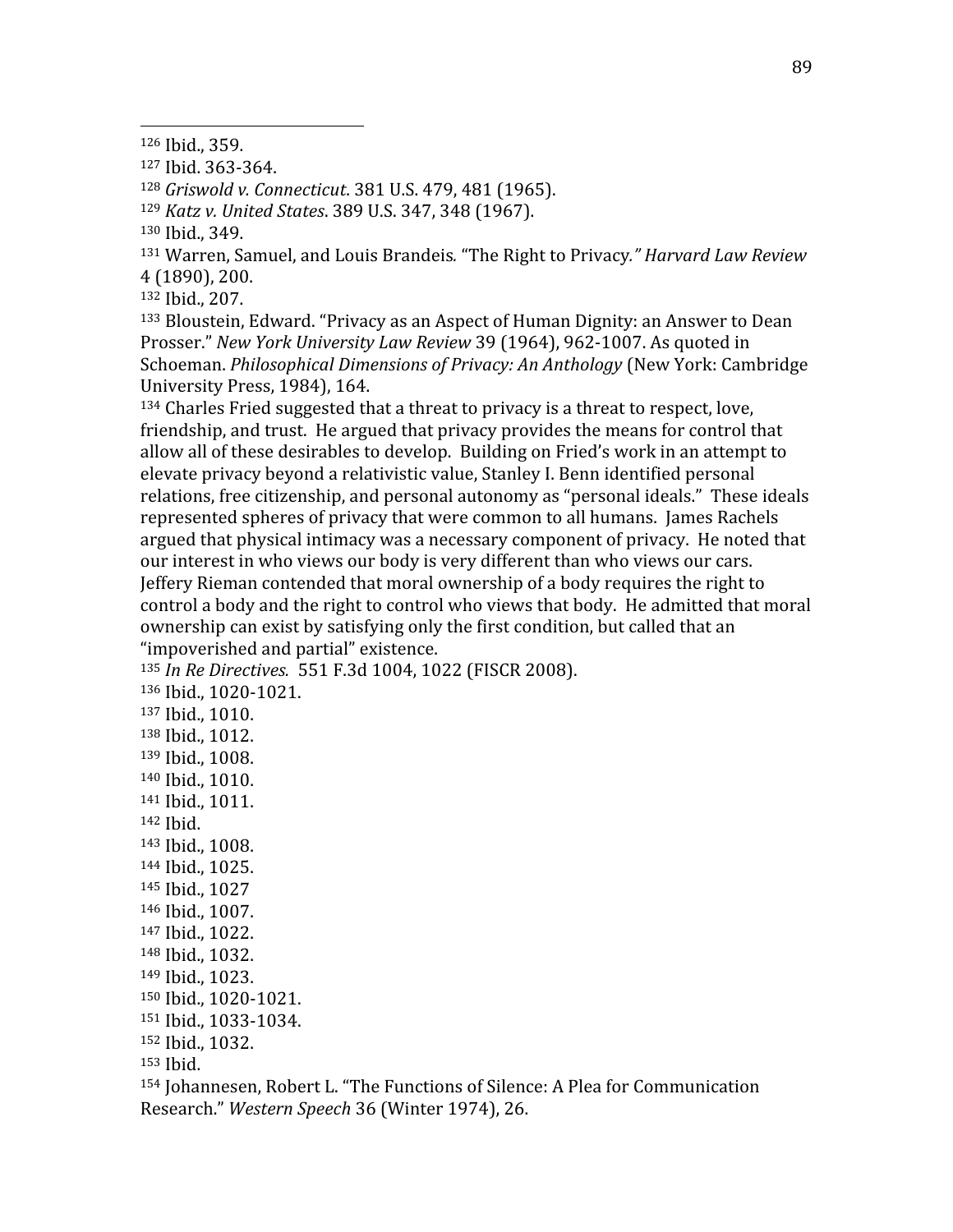155
Ibid.,
29.

156
Ibid.,
29‐30.

<sup>157</sup> Scott, Robert L. "Rhetoric and Silence." Western Speech 34 (Summer 1972), 147. 158
Ibid.,
147.

159
Ibid.,
147.

160 Johannesen, Robert L. "The Functions of Silence: A Plea for Communication Research." *Western
Speech* 36
(Winter
1974),
27.

<sup>161</sup> Hegde, Radha S. "Narratives of Silence: Rethinking Gender, Agency, and Power from
the
Communication
Experiences
of
battered
Women
in
South
India." *Communication
Studies* 47:4
(Winter
1996),
303‐317.

162
Olson,
Lester.
"On
the
Margins
of
Rhetoric:
Audre
Lorde
Transforming
Silence into
language
and
Action." *Quarterly
Journal
of
Speech* 83
(1997),
64‐65.

163
Cloud,
Dana.
"The
Null
Persona:
Race
and
the
Rhetoric
of
Silence
in
the
Uprising of
'34." *Rhetoric
and
Public
Affairs* 2:2
(1999),
177‐179.

164
Brummett,
Barry.
"Towards
a
Theory
of
Silence
as
a
Political
Strategy." *The Quarterly
Journal
of
Speech* 66
(October
1980),
289.

165
Ibid.,
289.

166
Ibid.,
290.

167
Ibid.,
293.

168
Ibid.,
290.

169
Ibid.

<sup>170</sup> *Hepting
v.
AT&T*, 439 F. Supp. 2d 974, 975 (N. D. Cal. 2006)

<sup>171</sup> *United
States
v.
Burr*,
25
Fed.
Cas.
30,
35
(No.
14692d)(C.C.D.Va.
1807).

<sup>172</sup> *Totten
v.
United
States*, 92 U.S. 105, 105 (1875).

<sup>173</sup> *Kasza v Browner*, 133 F.3d 1159 (9th Cir. 1998).

<sup>174</sup> *Halkin v Helms*, 690
F.2d
977, 987 (D.C. Cir. 1982).

175
Ibid.

<sup>176</sup> *United States v. Reynolds*, 345 U.S. 1, 4 (1953).

<sup>177</sup> *Halkin v Helms*, 598 F.2d 1, 2 (D.C. Cir. 1978).

<sup>178</sup> *Halkin v Helms*, 690
F.2d
977, 989 (D.C. Cir. 1982).

<sup>179</sup> *United States v. Reynolds*, 345 U.S. 1, 4 (1953).

<sup>180</sup> *Ellsberg v Mitchell*, 709
F.2d.
51,

(D.C.
Cir.
1983).

181 Risen, James, and Eric Lichtblau. "Bush Lets U.S. Spy on Callers Without Courts". *The
New
York
Times*.

December
16,
2005

http://www.nytimes.com/2005/12/16/politics/16program.html. Accessed May 27, 2010.

182
Ibid.

<sup>183</sup> The
White
House
(December
17,
2005).
"President's
Radio
Address".
Press release.
http://georgewbush‐

whitehouse.archives.gov/news/releases/2005/12/20051217.html.
Accessed
May 27,
2010.

184 Risen, James, and Eric Lichtblau. "Bush Lets U.S. Spy on Callers Without Courts". *The
New
York
Times*.

December
16,
2005

http://www.nytimes.com/2005/12/16/politics/16program.html. Accessed May 27, 2010.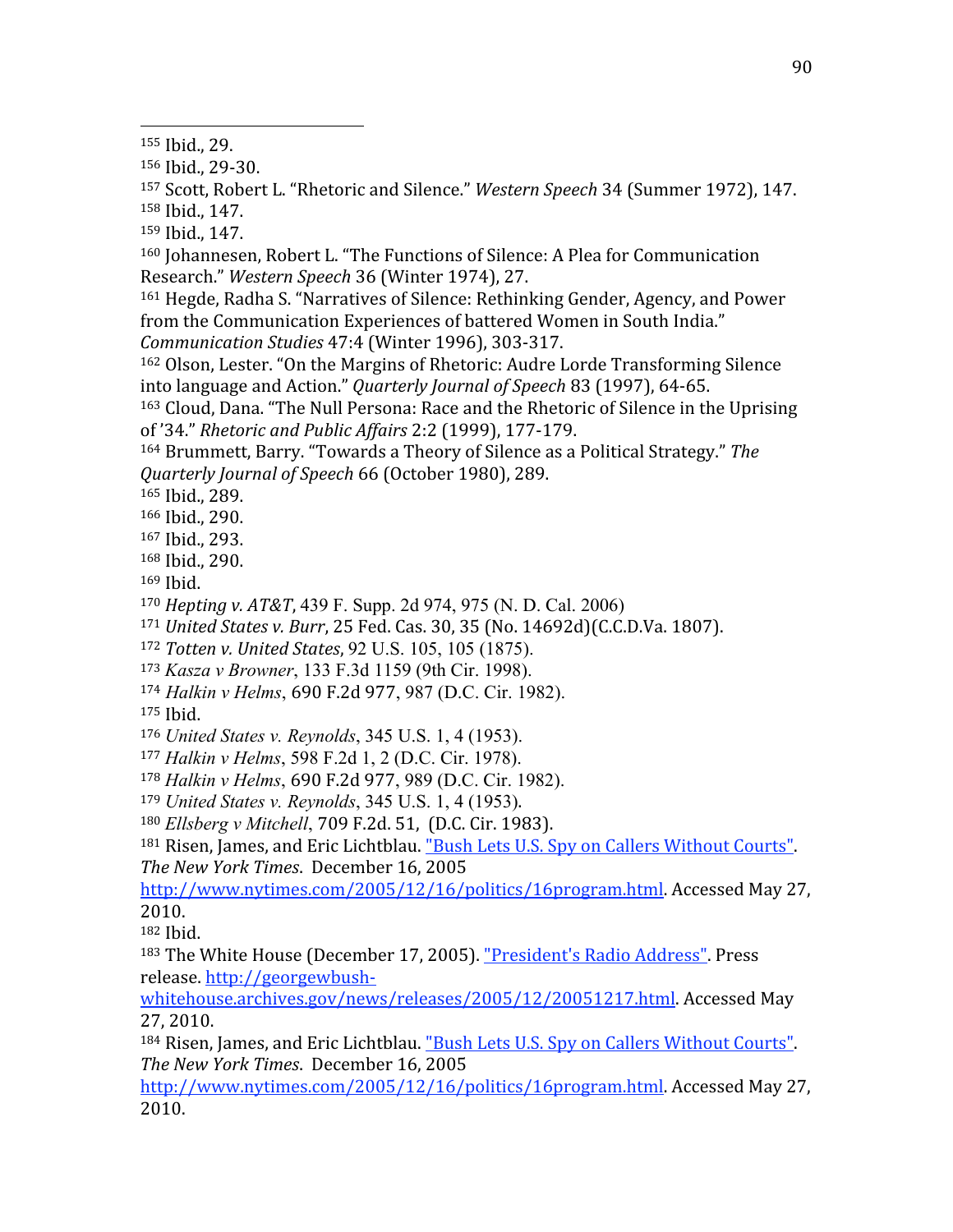<sup>185</sup> Anonymous. "NSA Whistleblower Alleges Illegal Spying". ABCNews. January 10, 2006.
http://abcnews.go.com/WNT/Investigation/story?id=1491889.
Accessed May
27,
2010.

186
Anonymous
"Telecoms
let
NSA
spy
on
calls". *USA
Today*.
February
2,
2006. http://www.usatoday.com/news/washington/2006‐02‐05‐nsa‐

telecoms x.htm?POE=NEWISVA. Accessed May 27, 2010.

187
Anonymous.
"Protect
America
Act
of
2007." *Harvard
Journal
on
Legislation* 45:2 (2008),
583.

188
Ibid.

<sup>189</sup> *Hepting
v.
AT&T*, 439 F. Supp. 2d 974. (N. D. Cal. 2006), *Terkel
v.
AT&T*. 441 F. Supp. 2d 899. (N.D. III. 2006), *Al-Haramain v. Bush*, et. al. 507 F.3d 1190 (9<sup>th</sup> Cir. 2007), *ACLU
v.
NSA*,
493
F.3d
644
(6th
Cir.
2007), *Electronic
Privacy
Information Center
v.
Department
of
Justice*,
511
F.
Supp.
2d
56
(D.D.C.
2007).

<sup>190</sup> *Terkel
v.
AT&T*. 441 F. Supp. 2d 899. (N.D. Ill. 2006), *ACLU
v.
NSA*,
493
F.3d
644 (6th
Cir.
2007), *Electronic
Privacy
Information
Center
v.
Department
of
Justice*,
511
F. Supp.
2d
56
(D.D.C.
2007).

<sup>191</sup> *In
Re
Sealed
Case*.
310
F.3d
717
(FISCR
2002).

<sup>192</sup> Foreign Intelligence Surveillance Court of Review. Order. Judge Bruce M. Selya. January
12,
2009.

Docket
No.
08‐01,
2.

<sup>193</sup> Ibid.

<sup>194</sup> *In
Re
Directives,* 551
F.3d
1004,
1004
(FISCR
2008)..

195
Straziuso,
Jason.
"Taliban
militants
overrun
Afghan
town,
destroy
government center." *Associated
Press*.

February
2,
2007.

http://www.afghanistannewscenter.com/news/2007/february/feb22007.html#4. Accessed
May
27,
2010.

<sup>196</sup> *Hepting
v.
AT&T*, 439 F. Supp. 2d 974, 981 (N. D. Cal. 2006).

<sup>197</sup> Stuckey, Mary and Karen S. Hoffman. "Constituting 'The People': National Identity Under William H. Taft and Richard M. Nixon." Congress and the Presidency 33:2 (Autumn
2006),
79‐81.

<sup>198</sup> *In
Re
Directives,* 551
F.3d
1004,
1010
(FISCR
2008).

199
Winkler,
Carol.
"Transforming
Individuals
and
Collectives
in
'The
New
World Order." Implications for the Enemy Construction and Response." National Communication
Association
Conference
Paper.
123.

200
Ibid.,
123.

<sup>201</sup> *In
Re
Directives,* 551
F.3d
1004,
1011
(FISCR
2008).

202
Ibid.

203
Ibid.

204
Ibid.

205
Ibid.,
1025.

206
Ibid.,
1026.

207
Ibid.,
1001.

<sup>208</sup> Ibid.,
1021.

209
Ibid.,
1028.

210
Ibid.,
1029.

211
Ibid.,
1028.